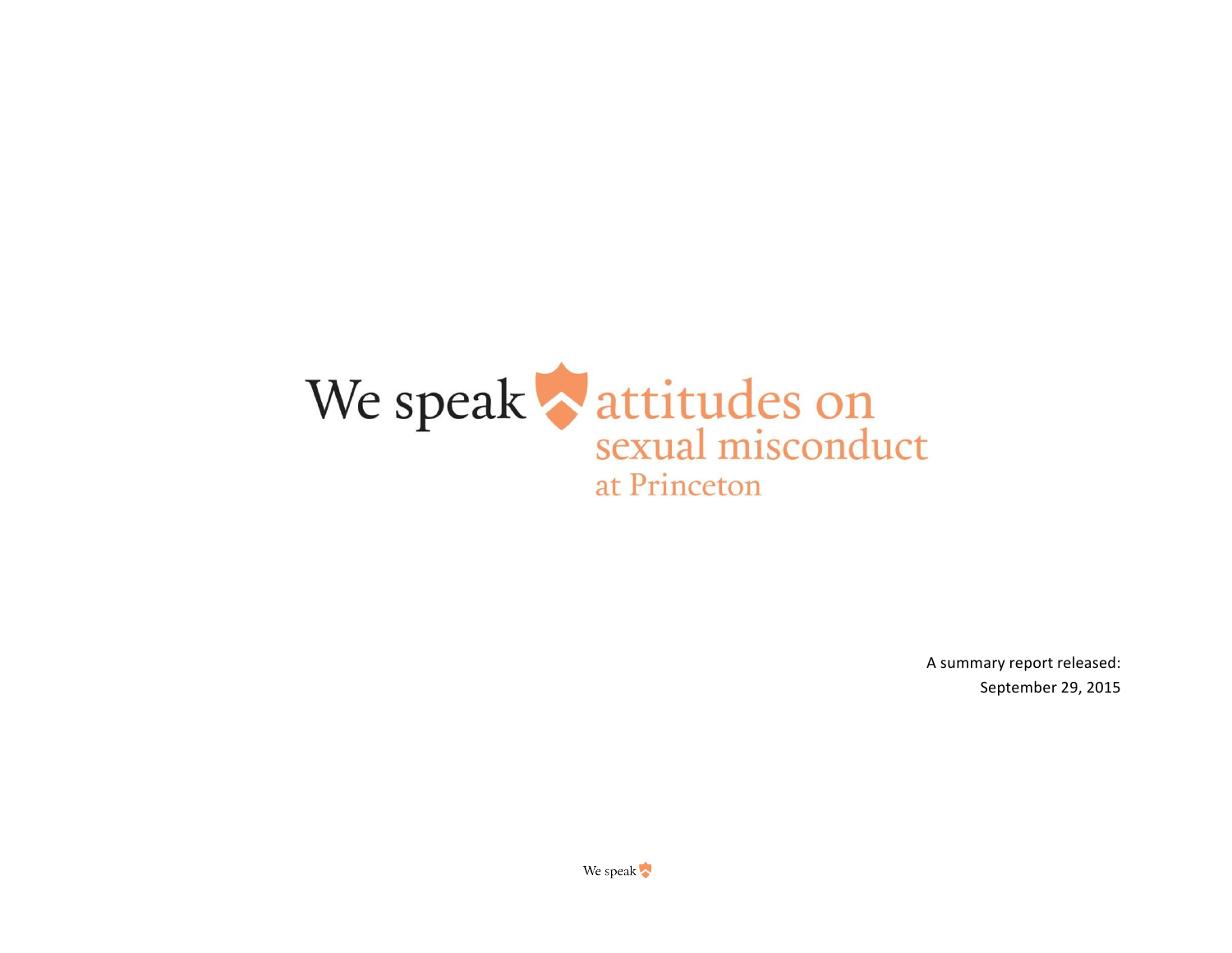Under the University's Data Classification policy this document is considered to be a public document. Where necessary, data suppression techniques have been used to help ensure that answers provided by individual students are kept strictly confidential.

NOTE: It is important to note that some of the questions in this survey use explicit language, including anatomical names of body parts and specific behavior to ask about sexual situations. This survey also asks about sexual assault and other forms of sexual violence which may be upsetting. The topics in this report can be hard to think about. They may remind you of experiences that you, a friend, or family member have gone through. If you would like to talk to someone about questions or concerns relating to sexual assault or intimate partner violence, please see the list of resources at: http://share.princeton.edu/get-help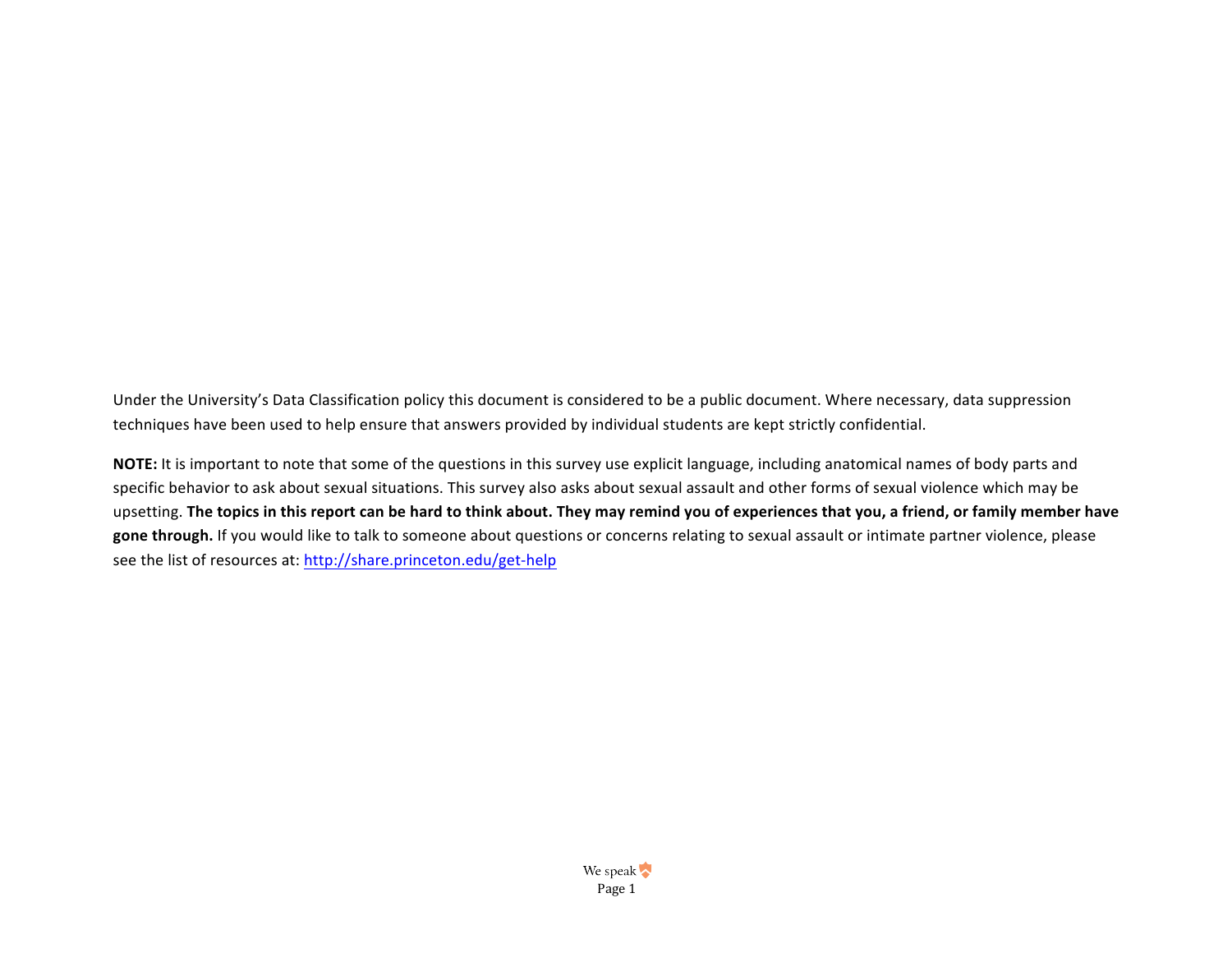| <b>Table of Contents</b>                | Page |
|-----------------------------------------|------|
| <b>Executive Summary</b>                | 3    |
| <b>Background on Survey Development</b> | 6    |
| <b>Findings in Detail</b>               | 8    |
| Methodology                             | 77   |
| <b>Key Terms</b>                        | 81   |
| Appendix 1: Detailed variable mapping   | 82   |
| <b>Appendix 2: Questionnaire</b>        | 83   |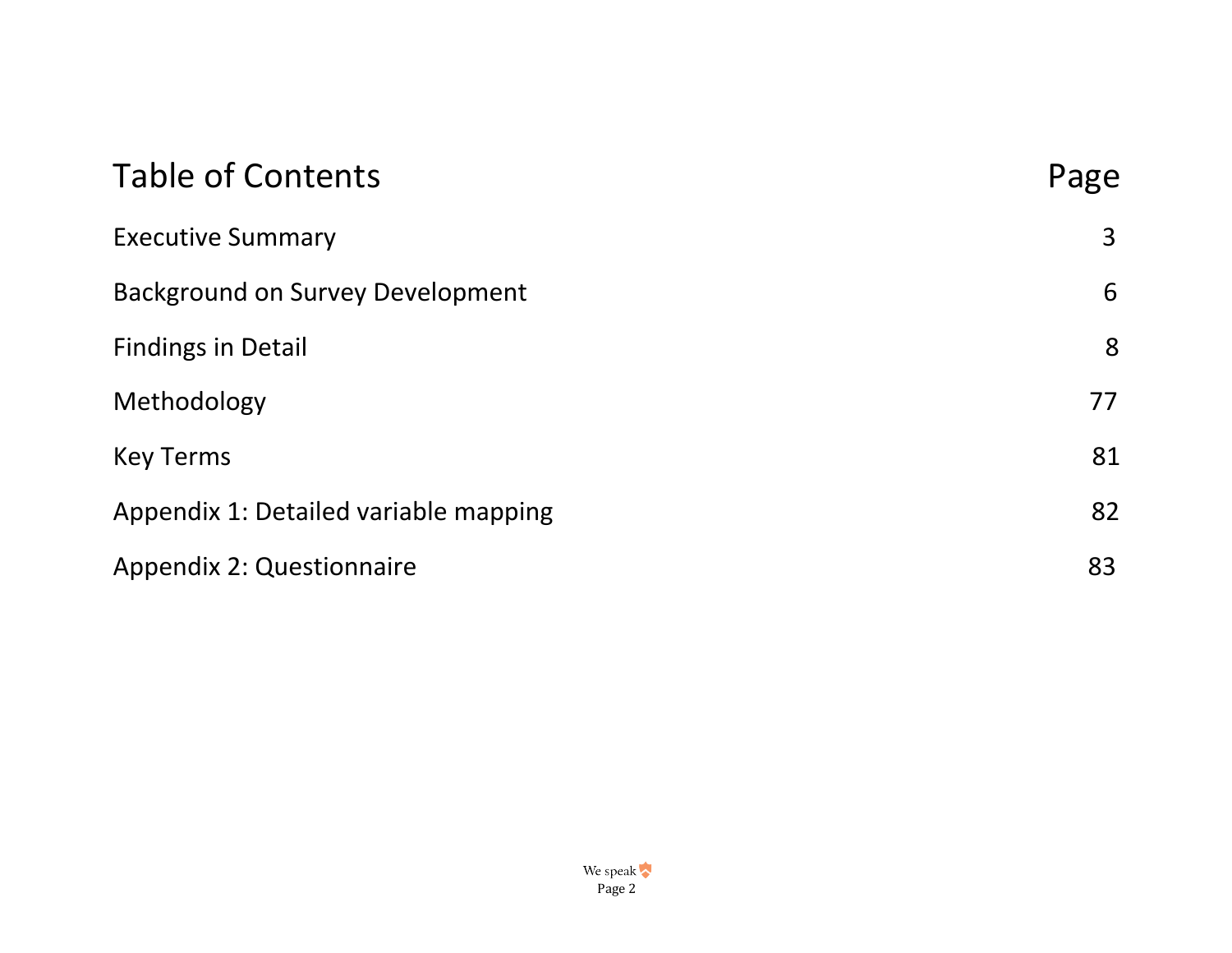# <span id="page-3-0"></span>**Executive Summary**

Princeton University's 2015 survey We Speak: Attitudes on Sexual Misconduct at Princeton (We Speak Survey) is part of the University's ongoing efforts to provide a campus environment that is safe and supportive to all students and in compliance with Title IX. Princeton intends to use the findings of the survey to inform campus programming to address and prevent these issues, as well as take other proactive steps to improve our campus environment. This report summarizes the survey's findings, and provides background about the survey's design, implementation and methodology. 

Issues related to inappropriate sexual behavior are a longstanding challenge faced by colleges and universities across the country. Most colleges and universities, including Princeton, have a number of policies, resources and programs to address inappropriate sexual behavior and support individuals who may have experienced one or more forms of inappropriate sexual behavior. However, it can be difficult to obtain comprehensive, accurate and consistent data regarding these experiences. Most colleges and universities, including Princeton, have a clear sense of those students who have direct contact with the institution about sexual misconduct, but much less is known about incidents of sexual misconduct that are not reported to the institution. It is generally understood, and supported by data reported here, that a large fraction of students who experience sexual misconduct do not report the experience to their college or university.

In order to collect more information, in the fall of 2014, Princeton University began planning for a campus-wide survey to explore issues related to inappropriate sexual behavior among Princeton undergraduate and graduate students. The survey, ultimately named We Speak, was designed in consultation with the Faculty Student Committee on Sexual Misconduct.

The survey was designed to collect information about the student's experiences while attending the University related to inappropriate sexual behavior that Princeton University considers to be sexual misconduct, including: non-consensual sexual contact (which in many cases is considered sexual assault); non-consensual sexual penetration (commonly called rape); intimate relationship violence; stalking; and sexual harassment. The survey also asked students about their knowledge of these issues, as well as their awareness of related University policies and procedures. 

The confidential Web-based survey was administered over 28 days beginning March 24, 2015, and was ultimately completed by 4,115 (52%) of the 7,862 enrolled undergraduate and graduate students.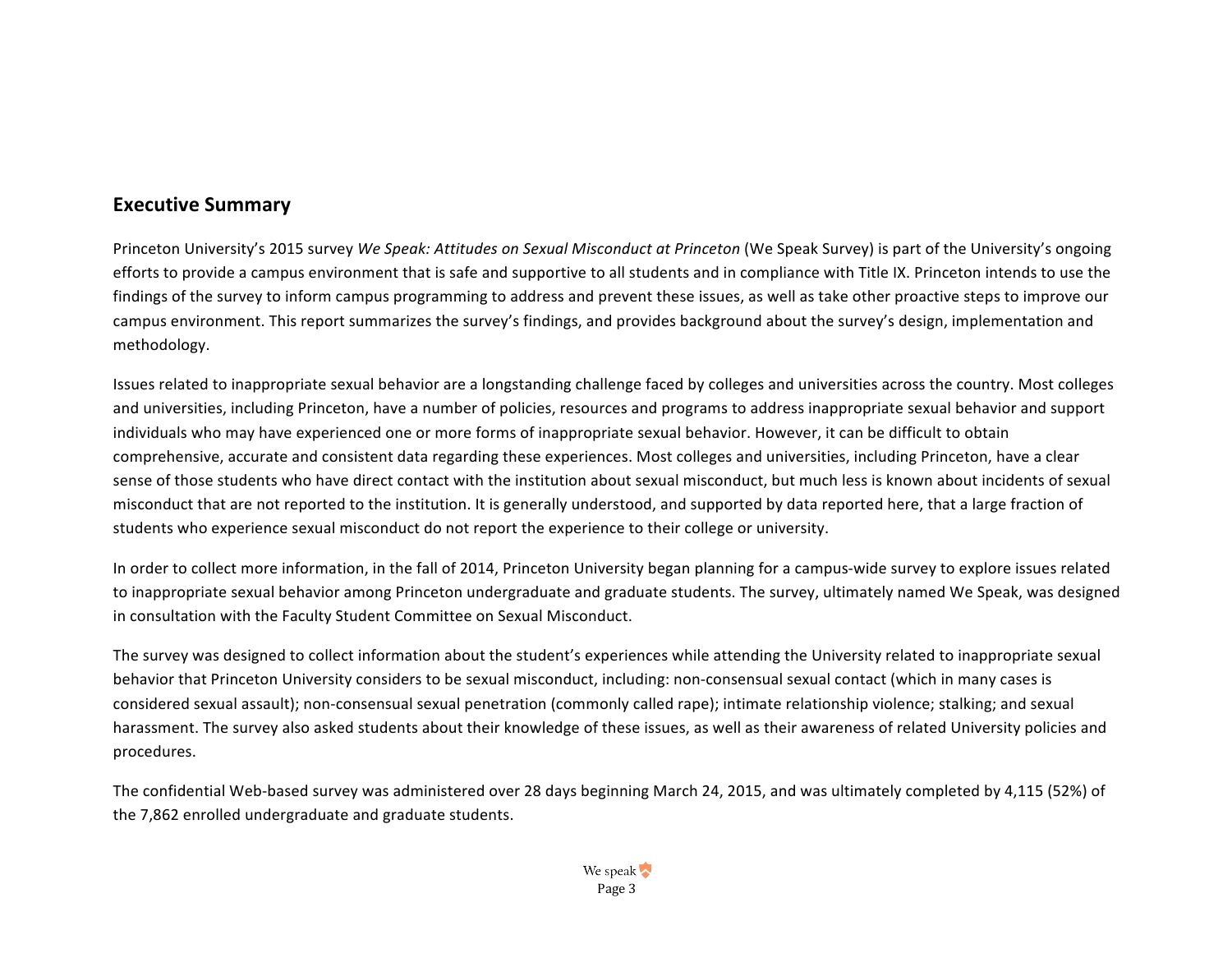Before summarizing survey findings, it should be noted that the We Speak Survey, while based upon previous work exploring issues related to inappropriate sexual behavior, has been designed to meet the specific needs of Princeton University to identify, correct and improve these issues. The prevalence estimates reported here are specific to this study and are not directly comparable to other studies reported by other **universities and in the media.** However, our findings are generally consistent with those being reported elsewhere.

Using the timeframe of the 2014-15 academic year, the We Speak Survey found that nearly 80% of Princeton undergraduate students know where to get help on campus should they experience non-consensual sexual contact, and most undergraduate and graduate students indicated they are likely or very likely to take steps to help prevent inappropriate sexual behavior or support someone who had experienced nonconsensual sexual contact should the need arise. 

The survey found various distinctions between the experiences of undergraduate and graduate students, as well as among undergraduate women, undergraduate men, graduate women and graduate men.

Based on the survey results, it is estimated that 1 in 4 undergraduates, during the 2014-15 school year, experienced one or more forms of inappropriate sexual behavior. For graduate students, the figure is 1 in 9 during the 2014-15 year. When broken down further by student type and gender, the estimated prevalence varied significantly. The rate of having experienced some form of inappropriate sexual behavior (Table 1) was the highest among undergraduate women (1 in 3 or 34%), followed by graduate women (1 in 5 or 19%), undergraduate men (1 in 7 or 14%) and graduate men (1 in 18 or 6%).

Inappropriate sexual behavior included the category of non-consensual sexual contact (commonly referred to as sexual assault). Based on the survey findings (Tables 1, 2), it is estimated that 1 of every 6 undergraduates and 1 of every 21 graduate students experienced nonconsensual sexual contact during the 2014-15 school year. The large majority of undergraduate women, undergraduate men and graduate men identified the person who had assaulted them as another Princeton student, while less than half of graduate women identified their assailant as another Princeton student. 

Drugs, alcohol or both were cited as a factor by many students who said they experienced non-consensual sexual contact. Most students who said they experienced non-consensual sexual contact or suspected that unwanted sexual contact had occurred while they were incapacitated indicated that the experience had involved the use of alcohol by one or both parties.

Among those students who said they had experienced non-consensual sexual contact (Table 20), 55% of undergraduate women and 62% undergraduate men indicated that they told someone about the incident; however only 43% of graduate students told someone. Those who did tell someone most frequently indicated telling a friend, suitemate or romantic partner. For those who chose to tell someone at the University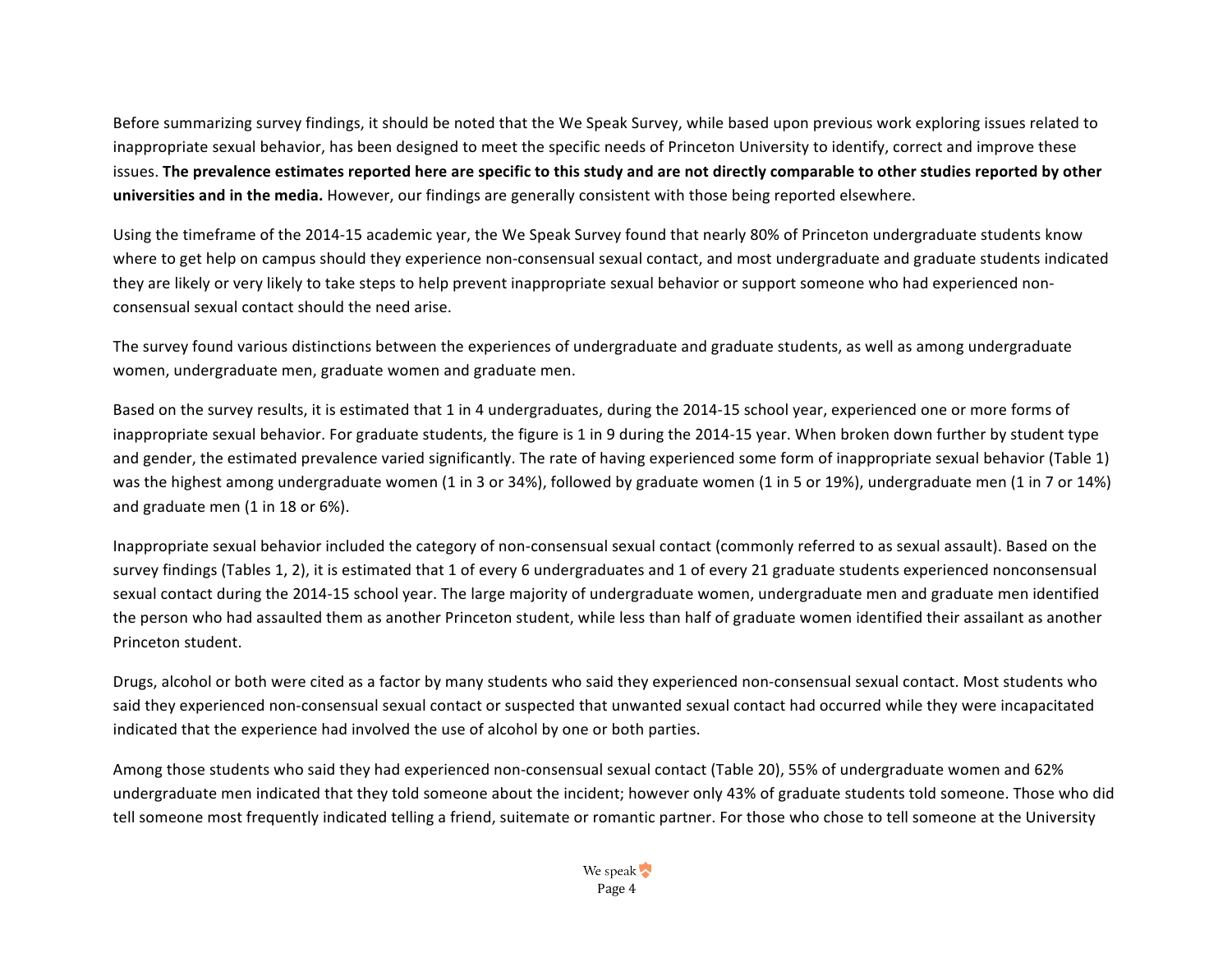(Table 22), the SHARE Office (14%), Counseling and Psychological Services (9%), and a doctor or nurse at University Health Services (4%) were most commonly cited.

On the other hand, a sizable fraction of students indicated that they had not told anyone about an incident of non-consensual sexual contact. Among the most frequently cited reasons for not telling anyone was students stating that they didn't think what happened was serious enough to talk about, that it was a private matter that they wanted to deal with it on their own, and that they had other things they needed to focus on and were concerned about classes or work

While a high percentage of undergraduates reported knowing where to get help and the various resources available on campus related to inappropriate sexual behavior, fewer graduate students reported having knowledge of the process. Similarly, when asked about the overall campus community, undergraduate students reported a greater sense of belonging to the campus community than graduate students.

While students said they had an interest in helping others who may have experienced inappropriate sexual behavior, many said they were unsure how to intervene in a situation. This finding is an example of the broader context in which the We Speak Survey was administered, and the University has since launched a campus-wide bystander intervention initiative called UMatter to equip students with skills to become effective bystanders and make healthy choices for themselves and others.

In addition to questions regarding non-consensual sexual contact, intimate partner violence or stalking, students also were asked if they had experienced or observed someone using inappropriate behavior on campus. Most students said that they had heard sexist jokes about women and men, and/or inappropriate comments about their or someone else's body, appearance or attractiveness.

Finally, from the survey's results, it is possible to make some correlations that may contribute to a person's risk of experiencing some form of inappropriate sexual behavior (Tables 10, 11, 12). For example, among undergraduate students the odds of students who identify as female experiencing inappropriate sexual behavior were 3.5 times greater than other undergraduate students after controlling for sexual orientation, race/ethnicity, year of student and where the student lived. Similarly, the odds of undergraduates who identify as bisexual, gay, lesbian or questioning as a group experiencing inappropriate sexual behavior were approximately two times greater than undergraduates who identify as heterosexual or straight after controlling for sex, race/ethnicity, year of student and where the student lived.

Detailed in the rest of this report are the specific findings based on questions asked on the survey, as well as further information about the development of the survey and methodology used to administer the survey and conclude these findings.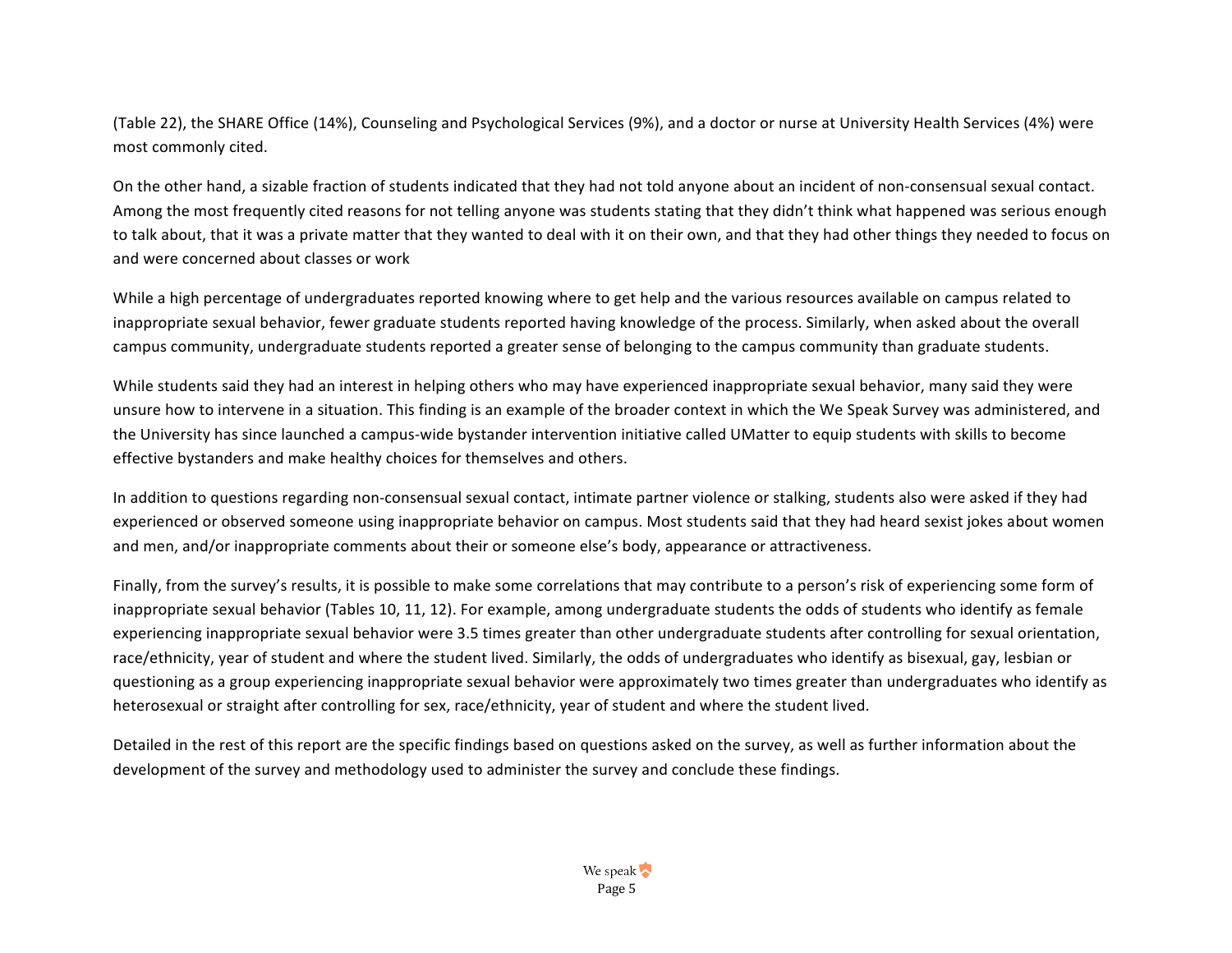# <span id="page-6-0"></span>**Background on Survey Development**

# **Framing of the We Speak Survey**

The We Speak Survey was designed to collect information about a much broader range of inappropriate sexual behavior than other often-cited studies that focus solely on sexual assault. This broader range is reflective of the broad scope of University policies related to sexual misconduct.

For the survey, inappropriate sexual behavior could include: non-consensual sexual contact (which in many cases is considered sexual assault); non-consensual sexual penetration (commonly called rape); intimate relationship violence; stalking; and sexual harassment. In contrast to the We Speak Survey, other often cited studies focus solely on sexual assault. The We Speak Survey also includes "unwanted sexual contact that results from coercion or threatened physical harm" as a sexual assault tactic in its prevalence estimates, while the other studies have excluded the tactic from their analyses.

Princeton also chose to use the "2014-15 academic year" as the reference time period for the We Speak Survey as opposed to the "since you began college" employed in the often cited Campus Sexual Assault Study or "since starting college" used in the more recent Washington Post/Kaiser Family Foundation poll. This decision was reached since the We Speak survey was administered to all students including freshmen who had been on campus for just seven months, and advanced graduate students who had on campus for nearly seven years. The concern was that using the "since you began college" construct would complicate the analysis since students would be asked to recall events that occurred over varying periods of time. Since the University plans to administer the We Speak Survey for the next two years (the 2015-16 and 2016-17 academic years), a short reference time period facilitates a regular administration cycle with distinct reference time periods — an assault reported in one survey year should not be reported in the next survey year. We chose not to use the "past 12 months" timeframe that other college health surveys used since that would have meant members of the freshman class could have included experiences that happened in the five months before they enrolled at Princeton.

#### Survey takes into account other models, but results are not comparable

A number of research studies<sup>1, 2, 3</sup> and institutional-based survey projects<sup>4, 5, 6</sup> have been undertaken in efforts to obtain a more comprehensive understanding of inappropriate sexual behavior at colleges and universities. While each of these studies has made important contributions to

 $1$  Krebs, C.P., Lindquist, C.H., Warner, T.D., Fisher, B.S., & Martin, S.L. (2007). The Campus Sexual Assault (CSA) Study: Final Report. Retrieved from: https://www.ncjrs.gov/pdffiles1/nij/grants/221153.pdf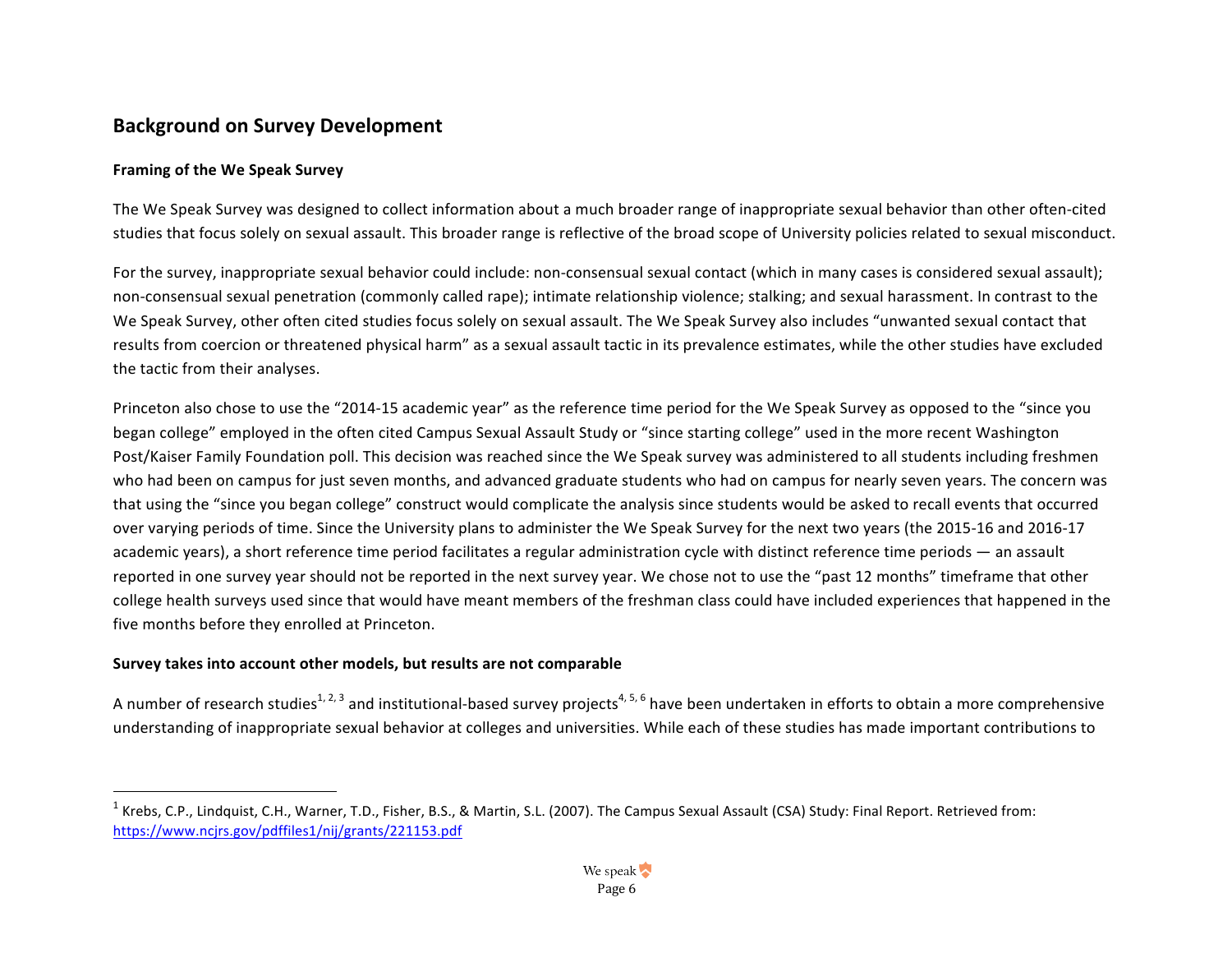our understanding of sexual assault on college and university campuses, the ability to generalize the results from one study to another is limited, since each well-designed study was tailored to meet the specific needs of the study sponsor.

In this regard, the reader should be aware that the We Speak Survey, while based upon previous work exploring sexual assault<sup>7, 8</sup>, has been modified to meet the specific needs of Princeton University. This makes Princeton's prevalence estimates distinct and difficult to compare to other published surveys. Our findings are, however, generally consistent those being reported elsewhere.

2

<sup>3</sup> http://apps.washingtonpost.com/g/page/national/washington-post-kaiser-family-foundation-survey-of-college-students-on-sexual-assault/1726/

<sup>4</sup> http://web.mit.edu/surveys/casatips/index.html

http://www.aau.edu/uploadedFiles/AAU\_Publications/AAU\_Reports/Sexual\_Assault\_Campus\_Survey/Report%20on%20the%20AAU%20Campus%20Climate% 20Survey%20on%20Sexual%20Assault%20and%20Sexual%20Misconduct.pdf

<sup>5</sup> http://csl.uchicago.edu/sites/default/files/Climate\_Survey\_Spring\_2015\_preliminary\_report.pdf

<sup>6</sup> https://publicaffairs.vpcomm.umich.edu/wp-content/uploads/sites/19/2015/04/Complete-survey-results.pdf

 $7$  McMahon (2014) #iSPEAK survey instrument, Rutgers University

http://socialwork.rutgers.edu/CentersandPrograms/VAWC/researchevaluation/CampusClimateProject.aspx

<sup>8</sup> The White House Task Force to Protect Students from Sexual Assault https://www.notalone.gov/assets/ovw-climate-survey.pdf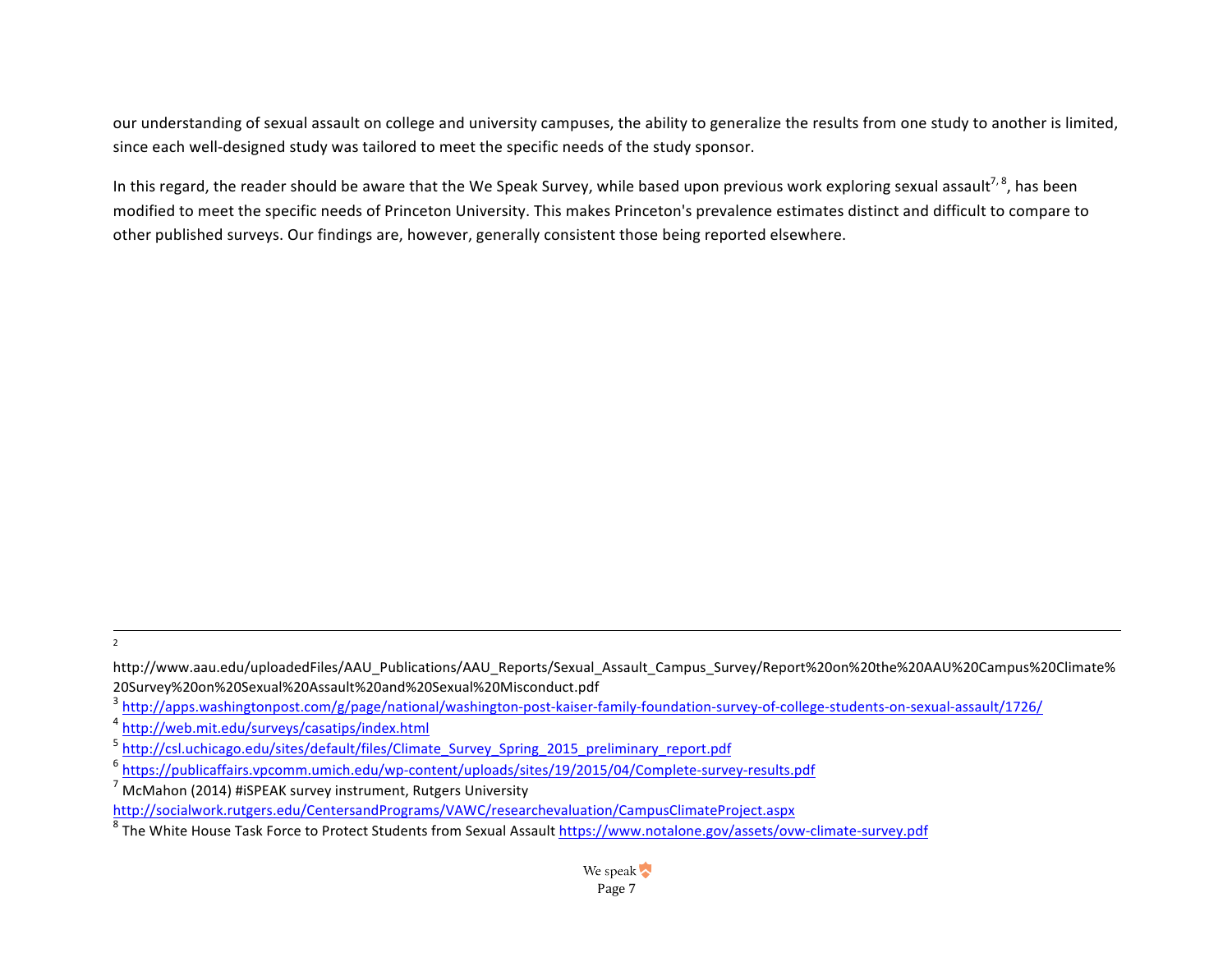#### <span id="page-8-0"></span>**FINDINGS IN DETAIL**

### **Inappropriate Sexual Behavior (sexual misconduct)**

Our data suggest that of the 4,078 students who answered at least one question in our model, 844 students (20% or 1 in 5) had one or more experiences of inappropriate sexual behavior (sexual misconduct) during the 2014-15 school year (Table 1). Undergraduate students (24% or 1 in 4) were twice as likely to report inappropriate sexual behavior, as compared with graduate students (11% or 1 in 9).

In addition to the differences observed between undergraduate and graduate students, significant differences were observed between women and men at both the undergraduate and graduate levels. Approximately one in three (34%) undergraduate women reported having experienced some form of inappropriate sexual behavior during the 2014-15 school year, as compared to one in seven (14%) undergraduate men. Similarly, one in five (19%) graduate women reported that they had experienced some form of inappropriate sexual behavior during the 2014-15 year, as compared to  $1$  in  $18(6%)$  graduate men.

# **Non-Consensual Sexual Contact (sexual assault)**

We also find that 575 of the 4,078 students (13% or 1 in 8) reported that they had experienced nonconsensual sexual contact, attempted sexual contact and/or suspected that sexual contact had occurred while incapacitated during the 2014-15 school year (Table 2). As with inappropriate sexual behavior, undergraduates (18% or 1 in 6) were more likely to report inappropriate sexual contact than were graduate students (5% 1 in 21). 

Likewise, undergraduate women (1 in 4 or 27%) were significantly more likely to report that they had experienced inappropriate sexual contact during the 2014-15 school year, as compared to graduate women (1 in 12 or 8%), undergraduate men (1 in 11 or 9%), and graduate men (1 in 42 or 2%).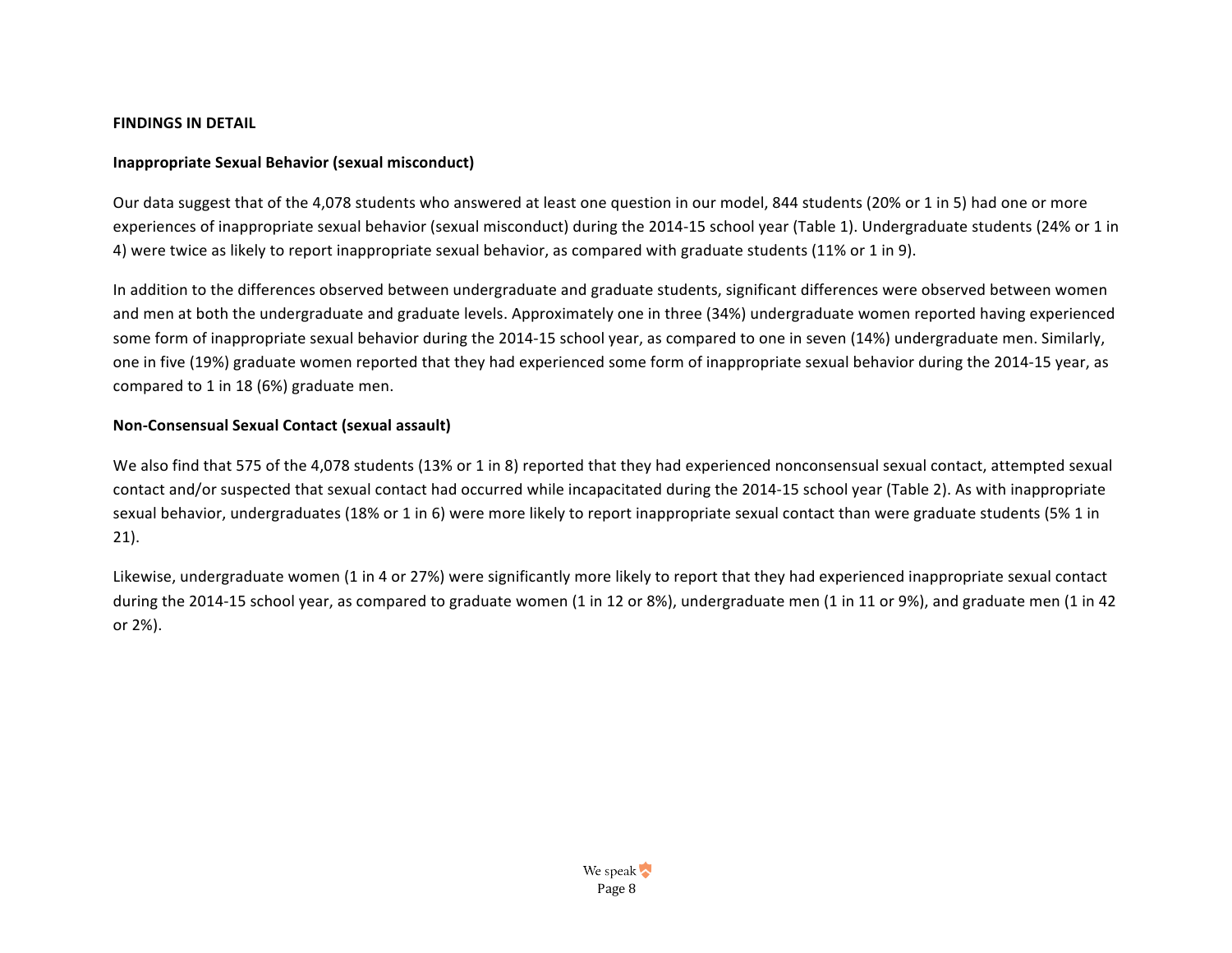Table 1: Experienced inappropriate sexual behavior including: unwanted sexual contact, attempted sexual contact, suspected that sexual contact had occurred while incapacitated; stalking; an abusive intimate relationship; and/ sexual harassment. (Commonly referred to as Sexual Misconduct) Respondents could report more than one response. Reported values cannot be summed across row categories.

|                                                                     |                |            |                 |          | Undergraduate |      | Graduate |     |
|---------------------------------------------------------------------|----------------|------------|-----------------|----------|---------------|------|----------|-----|
|                                                                     |                | University | Undergrad.      | Graduate | Students      |      | Students |     |
|                                                                     |                | Total      | <b>Students</b> | Students | Women         | Men  | Women    | Men |
| Experienced nonconsensual                                           | Total (count)  | 4078       | 2710            | 1368     | 1488          | 1222 | 619      | 749 |
| sexual contact, attempted                                           | Yes (count)    | 575        | 504             | 71       | 397           | 107  | 54       | 17  |
| sexual contact and/or suspected<br>that sexual contact had occurred | Yes (percent)  | 13%        | 18%             | 5%       | 27%           | 9%   | 8%       | 2%  |
| while incapacitated                                                 | One in (ratio) | 8          | 6               | 21       | 4             | 11   | 12       | 42  |
|                                                                     | Total (count)  | 4078       | 2710            | 1368     | 1488          | 1222 | 619      | 749 |
|                                                                     | Yes (count)    | 97         | 62              | 35       | 45            | 17   | 28       |     |
| <b>Experienced stalking</b>                                         | Yes (percent)  | 2%         | 2%              | 2%       | 3%            | 1%   | 5%       | 1%  |
|                                                                     | One in (ratio) | 45         | 46              | 42       | 34            | 70   | 22       | 99  |
|                                                                     | Total (count)  | 4078       | 2710            | 1368     | 1488          | 1222 | 619      | 749 |
| Experienced sexual harassment                                       | Yes (count)    | 350        | 286             | 64       | 228           | 58   | 50       | 14  |
|                                                                     | Yes (percent)  | 8%         | 10%             | 4%       | 15%           | 5%   | 8%       | 2%  |
|                                                                     | One in (ratio) | 12         | 10              | 23       | 7             | 21   | 13       | 51  |
|                                                                     | Total (count)  | 4078       | 2710            | 1368     | 1488          | 1222 | 619      | 749 |
| Experienced an abusive intimate                                     | Yes (count)    | 150        | 94              | 56       | 57            | 37   | 38       | 18  |
| relationship                                                        | Yes (percent)  | 4%         | 3%              | 4%       | 4%            | 3%   | 6%       | 2%  |
|                                                                     | One in (ratio) | 28         | 30              | 26       | 26            | 34   | 16       | 40  |
| Experienced inappropriate                                           | Total (count)  | 4078       | 2710            | 1368     | 1488          | 1222 | 619      | 749 |
| sexual behavior                                                     | Yes (count)    | 844        | 685             | 159      | 514           | 171  | 118      | 41  |
| (Yes response to any of the                                         | Yes (percent)  | 20%        | 24%             | 11%      | 34%           | 14%  | 19%      | 6%  |
| above)                                                              | One in (ratio) | 5          | 4               | 9        | 3             |      | 5        | 18  |

Unweighted counts. Weighted percentages and ratios rounded to the nearest whole number.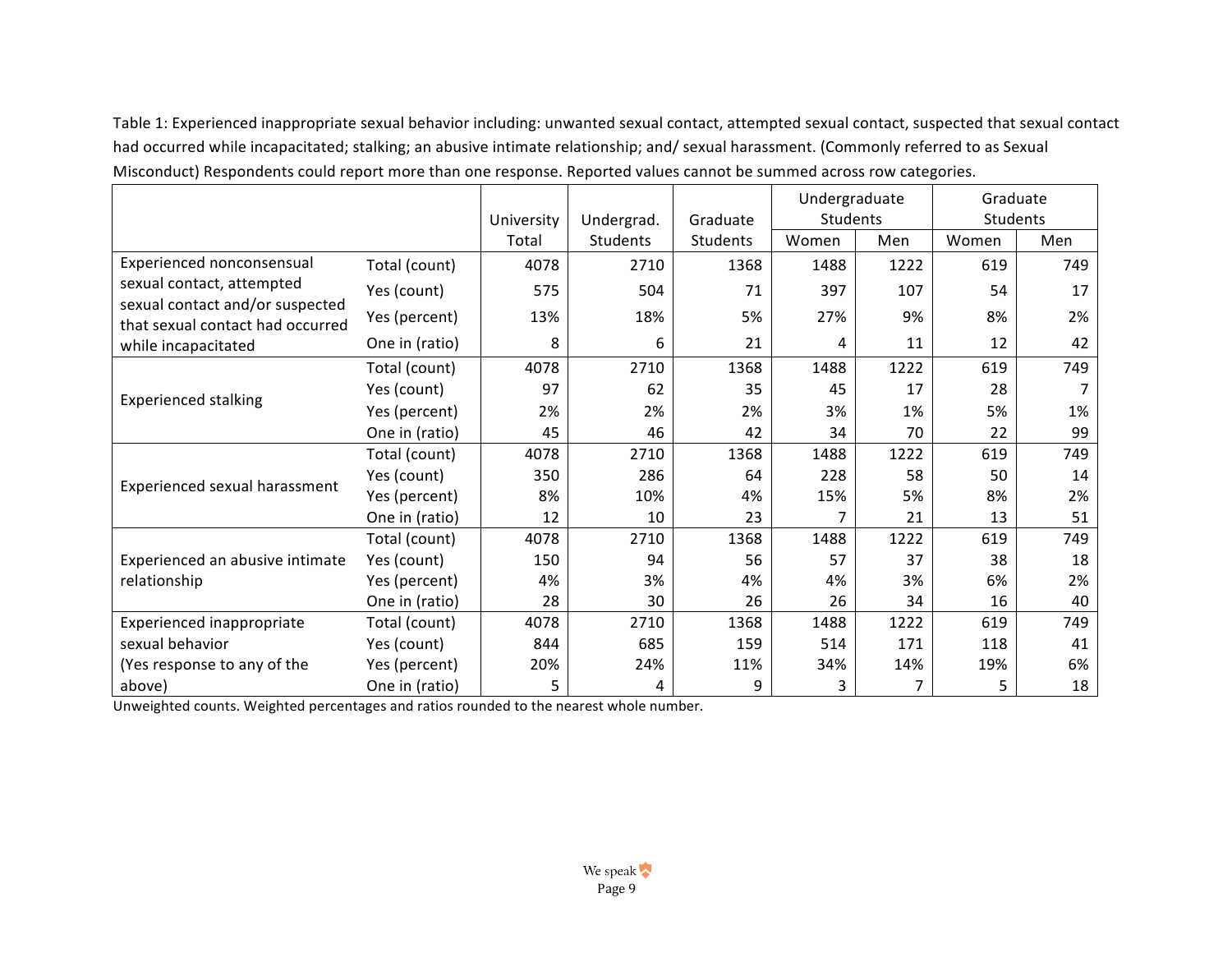Table 2: Experienced nonconsensual sexual contact, attempted sexual contact and/or suspected that sexual contact had occurred while incapacitated (Commonly referred to as Sexual Assault) Respondents could report more than one response. Reported values cannot be summed across row categories.

|                                                                                                                                                     |                |            |                 |          | Undergraduate   |      | Graduate  |           |
|-----------------------------------------------------------------------------------------------------------------------------------------------------|----------------|------------|-----------------|----------|-----------------|------|-----------|-----------|
|                                                                                                                                                     |                | University | Undergrad.      | Graduate | <b>Students</b> |      | Students  |           |
|                                                                                                                                                     |                | Total      | <b>Students</b> | Students | Women           | Men  | Women     | Men       |
| Nonconsensual sexual contact including                                                                                                              | Total (count)  | 4078       | 2710            | 1368     | 1488            | 1222 | 619       | 749       |
| forced kissing, touching of private parts,<br>grabbing, fondling, oral sex, anal sex,<br>penetration with a finger object, or sexual<br>intercourse | Yes (count)    | 476        | 416             | 60       | 332             | 84   | 43        | 17        |
|                                                                                                                                                     | Yes (percent)  | 11%        | 14%             | 4%       | 22%             | 7%   | 7%        | 2%        |
|                                                                                                                                                     | One in (ratio) | 9          |                 | 25       | 4               | 14   | 15        | 42        |
|                                                                                                                                                     | Total (count)  | 4078       | 2710            | 1368     | 1488            | 1222 | 619       | 749       |
| Someone attempted to have                                                                                                                           | Yes (count)    | 284        | 248             | 36       | 206             | 42   | 29        | 7         |
| nonconsensual sexual contact                                                                                                                        | Yes (percent)  | 6%         | 9%              | 2%       | 14%             | 3%   | 5%        | 1%        |
|                                                                                                                                                     | One in (ratio) | 15         | 12              | 41       | 7               | 29   | 22        | 99        |
|                                                                                                                                                     | Total (count)  | 4078       | 2710            | 1368     | 1488            | 1222 | 619       | 749       |
| Suspected that nonconsensual sexual                                                                                                                 | Yes (count)    | 111        | 102             | 9        | 79              | 23   | <b>CS</b> | <b>CS</b> |
| contact had occurred while incapacitated                                                                                                            | Yes (percent)  | 3%         | 4%              | 1%       | 5%              | 2%   | 1%        | $<$ 1%    |
|                                                                                                                                                     | One in (ratio) | 39         | 28              | 165      | 19              | 52   | 103       | <b>NR</b> |
| Nonconsensual sexual contact, attempted                                                                                                             | Total (count)  | 4078       | 2710            | 1368     | 1488            | 1222 | 619       | 749       |
| sexual contact and/or suspected that<br>sexual contact had occurred while<br>incapacitated                                                          | Yes (count)    | 575        | 504             | 71       | 397             | 107  | 54        | 17        |
|                                                                                                                                                     | Yes (percent)  | 13%        | 18%             | 5%       | 27%             | 9%   | 8%        | 2%        |
| (Yes response to any of the above)                                                                                                                  | One in (ratio) | 8          | 6               | 21       | 4               | 11   | 12        | 42        |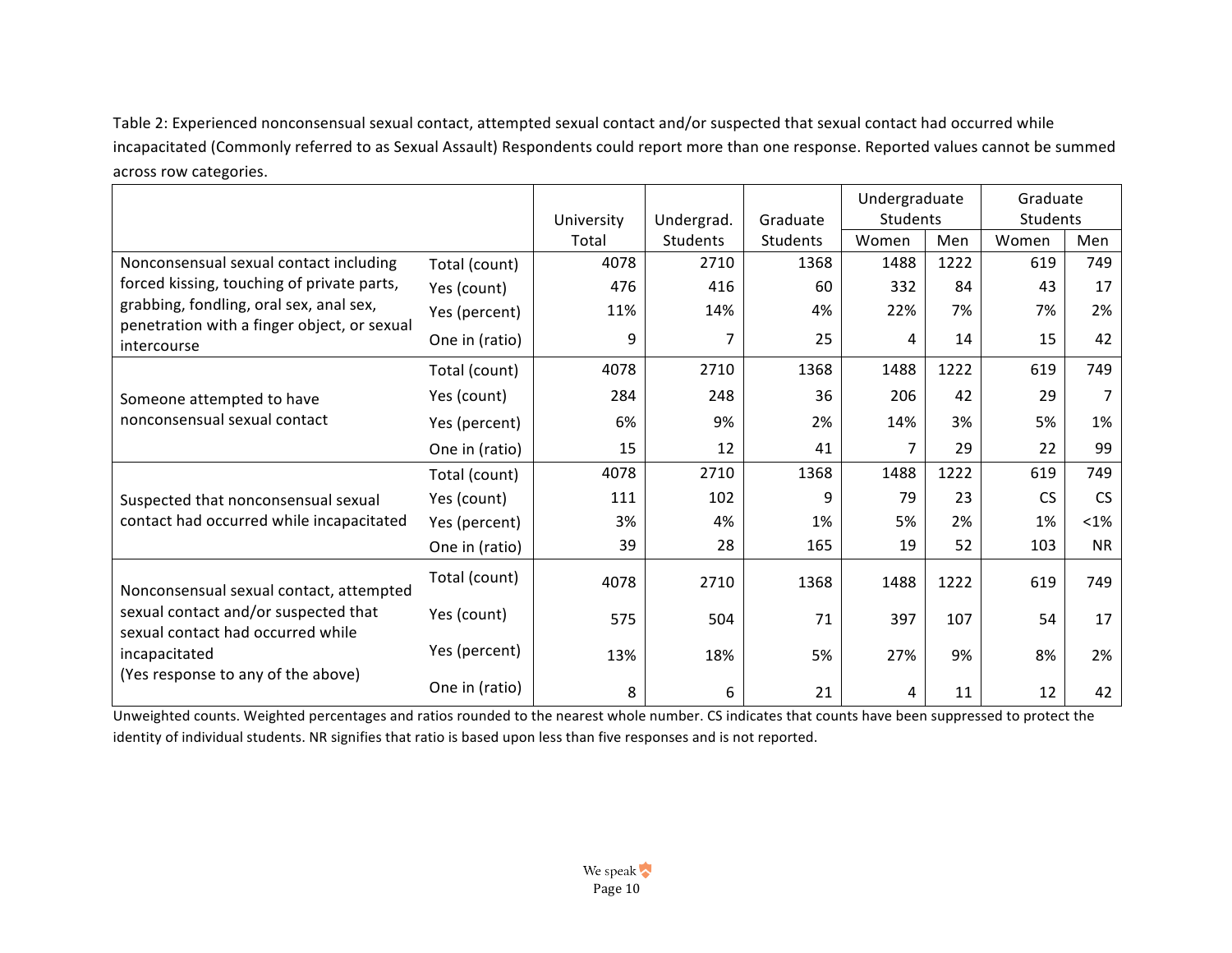Table 3: Nonconsensual sexual contact that occurred: as result of physical force; coercion or threatened physical harm; while incapacitated and unable to provide consent; and/or without your consent Unwanted sexual contact includes forced touching of a sexual nature, sexual touching without consent, anal sex, oral sex, sexual penetration with a finger or object and/or sexual intercourse Respondents could report more than one response. Reported values cannot be summed across row categories.

|                                  |                |            |            |          |       | Undergraduate |           | Graduate  |
|----------------------------------|----------------|------------|------------|----------|-------|---------------|-----------|-----------|
|                                  |                | University | Undergrad. | Graduate |       | Students      |           | Students  |
|                                  |                | Total      | Students   | Students | Women | Men           | Women     | Men       |
| Sexual contact that occurred as  | Total (count)  | 4078       | 2710       | 1368     | 1488  | 1222          | 619       | 749       |
| a result of physical force being | Yes (count)    | 167        | 142        | 25       | 126   | 16            | <b>CS</b> | <b>CS</b> |
| used against you?                | Yes (percent)  | 4%         | 5%         | 2%       | 9%    | 1%            | 3%        | $< 1\%$   |
|                                  | One in (ratio) | 26         | 20         | 59       | 11    | 76            | 29        | <b>NR</b> |
| Sexual contact that occurred as  | Total (count)  | 4078       | 2710       | 1368     | 1488  | 1222          | 619       | 749       |
| a result of coercion or          | Yes (count)    | 47         | 38         | 9        | 29    | q             | <b>CS</b> | <b>CS</b> |
| threatened to physically harm    | Yes (percent)  | 1%         | 1%         | 1%       | 2%    | 1%            | 1%        | $< 1\%$   |
| against you                      | One in (ratio) | 86         | 71         | 155      | 47    | 136           | 103       | <b>NR</b> |
| Sexual contact that occurred     | Total (count)  | 4078       | 2710       | 1368     | 1488  | 1222          | 619       | 749       |
| when you were asleep, passed     | Yes (count)    | 123        | 112        | 11       | 83    | 29            | <b>CS</b> | <b>CS</b> |
| out, or incapacitated by drugs,  | Yes (percent)  | 3%         | 4%         | 1%       | 6%    | 2%            | 1%        | 1%        |
| or alcohol.                      | One in (ratio) | 34         | 25         | 128      | 17    | 42            | 115       | 137       |
|                                  | Total (count)  | 4078       | 2710       | 1368     | 1488  | 1222          | 619       | 749       |
| Sexual contact that occurred     | Yes (count)    | 373        | 332        | 41       | 269   | 63            | 28        | 13        |
| without consent                  | Yes (percent)  | 9%         | 11%        | 3%       | 18%   | 5%            | 4%        | 2%        |
|                                  | One in (ratio) | 12         | 9          | 36       | 6     | 19            | 23        | 55        |
|                                  | Total (count)  | 4078       | 2710       | 1368     | 1488  | 1222          | 619       | 749       |
| Nonconsensual sexual contact     | Yes (count)    | 476        | 416        | 60       | 332   | 84            | 43        | 17        |
| that occurred (Yes response to   | Yes (percent)  | 11%        | 15%        | 4%       | 22%   | 7%            | 7%        | 2%        |
| any of the above)                | One in (ratio) | 9          |            | 25       | 4     | 15            | 15        | 41        |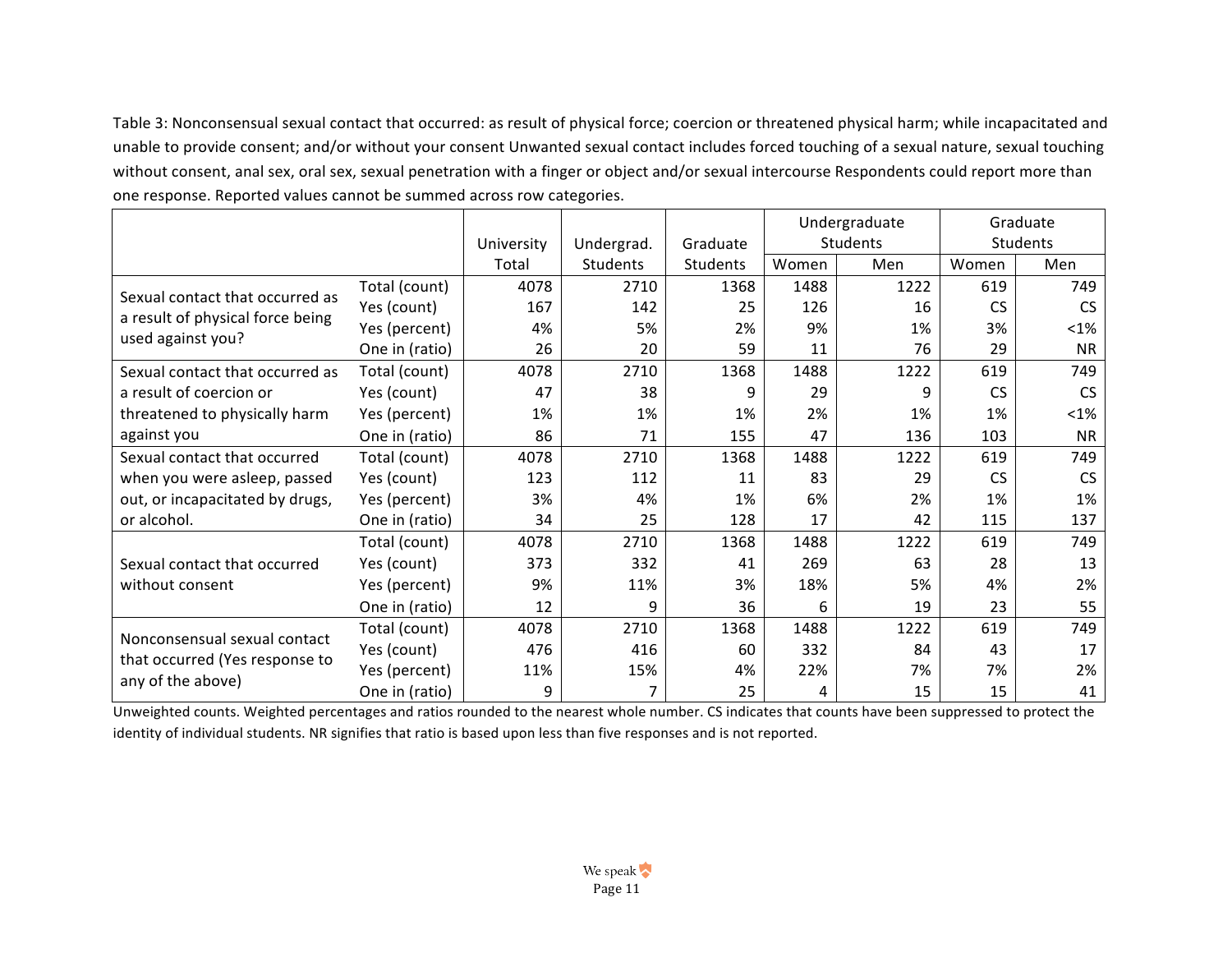Table 4: Nonconsensual sexual penetration that occurred: as result of physical force; coercion or threatened physical harm; while incapacitated and unable to provide consent; and/or without your consent. Penetration includes anal sex, oral sex, sexual penetration with a finger or object and/or sexual intercourse. (Commonly referred to as Rape) Respondents could report more than one response. Reported values cannot be summed across row categories.

|                                                             |                |            |                 |          | Undergraduate |           | Graduate  |           |
|-------------------------------------------------------------|----------------|------------|-----------------|----------|---------------|-----------|-----------|-----------|
|                                                             |                | University | Undergrad.      | Graduate | Students      |           | Students  |           |
|                                                             |                | Total      | <b>Students</b> | Students | Women         | Men       | Women     | Men       |
|                                                             | Total (count)  | 4078       | 2710            | 1368     | 1488          | 1222      | 619       | 749       |
| Sexual penetration that<br>occurred as a result of physical | Yes (count)    | 74         | 62              | 12       | <b>CS</b>     | <b>CS</b> | <b>CS</b> | <b>CS</b> |
| force being used against you?                               | Yes (percent)  | 2%         | 2%              | 1%       | 4%            | $< 1\%$   | 1%        | $< 1\%$   |
|                                                             | One in (ratio) | 58         | 46              | 116      | 24            | <b>NR</b> | 76        | <b>NR</b> |
| Sexual penetration that                                     | Total (count)  | 4078       | 2710            | 1368     | 1488          | 1222      | 619       | 749       |
| occurred as a result of coercion                            | Yes (count)    | 36         | 28              | 8        | 22            | 6         | <b>CS</b> | <b>CS</b> |
| or threatened to physically harm                            | Yes (percent)  | 1%         | 1%              | 1%       | 2%            | $< 1\%$   | 1%        | $< 1\%$   |
| against you                                                 | One in (ratio) | 112        | 95              | 173      | 61            | 203       | 125       | NR.       |
| Sexual penetration that                                     | Total (count)  | 4078       | 2710            | 1368     | 1488          | 1222      | 619       | 749       |
| occurred when you were asleep,                              | Yes (count)    | 89         | 80              | 9        | 56            | 24        | <b>CS</b> | <b>CS</b> |
| passed out, or incapacitated by                             | Yes (percent)  | 2%         | 3%              | 1%       | 4%            | 2%        | 1%        | 1%        |
| drugs, or alcohol.                                          | One in (ratio) | 46         | 34              | 145      | 25            | 51        | 159       | 137       |
|                                                             | Total (count)  | 4078       | 2710            | 1368     | 1488          | 1222      | 619       | 749       |
| Sexual penetration that                                     | Yes (count)    | 67         | 59              | 8        | 49            | 10        | <b>CS</b> | <b>CS</b> |
| occurred without your consent?                              | Yes (percent)  | 2%         | 2%              | 1%       | 3%            | 1%        | 1%        | $< 1\%$   |
|                                                             | One in (ratio) | 62         | 47              | 167      | 29            | 123       | 117       | NR.       |
|                                                             | Total (count)  | 4078       | 2710            | 1368     | 1488          | 1222      | 619       | 749       |
| Nonconsensual sexual<br>penetration that occurred (Yes      | Yes (count)    | 168        | 143             | 25       | 111           | 32        | 15        | 10        |
|                                                             | Yes (percent)  | 4%         | 5%              | 2%       | 8%            | 3%        | 2%        | 1%        |
| response to any of the above)                               | One in (ratio) | 25         | 19              | 55       | 13            | 38        | 42        | 69        |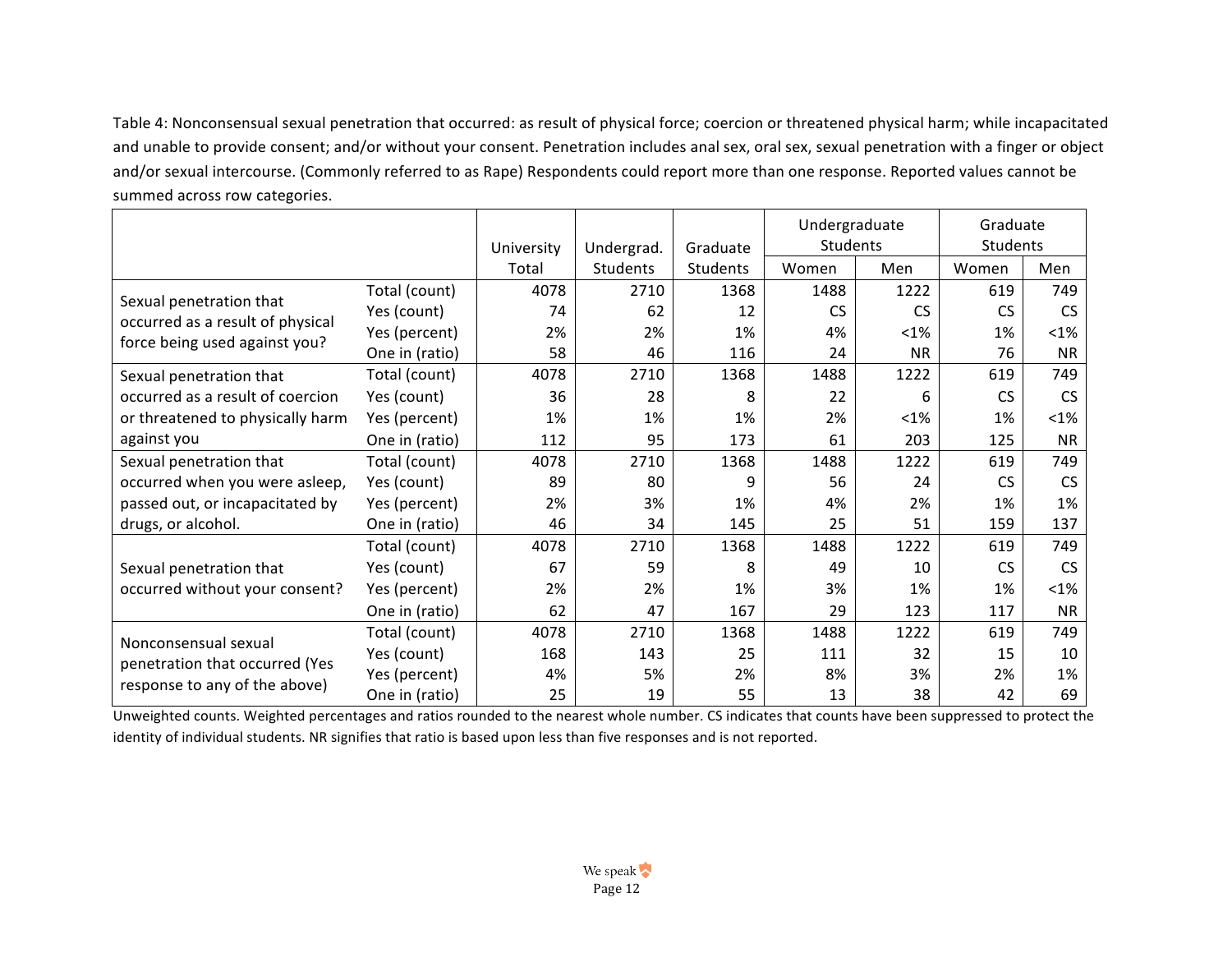Table 4a: Nonconsensual sexual touching that did not involve penetration that occurred: as result of physical force; coercion or threatened physical harm; while incapacitated and unable to provide consent; and/or without your consent. Touching of a sexual nature includes forced kissing, touching of private parts, grabbing, fondling, rubbing up against the student in a sexual way, even if it was over clothing. Reported values cannot be summed across row categories.

|                                                                           |                |            |            |           | Undergraduate |           | Graduate  |           |
|---------------------------------------------------------------------------|----------------|------------|------------|-----------|---------------|-----------|-----------|-----------|
|                                                                           |                | University | Undergrad. | Graduate  | Students      |           | Students  |           |
|                                                                           |                | Total      | Students   | Students  | Women         | Men       | Women     | Men       |
|                                                                           | Total (count)  | 4078       | 2710       | 1368      | 1488          | 1222      | 619       | 749       |
| Sexual touching that occurred as a                                        | Yes (count)    | 76         | 66         | 10        | 56            | 10        | <b>CS</b> | <b>CS</b> |
| result of physical force being used                                       | Yes (percent)  | 2%         | 2%         | 1%        | 4%            | 1%        | 2%        | $<$ 1%    |
| against you?                                                              | One in (ratio) | 58         | 44         | 157       | 27            | 127       | 60        | <b>NR</b> |
|                                                                           | Total (count)  | 4078       | 2710       | 1368      | 1488          | 1222      | 619       | 749       |
| Sexual touching that occurred as a<br>result of coercion or threatened to | Yes (count)    |            | <b>CS</b>  | <b>CS</b> | CS.           | <b>CS</b> | <b>CS</b> | <b>CS</b> |
| physically harm against you                                               | Yes (percent)  | 0%         | 0%         | $< 1\%$   | $<$ 1%        | $< 1\%$   | $<$ 1%    | $< 1\%$   |
|                                                                           | One in (ratio) | 579        | 443        | <b>NR</b> | <b>NR</b>     | <b>NR</b> | <b>NR</b> | <b>NR</b> |
|                                                                           | Total (count)  | 4078       | 2710       | 1368      | 1488          | 1222      | 619       | 749       |
| Sexual touching that occurred when                                        | Yes (count)    | 29         | <b>CS</b>  | <b>CS</b> | <b>CS</b>     | <b>CS</b> | <b>CS</b> | <b>CS</b> |
| you were asleep, passed out, or<br>incapacitated by drugs, or alcohol.    | Yes (percent)  | 1%         | 1%         | $< 1\%$   | 2%            | $< 1\%$   | $< 1\%$   | $<$ 1%    |
|                                                                           | One in (ratio) | 153        | 105        | <b>NR</b> | 65            | 253       | <b>NR</b> | <b>NR</b> |
|                                                                           | Total (count)  | 4078       | 2710       | 1368      | 1488          | 1222      | 619       | 749       |
| Sexual touching that occurred without                                     | Yes (count)    | 274        | 246        | 28        | 200           | 46        | 21        | 7         |
| your consent?                                                             | Yes (percent)  | 6%         | 9%         | 2%        | 13%           | 4%        | 3%        | 1%        |
|                                                                           | One in (ratio) | 16         | 12         | 55        | 7             | 26        | 31        | 104       |
|                                                                           | Total (count)  | 4078       | 2710       | 1368      | 1488          | 1222      | 619       | 749       |
| Nonconsensual sexual touching that did                                    | Yes (count)    | 300        | 267        | 33        | 215           | 52        | 26        | 7         |
| not involve penetration (Yes response                                     | Yes (percent)  | 7%         | 9%         | 2%        | 14%           | 4%        | 4%        | 1%        |
| to any of the above)                                                      | One in (ratio) | 14         | 11         | 47        | 7             | 23        | 25        | 104       |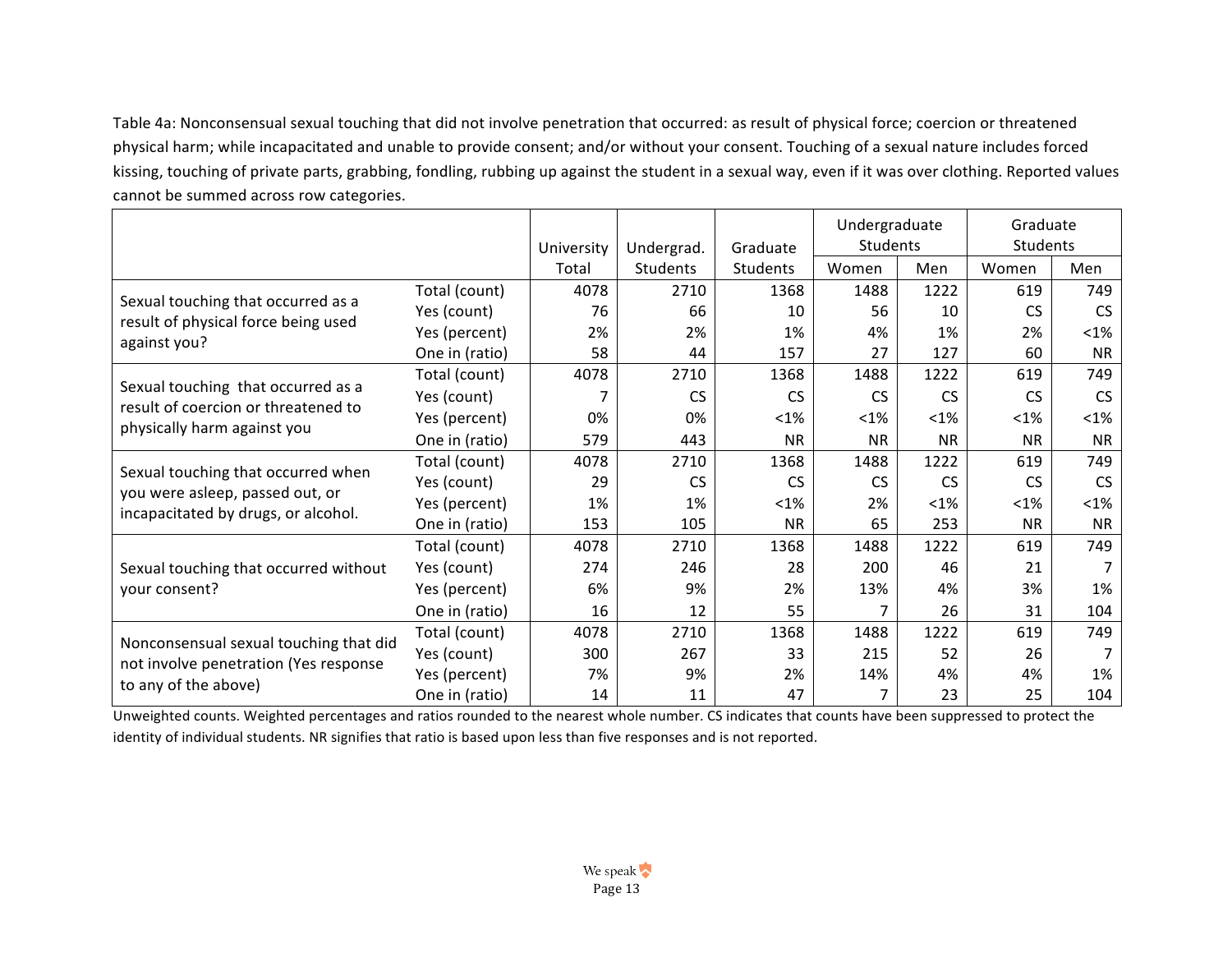# Table 5: Suspected that sexual contact had occurred while incapacitated

Have you suspected that someone has had sexual contact with you when you were unable to provide consent or stop what was happening because you were asleep, passed out, or incapacitated by drugs, or alcohol? This question asks about events that you think (but are not certain) happened.

|                                             |                |            |            |          | Undergraduate<br>Students |      | Graduate<br>Students |           |
|---------------------------------------------|----------------|------------|------------|----------|---------------------------|------|----------------------|-----------|
|                                             |                | University | Undergrad. | Graduate |                           |      |                      |           |
|                                             |                | Total      | Students   | Students | Women                     | Men  | Women                | Men       |
|                                             | Total (count)  | 4078       | 2710       | 1368     | 1488                      | 1222 | 619                  | 749       |
| Suspected that sexual                       | Yes (count)    | 111        | 102        | 9        | 79                        | 23   | CS.                  | <b>CS</b> |
| contact had occurred<br>while incapacitated | Yes (percent)  | 3%         | 4%         | 1%       | 6%                        | 2%   | 1%                   | $<1\%$    |
|                                             | One in (ratio) | 37         | 27         | 165      | 18                        | 53   | 103                  | <b>NR</b> |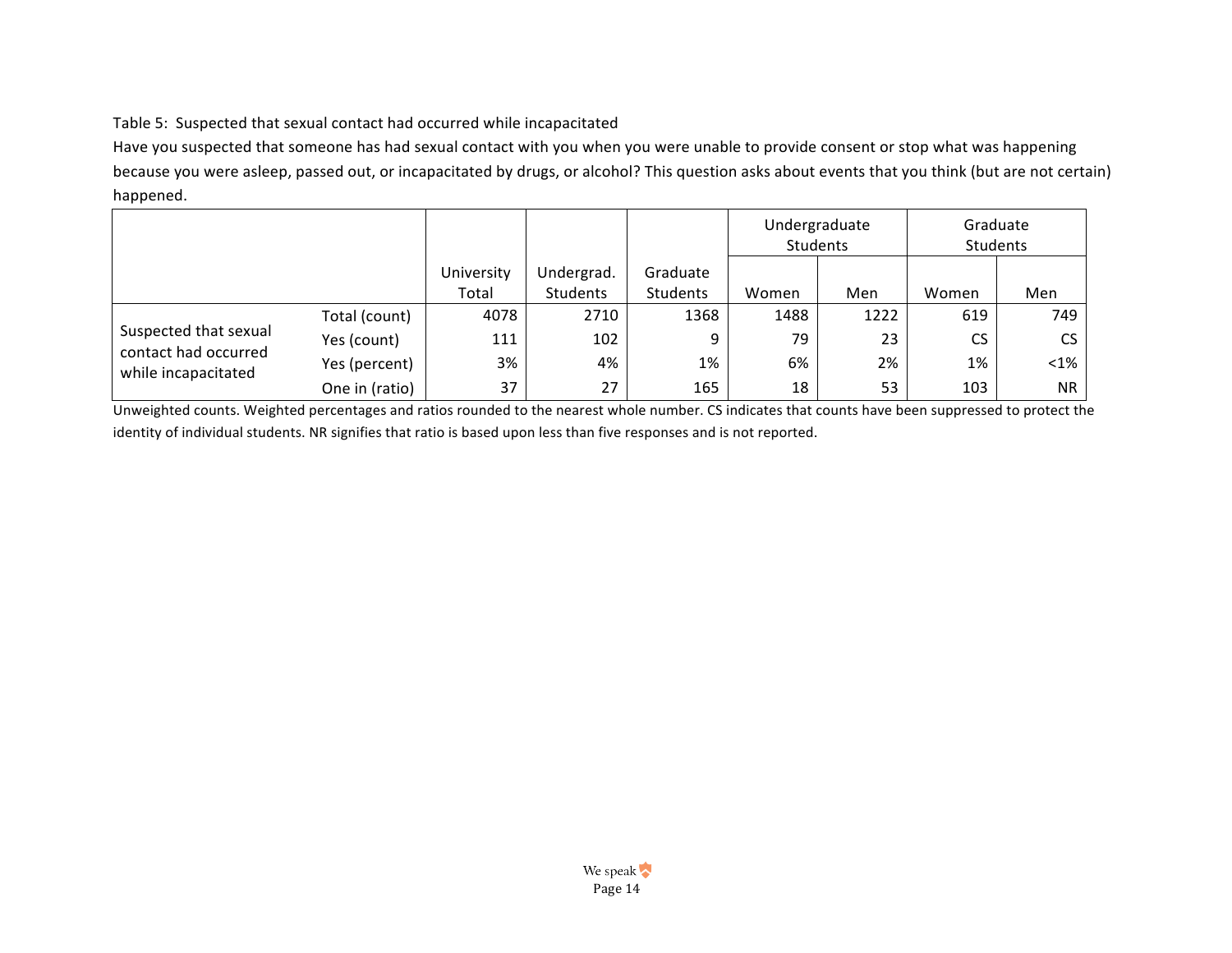# Table 6: Attempted Sexual Contact

Someone attempted, but was not successful, nonconsensual sexual contact Respondents could report more than one response. Reported values cannot be summed across row categories.

|                                                     |                |                     |                        |                      | Undergraduate<br><b>Students</b> |      | Graduate<br>Students |           |
|-----------------------------------------------------|----------------|---------------------|------------------------|----------------------|----------------------------------|------|----------------------|-----------|
|                                                     |                | University<br>Total | Undergrad.<br>Students | Graduate<br>Students | Women                            | Men  | Women                | Men       |
| Has anyone attempted                                | Total (count)  | 4078                | 2710                   | 1368                 | 1488                             | 1222 | 619                  | 749       |
| but not succeeded in                                | Yes (count)    | 211                 | 186                    | 25                   | 157                              | 29   | <b>CS</b>            | <b>CS</b> |
| having sexual contact with<br>you by using physical | Yes (percent)  | 5%                  | 6%                     | 2%                   | 11%                              | 2%   | 3%                   | $<1\%$    |
| force against you?                                  | One in (ratio) | 21                  | 16                     | 59                   | 9                                | 42   | 29                   | <b>NR</b> |
| During the current school                           | Total (count)  | 4078                | 2710                   | 1368                 | 1488                             | 1222 | 619                  | 749       |
| year, was sexual                                    | Yes (count)    | 117                 | 101                    | 16                   | 84                               | 17   | 10                   | 6         |
| penetration attempted<br>(vaginal, anal, oral)      | Yes (percent)  | 3%                  | 4%                     | 1%                   | 6%                               | 1%   | 2%                   | 1%        |
| without your consent?                               | One in (ratio) | 36                  | 28                     | 88                   | 17                               | 72   | 64                   | 115       |
| Someone attempted to                                | Total (count)  | 4078                | 2710                   | 1368                 | 1488                             | 1222 | 619                  | 749       |
| have sexual                                         | Yes (count)    | 284                 | 248                    | 36                   | 206                              | 42   | 29                   |           |
| nonconsensual contact<br>(Yes response to either of | Yes (percent)  | 7%                  | 9%                     | 2%                   | 14%                              | 3%   | 5%                   | 1%        |
| the above)                                          | One in (ratio) | 15                  | 12                     | 41                   |                                  | 29   | 22                   | 98        |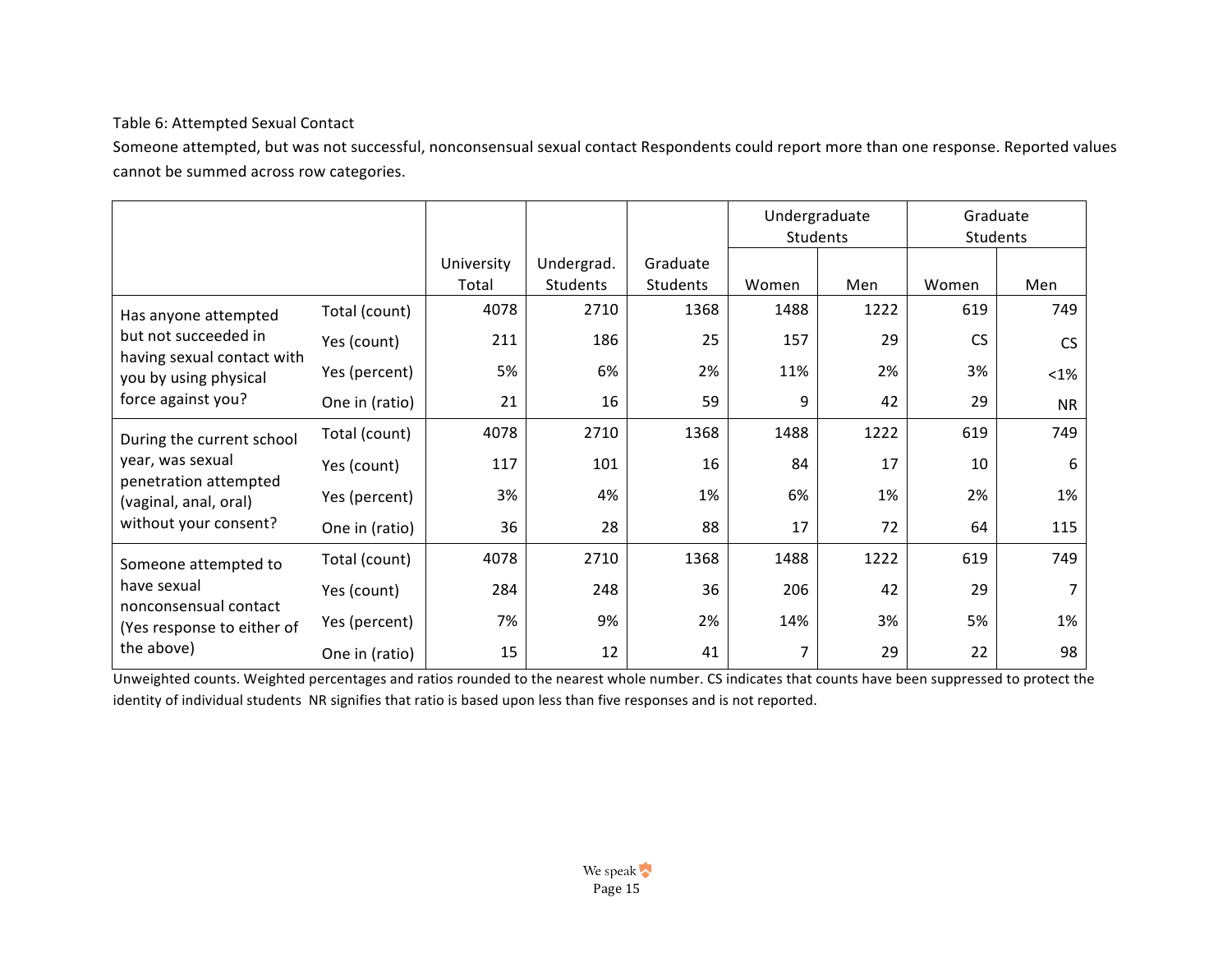# Table 7: Stalking

Were you a victim of stalking (e.g. waiting for you outside your classroom, residence, or office; repeated emails/phone calls)?

|                             |                |                     | Undergraduate<br>Students |                      |       | Graduate<br>Students |       |                 |
|-----------------------------|----------------|---------------------|---------------------------|----------------------|-------|----------------------|-------|-----------------|
|                             |                | University<br>Total | Undergrad.<br>Students    | Graduate<br>Students | Women | Men                  | Women | Men             |
|                             | Total (count)  | 4078                | 2710                      | 1368                 | 1488  | 1222                 | 619   | 749             |
|                             | Yes (count)    | 97                  | 62                        | 35                   | 45    | 17                   | 28    |                 |
| <b>Experienced Stalking</b> | Yes (percent)  | 2%                  | 2%                        | 2%                   | 3%    | 1%                   | 5%    | 1%              |
|                             | One in (ratio) | 43                  | 44                        | 42                   | 31    | 72                   | 22    | 98 <sub>1</sub> |

Unweighted counts. Weighted percentages and ratios rounded to the nearest whole number.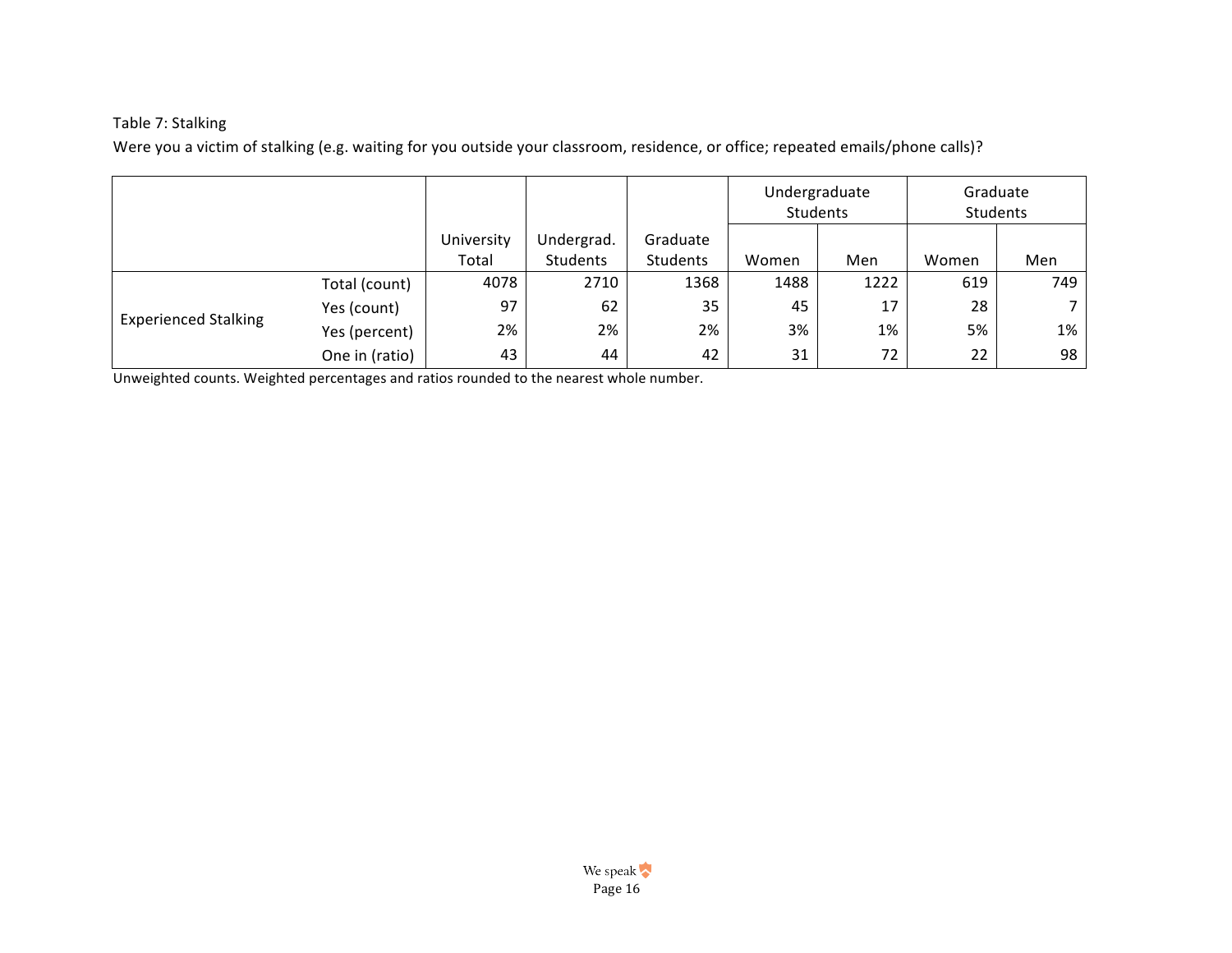# Table 8: Abusive Intimate Relationship

During the Current school year, have you been in an intimate (coupled/partnered) relationship that was: Respondents could report more than one response. Reported values cannot be summed across row categories.

|                                                     |                |                     |                        |                      | Undergraduate<br>Students |           | Graduate<br>Students |           |
|-----------------------------------------------------|----------------|---------------------|------------------------|----------------------|---------------------------|-----------|----------------------|-----------|
|                                                     |                | University<br>Total | Undergrad.<br>Students | Graduate<br>Students | Women                     | Men       | Women                | Men       |
|                                                     | Total (count)  | 4078                | 2710                   | 1368                 | 1488                      | 1222      | 619                  | 749       |
| Emotionally abusive (e.g.,                          | Yes (count)    | 133                 | 80                     | 53                   | 49                        | 31        | 36                   | 17        |
| called derogatory names,                            | Yes (percent)  | 3%                  | 3%                     | 4%                   | 3%                        | 3%        | 6%                   | 2%        |
| yelled at, ridiculed)                               | One in (ratio) | 31                  | 34                     | 27                   | 29                        | 39        | 17                   | 42        |
|                                                     | Total (count)  | 4078                | 2710                   | 1368                 | 1488                      | 1222      | 619                  | 749       |
| Physically abusive (e.g.,                           | Yes (count)    | 22                  | 16                     | 6                    | <b>CS</b>                 | <b>CS</b> | <b>CS</b>            | <b>CS</b> |
| kicked, slapped, punched)                           | Yes (percent)  | 1%                  | 1%                     | $<1\%$               | $<$ 1%                    | 1%        | $< 1\%$              | $<$ 1%    |
|                                                     | One in (ratio) | 174                 | 155                    | 231                  | <b>NR</b>                 | 103       | <b>NR</b>            | <b>NR</b> |
| Sexually abusive (e.g.,                             | Total (count)  | 4078                | 2710                   | 1368                 | 1488                      | 1222      | 619                  | 749       |
| forced to have sex when                             | Yes (count)    | 35                  | 25                     | 10                   | 18                        |           | <b>CS</b>            | <b>CS</b> |
| you didn't want it, forced<br>to perform or have an | Yes (percent)  | 1%                  | 1%                     | 1%                   | 1%                        | 1%        | 1%                   | $<$ 1%    |
| unwanted sexual act<br>performed on you)            | One in (ratio) | 122                 | 114                    | 141                  | 84                        | 176       | 88                   | <b>NR</b> |
| Experienced an abusive                              | Total (count)  | 4078                | 2710                   | 1368                 | 1488                      | 1222      | 619                  | 749       |
| intimate relationship                               | Yes (count)    | 150                 | 94                     | 56                   | 57                        | 37        | 38                   | 18        |
| (Yes response to any of                             | Yes (percent)  | 4%                  | 3%                     | 4%                   | 4%                        | 3%        | 6%                   | 2%        |
| the above)                                          | One in (ratio) | 28                  | 29                     | 26                   | 26                        | 33        | 16                   | 40        |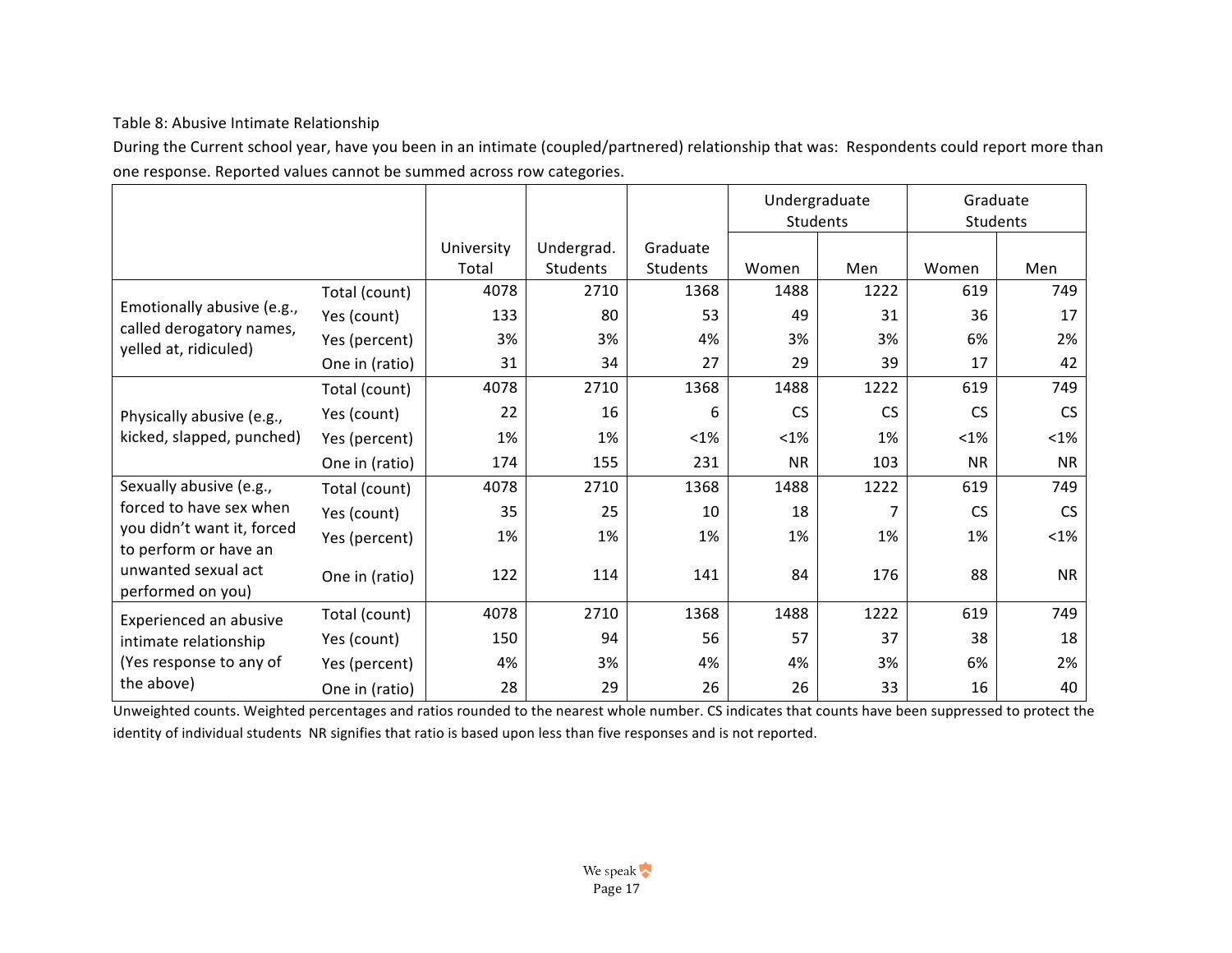# Table 9: Sexual Harassment

During the current school year, have any of the following created intimidating, offensive or hostile conditions in your living, working, or academic environment(s)? Respondents could report more than one response. Reported values cannot be summed across row categories.

|                                                   |                |            |            |                 | Undergraduate<br>Students |      | Graduate<br>Students |           |
|---------------------------------------------------|----------------|------------|------------|-----------------|---------------------------|------|----------------------|-----------|
|                                                   |                | University | Undergrad. | Graduate        |                           |      |                      |           |
|                                                   |                | Total      | Students   | <b>Students</b> | Women                     | Men  | Women                | Men       |
|                                                   | Total (count)  | 4078       | 2710       | 1368            | 1488                      | 1222 | 619                  | 749       |
| Unwelcomed sexual<br>advances (verbal,            | Yes (count)    | 281        | 236        | 45              | 191                       | 45   | 33                   | 12        |
| electronic or physical)                           | Yes (percent)  | 7%         | 8%         | 3%              | 13%                       | 4%   | 5%                   | 2%        |
|                                                   | One in (ratio) | 15         | 12         | 33              | 8                         | 27   | 20                   | 57        |
|                                                   | Total (count)  | 4078       | 2710       | 1368            | 1488                      | 1222 | 619                  | 749       |
| Unwelcomed requests for                           | Yes (count)    | 83         | 69         | 14              | 56                        | 13   | <b>CS</b>            | <b>CS</b> |
| sexual favors (verbal,<br>electronic or physical) | Yes (percent)  | 2%         | 2%         | 1%              | 4%                        | 1%   | 2%                   | $< 1\%$   |
|                                                   | One in (ratio) | 51         | 41         | 105             | 26                        | 94   | 56                   | <b>NR</b> |
| Any other verbal,                                 | Total (count)  | 4078       | 2710       | 1368            | 1488                      | 1222 | 619                  | 749       |
| electronic, or physical                           | Yes (count)    | 151        | 114        | 37              | 90                        | 24   | 29                   | 8         |
| conduct of an unwanted                            | Yes (percent)  | 3%         | 4%         | 2%              | 6%                        | 2%   | 5%                   | 1%        |
| sexual nature                                     | One in (ratio) | 29         | 25         | 41              | 16                        | 51   | 22                   | 91        |
| <b>Experienced Sexual</b>                         | Total (count)  | 4078       | 2710       | 1368            | 1488                      | 1222 | 619                  | 749       |
| Harassment<br>(Yes response to any of             | Yes (count)    | 350        | 286        | 64              | 228                       | 58   | 50                   | 14        |
|                                                   | Yes (percent)  | 8%         | 10%        | 4%              | 16%                       | 5%   | 8%                   | 2%        |
| the above)                                        | One in (ratio) | 12         | 10         | 23              | 6                         | 21   | 13                   | 51        |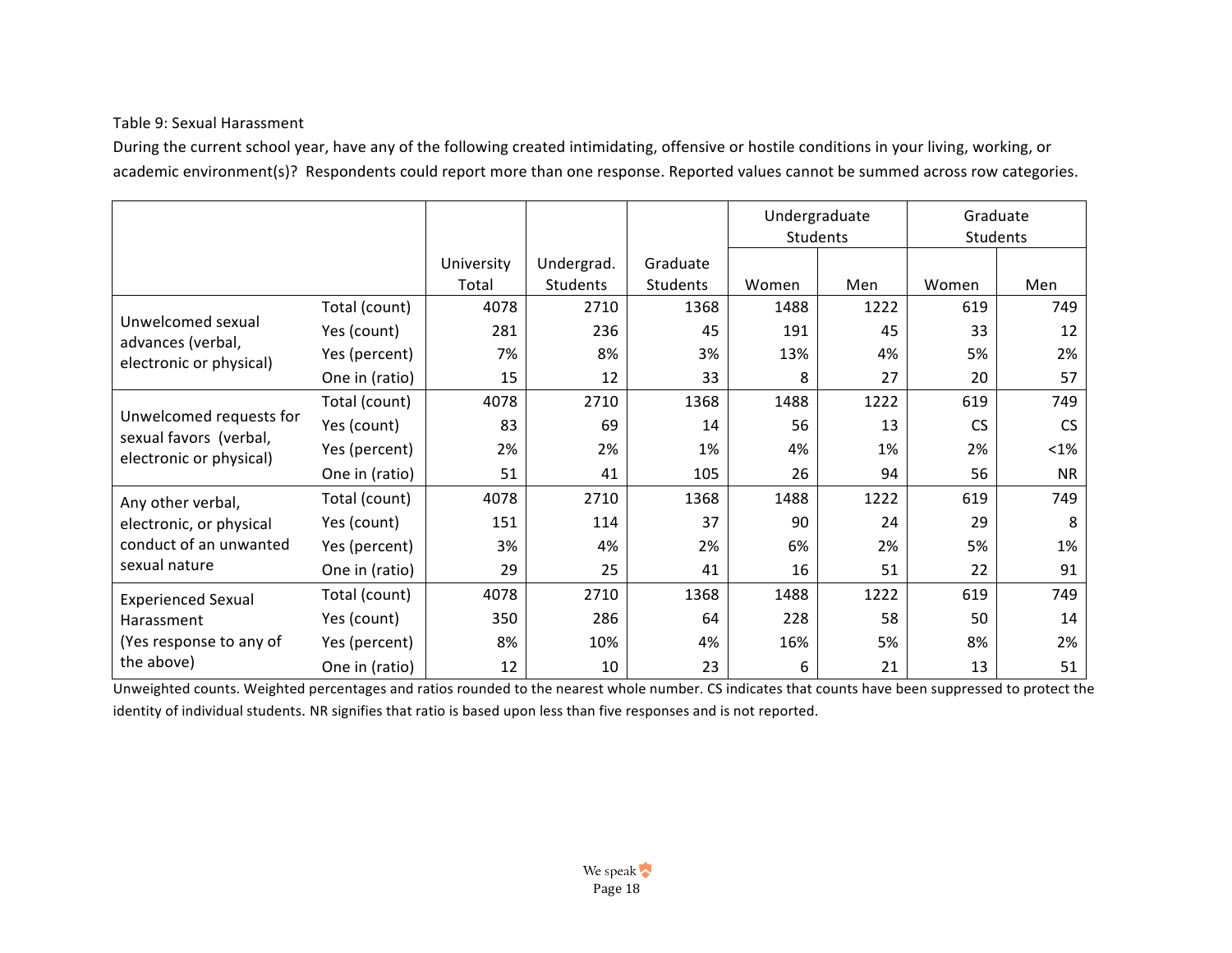#### **Risk factors**

After controlling for sexual orientation, race/ethnicity, year of study and type of housing, we estimate the odds that undergraduates who identified as female experienced inappropriate sexual behavior (sexual misconduct), nonconsensual sexual contact (sexual assault) or nonconsensual sexual penetration (rape) were 2 to 5 greater than the odds estimated for other undergraduates. We also find that, after controlling for gender, race/ethnicity, year of study and type of housing, the odds that undergraduates who identify as lesbian, gay, bisexual or questioning experienced inappropriate sexual behavior (sexual misconduct), nonconsensual sexual contact (sexual assault) or nonconsensual sexual penetration (rape) were up to 3 times greater than those estimated for undergraduates who identify as heterosexual or straight. Statistically significant differences were not observed with respect to year of study, suggesting that freshmen, sophomores, juniors and senior were equally likely to have experienced inappropriate sexual behavior (sexual misconduct), nonconsensual sexual contact (sexual assault) or nonconsensual sexual penetration (rape) during the 2014-2015 school year. Type of housing was similarly found not to be a significant predictor in our models. Asian undergraduates were statistically less likely than white undergraduates to have experienced inappropriate sexual behavior (sexual misconduct) and nonconsensual sexual contact (sexual assault).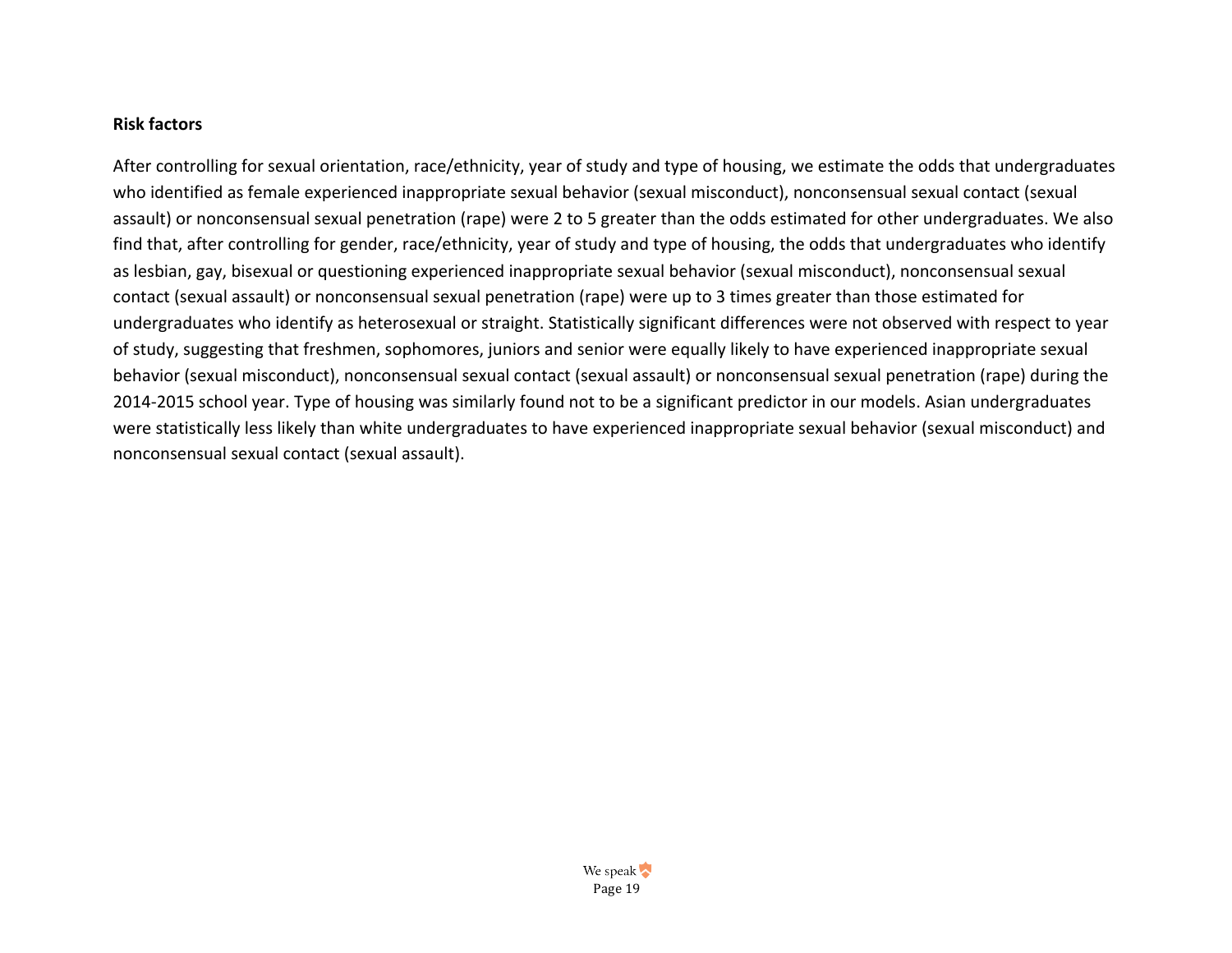Table 10: Estimated Odd Ratios for experienced inappropriate sexual behavior by undergraduate students from multivariate logistic regression (Commonly referred to as Sexual Misconduct).

|                                                       |       |       | 95% C.I. for |               |      |
|-------------------------------------------------------|-------|-------|--------------|---------------|------|
|                                                       | Odds  |       | Odds Ratio   |               |      |
|                                                       | ratio | Lower | Upper        | Wald $\chi^2$ | Sig. |
| Female                                                | 3.50  | 2.88  | 4.25         | 159.69        | 0.00 |
| Compared to other students                            |       |       |              |               |      |
| LGBQO                                                 | 2.15  | 1.66  | 2.79         | 33.57         | 0.00 |
| Compared to Heterosexual / Straight                   |       |       |              |               |      |
| International students                                | 0.74  | 0.53  | 1.02         | 3.31          | 0.07 |
| Asians                                                | 0.61  | 0.47  | 0.80         | 13.24         | 0.00 |
| <b>Blacks</b>                                         | 0.97  | 0.67  | 1.39         | 0.03          | 0.85 |
| Hispanics                                             | 1.16  | 0.82  | 1.64         | 0.73          | 0.39 |
| <b>Two or More Races</b>                              | 1.07  | 0.68  | 1.67         | 0.08          | 0.77 |
| Race Unknown                                          | 0.84  | 0.41  | 1.72         | 0.23          | 0.63 |
| <b>Compared to Whites</b>                             |       |       |              |               |      |
| <b>Juniors</b>                                        | 1.17  | 0.90  | 1.52         | 1.43          | 0.23 |
| Sophomores                                            | 1.29  | 0.90  | 1.86         | 1.88          | 0.17 |
| Freshmen                                              | 1.07  | 0.74  | 1.55         | 0.12          | 0.73 |
| <b>Compared to Seniors</b>                            |       |       |              |               |      |
| Lived in upperclass dorm                              | 1.10  | 0.80  | 1.50         | 0.32          | 0.57 |
| Lived elsewhere                                       | 1.70  | 1.01  | 2.87         | 3.94          | 0.05 |
| Compared to students who lived in residential college |       |       |              |               |      |

N = 2,710; Initial -2LL = 3,001.77; Final -2LL = 2,782344; Model  $\chi^2$  = 219.42; Model sig. <.001; d.f. = 13.

Bolded odds ratios are significant at the 0.05 level.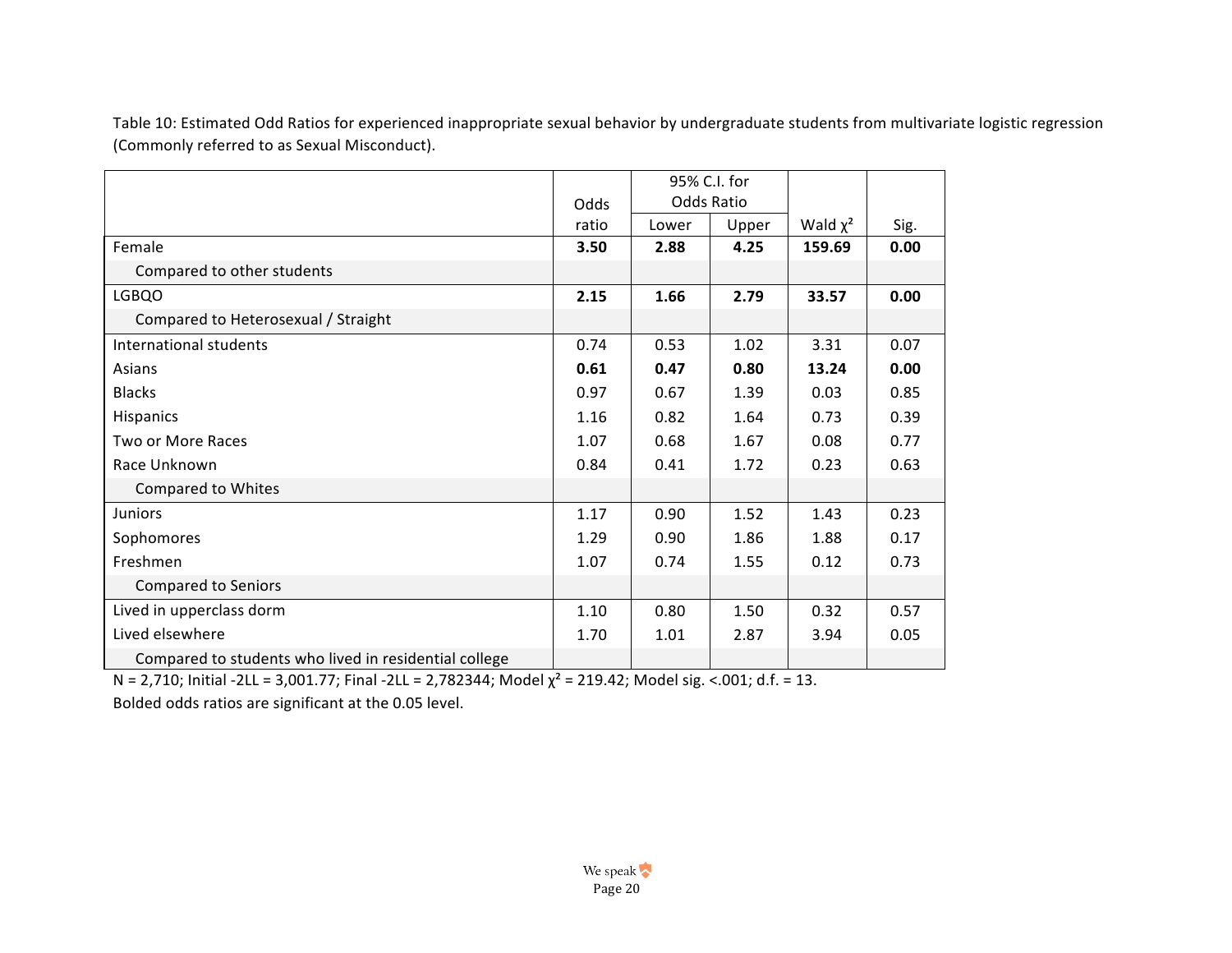Table 11: Estimated Odd Ratios for experienced nonconsensual sexual contact or suspected, but not was certain, that sexual contact had occurred while incapacitated or someone attempted, but was not successful in having nonconsensual sexual contact and/or nonconsensual sexual penetration by undergraduate students from multivariate logistic regression.

(Commonly referred to as Sexual Assault)

|                                                       |       | 95% C.I. for      |       |               |      |
|-------------------------------------------------------|-------|-------------------|-------|---------------|------|
|                                                       | Odds  | <b>Odds Ratio</b> |       |               |      |
|                                                       | ratio | Lower             | Upper | Wald $\chi^2$ | Sig. |
| Female                                                | 4.03  | 3.21              | 5.05  | 145.469       | 0.00 |
| Compared to other students                            |       |                   |       |               |      |
| LGBQO                                                 | 2.05  | 1.54              | 2.72  | 24.19         | 0.00 |
| Compared to Heterosexual / Straight                   |       |                   |       |               |      |
| International students                                | 0.66  | 0.45              | 0.97  | 4.50          | 0.03 |
| Asians                                                | 0.56  | 0.41              | 0.76  | 13.63         | 0.00 |
| <b>Blacks</b>                                         | 0.99  | 0.67              | 1.47  | 0.00          | 0.96 |
| Hispanics                                             | 1.11  | 0.76              | 1.62  | 0.30          | 0.59 |
| Two or More Races                                     | 0.73  | 0.43              | 1.26  | 1.25          | 0.26 |
| Race Unknown                                          | 1.09  | 0.52              | 2.29  | 0.05          | 0.82 |
| Compared to Whites                                    |       |                   |       |               |      |
| Juniors                                               | 1.19  | 0.89              | 1.59  | 1.36          | 0.24 |
| Sophomores                                            | 1.36  | 0.90              | 2.05  | 2.17          | 0.14 |
| Freshmen                                              | 0.99  | 0.64              | 1.51  | 0.00          | 0.95 |
| <b>Compared to Seniors</b>                            |       |                   |       |               |      |
| Lived in upperclass dorm                              | 1.11  | 0.78              | 1.58  | 0.31          | 0.57 |
| Lived elsewhere                                       | 1.59  | 0.88              | 2.88  | 2.35          | 0.13 |
| Compared to students who lived in residential college |       |                   |       |               |      |

N = 2,710; Initial -2LL = 2,528.75; Final -2LL = 2,323.67; Model  $χ² = 204.98$ ; Model sig. <.001; d.f. = 13.

Bolded odds ratios are significant at the 0.05 level.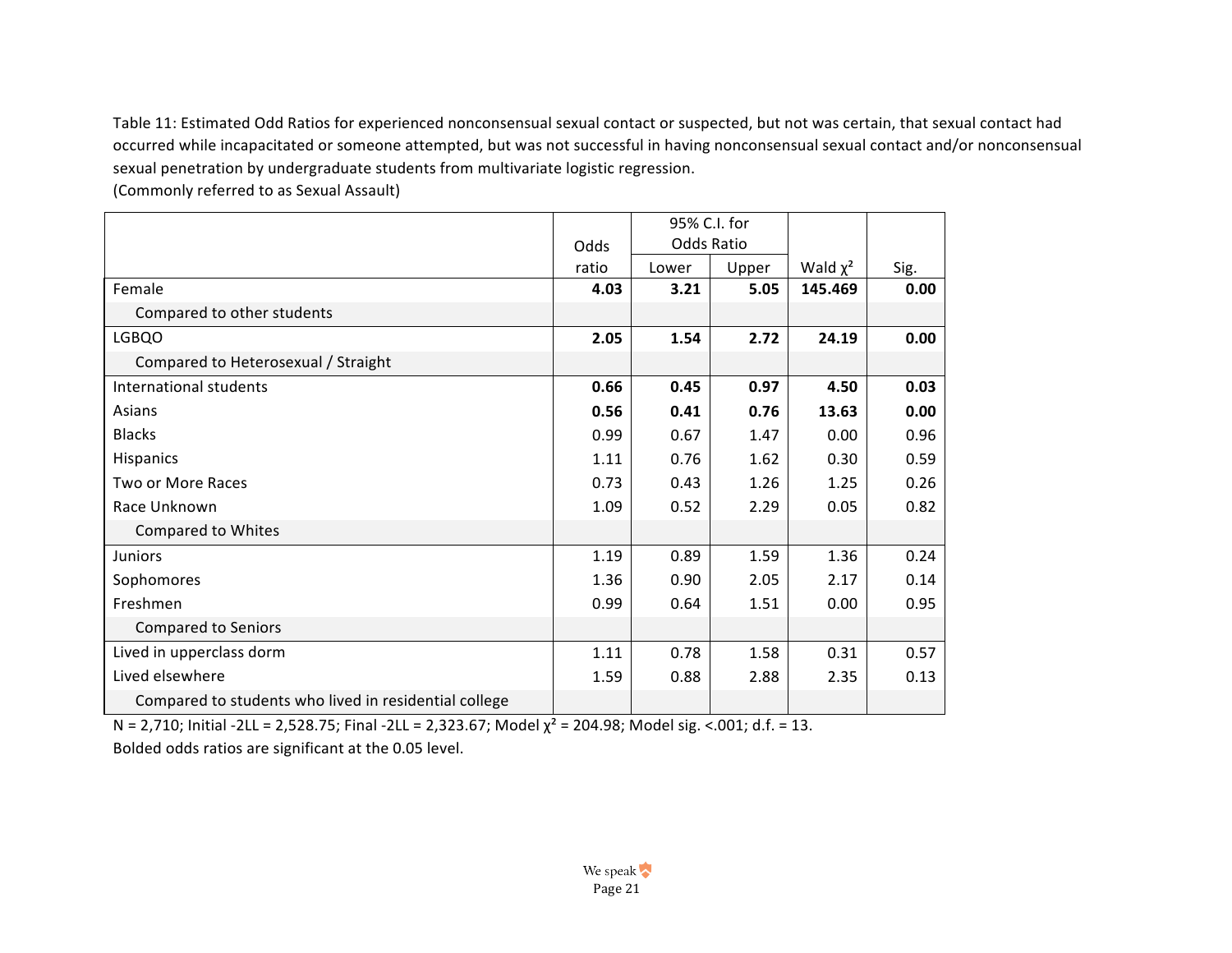Table 12: Estimated Odd Ratios for experienced nonconsensual sexual penetration that was physically forced, coerced, occurred by while incapacitated, and/or occurred without consent undergraduate students from multivariate logistic regression. (Commonly referred to as Rape)

|                                                       |       | 95% C.I. for |       |               |      |
|-------------------------------------------------------|-------|--------------|-------|---------------|------|
|                                                       | Odds  | Odds Ratio   |       |               |      |
|                                                       | ratio | Lower        | Upper | Wald $\chi^2$ | Sig. |
| Female                                                | 3.09  | 2.09         | 4.55  | 32.26         | 0.00 |
| Compared to other students                            |       |              |       |               |      |
| <b>LGBQO</b>                                          | 1.68  | 1.05         | 2.71  | 4.63          | 0.03 |
| Compared to Heterosexual / Straight                   |       |              |       |               |      |
| International students                                | 0.72  | 0.38         | 1.37  | 0.97          | 1.37 |
| Asians                                                | 0.56  | 0.32         | 0.96  | 4.43          | 0.96 |
| <b>Blacks</b>                                         | 0.44  | 0.18         | 1.09  | 3.15          | 1.09 |
| Hispanics                                             | 1.15  | 0.63         | 2.10  | 0.20          | 2.10 |
| Two or More Races                                     | 0.54  | 0.19         | 1.55  | 1.31          | 1.55 |
| Race Unknown                                          | 2.28  | 0.91         | 5.71  | 3.12          | 5.71 |
| <b>Compared to Whites</b>                             |       |              |       |               |      |
| Juniors                                               | 0.97  | 0.61         | 1.56  | 0.01          | 0.91 |
| Sophomores                                            | 1.16  | 0.58         | 2.33  | 0.18          | 0.67 |
| Freshmen                                              | 0.66  | 0.31         | 1.41  | 1.16          | 0.28 |
| <b>Compared to Seniors</b>                            |       |              |       |               |      |
| Lived in upperclass dorm                              | 1.29  | 0.70         | 2.37  | 0.69          | 0.41 |
| Lived elsewhere                                       | 1.04  | 0.35         | 3.11  | 0.00          | 0.95 |
| Compared to students who lived in residential college |       |              |       |               |      |

N = 2,710; Initial -2LL = 1,079.23; Final -2LL = 1,020.20; Model  $\chi^2$  =58.67; Model sig. <.001; d.f. = 13.

Bolded odds ratios are significant at the 0.05 level.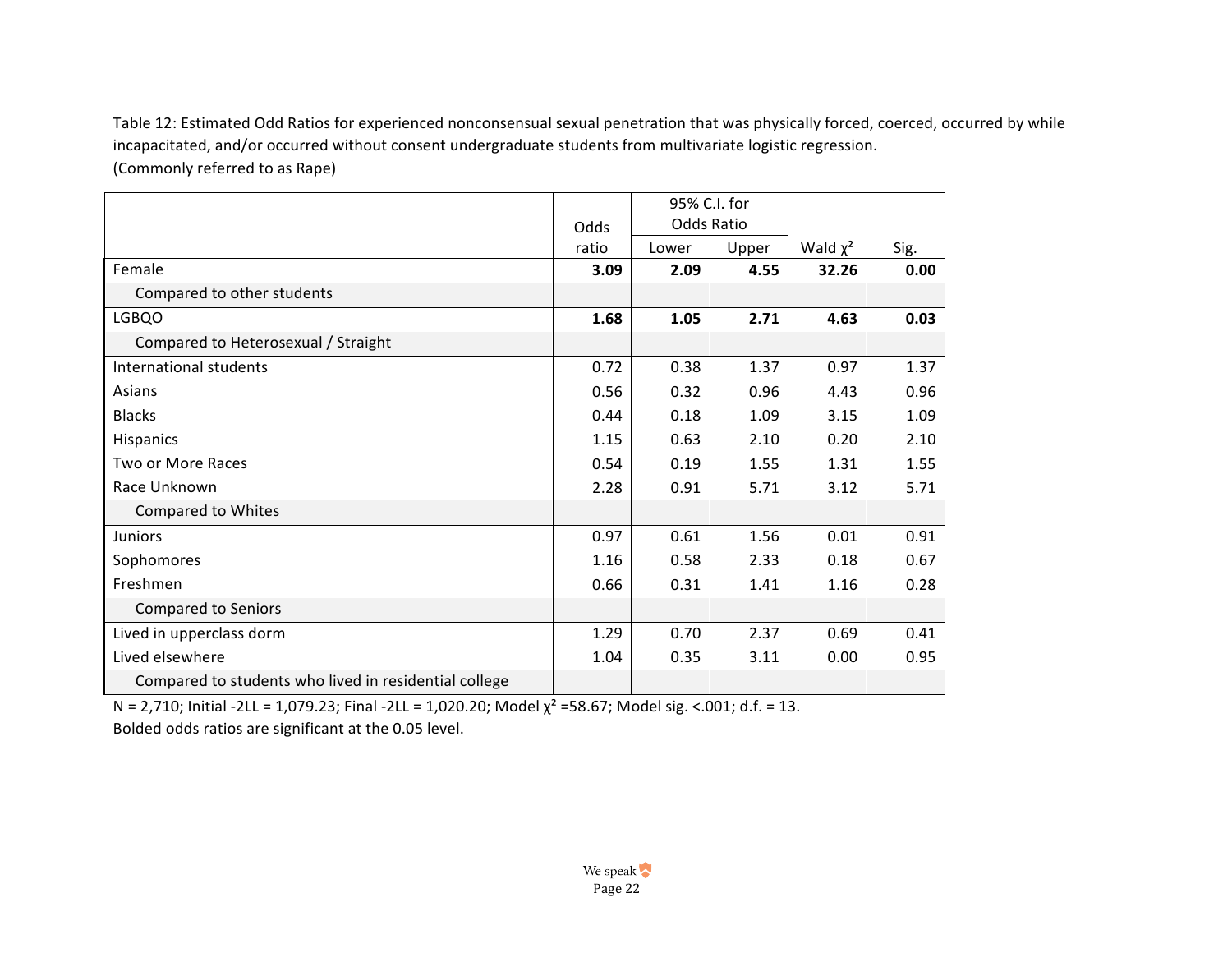#### **Details about the most serious incidents of sexual assault**

#### **Identity of the assailant**

Students who indicated that they had experienced physical forced sexual contact  $(Q15)$ , coerced sexual contact  $(Q17)$ , or unwanted sexual contact while incapacitated (Q18), or suspected that unwanted sexual contact had occurred while they were incapacitated (Q19), were asked to provide additional information about the most serious incident of sexual assault they had experienced during the 2014-15 school year. Given that the number of students meeting these criteria is relatively small, the reader is advised to consider the reported percentages with some caution. This is especially true of graduate students, where less than 35 graduate women and 25 graduate men saw the detailed follow-up questions<sup>9</sup>. While not robust, the findings do suggest that student experience varies by student type and gender. Nearly all undergraduate women and men (95%) and all graduate men (100%) who were sexually assaulted or suspected that unwanted sexual contact had occurred while they were incapacitated, answered the follow-up questions. In contrast, one-quarter of the graduate women who saw these questions declined to answer the following questions.

Approximately one-third of the undergraduate men and women identified the assailant as an acquaintance or a hookup (Table 13). An additional 20% of the undergraduates who reported assault identified their assailant as being one of their friends. Strangers were identified as the assailant by approximately 20% of the undergraduate women and men. Graduate men identified a similar group of assailants including acquaintance or a hookup, friend, stranger, or a former romantic partner. As noted, one-quarter of graduate women chose not to identify the person who had assaulted them. In contrast to undergraduate and graduate men, graduate women were less likely to identify their assailant as casual acquaintance and more likely to identify the person who had assaulted them as a co-worker.

The large majority of undergraduate women, undergraduate men, and graduate men identified the person who had assaulted them as another Princeton student (Table 14a). Less than half of graduate women identified their assailant as another Princeton student.

Nearly all of the undergraduate women (93%) and three-quarters<sup>10</sup> of graduate women identified the individual who had assaulted them as being a male (Table 15). The majority of undergraduate men (63%) and graduate men (about 70%) indicated that they had been sexually assaulted by a female while approximately one-third of men indicated that the person who had sexually assaulted them was another male.

 $9$  The exact number of responses provided by graduate students been suppressed to protect the confidentiality of individual respondents.

 $10$  23% of graduate women did not provide a response.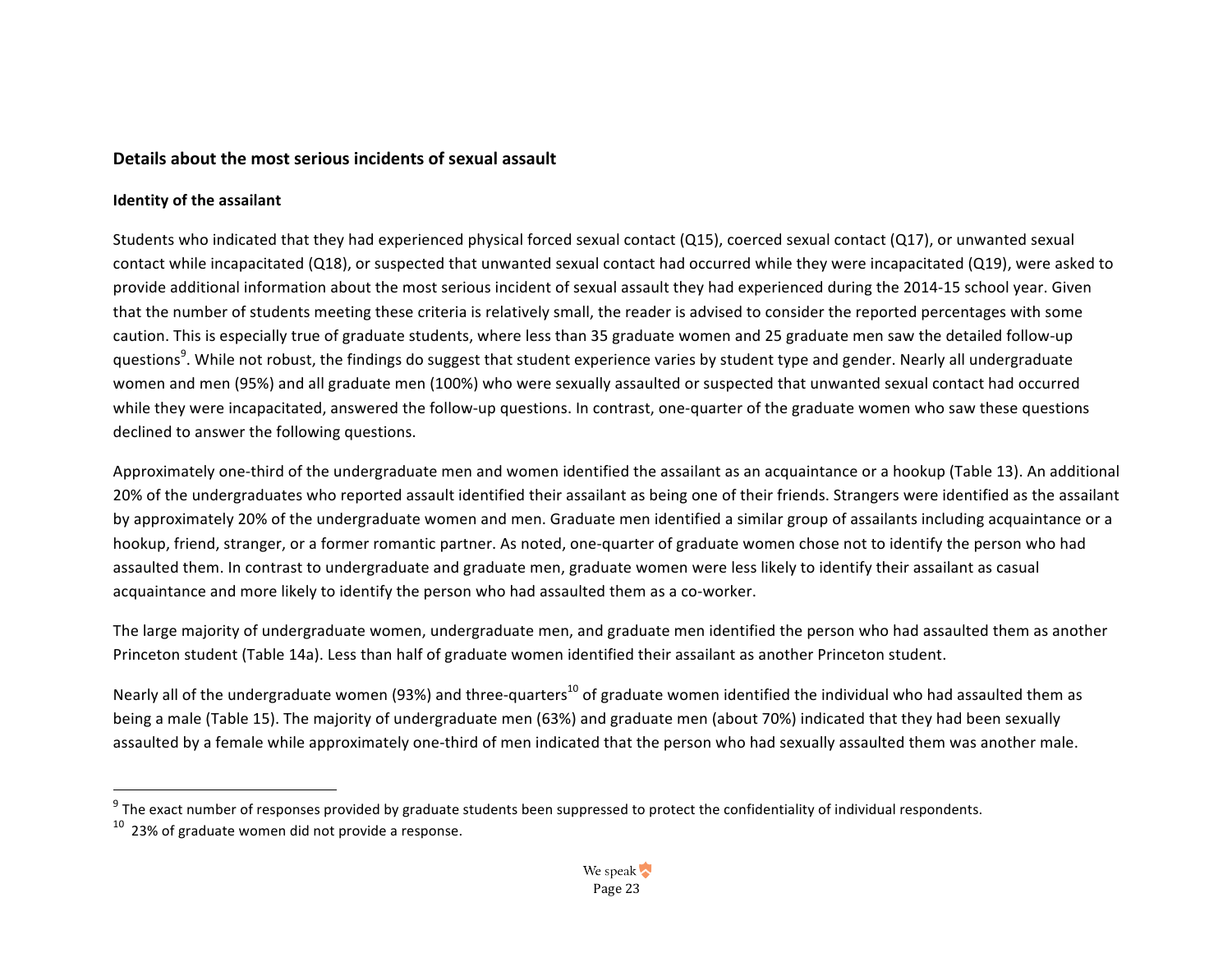Table 13: Most Serious Incident Branch Displayed to students who answered yes to Question 15 or Question 17 or Question 18 or Question 19 The next questions ask about the MOST SERIOUS INCIDENT of sexual assault you experienced during the CURRENT school year. If you had only one experience of unwanted sexual contact, please answer the questions about that experience.

|                                                     |            |            |          | Undergraduate |     |           |                          |
|-----------------------------------------------------|------------|------------|----------|---------------|-----|-----------|--------------------------|
|                                                     | University | Undergrad. | Graduate | Students      |     |           | <b>Graduate Students</b> |
|                                                     | Total      | Students   | Students | Women         | Men | Women     | Men                      |
| Saw the question (unweighted count)                 | 326        | 286        | 40       | 227           | 59  | <b>CS</b> | <b>CS</b>                |
| Answered the question (unweighted count)            | 302        | 270        | 32       | 214           | 56  | <b>CS</b> | CS                       |
| Did not answer                                      | 7%         | 6%         | 18%      | 6%            | 5%  | 26%       | 0%                       |
| Stranger                                            | 20%        | 21%        | 15%      | 22%           | 19% | 14%       | 17%                      |
| Friend                                              | 23%        | 24%        | 16%      | 25%           | 20% | 13%       | 21%                      |
| Family member                                       | 1%         | 1%         | 0%       | 0%            | 2%  | 0%        | 0%                       |
| Coworker                                            | 2%         | 1%         | 8%       | 0%            | 4%  | 12%       | 0%                       |
| Employer/supervisor                                 | 0%         | 0%         | 0%       | 0%            | 0%  | 0%        | 0%                       |
| University professor/instructor                     | 0%         | 0%         | 2%       | 0%            | 0%  | 4%        | 0%                       |
| University staff                                    | 0%         | 0%         | 0%       | 0%            | 0%  | 0%        | 0%                       |
| Current romantic partner (boyfriend or girlfriend)  | 5%         | 5%         | 2%       | 5%            | 5%  | 4%        | 0%                       |
| Casual acquaintance or hookup                       | 32%        | 33%        | 20%      | 33%           | 35% | 11%       | 42%                      |
| Ex-romantic partner (ex-boyfriend or ex-girlfriend) | 6%         | 4%         | 14%      | 5%            | 3%  | 11%       | 21%                      |
| Other                                               | 4%         | 4%         | 4%       | 4%            | 7%  | 6%        | 0%                       |

Who did the unwanted sexual contact involve?

Weighted percentages rounded to the nearest whole number. CS indicates that counts have been suppressed to protect the identity of individual students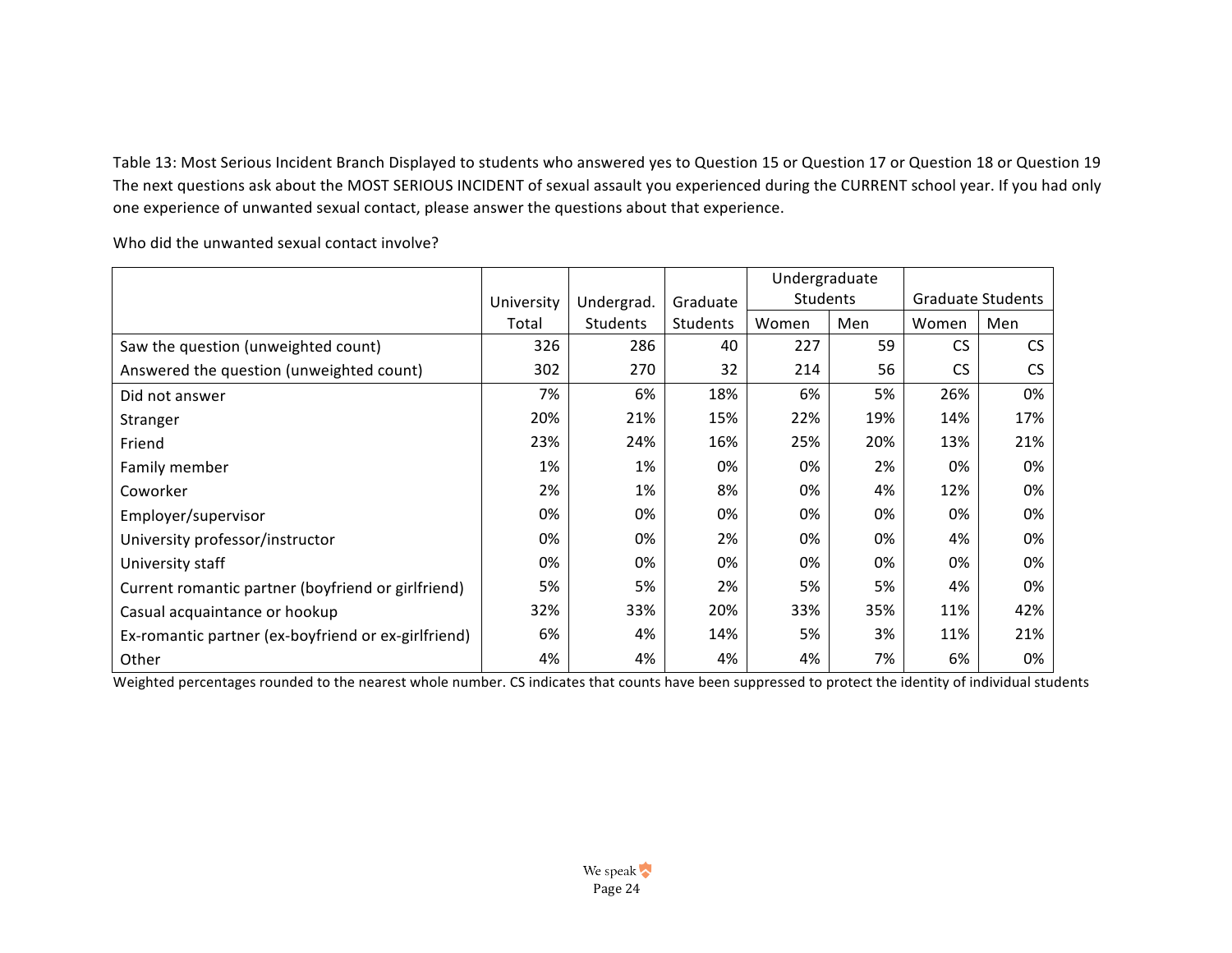Table 14: Most Serious Incident Branch Displayed to students who answered yes to Question 15 or Question 17 or Question 18 or Question 19 The next questions ask about the MOST SERIOUS INCIDENT of sexual assault you experienced during the CURRENT school year. If you had only one experience of unwanted sexual contact, please answer the questions about that experience.

|                                          |            |            |          | Undergraduate |     |                   |     |
|------------------------------------------|------------|------------|----------|---------------|-----|-------------------|-----|
|                                          | University | Undergrad. | Graduate | Students      |     | Graduate Students |     |
|                                          | Total      | Students   | Students | Women         | Men | Women             | Men |
| Saw the question (unweighted count)      | 326        | 286        | 40       | 227           | 59  | <b>CS</b>         | CS  |
| Answered the question (unweighted count) | 303        | 270        | 33       | 214           | 56  | <b>CS</b>         | CS  |
| Did not answer                           | 7%         | 6%         | 16%      | 6%            | 5%  | 23%               | 0%  |
| Yes                                      | 76%        | 80%        | 51%      | 81%           | 77% | 43%               | 69% |
| No                                       | 15%        | 13%        | 28%      | 12%           | 16% | 31%               | 21% |
| I don't know                             | 2%         | 2%         | 6%       | 2%            | 2%  | 4%                | 10% |

Table 14a Was the person a student at Princeton?

Weighted percentages rounded to the nearest whole number. CS indicates that counts have been suppressed to protect the identity of individual students.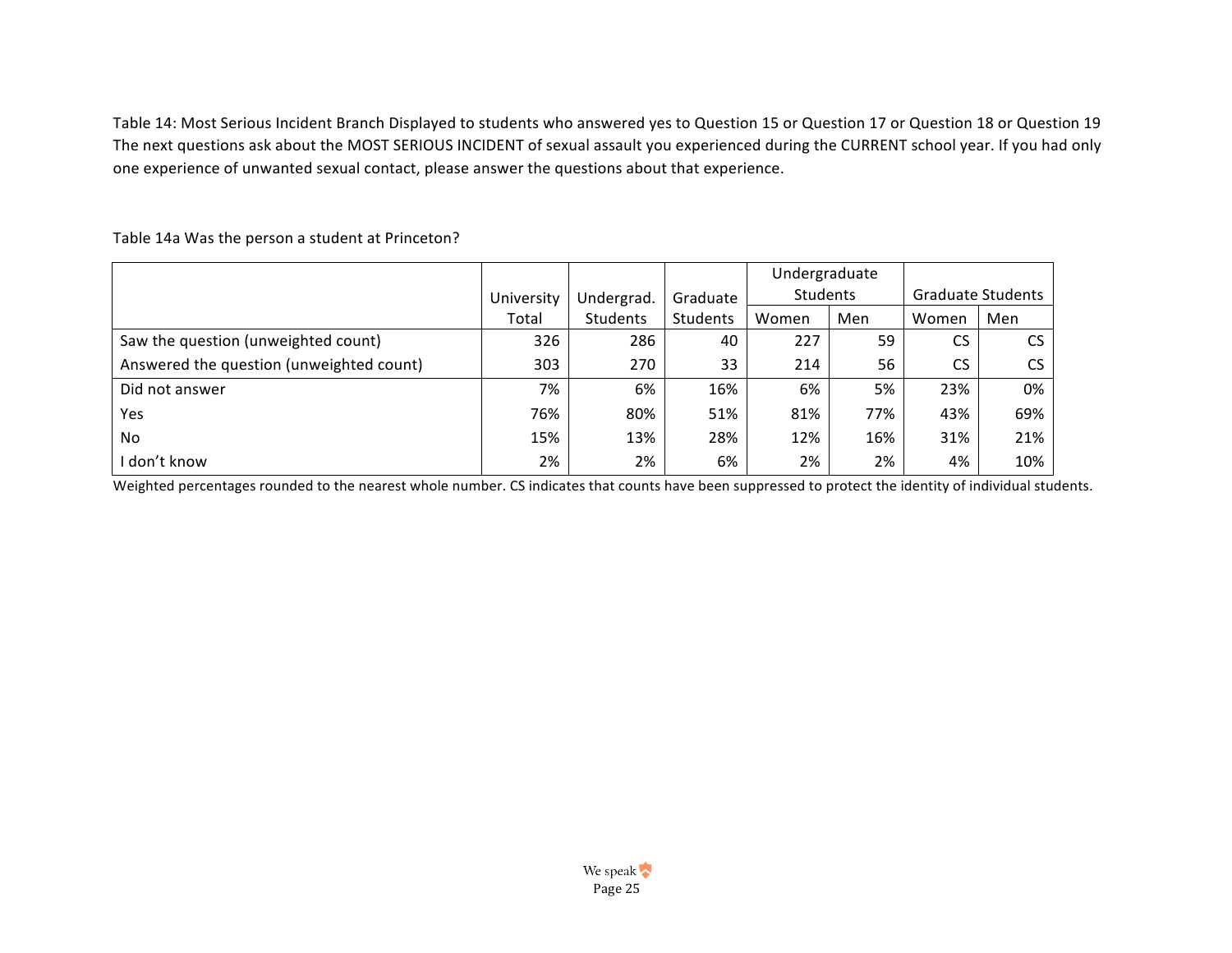|                                          |            |                 |                 | Undergraduate |     |                   |     |
|------------------------------------------|------------|-----------------|-----------------|---------------|-----|-------------------|-----|
|                                          | University | Undergrad.      | Graduate        | Students      |     | Graduate Students |     |
|                                          | Total      | <b>Students</b> | <b>Students</b> | Women         | Men | Women             | Men |
| Saw the question (unweighted count)      | 326        | 286             | 40              | 227           | 59  | CS                | CS. |
| Answered the question (unweighted count) | 298        | 265             | 33              | 209           | 56  | <b>CS</b>         | CS. |
| Did not answer                           | 8%         | 7%              | 16%             | 8%            | 5%  | 23%               | 0%  |
| Yes                                      | 6%         | 5%              | 15%             | 2%            | 13% | 18%               | 10% |
| No.                                      | 82%        | 86%             | 58%             | 88%           | 78% | 54%               | 69% |
| I don't know                             | 3%         | 2%              | 11%             | 2%            | 4%  | 6%                | 21% |

Table 14b: Was this person affiliated with Princeton University, as an employee, staff, or faculty member?

Weighted percentages rounded to the nearest whole number. CS indicates that counts have been suppressed to protect the identity of individual students.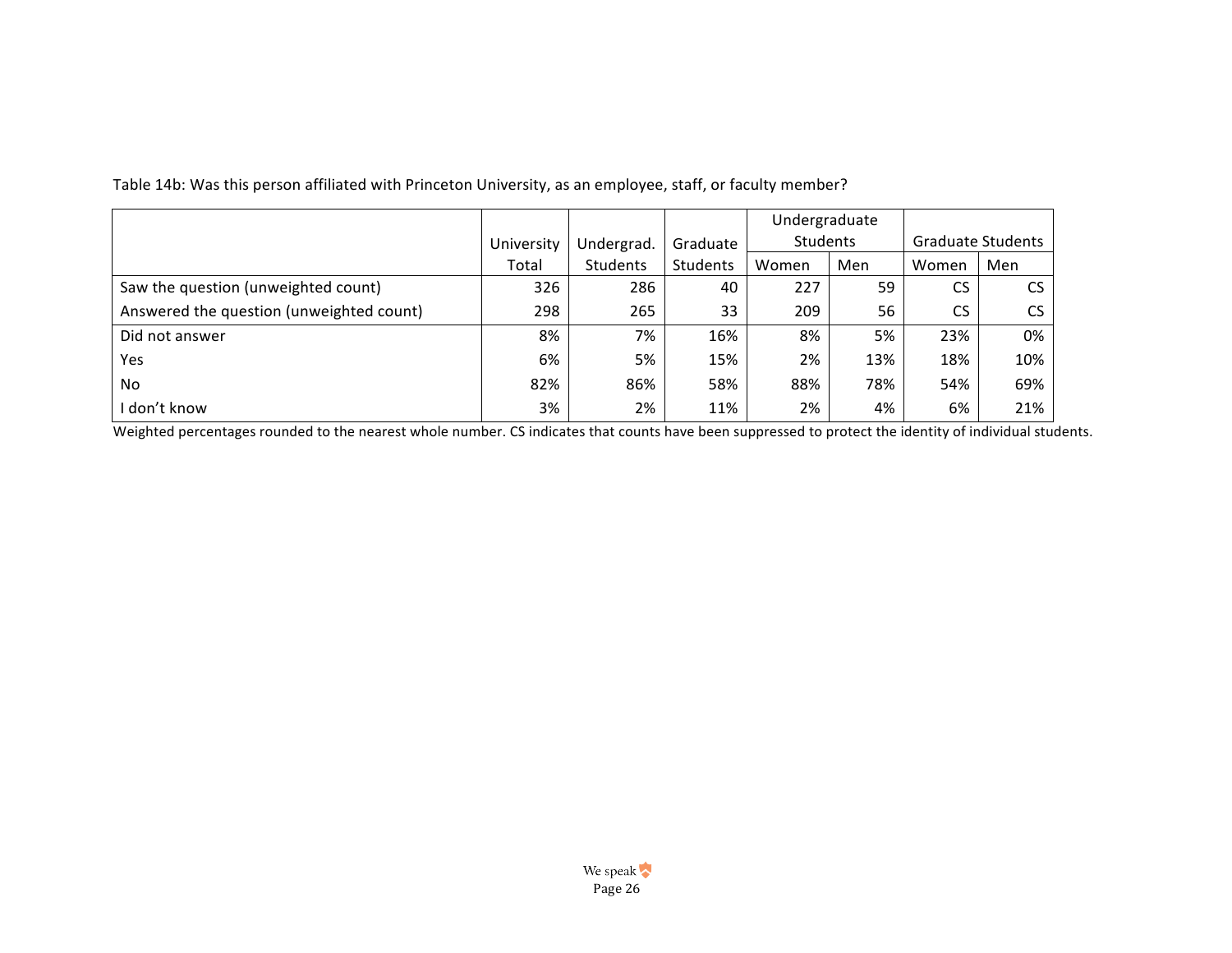Table 15:

Most Serious Incident Branch Displayed to students who answered yes to Question 15 or Question 17 or Question 18 or Question 19 The next questions ask about the MOST SERIOUS INCIDENT of sexual assault you experienced during the CURRENT school year. If you had only one experience of unwanted sexual contact, please answer the questions about that experience.

University Total Undergrad. Students Graduate Students Undergraduate Students | Graduate Students Women | Men | Women | Men Saw the question (unweighted count) 326 286 40 227 59 CS CS Answered the question (unweighted count)  $\begin{vmatrix} 301 & 268 & 33 \\ 33 & 212 & 56 \end{vmatrix}$  CS CS Did not answer 7% | 6% | 16% | 7% | 5% | 23% | 0% Male 75% 77% 60% 93% 32% 74% 31% Female 18% 17% 24% 1% 63% 4% 69% Transgender 0% 0% 0% 0% 0% 0% 0% Another Identity 0% | 3% | 0% | 0% | 0% | 10% l don't know 0% | 0% | 0% | 0% | 0% | 0% | 0%

What was the gender of the person who did this to you? (Multiple selection permitted)

Weighted percentages rounded to the nearest whole number. Multiple selection was permitted; column total may exceed 100%. CS indicates that counts have been suppressed to protect the identity of individual students.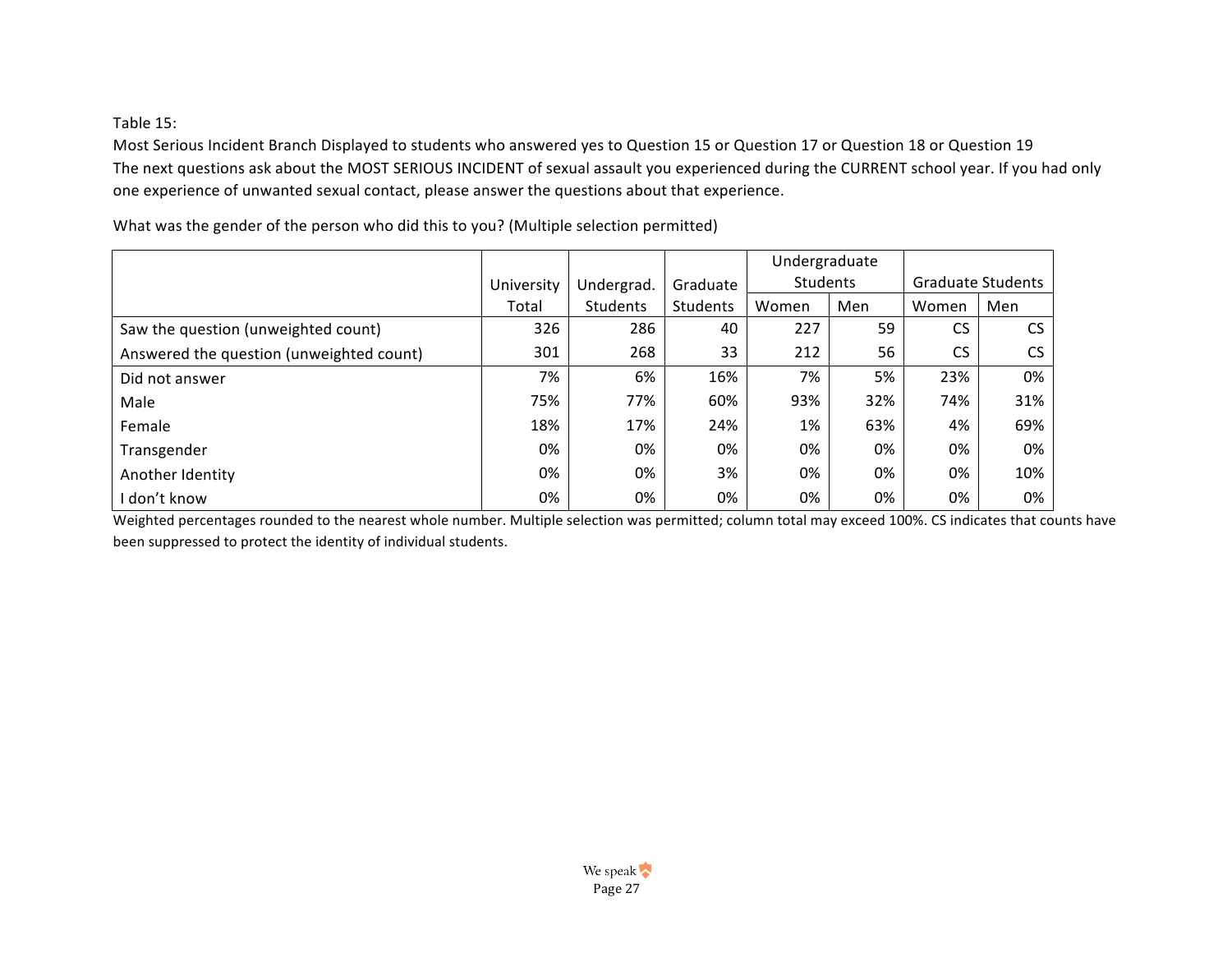#### Use of drugs and/or alcohol

Most students who experienced a sexual assault or suspected that unwanted sexual contact had occurred while they were incapacitated indicated that the experience had involved the use of drugs, alcohol or both by one or both parties (Table 16a). Approximately 70% of undergraduate women, undergraduate men, and graduate men indicated that the person who had sexually assaulted them had been using drugs, alcohol or both. Approximately one-third of graduate women reported that the person who had sexually assaulted them had been using drugs, alcohol or both. Approximately 10% of undergraduate students and 30% graduate students indicated that the person who had assaulted them had not been using drugs, alcohol or both.

Likewise, about three-quarters of undergraduate women (74%) and undergraduate men (79%) indicated that they had been using drugs, alcohol or both when they had been sexually assaulted. By comparison, roughly 60% of the sexually assaulted graduate men and 33% of sexually assaulted graduate females indicated that they had been using drugs, alcohol or both when they had been sexually assaulted.

It is noted that Table 16a and 16b considers all completed sexual assaults as well as suspected sexual contact that may have occurred while the student was incapacitated. Looking specifically at those sexual assaults where the student was incapacitated and unable to give consent (Table 17), we found that 119 of the 123 (97%) students reported that that they had been using alcohol just prior to the incident. Moreover 102 of the 123 (83%) students reported that they were drunk at the time of the incident.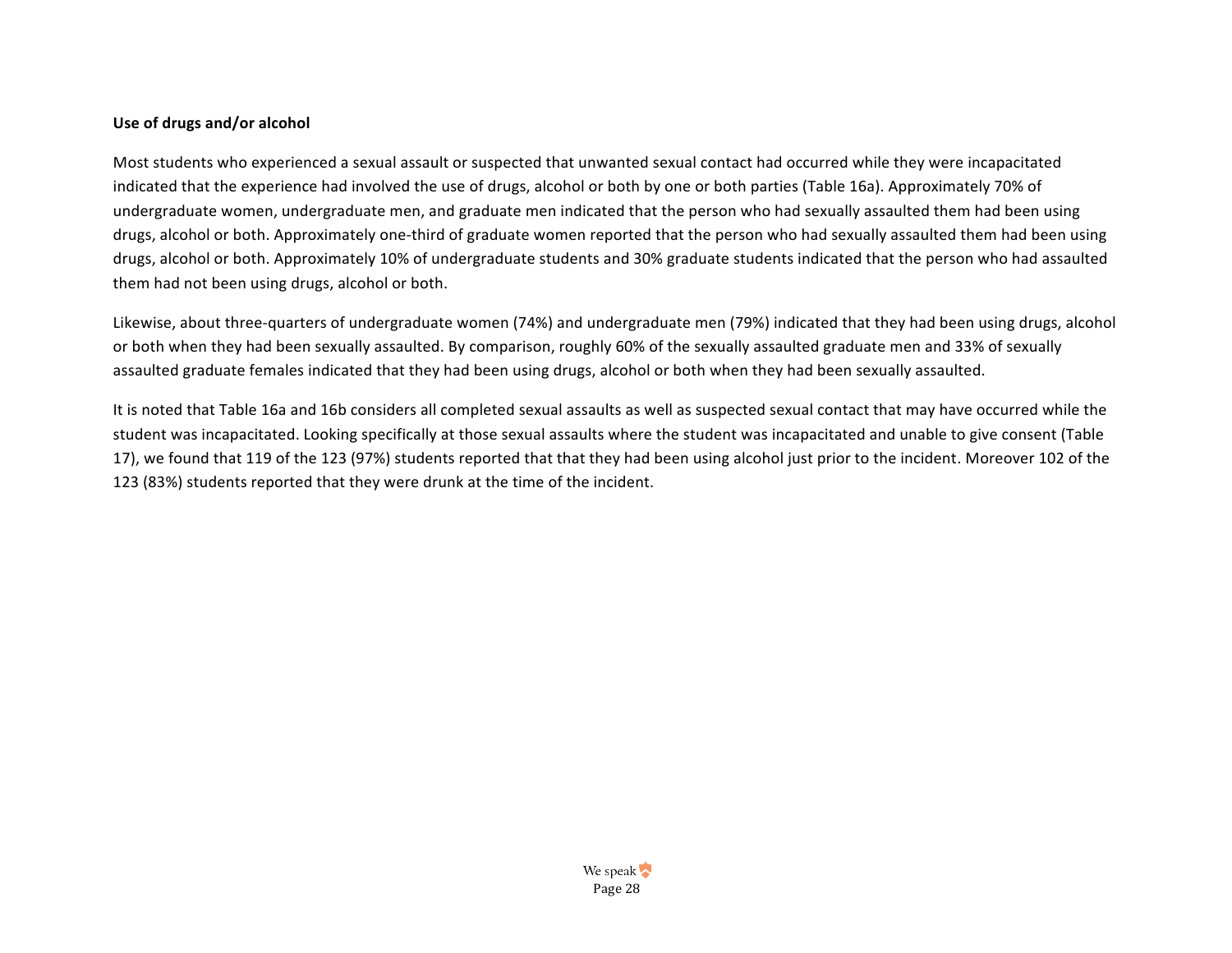Table 16a: Most Serious Incident Branch Displayed to students who answered yes to Question 15 or Question 17 or Question 18 or Question 19 The next questions ask about the MOST SERIOUS INCIDENT of sexual assault you experienced during the CURRENT school year. If you had only one experience of unwanted sexual contact, please answer the questions about that experience. Was the other person using (check all that apply)?

|                                          |            |            |          | Undergraduate |     |                          |     |
|------------------------------------------|------------|------------|----------|---------------|-----|--------------------------|-----|
|                                          | University | Undergrad. | Graduate | Students      |     | <b>Graduate Students</b> |     |
|                                          | Total      | Students   | Students | Women         | Men | Women                    | Men |
| Saw the question (unweighted count)      | 326        | 286        | 40       | 227           | 59  | <b>CS</b>                | CS  |
| Answered the question (unweighted count) | 299        | 266        | 33       | 211           | 55  | <b>CS</b>                | CS  |
| Didn't answer                            | 8%         | 7%         | 16%      | 7%            | 7%  | 23%                      | 0%  |
| Drugs and alcohol                        | 6%         | 5%         | 9%       | 7%            | 1%  | 4%                       | 21% |
| Drugs only                               | 1%         | 1%         | 3%       | 1%            | 0%  | 0%                       | 10% |
| Alcohol only                             | 60%        | 64%        | 35%      | 62%           | 69% | 32%                      | 42% |
| Neither                                  | 12%        | 10%        | 29%      | 10%           | 8%  | 28%                      | 31% |
| I don't know                             | 19%        | 20%        | 11%      | 21%           | 17% | 13%                      | 6%  |

Weighted percentages rounded to the nearest whole number. Multiple selection was permitted; column total may exceed 100%. CS indicates that counts have been suppressed to protect the identity of individual students.

#### Table 16b Were you using (check all that apply):

|                                          |            |            |          | Undergraduate |     |           |                          |
|------------------------------------------|------------|------------|----------|---------------|-----|-----------|--------------------------|
|                                          | University | Undergrad. | Graduate | Students      |     |           | <b>Graduate Students</b> |
|                                          | Total      | Students   | Students | Women         | Men | Women     | Men                      |
| Saw the question (unweighted count)      | 326        | 286        | 40       | 227           | 59  | CS.       | <b>CS</b>                |
| Answered the question (unweighted count) | 300        | 268        | 32       | 212           | 56  | <b>CS</b> | <b>CS</b>                |
| Didn't answer                            | 8%         | 6%         | 18%      | 7%            | 5%  | 26%       | 0%                       |
| Drugs and alcohol                        | 3%         | 3%         | 3%       | 3%            | 5%  | 0%        | 10%                      |
| Drugs only                               | 0%         | 0%         | 0%       | 0%            | 0%  | 0%        | 0%                       |
| Alcohol only                             | 68%        | 72%        | 37%      | 71%           | 74% | 32%       | 48%                      |
| Neither                                  | 21%        | 18%        | 42%      | 19%           | 15% | 41%       | 42%                      |

Weighted percentages rounded to the nearest whole number. Multiple selection was permitted; column total may exceed may exceed 100%. CS indicates that counts have been suppressed to protect the identity of individual students.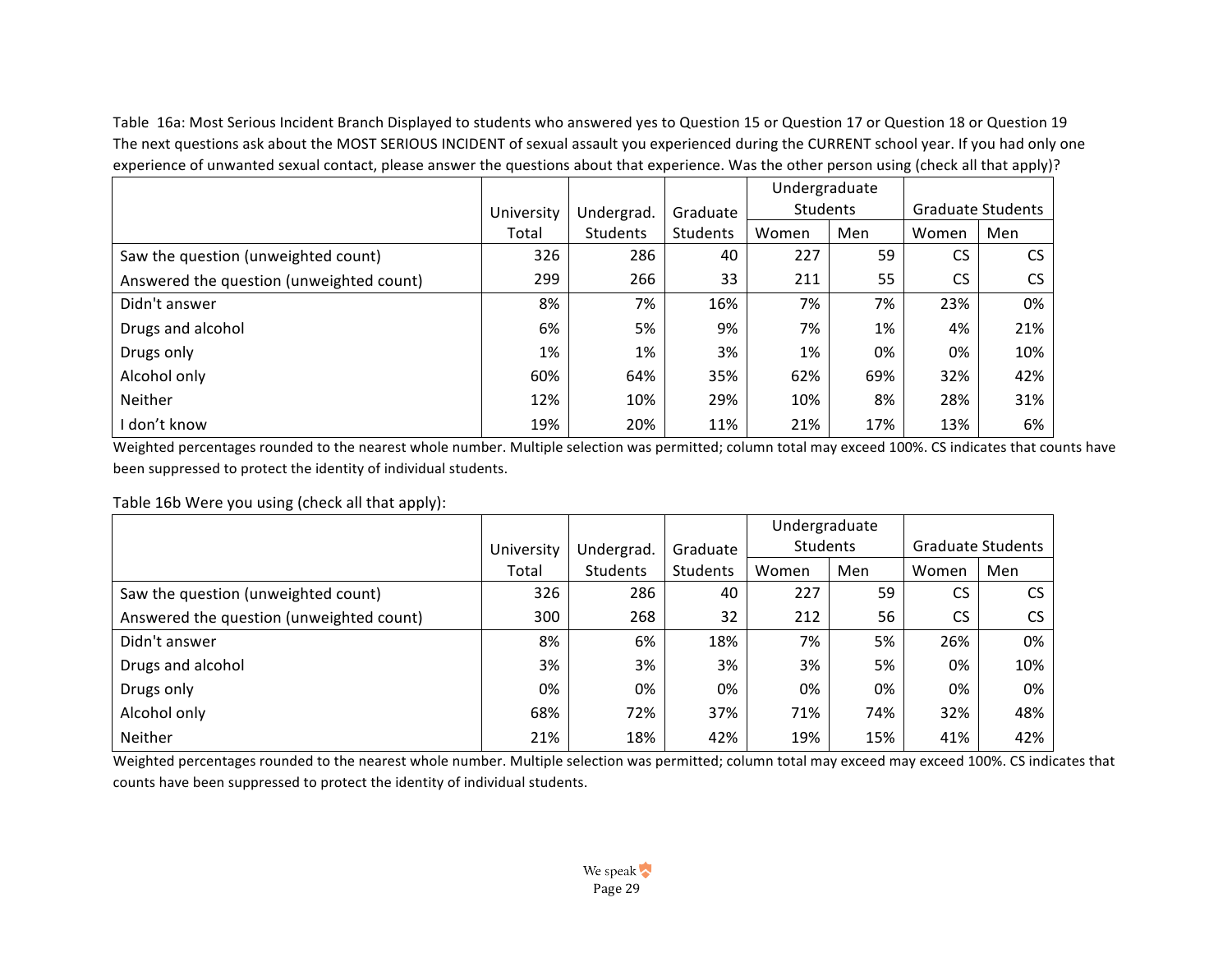Table 17: Experiences while incapacitated: Experiences with unwanted sexual contact while you were unable to provide consent or stop what was happening because you were asleep, passed out, or incapacitated by drugs, or alcohol. These situations might include times that you voluntarily consumed alcohol or drugs and times that you were given drugs without your knowledge or consent.

|                                                                                |                |            |            |           | Undergraduate |           |                          |              |
|--------------------------------------------------------------------------------|----------------|------------|------------|-----------|---------------|-----------|--------------------------|--------------|
|                                                                                |                | University | Undergrad. | Graduate  | Students      |           | <b>Graduate Students</b> |              |
|                                                                                |                | Total      | Students   | Students  | Women         | Men       | Women                    | Men          |
| Has someone had sexual contact with                                            | Total (count)  | 4078       | 2710       | 1368      | 1488          | 1222      | 619                      | 749          |
| you when you were unable to provide                                            | Yes (count)    | 123        | 112        | 11        | 83            | 29        | 6                        | 5            |
| consent or stop what was happening                                             | Yes (percent)  | 3%         | 4%         | 1%        | 6%            | 2%        | 1%                       | 1%           |
| because you were asleep, passed out,<br>or incapacitated by drugs, or alcohol? | One in (ratio) | 35         | 25         | 128       | 18            | 41        | 115                      | 138          |
| Just prior to (the incident / any of the                                       | Total (count)  | 4078       | 2710       | 1368      | 1488          | 1222      | 619                      | 749          |
| incidents), had you been drinking                                              | Yes (count     | 119        | 110        | 9         | 81            | 29        | <b>CS</b>                | <b>CS</b>    |
| alcohol? Keep in mind that you are in                                          | Yes (percent)  | 3%         | 4%         | 1%        | 5%            | 2%        | $< 1\%$                  | 1%           |
| no way responsible for the assault that<br>occurred                            | One in (ratio) | 36         | 26         | 150       | 19            | 41        | <b>NR</b>                | 138          |
| Displayed to students who indicated                                            | Total (count)  | 119        | 110        | 9         | 81            | 29        | 619                      | 749          |
| that they had been drinking alcohol.                                           | Yes (count)    | 102        | 93         | 9         | 67            | 26        | <b>CS</b>                | <b>CS</b>    |
| Were you drunk?                                                                | Yes (percent)  | 86%        | 85%        | 100%      | 82%           | 89%       | 100%                     | 100%         |
|                                                                                | One in (ratio) | 1          | 1          |           | 1             |           | 1                        | $\mathbf{1}$ |
| Just prior to (the incident / any of the                                       | Total (count)  | 4078       | 2710       | 1368      | 1488          | 1222      | 619                      | 749          |
| incidents), had you voluntarily been                                           | Yes (count     | 7          | 6          | <b>CS</b> | <b>CS</b>     | <b>CS</b> | <b>CS</b>                | <b>CS</b>    |
| taking or using any drugs other than                                           | Yes (percent)  | 0%         | 0%         | $< 1\%$   | $< 1\%$       | $< 1\%$   | $< 1\%$                  | $< 1\%$      |
| alcohol?                                                                       | One in (ratio) | 591        | 479        | <b>NR</b> | <b>NR</b>     | <b>NR</b> | <b>NR</b>                | <b>NR</b>    |
| Just prior to (the incident / any of the                                       | Total (count)  | 4078       | 2710       | 1368      | 1488          | 1222      | 619                      | 749          |
| incidents), had you been given a drug                                          | Yes (count)    | <b>CS</b>  | <b>CS</b>  | <b>CS</b> | <b>CS</b>     | <b>CS</b> | <b>CS</b>                | <b>CS</b>    |
| without your knowledge or consent?                                             | Yes (percent)  | $< 1\%$    | $< 1\%$    | $< 1\%$   | $< 1\%$       | $< 1\%$   | $< 1\%$                  | $<$ 1%       |
|                                                                                | One in (ratio) | <b>NR</b>  | <b>NR</b>  | <b>NR</b> | <b>NR</b>     | <b>NR</b> | <b>NR</b>                | <b>NR</b>    |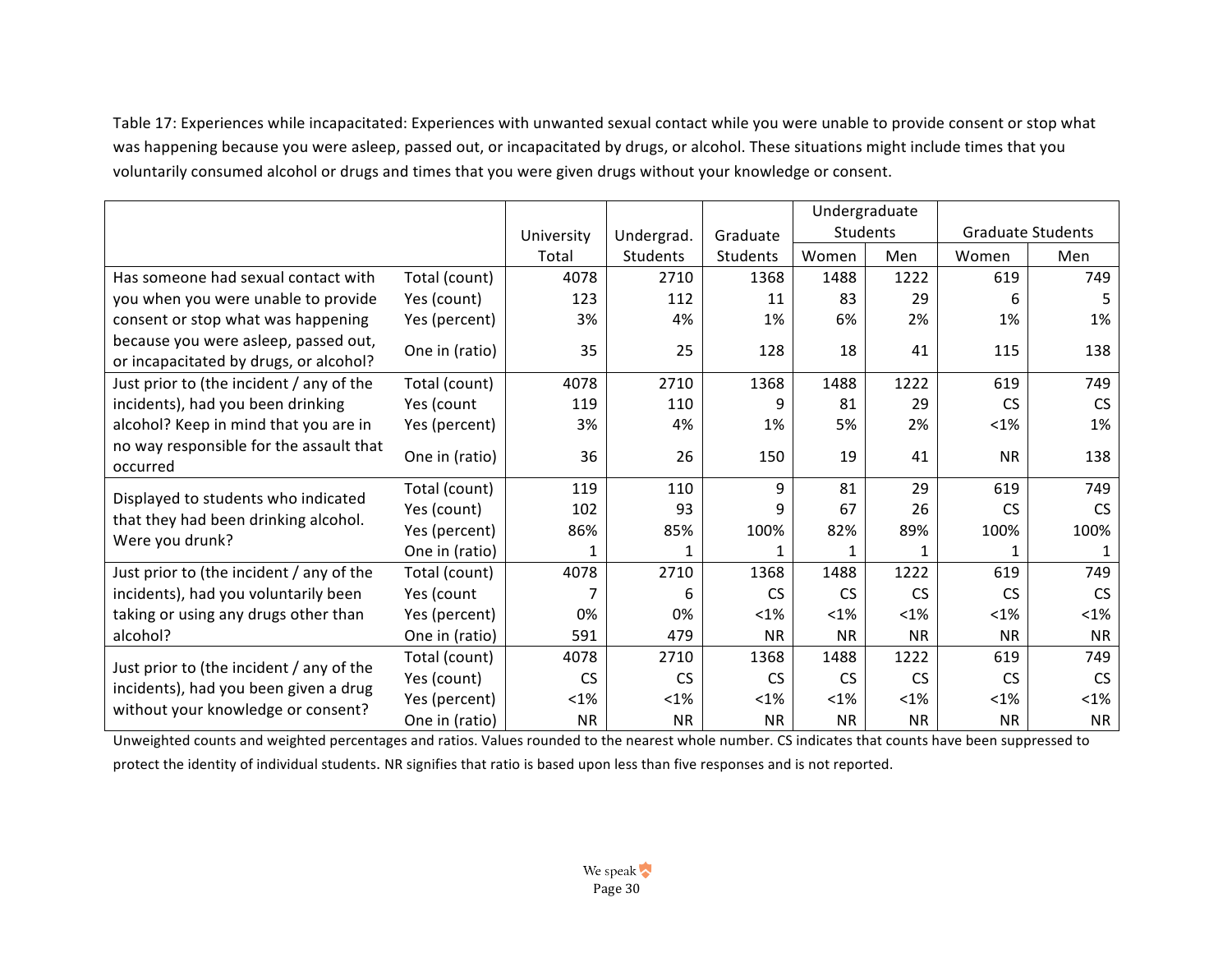#### Location of sexual assault

Among undergraduate students, most sexual assaults occurred in the residential colleges and upperclass dorms or in the eating clubs (Table 19). The assaults reported by undergraduate women were nearly equally distributed across the three location types. The assaults reported by undergraduate men were more likely to have occurred in a residential college (36%) than in an upperclass dorm (21%) or an eating club (14%). The sexual assaults reported by graduate students were most likely to have occurred in the Graduate College or Annex.

Table 18: Most Serious Incident Branch Displayed to students who answered yes to Question 15 or Question 17 or Question 18 or Question 19 The next questions ask about the MOST SERIOUS INCIDENT of sexual assault you experienced during the CURRENT school year. If you had only one experience of unwanted sexual contact, please answer the questions about that experience.

|                                                     |            |            |          | Undergraduate |     | Graduate        |           |
|-----------------------------------------------------|------------|------------|----------|---------------|-----|-----------------|-----------|
|                                                     | University | Undergrad. | Graduate | Students      |     | <b>Students</b> |           |
|                                                     | Total      | Students   | Students | Women         | Men | Women           | Men       |
| Saw the question (unweighted count)                 | 326        | 286        | 40       | 227           | 59  | CS              | <b>CS</b> |
| Answered the question (unweighted count)            | 301        | 268        | 33       | 212           | 56  | CS              | CS        |
| Didn't answer                                       | 7%         | 6%         | 16%      | 7%            | 5%  | 23%             | 0%        |
| Your own home or room                               | 23%        | 22%        | 34%      | 18%           | 35% | 20%             | 62%       |
| In the home or room of the person who assaulted you | 39%        | 39%        | 36%      | 40%           | 36% | 50%             | 6%        |
| Somewhere else                                      | 31%        | 33%        | 15%      | 36%           | 24% | 7%              | 31%       |

Where did the incident occur?

Weighted percentages rounded to the nearest whole number. Multiple selection was permitted; column total may exceed may exceed 100%. CS indicates that counts have been suppressed to protect the identity of individual students.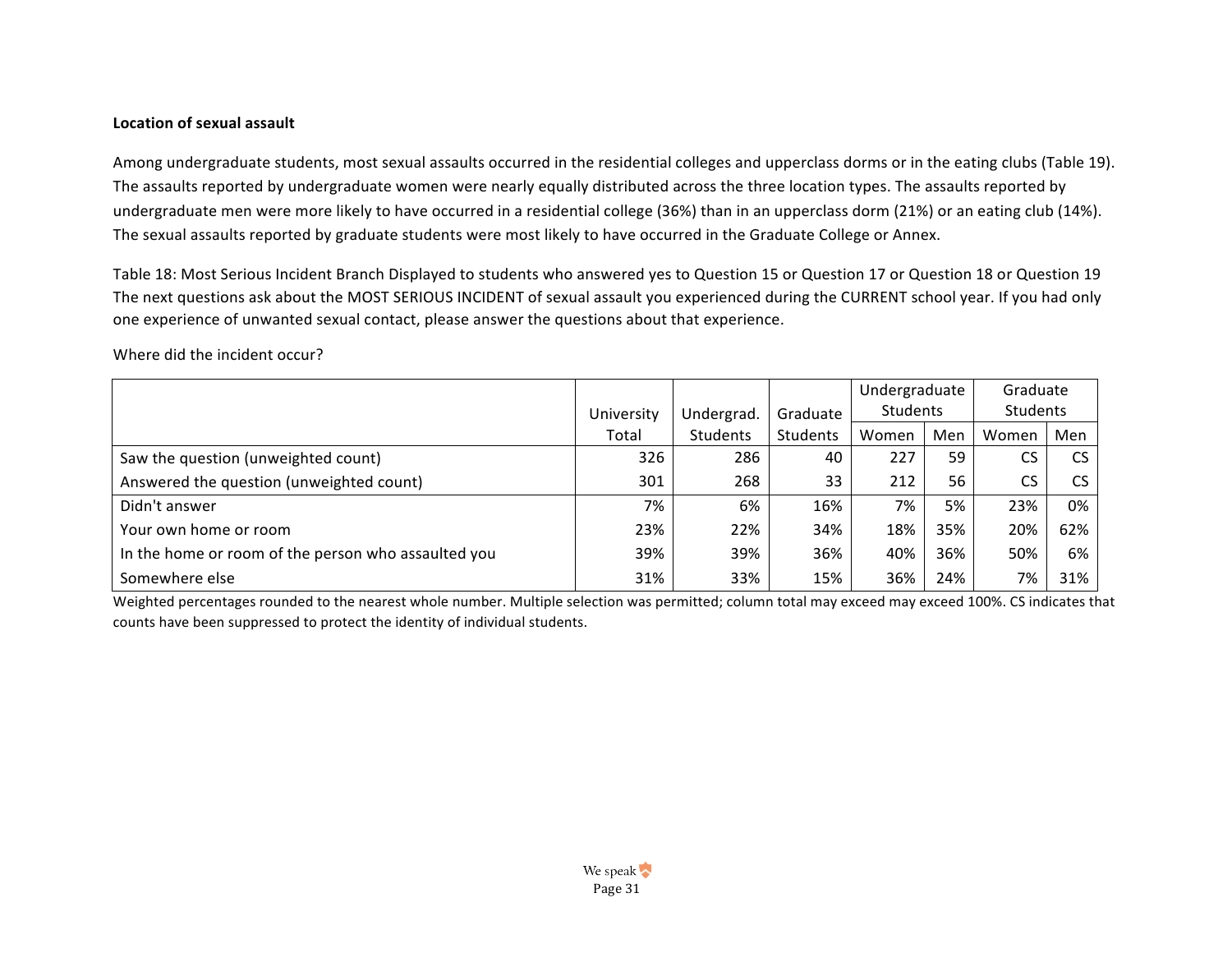# Table 19:

Most Serious Incident Branch Displayed to students who answered yes to Question 15 or Question 17 or Question 18 or Question 19 The next questions ask about the MOST SERIOUS INCIDENT of sexual assault you experienced during the CURRENT school year. If you had only one experience of unwanted sexual contact, please answer the questions about that experience.

Combined responses for:

You indicated that the incident happened in your own home or room. Do you live in? You indicated that the incident happened somewhere other than your own home or room. Did the incident occur in?

|                                          |            |            |          | Undergraduate |     |           |                          |
|------------------------------------------|------------|------------|----------|---------------|-----|-----------|--------------------------|
|                                          | University | Undergrad. | Graduate | Students      |     |           | <b>Graduate Students</b> |
|                                          | Total      | Students   | Students | Women         | Men | Women     | Men                      |
| Saw the question (unweighted count)      | 326        | 286        | 40       | 227           | 59  | CS        | CS.                      |
| Answered the question (unweighted count) | 291        | 260        | 31       | 206           | 54  | <b>CS</b> | <b>CS</b>                |
| A Residential College                    | 26%        | 28%        | 3%       | 26%           | 36% | 0%        | 10%                      |
| An Upperclass Dormitory                  | 20%        | 23%        | 0%       | 23%           | 21% | 0%        | 0%                       |
| The Graduate College/Annex               | 5%         | 0%         | 36%      | 0%            | 2%  | 28%       | 52%                      |
| <b>Other University Housing</b>          | 1%         | 0%         | 7%       | 0%            | 0%  | 0%        | 21%                      |
| An Eating Club                           | 19%        | 21%        | 2%       | 24%           | 14% | 0%        | 6%                       |
| Off Campus Home or Apartment             | 9%         | 8%         | 16%      | 8%            | 11% | 19%       | 10%                      |
| Other                                    | 7%         | 6%         | 16%      | 6%            | 8%  | 24%       | 0%                       |
| Location not reported                    | 13%        | 12%        | 20%      | 13%           | 8%  | 29%       | 0%                       |

Weighted percentages rounded to the nearest whole number. Multiple selection was permitted; column total may exceed may exceed 100%. CS indicates that counts have been suppressed to protect the identity of individual students...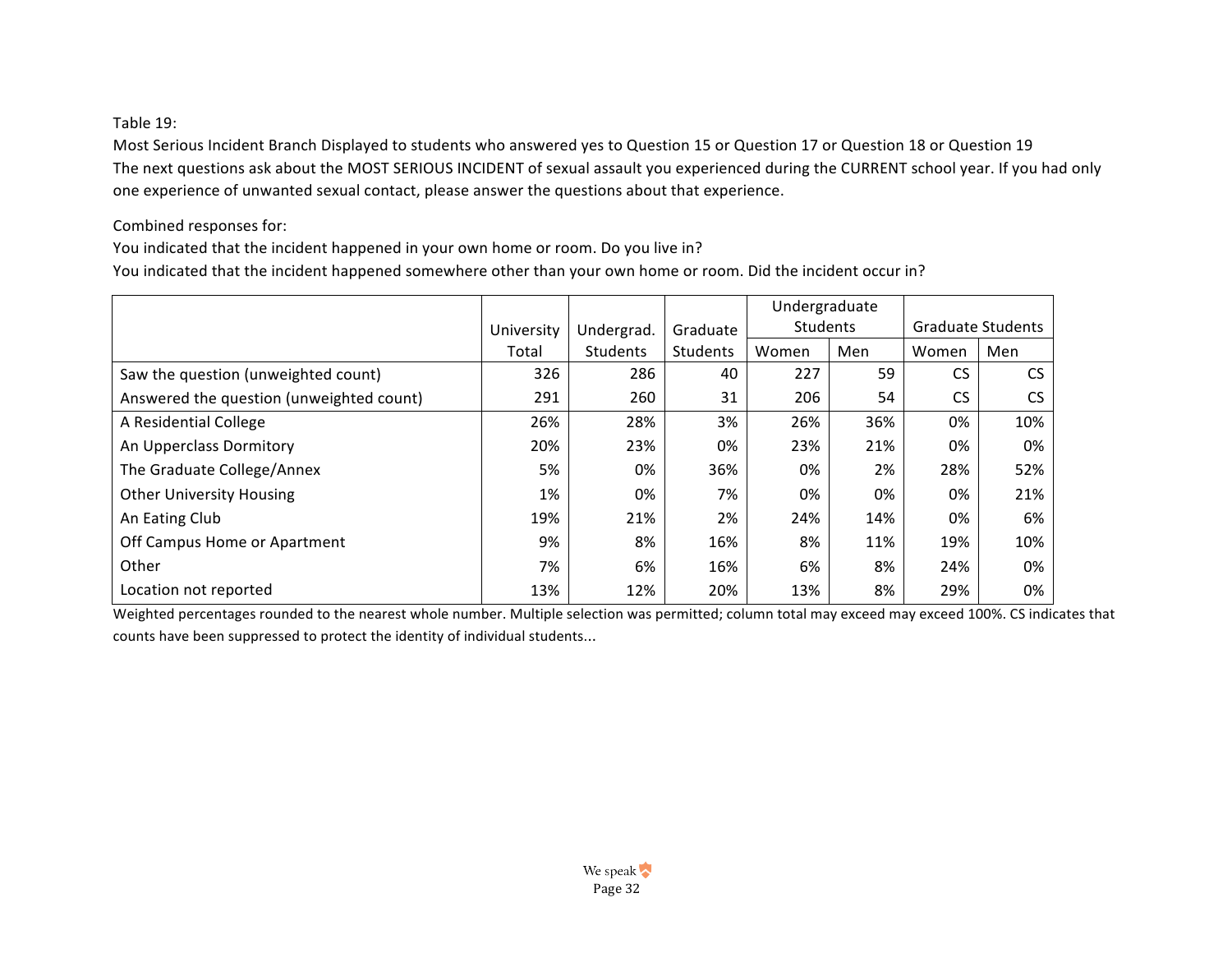#### Did you tell anyone about the incident?

While a majority of undergraduate women (55%) and undergraduate men (62%) indicated that they told someone about the incident, only 43% of graduate students told someone about their sexual assault (Table 20). Among students who told someone about the assault, the majority did so within the first 24 hours (Table 21). When asked to identify who they told about their sexual assault, most students (undergraduate and graduate, women and men combined) identified a close friend (87%) and/or a roommate or suitemate (49%) (Table 22). The SHARE Office (14%), Counseling and Psychological Services (9%), and a doctor or nurse at University Health Services (4%) were the most frequently contacted University resources.

On the other hand, a sizable fraction of students indicated that had not told anyone about the incident (Table 20). Among the most frequently cited reasons for not telling anyone was students stating that they didn't think what happened was serious enough to talk about, that it was a private matter that they wanted to deal with it on their own, and that they had other things they needed to focus on and were concerned about classes or work (Tables 23a, 23b). On average these students identified five reasons for not telling anyone about the incident.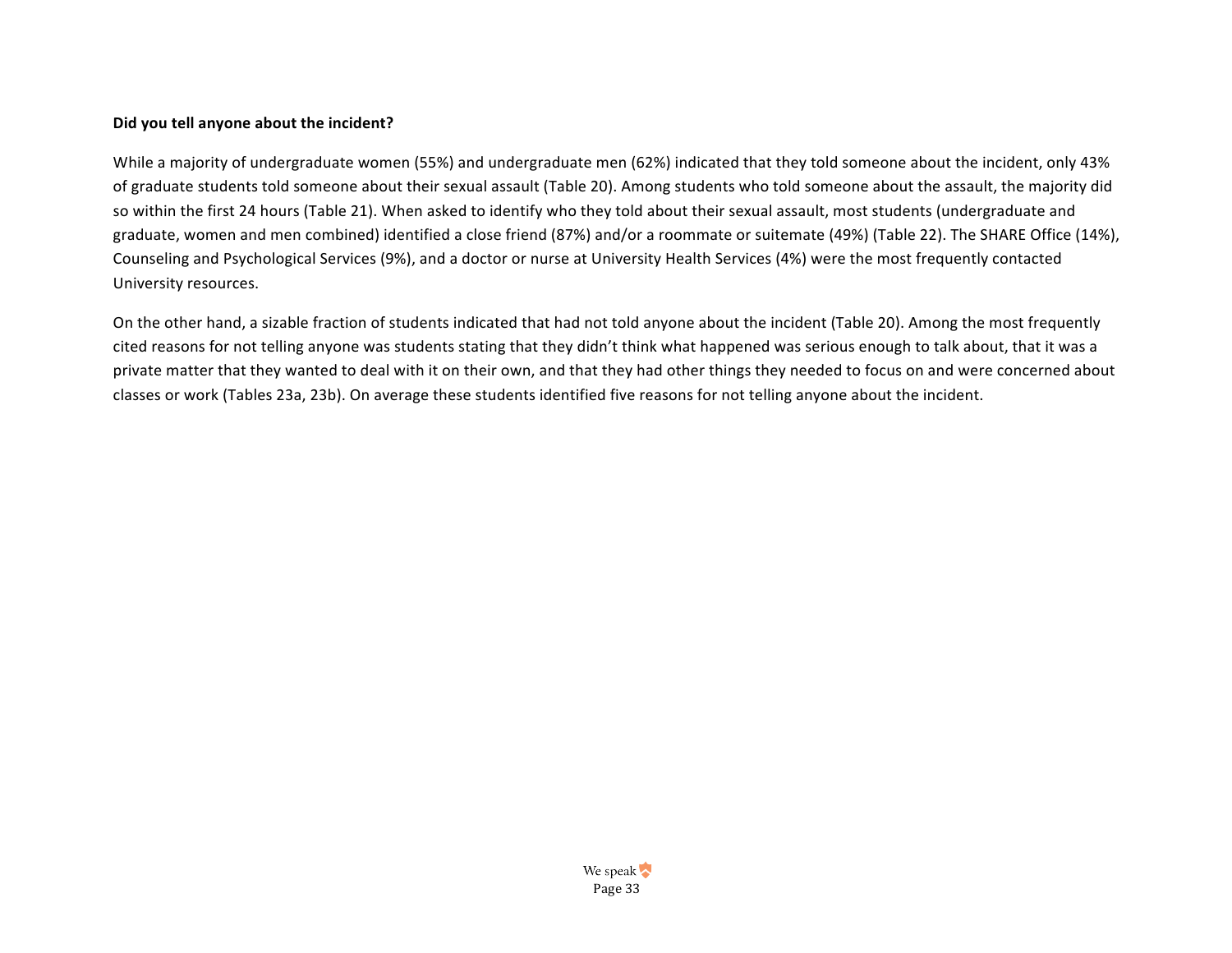# Table 20:

Most Serious Incident Branch Displayed to students who answered yes to Question 15 or Question 17 or Question 18 or Question 19 The next questions ask about the MOST SERIOUS INCIDENT of sexual assault you experienced during the CURRENT school year. If you had only one experience of unwanted sexual contact, please answer the questions about that experience.

Did you tell anyone about the incident?

|                                          |            |            |          | Undergraduate |     |                          |           |
|------------------------------------------|------------|------------|----------|---------------|-----|--------------------------|-----------|
|                                          | University | Undergrad. | Graduate | Students      |     | <b>Graduate Students</b> |           |
|                                          | Total      | Students   | Students | Women         | Men | Women                    | Men       |
| Saw the question (unweighted count)      | 326        | 286        | 40       | 227           | 59  | CS.                      | <b>CS</b> |
| Answered the question (unweighted count) | 302        | 269        | 33       | 213           | 56  | CS.                      | <b>CS</b> |
| Didn't answer                            | 7%         | 6%         | 16%      | 6%            | 5%  | 23%                      | 0%        |
| Yes                                      | 55%        | 57%        | 43%      | 55%           | 62% | 45%                      | 38%       |
| No                                       | 38%        | 37%        | 42%      | 39%           | 32% | 32%                      | 62%       |

Weighted percentages rounded to the nearest whole number. Multiple selection was permitted; column total may exceed may exceed 100%. CS indicates that counts have been suppressed to protect the identity of individual students.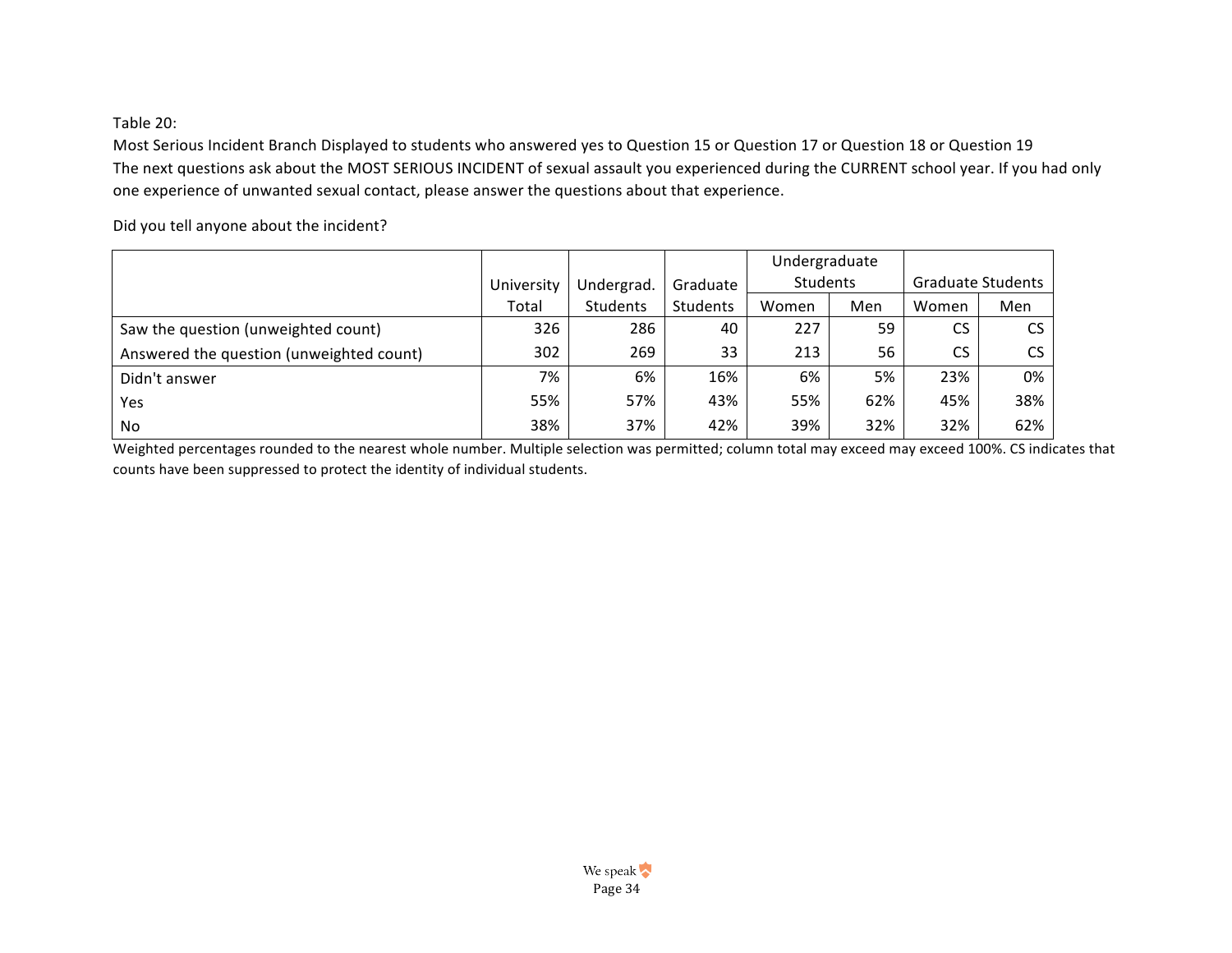Table 21:

Most Serious Incident Branch Displayed to students who answered yes to Question 15 or Question 17 or Question 18 or Question 19 The next questions ask about the MOST SERIOUS INCIDENT of sexual assault you experienced during the CURRENT school year. If you had only one experience of unwanted sexual contact, please answer the questions about that experience.

How long after the incident did you first tell someone what happened?

(Question displayed to those students who selected "Yes" in response to the question "Did you tell anyone about the incident?")

|                                          |            |            |          | Undergraduate |     |       |                          |
|------------------------------------------|------------|------------|----------|---------------|-----|-------|--------------------------|
|                                          | University | Undergrad. | Graduate | Students      |     |       | <b>Graduate Students</b> |
|                                          | Total      | Students   | Students | Women         | Men | Women | Men                      |
| Saw the question (unweighted count)      | 178        | 161        | 17       | 125           | 36  | CS.   | <b>CS</b>                |
| Answered the question (unweighted count) | 178        | 161        | 17       | 125           | 36  | CS.   | <b>CS</b>                |
| Within the first 24 hours                | 63%        | 65%        | 47%      | 65%           | 65% | 47%   | 45%                      |
| Within one week                          | 17%        | 16%        | 25%      | 18%           | 11% | 24%   | 28%                      |
| Within one month                         | 10%        | 10%        | 6%       | 8%            | 16% | 8%    | 0%                       |
| Within one year                          | 8%         | 7%         | 17%      | 7%            | 7%  | 13%   | 28%                      |
| More than a year                         | 2%         | 2%         | 6%       | 2%            | 0%  | 8%    | 0%                       |

Weighted percentages rounded to the nearest whole number. Multiple selection were permitted column total may exceed may exceed 100%. CS indicates that counts have been suppressed to protect the identity of individual students.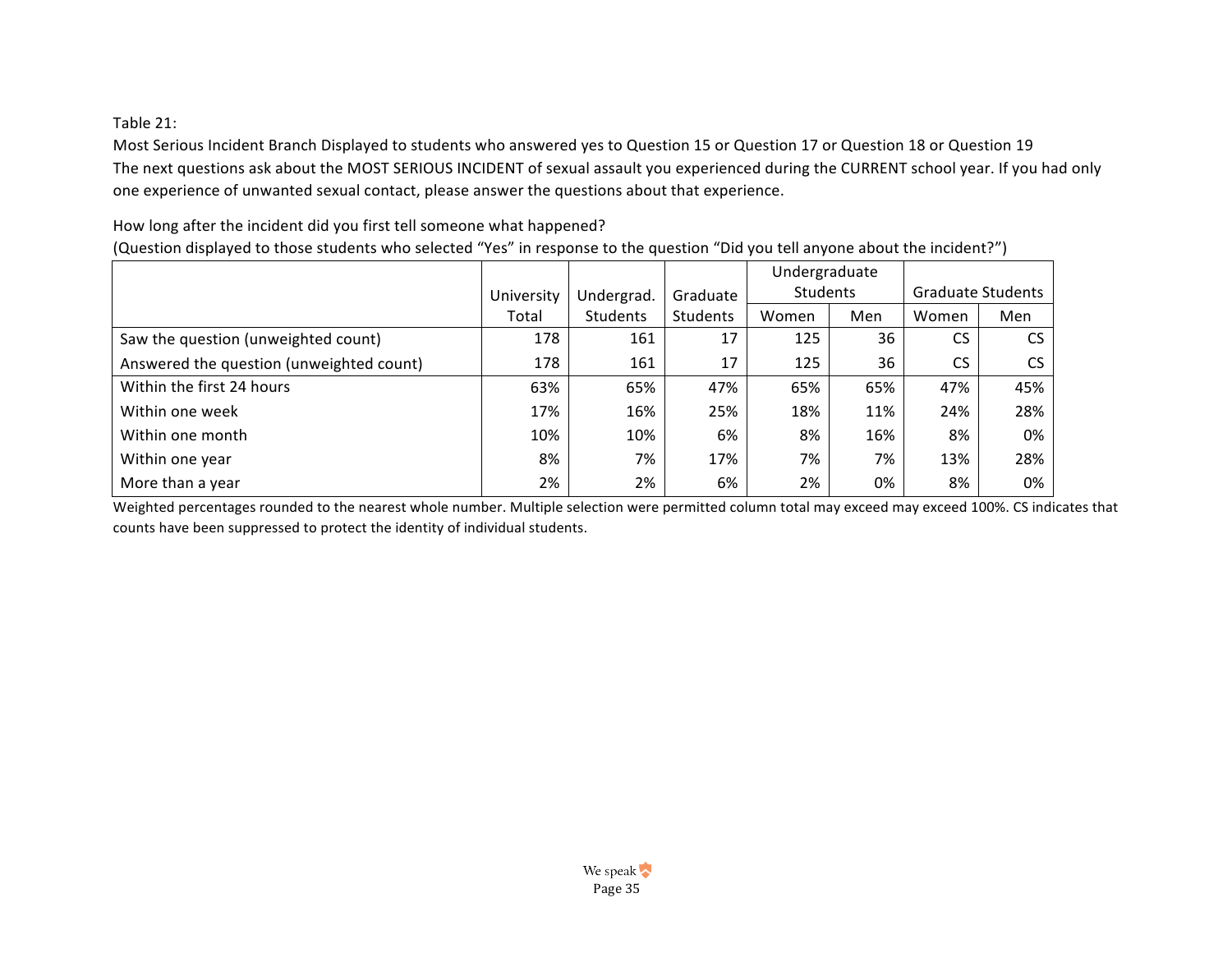Table 22: Most Serious Incident Branch Displayed to students who answered yes to Question 15 or Question 17 or Question 18 or Question 19 The next questions ask about the MOST SERIOUS INCIDENT of sexual assault you experienced during the CURRENT school year. If you had only one experience of unwanted sexual contact, please answer the questions about that experience. Who did you tell? (check all that apply) (Question displayed to those students who selected "Yes" in response to the question "Did you tell anyone about the incident?")

|                                                              |            |                 |                 | Undergraduate   |     | Graduate  |           |
|--------------------------------------------------------------|------------|-----------------|-----------------|-----------------|-----|-----------|-----------|
|                                                              | University | Undergrad.      | Graduate        | <b>Students</b> |     | Students  |           |
|                                                              | Total      | <b>Students</b> | <b>Students</b> | Women           | Men | Women     | Men       |
| Saw the answer (unweighted count)                            | 178        | 161             | 17              | 125             | 36  | <b>CS</b> | CS        |
| Answered the question (unweighted count)                     | 176        | 160             | 16              | 125             | 35  | <b>CS</b> | <b>CS</b> |
| Close friend other than roommate                             | 87%        | 89%             | 72%             | 89%             | 89% | 61%       | 100%      |
| Roommate or suitemate                                        | 49%        | 52%             | 19%             | 51%             | 56% | 16%       | 28%       |
| Romantic partner (other than the person who did this to you) | 26%        | 27%             | 15%             | 30%             | 19% | 21%       | 0%        |
| Sexual Harassment/Assault Advising, Resources and Education  | 14%        | 15%             | 6%              | 17%             | 7%  | 8%        | 0%        |
| (SHARE) staff                                                |            |                 |                 |                 |     |           |           |
| Parent or guardian                                           | 11%        | 10%             | 25%             | 13%             | 3%  | 24%       | 28%       |
| Counselor at Counseling and Psychological Services (CPS)     | 9%         | 8%              | 13%             | 10%             | 6%  | 8%        | 28%       |
| Other family member                                          | 8%         | 8%              | 8%              | 10%             | 2%  | 0%        | 28%       |
| Off-campus counselor/therapist                               | 6%         | 4%              | 19%             | 5%              | 3%  | 16%       | 28%       |
| Doctor / nurse at University Health Services (UHS)           | 4%         | 5%              | 0%              | 6%              | 0%  | 0%        | 0%        |
| Title IX Office                                              | 2%         | 1%              | 15%             | 1%              | 0%  | 0%        | 55%       |
| Off-campus rape crisis center staff                          | 2%         | 1%              | 13%             | 1%              | 0%  | 8%        | 28%       |
| <b>Public Safety</b>                                         | 2%         | 0%              | 17%             | 0%              | 0%  | 24%       | 0%        |
| University faculty or staff                                  | 2%         | 1%              | 6%              | 1%              | 0%  | 8%        | 0%        |
| Other                                                        | 2%         | 1%              | 6%              | 1%              | 0%  | 8%        | 0%        |

Weighted percentages rounded to the nearest whole number. Multiple selection were permitted column total may exceed may exceed 100%. CS indicates that counts have been suppressed to protect the identity of individual students. Response categories selected by less than 2% of students (University total) are not shown.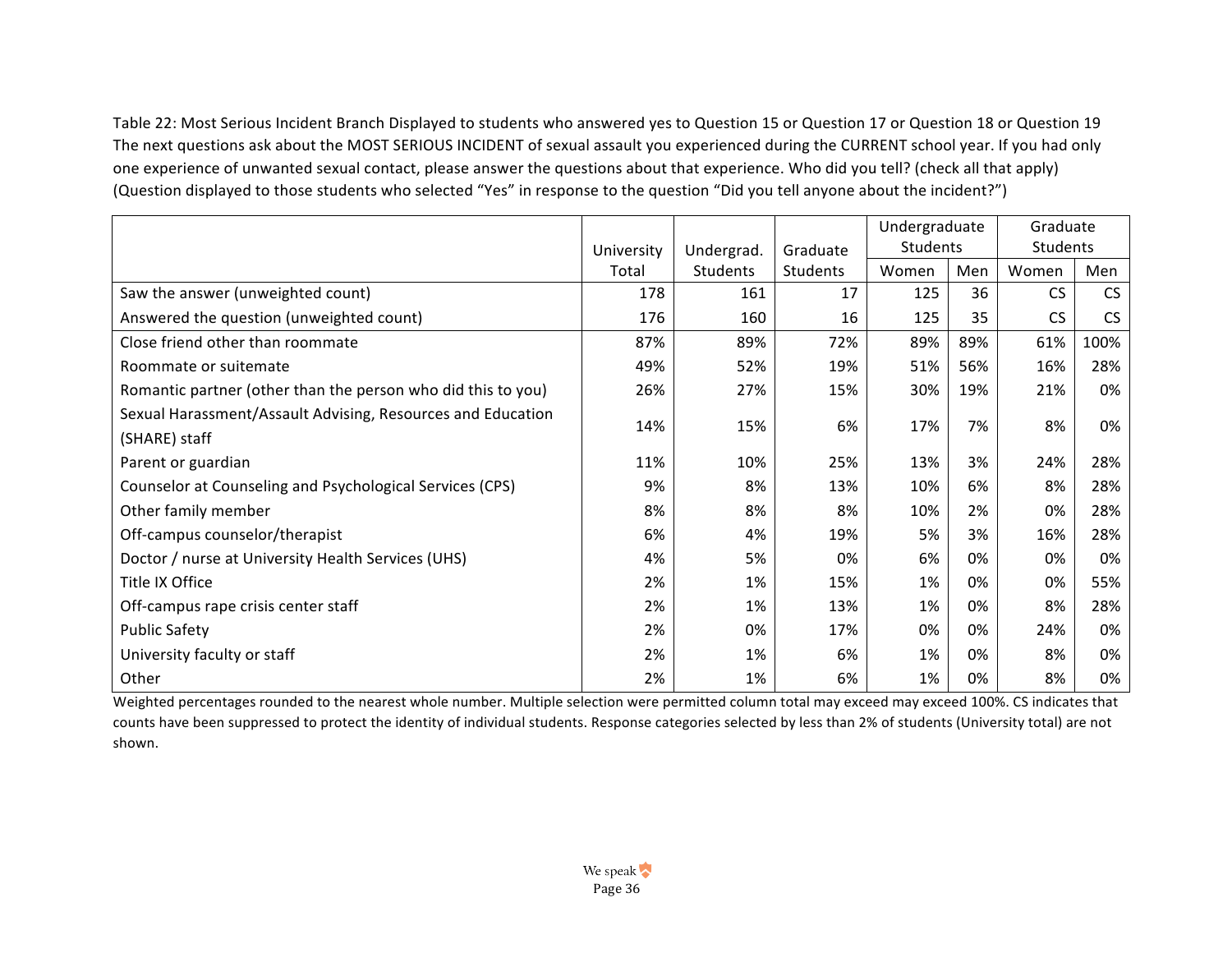Table 23a:

Most Serious Incident Branch Displayed to students who answered yes to Question 15 or Question 17 or Question 18 or Question 19 The next questions ask about the MOST SERIOUS INCIDENT of sexual assault you experienced during the CURRENT school year. If you had only one experience of unwanted sexual contact, please answer the questions about that experience.

# Why didn't you tell anyone? (1 of 2)

(Question displayed to those students who selected "No" in response to the question "Did you tell anyone about the incident?")

|                                                                                  |            |            |          | Undergraduate |     | Graduate  |     |
|----------------------------------------------------------------------------------|------------|------------|----------|---------------|-----|-----------|-----|
|                                                                                  | University | Undergrad. | Graduate | Students      |     | Students  |     |
|                                                                                  | Total      | Students   | Students | Women         | Men | Women     | Men |
| Saw the question (unweighted count)                                              | 124        | 108        | 16       | 88            | 20  | <b>CS</b> | CS  |
| Answered the question (unweighted count)                                         | 123        | 107        | 16       | 88            | 19  | <b>CS</b> | CS  |
| Didn't think what happened was serious enough to talk about                      | 58%        | 56%        | 67%      | 59%           | 47% | 67%       | 67% |
| It is a private matter; I wanted to deal with it on my own                       | 44%        | 46%        | 29%      | 49%           | 37% | 41%       | 17% |
| Had other things I needed to focus on and was concerned about<br>(classes, work) | 42%        | 40%        | 57%      | 42%           | 33% | 48%       | 67% |
| Wanted to forget it happened                                                     | 34%        | 35%        | 26%      | 36%           | 30% | 19%       | 33% |
| Ashamed/embarrassed                                                              | 30%        | 27%        | 49%      | 27%           | 25% | 33%       | 67% |
| Didn't want others to worry about me                                             | 28%        | 28%        | 30%      | 29%           | 25% | 26%       | 33% |
| Didn't think others would think it was serious                                   | 24%        | 25%        | 24%      | 24%           | 25% | 30%       | 17% |
| Other                                                                            | 21%        | 23%        | 8%       | 14%           | 55% | 0%        | 17% |
| Didn't think others would think it was important                                 | 20%        | 16%        | 47%      | 17%           | 11% | 59%       | 33% |
| Concerned others would find out                                                  | 20%        | 21%        | 14%      | 21%           | 23% | 11%       | 17% |
| Didn't want the person who did it to get in trouble                              | 19%        | 17%        | 33%      | 19%           | 11% | 33%       | 33% |
| I thought I would be blamed for what happened                                    | 16%        | 16%        | 14%      | 15%           | 22% | 11%       | 17% |
| I thought nothing would be done                                                  | 15%        | 15%        | 14%      | 15%           | 16% | 26%       | 0%  |
| It would feel like an admission of failure                                       | 14%        | 14%        | 16%      | 14%           | 16% | 0%        | 33% |

Weighted percentages rounded to the nearest whole number. Multiple selection were permitted column total may exceed may exceed 100%. CS indicates that counts have been suppressed to protect the identity of individual students.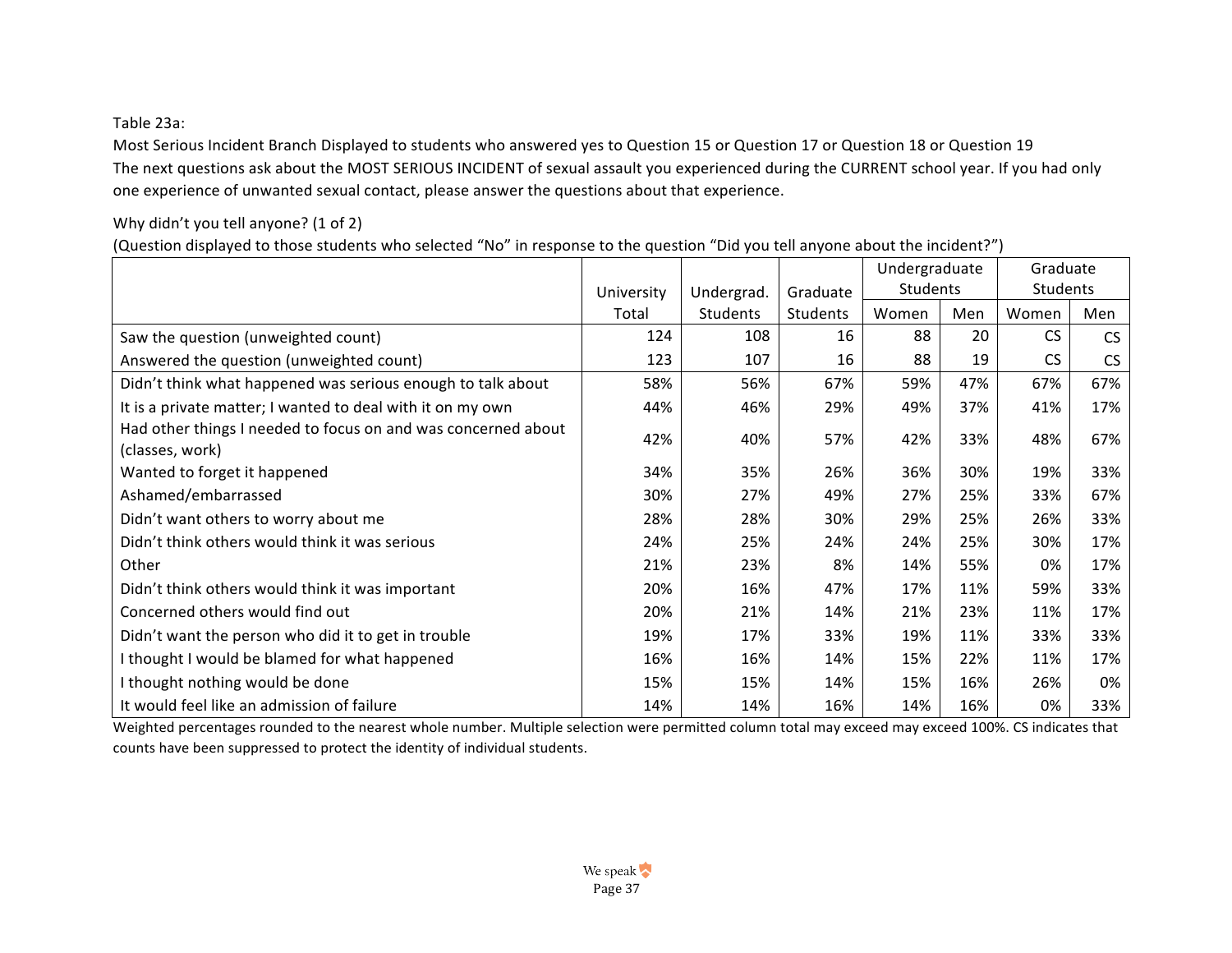Table 23b: Why didn't you tell anyone? ( 2 of 2)

(Question displayed to those students who selected "No" in response to the question "Did you tell anyone about the incident?")

|                                                            |            |            |          |       | Undergraduate |                          |     |
|------------------------------------------------------------|------------|------------|----------|-------|---------------|--------------------------|-----|
|                                                            | University | Undergrad. | Graduate |       | Students      | <b>Graduate Students</b> |     |
|                                                            | Total      | Students   | Students | Women | Men           | Women                    | Men |
| Didn't think others would understand                       | 14%        | 15%        | 6%       | 16%   | 11%           | 11%                      | 0%  |
| Fear of not being believed                                 | 13%        | 13%        | 17%      | 12%   | 16%           | 33%                      | 0%  |
| Didn't think the school would do anything about my report  | 12%        | 13%        | 4%       | 14%   | 11%           | 8%                       | 0%  |
| I feared others would harass me or react negatively toward | 11%        | 12%        | 6%       | 9%    | 22%           | 11%                      | 0%  |
| me                                                         |            |            |          |       |               |                          |     |
| I didn't feel the campus leadership would help with my     | 8%         | 9%         | 0%       | 9%    | 11%           | 0%                       | 0%  |
| problems                                                   |            |            |          |       |               |                          |     |
| Thought people would try to tell me what to do             | 8%         | 9%         | 0%       | 10%   | 5%            | 0%                       | 0%  |
| Fear the person who did it would try to get back at me     | 8%         | 8%         | 6%       | 7%    | 11%           | 11%                      | 0%  |
| Didn't know reporting procedure on campus                  | 7%         | 8%         | 0%       | 9%    | 5%            | 0%                       | 0%  |
| Feared I or another would be punished for infractions or   | 4%         | 4%         | 0%       | 2%    | 11%           | 0%                       | 0%  |
| violations (such as underage drinking)                     |            |            |          |       |               |                          |     |

Weighted percentages rounded to the nearest whole number. Multiple selection were permitted column total may exceed may exceed 100%. CS indicates that counts have been suppressed to protect the identity of individual students.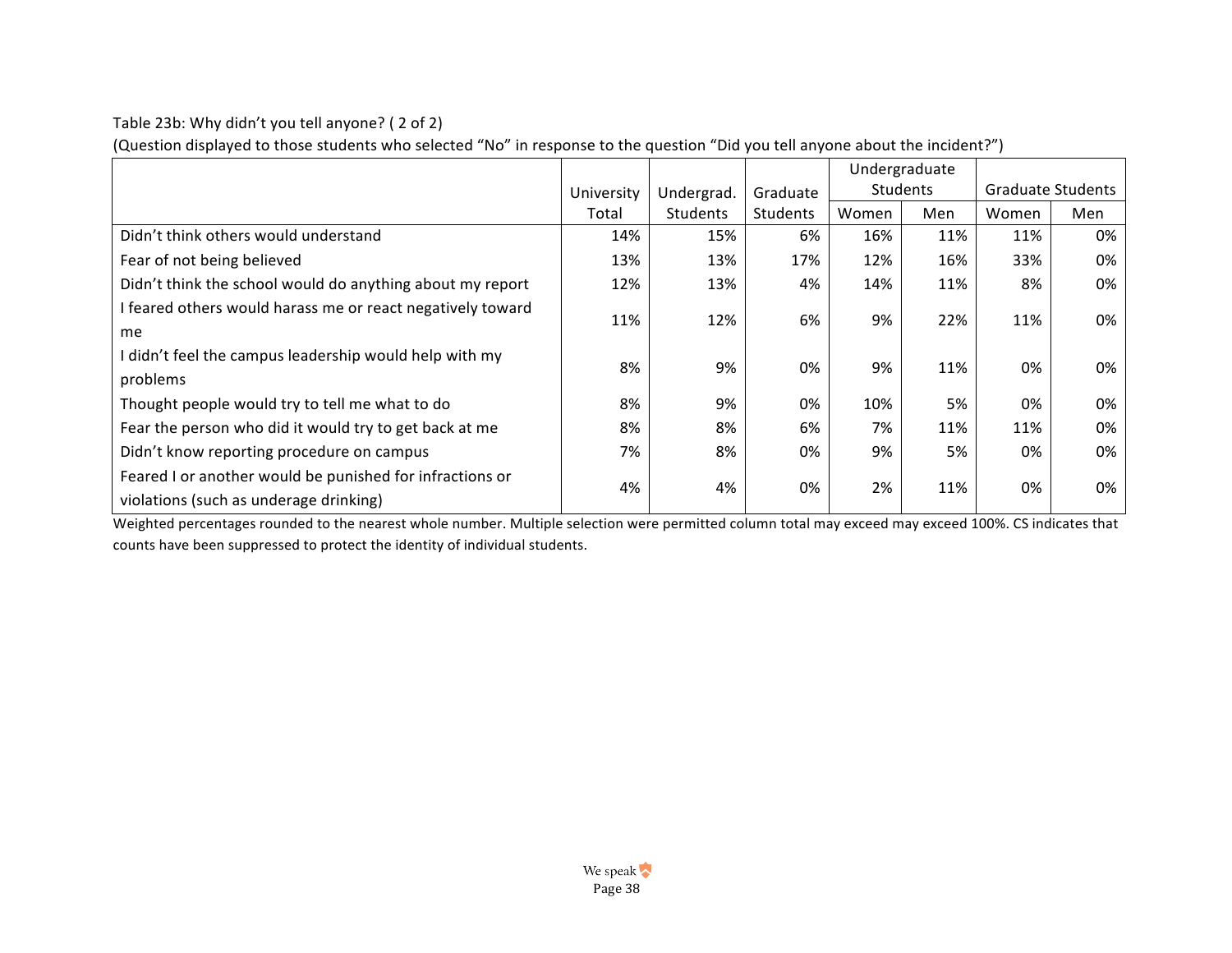# **Campus Climate**

## **Sense of community**

Overall, undergraduate students (women and men) reported a greater sense of belonging to the campus community than graduate students (Table 24). While nearly three-quarters of undergraduates reported that they felt connected to the campus community (Table 25b), less than half of the graduate students indicated that they felt connected to the campus community. Graduate students (61%) were also less likely to agree that the campus community helps fulfill their needs than were undergraduates (79%) (Table 24).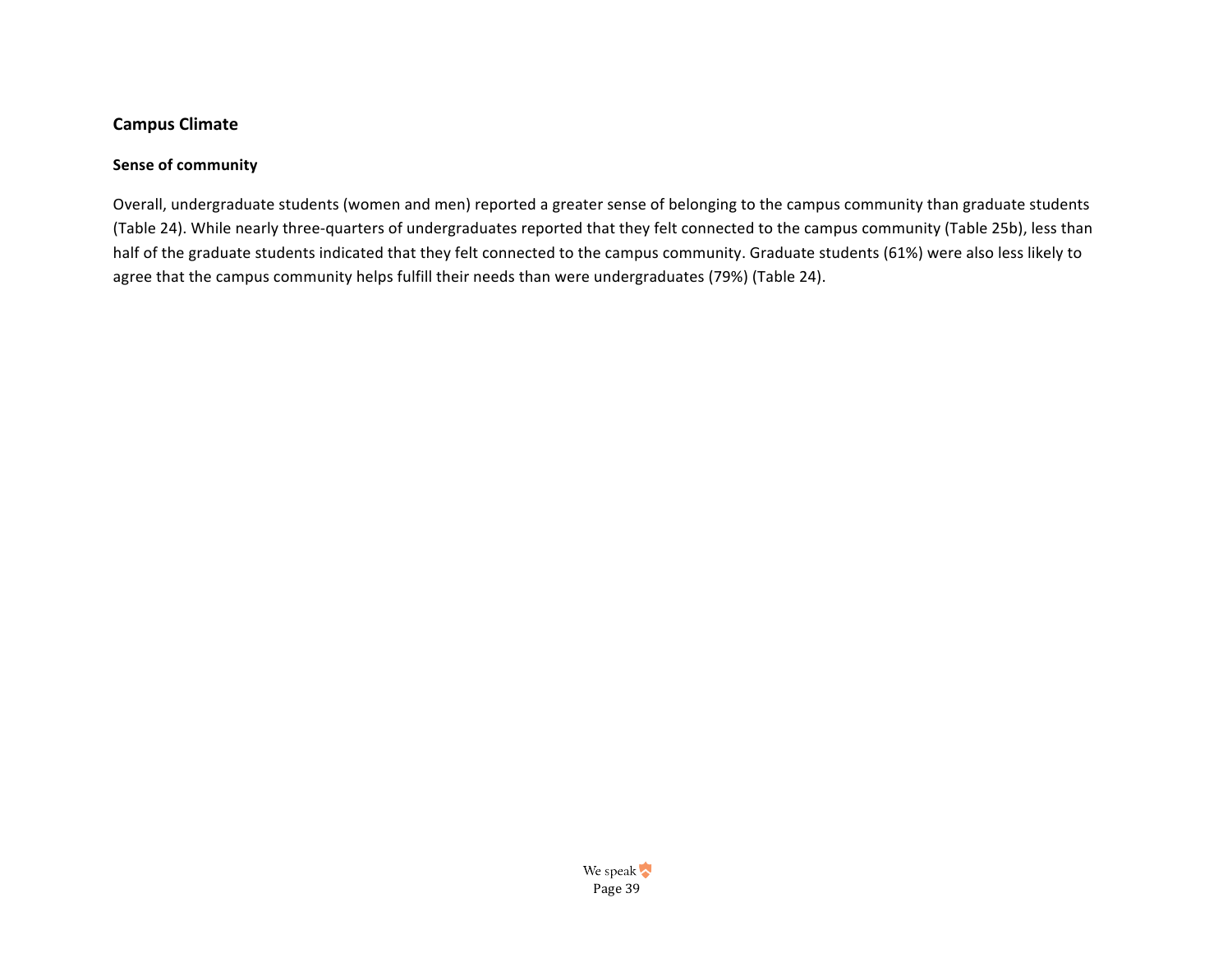# Table 24: Campus climate

| Using the scale provided, please indicate the extent to which you agree or disagree with the following statements. (1 of 2) |  |  |  |  |  |
|-----------------------------------------------------------------------------------------------------------------------------|--|--|--|--|--|
|-----------------------------------------------------------------------------------------------------------------------------|--|--|--|--|--|

|                              |                          |            |                 |          |       | Undergraduate |       | Graduate |
|------------------------------|--------------------------|------------|-----------------|----------|-------|---------------|-------|----------|
|                              |                          | University | Undergrad.      | Graduate |       | Students      |       | Students |
|                              |                          | Total      | <b>Students</b> | Students | Women | Men           | Women | Men      |
|                              | Unweighted Count         | 4415       | 2939            | 1476     | 1602  | 1337          | 661   | 815      |
|                              | <b>Strongly Agree</b>    | 20%        | 24%             | 13%      | 20%   | 27%           | 11%   | 15%      |
| This campus community        | Agree                    | 53%        | 55%             | 48%      | 57%   | 53%           | 47%   | 49%      |
| helps me fulfill my needs.   | Neutral                  | 19%        | 15%             | 26%      | 16%   | 14%           | 27%   | 25%      |
|                              | <b>Disagree</b>          | 7%         | 5%              | 10%      | 6%    | 4%            | 12%   | 8%       |
|                              | <b>Strongly Disagree</b> | 1%         | 1%              | 3%       | 1%    | 1%            | 2%    | 3%       |
|                              | Unweighted Count         | 4410       | 2937            | 1473     | 1600  | 1337          | 661   | 812      |
|                              | <b>Strongly Agree</b>    | 24%        | 29%             | 12%      | 27%   | 32%           | 11%   | 12%      |
| I feel like a member of this | Agree                    | 48%        | 50%             | 43%      | 54%   | 47%           | 41%   | 44%      |
| campus community.            | Neutral                  | 19%        | 14%             | 28%      | 13%   | 14%           | 29%   | 28%      |
|                              | <b>Disagree</b>          | 8%         | 6%              | 14%      | 5%    | 6%            | 16%   | 13%      |
|                              | <b>Strongly Disagree</b> | 2%         | 1%              | 3%       | 1%    | 1%            | 3%    | 3%       |
|                              | <b>Unweighted Count</b>  | 4403       | 2932            | 1471     | 1598  | 1334          | 661   | 810      |
|                              | <b>Strongly Agree</b>    | 22%        | 28%             | 12%      | 24%   | 31%           | 11%   | 13%      |
| I belong in this campus      | Agree                    | 45%        | 46%             | 42%      | 49%   | 44%           | 40%   | 44%      |
| community.                   | Neutral                  | 23%        | 19%             | 32%      | 19%   | 18%           | 33%   | 31%      |
|                              | <b>Disagree</b>          | 8%         | 6%              | 11%      | 6%    | 5%            | 13%   | 10%      |
|                              | <b>Strongly Disagree</b> | 2%         | 1%              | 3%       | 2%    | 1%            | 3%    | 3%       |
|                              | Unweighted Count         | 4406       | 2936            | 1470     | 1601  | 1335          | 659   | 811      |
| I can have an influence on   | <b>Strongly Agree</b>    | 16%        | 20%             | 8%       | 16%   | 24%           | 6%    | 10%      |
| other people in my campus    | Agree                    | 50%        | 53%             | 44%      | 54%   | 53%           | 44%   | 43%      |
|                              | Neutral                  | 25%        | 20%             | 34%      | 22%   | 18%           | 36%   | 33%      |
| community.                   | <b>Disagree</b>          | 8%         | 6%              | 12%      | 7%    | 5%            | 12%   | 11%      |
|                              | <b>Strongly Disagree</b> | 1%         | 1%              | 2%       | 1%    | 1%            | 2%    | 2%       |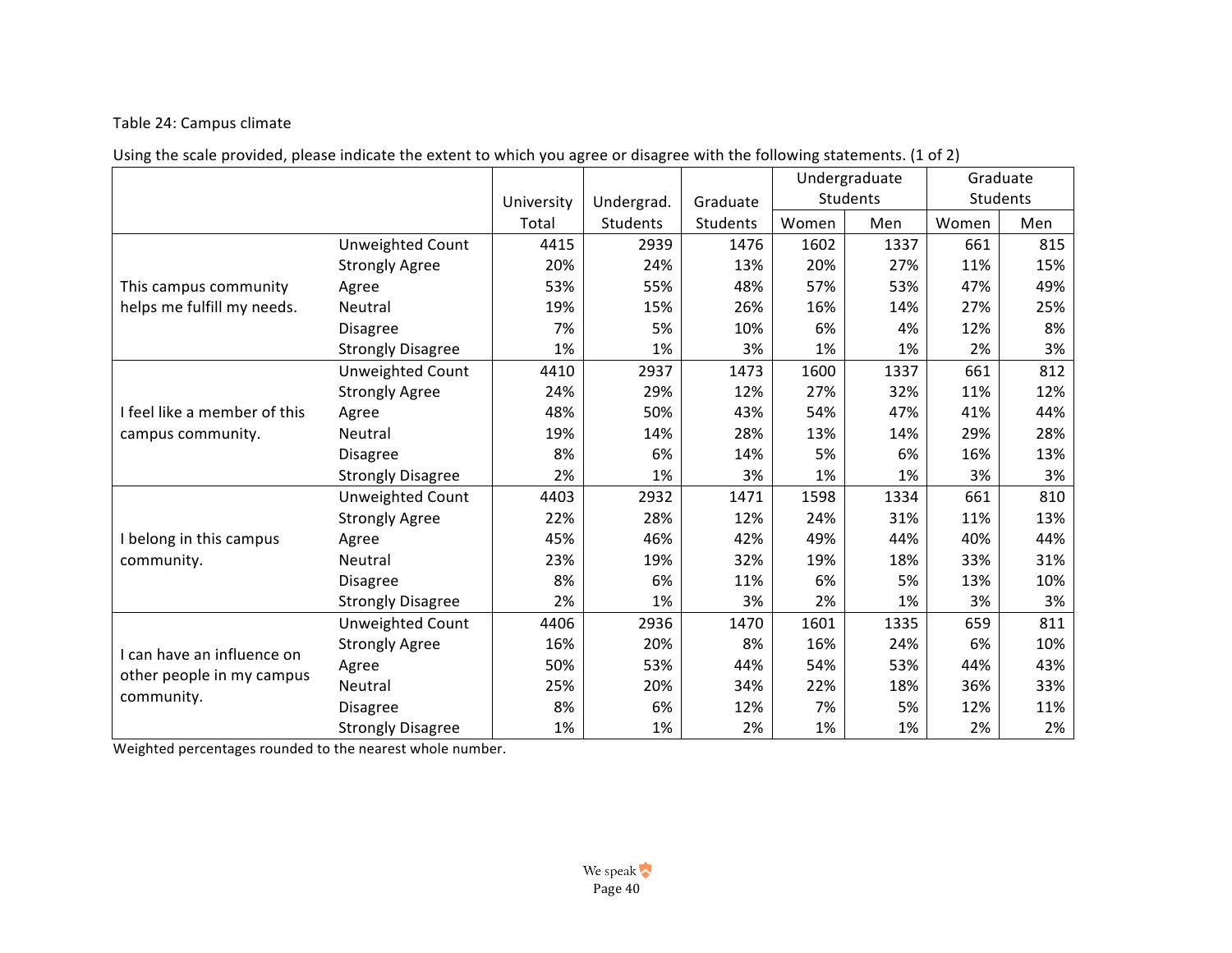# Table 25a: Campus climate

|  | Using the scale provided, please indicate the extent to which you agree or disagree with the following statements. (1 of 2) |  |  |  |  |
|--|-----------------------------------------------------------------------------------------------------------------------------|--|--|--|--|
|--|-----------------------------------------------------------------------------------------------------------------------------|--|--|--|--|

|                               |                          |            |            |          |       | Undergraduate |       | Graduate |
|-------------------------------|--------------------------|------------|------------|----------|-------|---------------|-------|----------|
|                               |                          | University | Undergrad. | Graduate |       | Students      |       | Students |
|                               |                          | Total      | Students   | Students | Women | Men           | Women | Men      |
|                               | Unweighted Count         | 4419       | 2943       | 1476     | 2265  | 2154          | 1604  | 1339     |
|                               | <b>Strongly Agree</b>    | 22%        | 26%        | 14%      | 19%   | 25%           | 22%   | 30%      |
| I can get what I need in this | Agree                    | 56%        | 58%        | 52%      | 57%   | 55%           | 60%   | 56%      |
| campus community              | <b>Neutral</b>           | 15%        | 12%        | 21%      | 15%   | 14%           | 13%   | 11%      |
|                               | <b>Disagree</b>          | 6%         | 4%         | 11%      | 7%    | 5%            | 5%    | 3%       |
|                               | <b>Strongly Disagree</b> | 1%         | 1%         | 2%       | 1%    | 1%            | 1%    | 1%       |
|                               | Unweighted Count         | 4415       | 2939       | 1476     | 2263  | 2152          | 1602  | 1337     |
|                               | <b>Strongly Agree</b>    | 20%        | 24%        | 13%      | 18%   | 23%           | 20%   | 27%      |
| This campus community         | Agree                    | 53%        | 55%        | 48%      | 54%   | 52%           | 57%   | 53%      |
| helps me fulfill my needs.    | Neutral                  | 19%        | 15%        | 26%      | 19%   | 18%           | 16%   | 14%      |
|                               | <b>Disagree</b>          | 7%         | 5%         | 10%      | 7%    | 6%            | 6%    | 5%       |
|                               | <b>Strongly Disagree</b> | 1%         | 1%         | 3%       | 1%    | 1%            | 1%    | 1%       |
|                               | <b>Unweighted Count</b>  | 4410       | 2937       | 1473     | 2261  | 2149          | 1600  | 1337     |
|                               | <b>Strongly Agree</b>    | 23%        | 29%        | 12%      | 22%   | 24%           | 27%   | 32%      |
| I feel like a member of this  | Agree                    | 48%        | 50%        | 43%      | 50%   | 46%           | 54%   | 47%      |
| campus community.             | Neutral                  | 19%        | 14%        | 28%      | 18%   | 19%           | 13%   | 14%      |
|                               | <b>Disagree</b>          | 8%         | 6%         | 14%      | 8%    | 9%            | 5%    | 6%       |
|                               | <b>Strongly Disagree</b> | 2%         | 1%         | 3%       | 2%    | 2%            | 1%    | 1%       |
|                               | Unweighted Count         | 4403       | 2932       | 1471     | 2259  | 2144          | 1598  | 1334     |
|                               | <b>Strongly Agree</b>    | 23%        | 28%        | 12%      | 21%   | 24%           | 24%   | 31%      |
| I belong in this campus       | Agree                    | 45%        | 47%        | 42%      | 47%   | 44%           | 49%   | 44%      |
| community.                    | Neutral                  | 23%        | 19%        | 32%      | 23%   | 23%           | 19%   | 18%      |
|                               | <b>Disagree</b>          | 8%         | 6%         | 11%      | 8%    | 7%            | 6%    | 5%       |
|                               | <b>Strongly Disagree</b> | 2%         | 1%         | 3%       | 2%    | 2%            | 1%    | 1%       |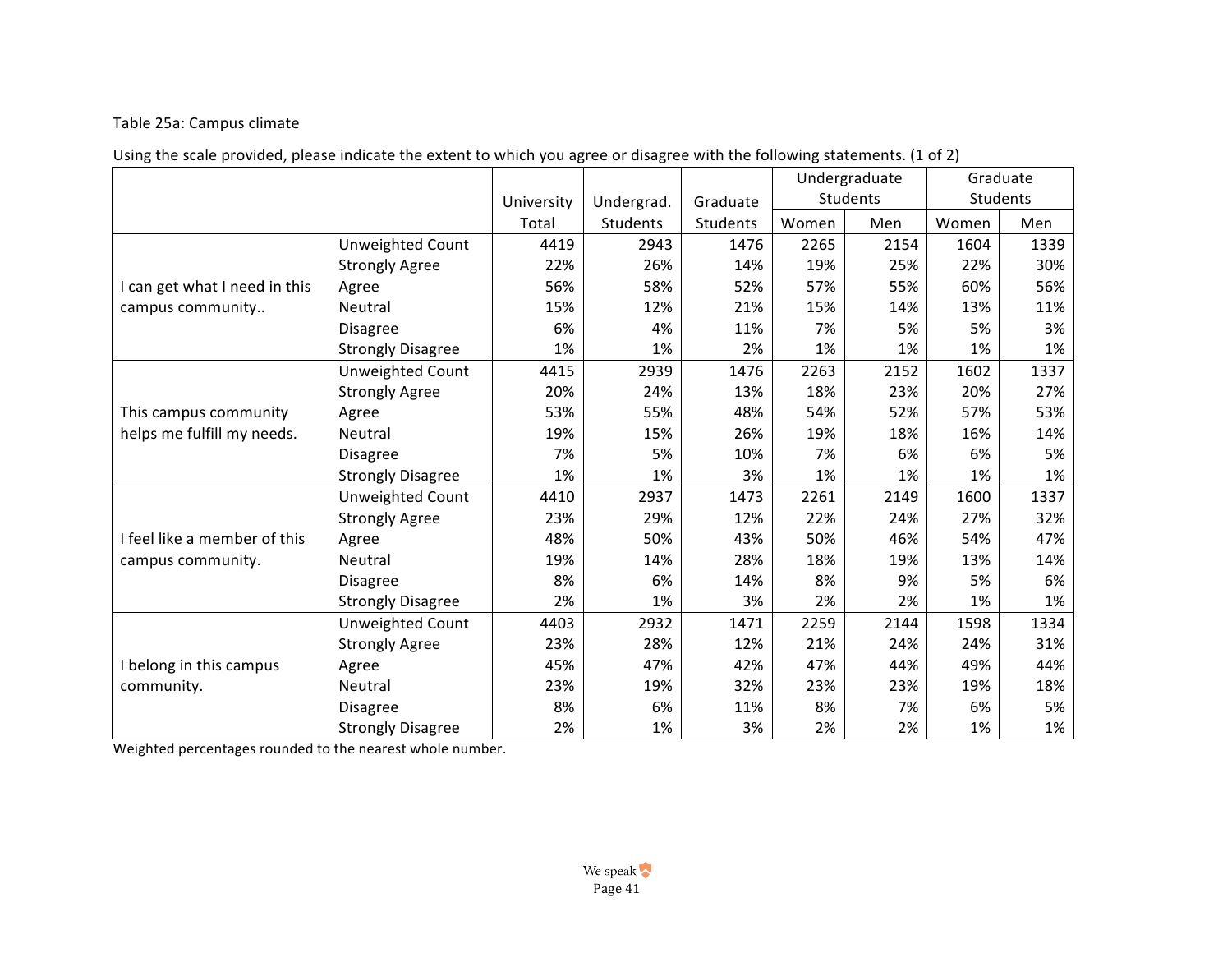# Table 25b: Campus climate

|  | Using the scale provided, please indicate the extent to which you agree or disagree with the following statements. (2 of 2) |  |  |  |  |
|--|-----------------------------------------------------------------------------------------------------------------------------|--|--|--|--|
|--|-----------------------------------------------------------------------------------------------------------------------------|--|--|--|--|

|                                                  |                          |            |            |          |       | Undergraduate |       | Graduate |
|--------------------------------------------------|--------------------------|------------|------------|----------|-------|---------------|-------|----------|
|                                                  |                          | University | Undergrad. | Graduate |       | Students      |       | Students |
|                                                  |                          | Total      | Students   | Students | Women | Men           | Women | Men      |
|                                                  | Unweighted Count         | 4406       | 2936       | 1470     | 2260  | 2146          | 1601  | 1335     |
| I can have an influence on                       | <b>Strongly Agree</b>    | 16%        | 20%        | 8%       | 13%   | 19%           | 16%   | 24%      |
|                                                  | Agree                    | 50%        | 54%        | 44%      | 51%   | 49%           | 54%   | 53%      |
| other people in my campus                        | Neutral                  | 25%        | 20%        | 34%      | 26%   | 23%           | 22%   | 17%      |
| community.                                       | <b>Disagree</b>          | 8%         | 6%         | 12%      | 8%    | 8%            | 7%    | 5%       |
|                                                  | <b>Strongly Disagree</b> | 1%         | 1%         | 2%       | 1%    | 1%            | 1%    | 1%       |
|                                                  | <b>Unweighted Count</b>  | 4412       | 2939       | 1473     | 2263  | 2149          | 1603  | 1336     |
|                                                  | <b>Strongly Agree</b>    | 15%        | 18%        | 8%       | 14%   | 15%           | 17%   | 19%      |
| People in this campus                            | Agree                    | 48%        | 53%        | 38%      | 51%   | 45%           | 56%   | 49%      |
| community are good at                            | Neutral                  | 31%        | 24%        | 47%      | 28%   | 34%           | 21%   | 26%      |
| influencing each other.                          | <b>Disagree</b>          | 5%         | 5%         | 6%       | 5%    | 6%            | 5%    | 5%       |
|                                                  | <b>Strongly Disagree</b> | 1%         | 1%         | 2%       | 1%    | 1%            | 1%    | 1%       |
|                                                  | <b>Unweighted Count</b>  | 4408       | 2936       | 1472     | 2261  | 2147          | 1600  | 1336     |
|                                                  | <b>Strongly Agree</b>    | 16%        | 20%        | 8%       | 16%   | 16%           | 19%   | 21%      |
| I feel connected to this                         | Agree                    | 46%        | 50%        | 38%      | 48%   | 44%           | 52%   | 48%      |
| campus community.                                | Neutral                  | 23%        | 20%        | 31%      | 22%   | 24%           | 19%   | 21%      |
|                                                  | <b>Disagree</b>          | 12%        | 8%         | 19%      | 11%   | 12%           | 7%    | 9%       |
|                                                  | <b>Strongly Disagree</b> | 3%         | 2%         | 4%       | 2%    | 3%            | 2%    | 2%       |
|                                                  | Unweighted Count         | 4409       | 2936       | 1473     | 2261  | 2148          | 1601  | 1335     |
|                                                  | <b>Strongly Agree</b>    | 25%        | 30%        | 13%      | 24%   | 25%           | 29%   | 32%      |
| I have a good bond with<br>others in this campus | Agree                    | 51%        | 52%        | 50%      | 53%   | 50%           | 54%   | 50%      |
|                                                  | Neutral                  | 17%        | 12%        | 25%      | 15%   | 17%           | 12%   | 13%      |
| community.                                       | <b>Disagree</b>          | 6%         | 4%         | 9%       | 6%    | 6%            | 4%    | 4%       |
|                                                  | <b>Strongly Disagree</b> | 2%         | 1%         | 3%       | 1%    | 2%            | 1%    | 1%       |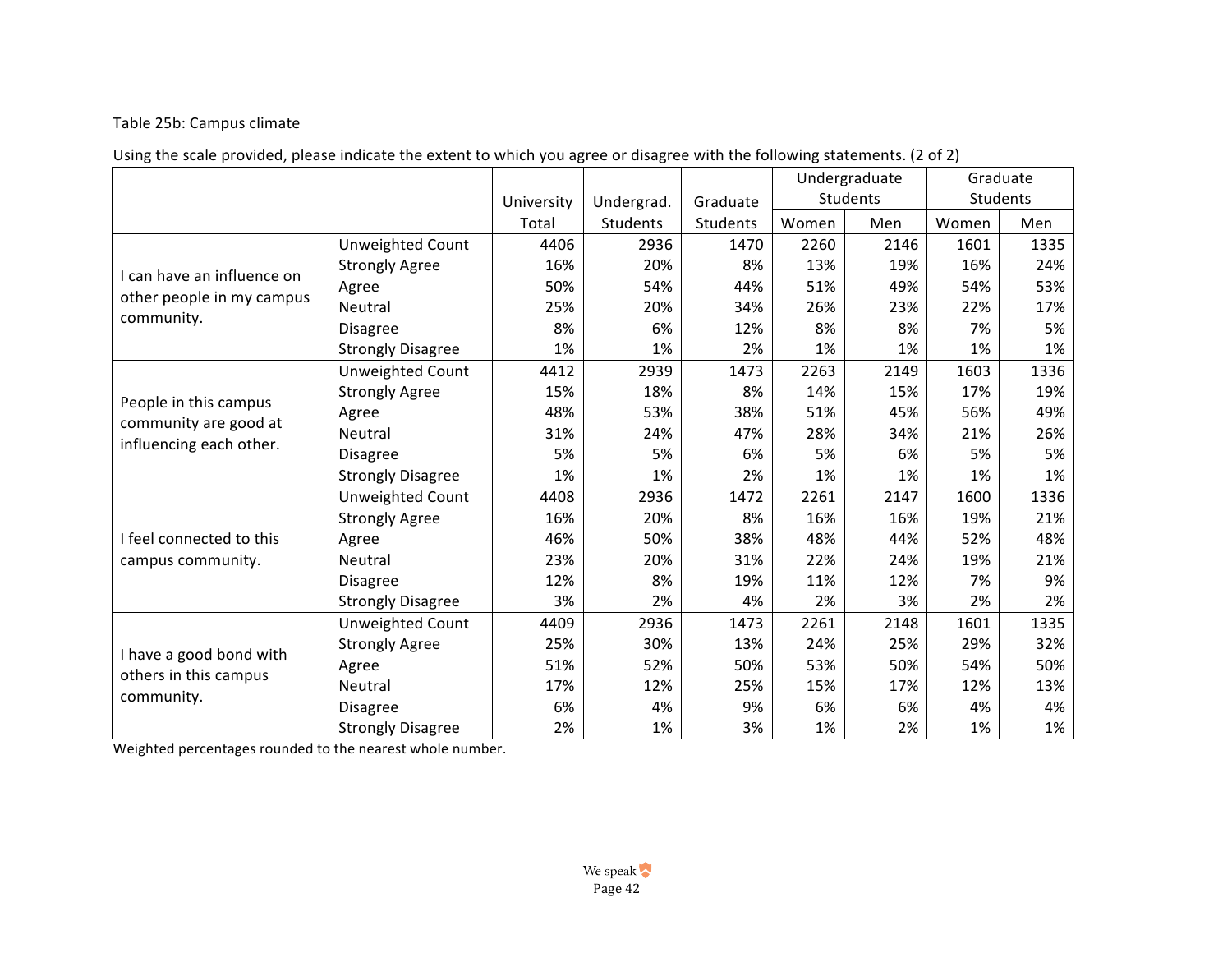#### Knowledge and views of University's response to sexual assault

When asked about Princeton's responsiveness to crises and difficult situations, a somewhat different pattern emerged (Tale 26a). Undergraduate and graduate men were more likely than undergraduate and graduate women to agree that Princeton would, if one occurred, handle a crisis well; showing that they believe incidents would be handled in a fair and responsible manner. Similarly, the fraction of men (approximately70%) who agreed that Princeton is doing enough to protect the safety of students was significantly larger than the fraction of undergraduate women (58%) and the fraction of graduate women (52%) who agreed with this statement.

Over three-quarters of undergraduate students (76% of women and 80% of men) reported that they personally know where to go on campus to get help should they or a friend be sexually assaulted. Far fewer of the undergraduates (44% of women and 61% of men) know where to go to make a report of sexual assault (Table 29). Even fewer undergraduates (21% of women and 33% of men) understand what happens once a student reports a claim of sexual assault. Overall, fewer graduate students indicated that they understand the processes related to the University's response to sexual assault. In particular, it should be noted that only 53% of graduate men and 46% of graduate women know where to go on campus to get help should they or a friend be sexually assaulted.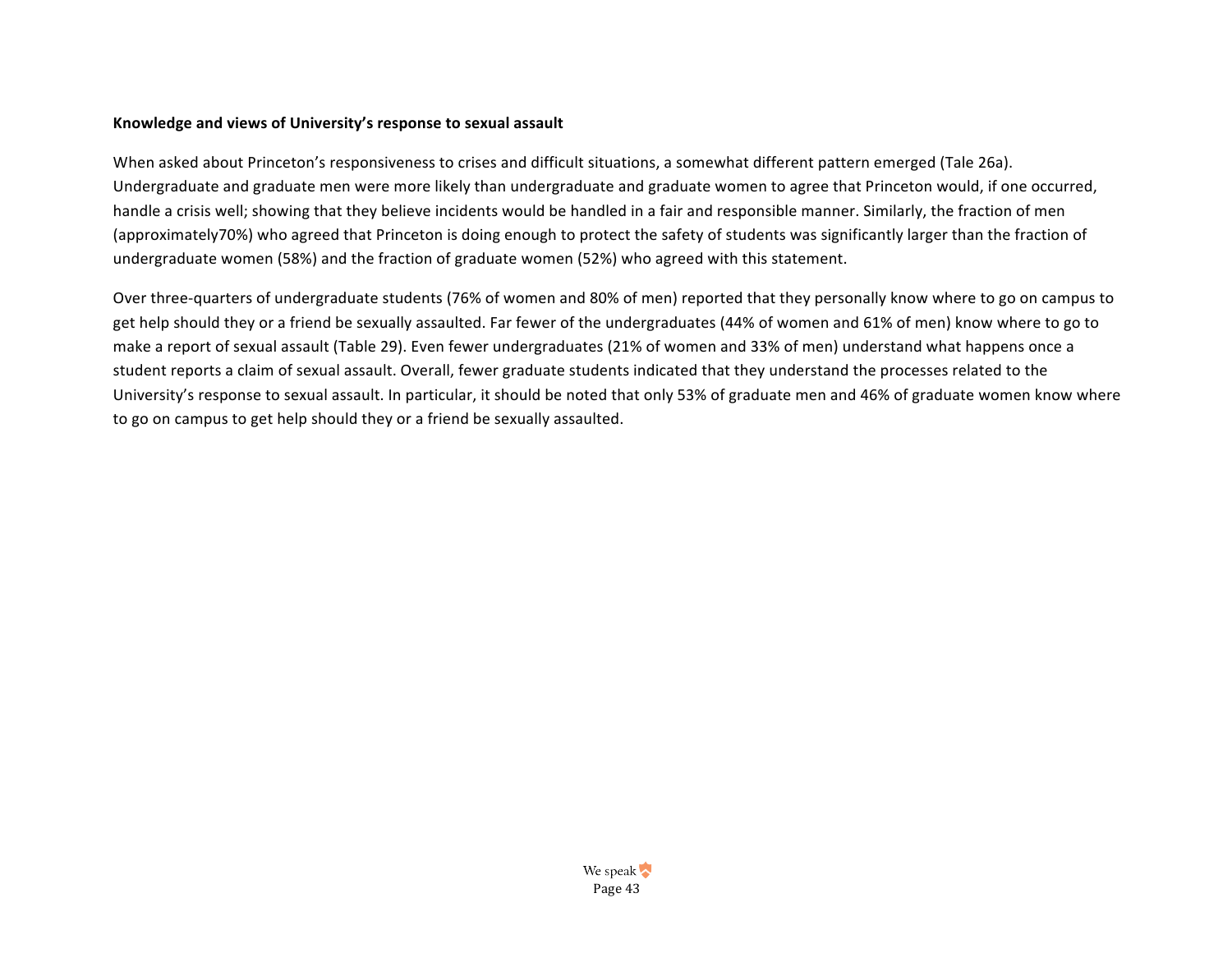# Table 26a: Campus climate

|  | Using the scale provided, please indicate the extent to which you agree or disagree with the following statements. (1 of 2) |  |  |  |  |
|--|-----------------------------------------------------------------------------------------------------------------------------|--|--|--|--|
|--|-----------------------------------------------------------------------------------------------------------------------------|--|--|--|--|

|                                                    |                          |            |            |          |       | Undergraduate   |       | Graduate |
|----------------------------------------------------|--------------------------|------------|------------|----------|-------|-----------------|-------|----------|
|                                                    |                          | University | Undergrad. | Graduate |       | <b>Students</b> |       | Students |
|                                                    |                          | Total      | Students   | Students | Women | Men             | Women | Men      |
|                                                    | Unweighted Count         | 4423       | 2942       | 1481     | 1603  | 1339            | 665   | 816      |
|                                                    | <b>Strongly Agree</b>    | 15%        | 15%        | 15%      | 12%   | 17%             | 11%   | 17%      |
| If a crisis happened at                            | Agree                    | 45%        | 44%        | 45%      | 42%   | 46%             | 40%   | 48%      |
| Princeton, the University<br>would handle it well. | Neutral                  | 28%        | 28%        | 28%      | 32%   | 24%             | 34%   | 24%      |
|                                                    | <b>Disagree</b>          | 10%        | 11%        | 10%      | 11%   | 10%             | 11%   | 9%       |
|                                                    | <b>Strongly Disagree</b> | 3%         | 3%         | 3%       | 3%    | 3%              | 5%    | 2%       |
|                                                    | Unweighted Count         | 4418       | 2941       | 1477     | 1603  | 1338            | 664   | 813      |
|                                                    | <b>Strongly Agree</b>    | 16%        | 16%        | 16%      | 13%   | 19%             | 11%   | 18%      |
| The University responds                            | Agree                    | 45%        | 47%        | 43%      | 47%   | 46%             | 42%   | 43%      |
| rapidly in difficult situations.                   | Neutral                  | 28%        | 27%        | 30%      | 29%   | 25%             | 33%   | 29%      |
|                                                    | <b>Disagree</b>          | 8%         | 8%         | 8%       | 8%    | 9%              | 10%   | 7%       |
|                                                    | <b>Strongly Disagree</b> | 2%         | 2%         | 3%       | 2%    | 2%              | 3%    | 2%       |
|                                                    | <b>Unweighted Count</b>  | 4406       | 2931       | 1475     | 1598  | 1333            | 664   | 811      |
| University officials handle                        | <b>Strongly Agree</b>    | 10%        | 9%         | 11%      | 8%    | 10%             | 7%    | 13%      |
| incidents in a fair and                            | Agree                    | 37%        | 36%        | 37%      | 36%   | 37%             | 33%   | 39%      |
|                                                    | Neutral                  | 38%        | 37%        | 40%      | 39%   | 35%             | 45%   | 37%      |
| responsible manner.                                | <b>Disagree</b>          | 12%        | 13%        | 10%      | 14%   | 13%             | 12%   | 9%       |
|                                                    | <b>Strongly Disagree</b> | 3%         | 4%         | 3%       | 3%    | 4%              | 3%    | 2%       |
|                                                    | Unweighted Count         | 4415       | 2937       | 1478     | 1600  | 1337            | 664   | 814      |
| Princeton University does                          | <b>Strongly Agree</b>    | 17%        | 17%        | 17%      | 12%   | 21%             | 11%   | 21%      |
| enough to protect the safety                       | Agree                    | 47%        | 48%        | 46%      | 46%   | 49%             | 41%   | 50%      |
| of students.                                       | Neutral                  | 24%        | 23%        | 26%      | 27%   | 19%             | 33%   | 22%      |
|                                                    | <b>Disagree</b>          | 9%         | 10%        | 8%       | 11%   | 8%              | 12%   | 6%       |
|                                                    | <b>Strongly Disagree</b> | 2%         | 2%         | 3%       | 2%    | 2%              | 4%    | 2%       |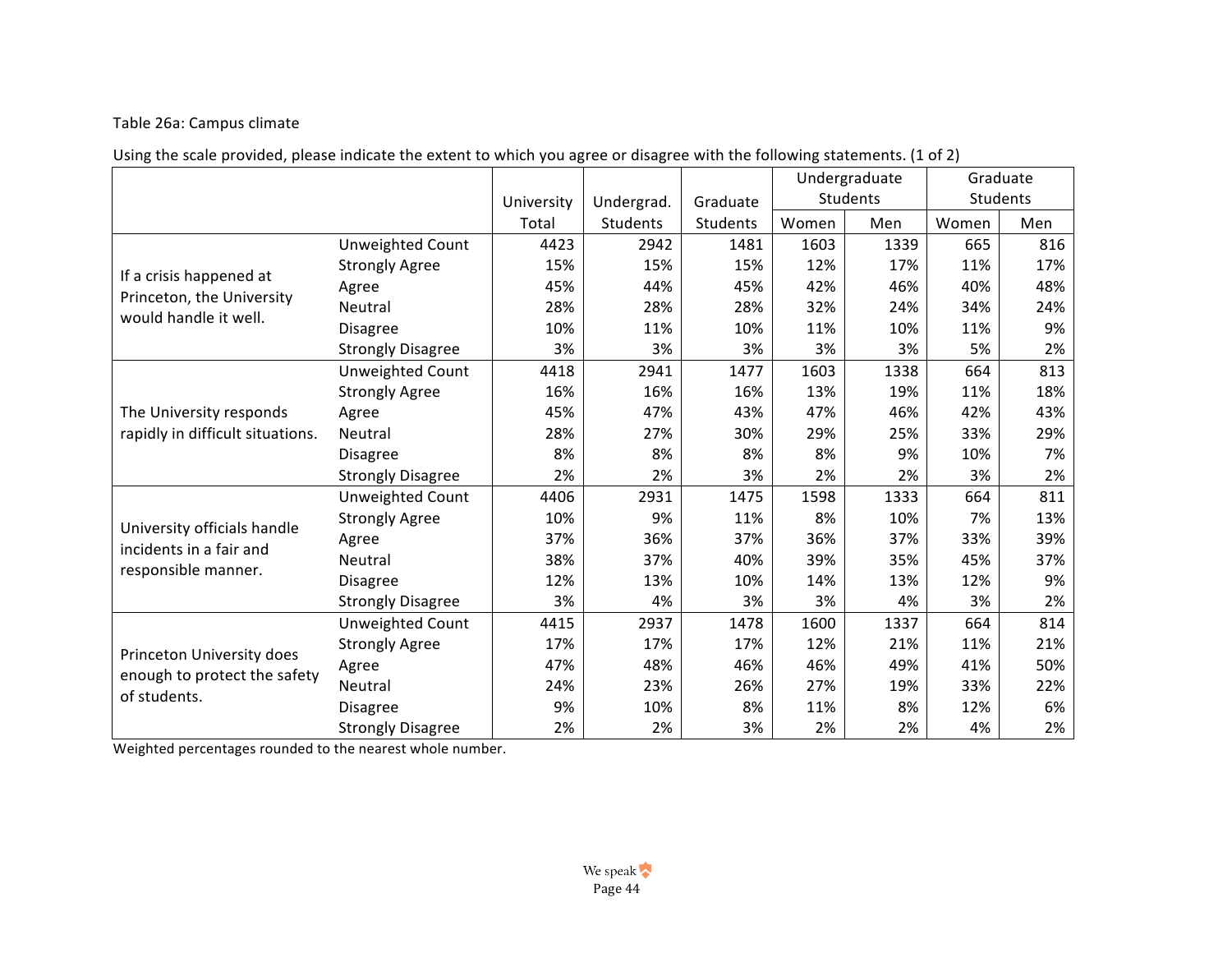## Table 26b: Campus climate

|                            |                          |            |            |          | Undergraduate |          | Graduate |                 |
|----------------------------|--------------------------|------------|------------|----------|---------------|----------|----------|-----------------|
|                            |                          | University | Undergrad. | Graduate |               | Students |          | <b>Students</b> |
|                            |                          | Total      | Students   | Students | Women         | Men      | Women    | Men             |
|                            | <b>Unweighted Count</b>  | 4410       | 2934       | 1476     | 1600          | 1334     | 665      | 811             |
|                            | <b>Strongly Agree</b>    | 13%        | 13%        | 14%      | 10%           | 15%      | 9%       | 17%             |
| Princeton University shows | Agree                    | 43%        | 43%        | 41%      | 41%           | 45%      | 36%      | 45%             |
| care when handling crises  | Neutral                  | 32%        | 31%        | 34%      | 33%           | 29%      | 41%      | 30%             |
|                            | <b>Disagree</b>          | 10%        | 11%        | 8%       | 12%           | 9%       | 12%      | 6%              |
|                            | <b>Strongly Disagree</b> | 3%         | 3%         | 2%       | 3%            | 2%       | 2%       | 3%              |

# Using the scale provided, please indicate the extent to which you agree or disagree with the following statements. (2 of 2)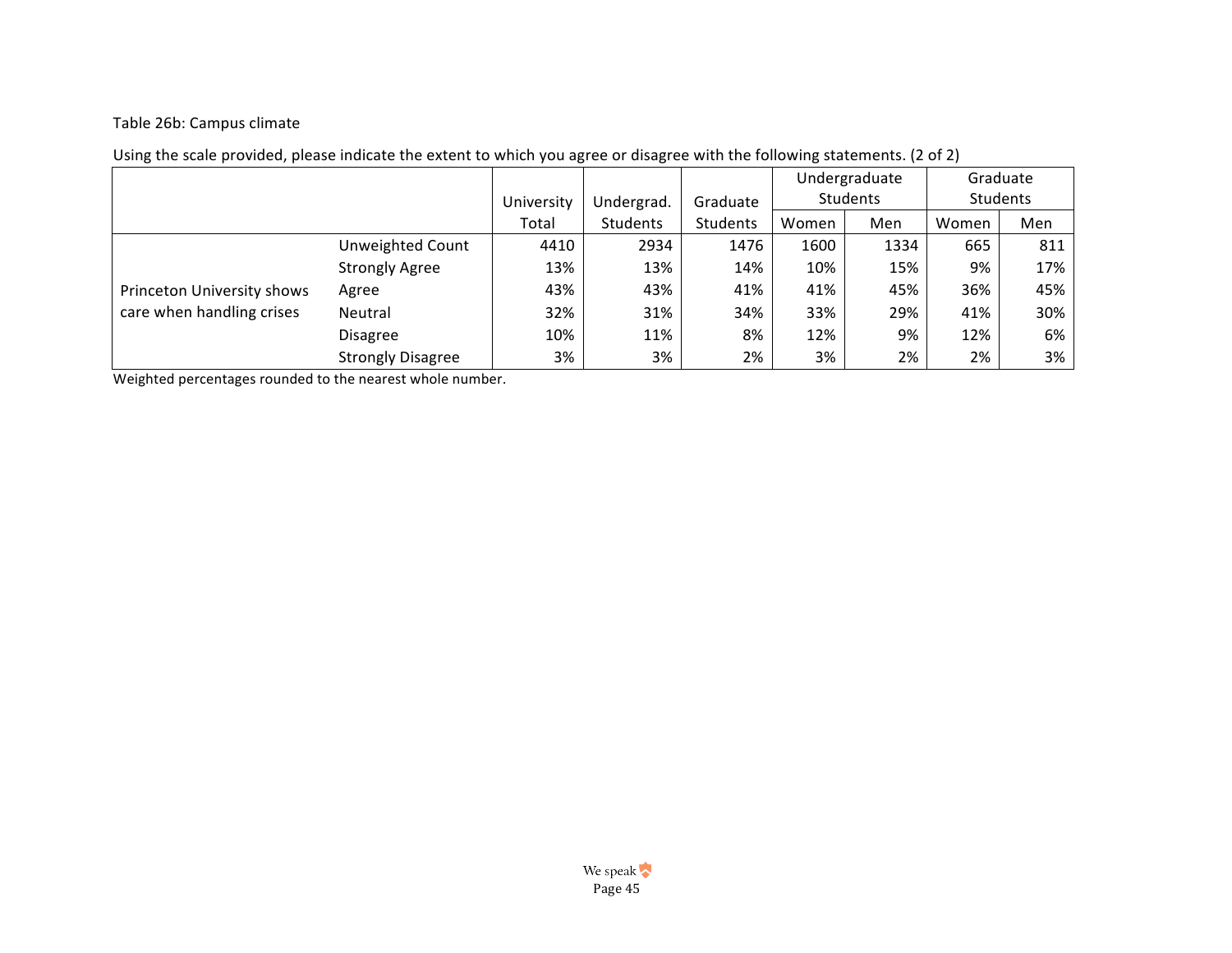Table 27a: Campus climate

Using the scale provided, please indicate the extent to which you agree or disagree with the following statements. (1 of 2)

|                                       |                          |            |            |          | Undergraduate |      | Graduate |     |
|---------------------------------------|--------------------------|------------|------------|----------|---------------|------|----------|-----|
|                                       |                          | University | Undergrad. | Graduate | Students      |      | Students |     |
|                                       |                          | Total      | Students   | Students | Women         | Men  | Women    | Men |
|                                       | <b>Unweighted Count</b>  | 4180       | 2792       | 1388     | 1522          | 1270 | 623      | 765 |
| Princeton University takes reports of | <b>Strongly Agree</b>    | 16%        | 18%        | 12%      | 11%           | 25%  | 8%       | 14% |
|                                       | Agree                    | 36%        | 40%        | 29%      | 41%           | 40%  | 28%      | 30% |
| sexual misconduct seriously.          | Neutral                  | 39%        | 33%        | 51%      | 38%           | 28%  | 52%      | 50% |
|                                       | <b>Disagree</b>          | 7%         | 7%         | 7%       | 9%            | 6%   | 10%      | 5%  |
|                                       | <b>Strongly Disagree</b> | 2%         | 1%         | 2%       | 2%            | 1%   | 2%       | 2%  |
|                                       | Unweighted Count         | 4154       | 2783       | 1371     | 1519          | 1264 | 617      | 754 |
| Princeton University maintains the    | <b>Strongly Agree</b>    | 14%        | 17%        | 9%       | 12%           | 20%  | 6%       | 11% |
| privacy of individuals who report     | Agree                    | 38%        | 42%        | 28%      | 44%           | 40%  | 30%      | 27% |
| sexual misconduct.                    | Neutral                  | 43%        | 36%        | 59%      | 36%           | 35%  | 59%      | 59% |
|                                       | <b>Disagree</b>          | 4%         | 5%         | 3%       | 6%            | 4%   | 3%       | 2%  |
|                                       | <b>Strongly Disagree</b> | 1%         | 1%         | 1%       | 1%            | 1%   | 1%       | 1%  |
| When requested by a victim of         | Unweighted Count         | 4071       | 2722       | 1349     | 1489          | 1233 | 607      | 742 |
| sexual misconduct, Princeton          | <b>Strongly Agree</b>    | 9%         | 10%        | 7%       | 7%            | 13%  | 4%       | 9%  |
| University forwards a report of       | Agree                    | 27%        | 30%        | 20%      | 31%           | 28%  | 19%      | 21% |
| sexual misconduct to criminal         | Neutral                  | 58%        | 54%        | 67%      | 55%           | 53%  | 70%      | 65% |
| investigators (for example, the       | <b>Disagree</b>          | 5%         | 5%         | 4%       | 5%            | 4%   | 5%       | 4%  |
| Princeton police).                    | <b>Strongly Disagree</b> | 1%         | 1%         | 2%       | 1%            | 1%   | 2%       | 1%  |
|                                       | Unweighted Count         | 4084       | 2733       | 1351     | 1496          | 1237 | 606      | 745 |
|                                       | <b>Strongly Agree</b>    | 11%        | 12%        | 8%       | 8%            | 16%  | 5%       | 9%  |
| Princeton University takes steps to   | Agree                    | 32%        | 37%        | 23%      | 34%           | 39%  | 20%      | 26% |
| protect the safety of individuals who | Neutral                  | 50%        | 44%        | 63%      | 48%           | 41%  | 66%      | 61% |
| report sexual misconduct.             | <b>Disagree</b>          | 5%         | 6%         | 5%       | 8%            | 4%   | 7%       | 3%  |
|                                       | <b>Strongly Disagree</b> | 2%         | 1%         | 2%       | 2%            | 1%   | 3%       | 1%  |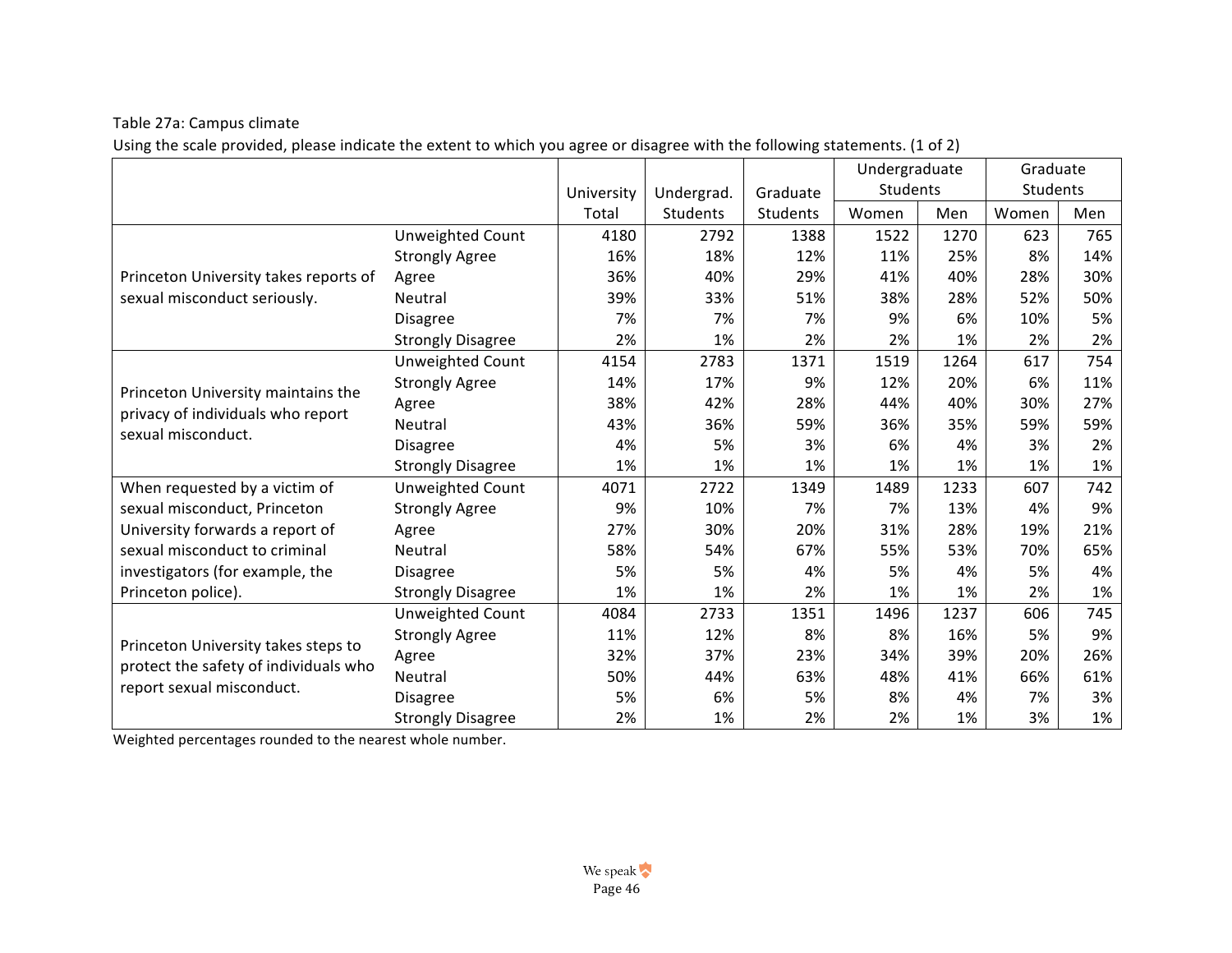## Table 27b: Campus climate

Using the scale provided, please indicate the extent to which you agree or disagree with the following statements. (2 of 2)

|                                                         |                          |            |                 |          |       | Undergraduate |       | Graduate |
|---------------------------------------------------------|--------------------------|------------|-----------------|----------|-------|---------------|-------|----------|
|                                                         |                          | University | Undergrad.      | Graduate |       | Students      |       | Students |
|                                                         |                          | Total      | <b>Students</b> | Students | Women | Men           | Women | Men      |
|                                                         | Unweighted Count         | 4121       | 2751            | 1370     | 1505  | 1246          | 615   | 755      |
|                                                         | <b>Strongly Agree</b>    | 13%        | 15%             | 10%      | 12%   | 18%           | 7%    | 13%      |
| <b>Princeton University</b><br>supports individuals who | Agree                    | 42%        | 45%             | 35%      | 46%   | 43%           | 33%   | 36%      |
|                                                         | Neutral                  | 34%        | 29%             | 44%      | 29%   | 29%           | 46%   | 43%      |
| report sexual misconduct.                               | <b>Disagree</b>          | 8%         | 9%              | 8%       | 11%   | 7%            | 11%   | 6%       |
|                                                         | <b>Strongly Disagree</b> | 3%         | 3%              | 2%       | 2%    | 3%            | 3%    | 2%       |
|                                                         | Unweighted Count         | 4082       | 2733            | 1349     | 1498  | 1235          | 607   | 742      |
| Princeton University is                                 | <b>Strongly Agree</b>    | 7%         | 7%              | 6%       | 4%    | 9%            | 4%    | 8%       |
| taking steps to address                                 | Agree                    | 24%        | 26%             | 20%      | 25%   | 27%           | 17%   | 22%      |
| factors that may contribute                             | Neutral                  | 56%        | 52%             | 64%      | 56%   | 47%           | 68%   | 62%      |
| to sexual misconduct.                                   | <b>Disagree</b>          | 10%        | 12%             | 6%       | 12%   | 11%           | 7%    | 5%       |
|                                                         | <b>Strongly Disagree</b> | 4%         | 4%              | 3%       | 2%    | 6%            | 4%    | 3%       |
|                                                         | Unweighted Count         | 4089       | 2740            | 1349     | 1497  | 1243          | 608   | 741      |
| Princeton University handles                            | <b>Strongly Agree</b>    | 8%         | 9%              | 7%       | 5%    | 12%           | 4%    | 8%       |
| reports of sexual misconduct                            | Agree                    | 25%        | 28%             | 18%      | 24%   | 32%           | 14%   | 20%      |
|                                                         | Neutral                  | 51%        | 46%             | 62%      | 49%   | 44%           | 60%   | 63%      |
| fairly.                                                 | <b>Disagree</b>          | 11%        | 13%             | 9%       | 16%   | 10%           | 14%   | 5%       |
|                                                         | <b>Strongly Disagree</b> | 4%         | 4%              | 5%       | 5%    | 3%            | 7%    | 3%       |
|                                                         | Unweighted Count         | 4121       | 2751            | 1370     | 1505  | 1246          | 615   | 755      |
| Princeton University holds                              | <b>Strongly Agree</b>    | 13%        | 15%             | 10%      | 12%   | 18%           | 7%    | 13%      |
| the perpetrators of sexual                              | Agree                    | 42%        | 45%             | 35%      | 46%   | 43%           | 33%   | 36%      |
| misconduct accountable for                              | Neutral                  | 34%        | 29%             | 44%      | 29%   | 29%           | 46%   | 43%      |
| their actions.                                          | <b>Disagree</b>          | 8%         | 9%              | 8%       | 11%   | 7%            | 11%   | 6%       |
|                                                         | <b>Strongly Disagree</b> | 3%         | 3%              | 2%       | 2%    | 3%            | 3%    | 2%       |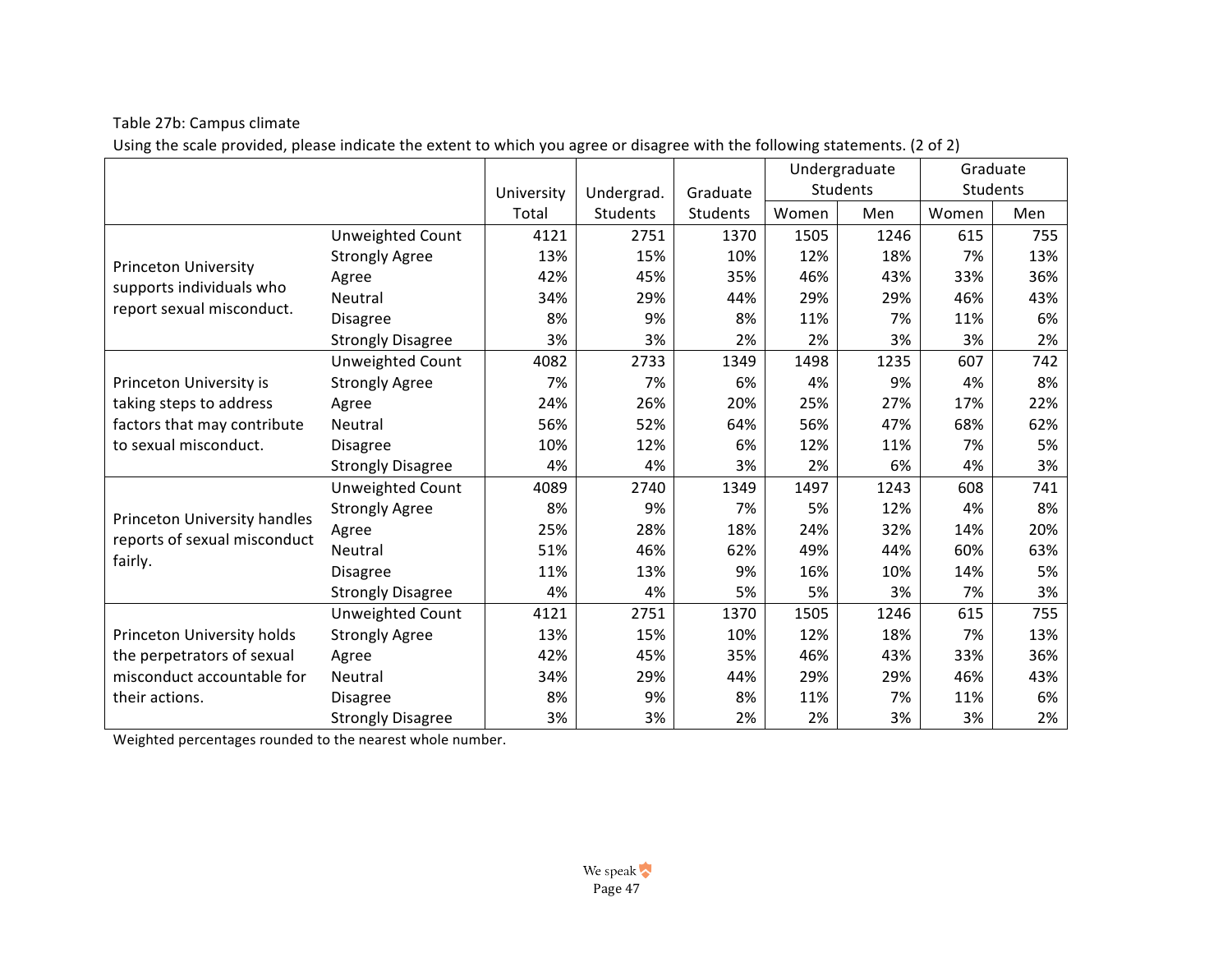# Table 29 Information about Campus Sexual Assault

| Using the scale provided, please indicate the extent to which you agree or disagree with the following statements. |  |
|--------------------------------------------------------------------------------------------------------------------|--|
|--------------------------------------------------------------------------------------------------------------------|--|

|                                                         |                          |            |            |          |       | Undergraduate |       | Graduate |
|---------------------------------------------------------|--------------------------|------------|------------|----------|-------|---------------|-------|----------|
|                                                         |                          | University | Undergrad. | Graduate |       | Students      |       | Students |
|                                                         |                          | Total      | Students   | Students | Women | Men           | Women | Men      |
|                                                         | Unweighted Count         | 4072       | 2709       | 1363     | 1479  | 1230          | 614   | 749      |
|                                                         | <b>Strongly Agree</b>    | 18%        | 23%        | 8%       | 20%   | 27%           | 8%    | 9%       |
| If a friend or I were sexually                          | Agree                    | 50%        | 54%        | 42%      | 56%   | 53%           | 38%   | 44%      |
| assaulted, I know where to<br>go to get help on campus. | Neutral                  | 11%        | 10%        | 13%      | 10%   | 10%           | 11%   | 15%      |
|                                                         | Disagree                 | 17%        | 11%        | 31%      | 12%   | 10%           | 35%   | 28%      |
|                                                         | <b>Strongly Disagree</b> | 3%         | 2%         | 6%       | 2%    | 1%            | 8%    | 5%       |
|                                                         | Unweighted Count         | 4063       | 2703       | 1360     | 1476  | 1227          | 612   | 748      |
| If a friend or I were sexually                          | <b>Strongly Agree</b>    | 12%        | 15%        | 7%       | 11%   | 19%           | 5%    | 8%       |
| assaulted, I know where to                              | Agree                    | 36%        | 38%        | 33%      | 34%   | 42%           | 26%   | 38%      |
| go to make a report of                                  | Neutral                  | 15%        | 15%        | 15%      | 16%   | 14%           | 12%   | 16%      |
| sexual assault.                                         | <b>Disagree</b>          | 30%        | 27%        | 37%      | 32%   | 23%           | 43%   | 32%      |
|                                                         | <b>Strongly Disagree</b> | 6%         | 5%         | 9%       | 7%    | 3%            | 13%   | 6%       |
|                                                         | Unweighted Count         | 4066       | 2707       | 1359     | 1478  | 1229          | 611   | 748      |
| I understand what happens                               | <b>Strongly Agree</b>    | 6%         | 8%         | 3%       | 5%    | 10%           | 3%    | 3%       |
| when a student reports a<br>claim of sexual assault at  | Agree                    | 18%        | 20%        | 15%      | 16%   | 23%           | 13%   | 17%      |
|                                                         | Neutral                  | 20%        | 19%        | 22%      | 18%   | 20%           | 16%   | 25%      |
| Princeton.                                              | <b>Disagree</b>          | 43%        | 42%        | 45%      | 47%   | 37%           | 50%   | 43%      |
|                                                         | <b>Strongly Disagree</b> | 13%        | 12%        | 14%      | 14%   | 10%           | 19%   | 12%      |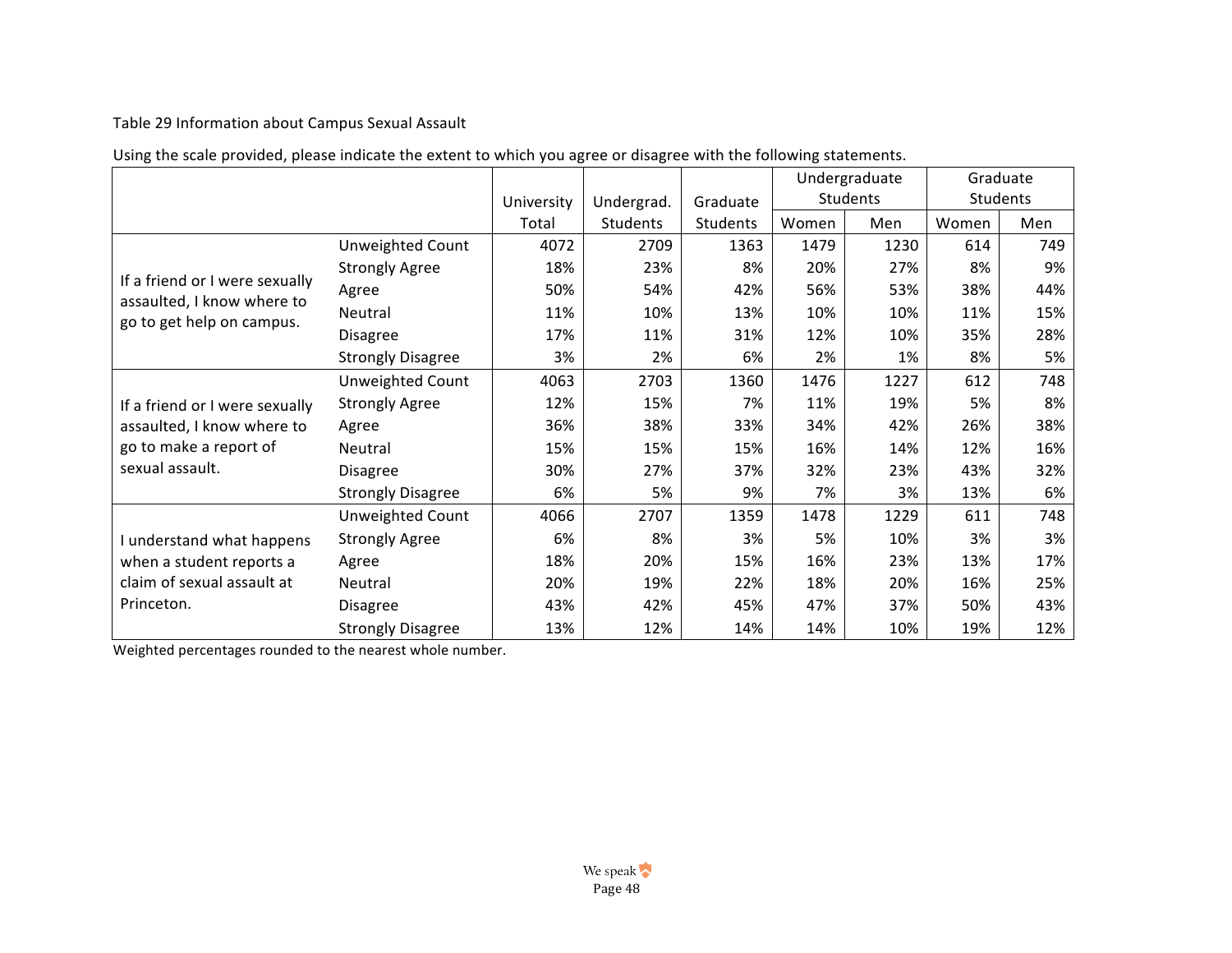#### **Student perceptions and observations of fellow students**

Students were asked to respond to five statements that describe how Princeton students generally respond to sexual misconduct (Table 30). Most graduate students (55% to 71%) indicated they neither agreed nor disagreed with the five statements presented—about double the percentage of undergraduates. Among undergraduate students, only a relatively small fraction of students agreed that Princeton students generally label students who report sexual misconduct as liars or troublemakers (1% of women and 10% of men) or retaliate against a student who reported sexual assault (17% of women and 11% of men). A slightly larger fraction of undergraduate students (24% of women and 13% of men) indicated that Princeton students have a hard time supporting individuals who report sexual misconduct. Nearly one-half of undergraduates and just over one-quarter of graduate students agreed that Princeton students understand that they should be cautious when interacting with alleged perpetrators of sexual misconduct.

Most undergraduate women (59%) and sizeable fraction of undergraduate men (42%), graduate women (34%), and graduate men (24%), agreed that the stress associated with making a report of sexual misconduct causes the person's academic performance to suffer.

Students were also asked if, during the 2014-15 school year, they had experienced or observed someone using inappropriate behavior; and if so, where that behavior took place (Table 31). In general, few students reported having had these experiences in a class, lab, or work setting, with the exception of usage of the phase "a test or assignment had raped me." Nearly half of undergraduates (48%) overheard someone say that a test or assignment "raped them" in a class, lab, or work setting during school year. Far fewer graduate students (15%) reported hearing this phrase.

Most students said that they had heard sexist jokes about women, sexist jokes about men, and/or inappropriate comments about their or someone else's body, appearance, or attractiveness (Tale 31). Sexist jokes about women were the most frequently reported behavior, followed by inappropriate comments about their or someone else's body. Sexist jokes about men were less frequently reported. Although reported less frequently, 31% of graduate women, 28% of undergraduate women, and 16% of undergraduate and 17% graduate men reported that they had heard sexist jokes about women in a class, lab, or work setting during the 2014-15 school year. As a group, undergraduate women (84%) were the most likely to report that they heard a sexist joke about a woman as compared to 79% of undergraduate men, 55% of graduate women, and 48% of graduate men. Interestingly, undergraduate men (69%) were more likely than undergraduate women (63%) to report that they heard a sexist joke about a man during the 2014-15 school year in a social setting.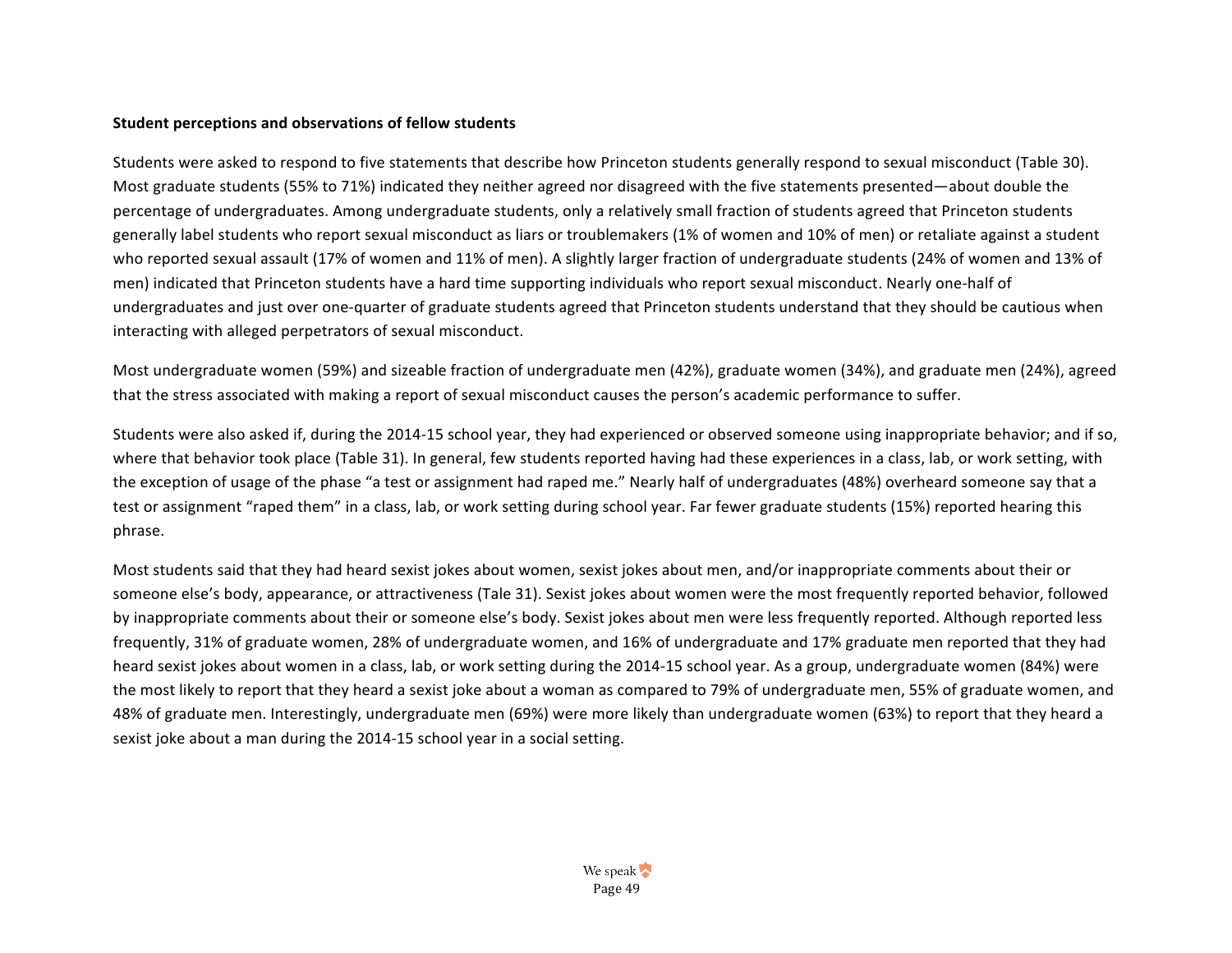## Table 30a: Campus climate

Using the scale provided, please indicate the extent to which you agree or disagree with the following statements. (1 of 2)

|                                  |                          |            |                 |          |       | Undergraduate   |       | Graduate |
|----------------------------------|--------------------------|------------|-----------------|----------|-------|-----------------|-------|----------|
|                                  |                          | University | Undergrad.      | Graduate |       | <b>Students</b> |       | Students |
|                                  |                          | Total      | <b>Students</b> | Students | Women | Men             | Women | Men      |
|                                  | Unweighted Count         | 4132       | 2779            | 1353     | 1515  | 1264            | 608   | 745      |
| Princeton students generally     | <b>Strongly Agree</b>    | 2%         | 2%              | 2%       | 3%    | 2%              | 2%    | 2%       |
| label individuals who report     | Agree                    | 9%         | 10%             | 6%       | 13%   | 8%              | 8%    | 5%       |
| sexual misconduct as being a     | Neutral                  | 36%        | 26%             | 55%      | 27%   | 26%             | 57%   | 54%      |
| troublemaker or liar.            | <b>Disagree</b>          | 40%        | 46%             | 27%      | 47%   | 45%             | 27%   | 27%      |
|                                  | <b>Strongly Disagree</b> | 13%        | 15%             | 10%      | 10%   | 20%             | 6%    | 12%      |
|                                  | Unweighted Count         | 4118       | 2774            | 1344     | 1510  | 1264            | 608   | 736      |
| Princeton students have a        | <b>Strongly Agree</b>    | 2%         | 2%              | 2%       | 3%    | 2%              | 2%    | 2%       |
| hard time supporting             | Agree                    | 14%        | 16%             | 8%       | 21%   | 11%             | 12%   | 6%       |
| individuals who report           | <b>Neutral</b>           | 39%        | 30%             | 59%      | 31%   | 29%             | 59%   | 59%      |
| sexual misconduct.               | <b>Disagree</b>          | 34%        | 39%             | 22%      | 37%   | 41%             | 21%   | 23%      |
|                                  | <b>Strongly Disagree</b> | 11%        | 13%             | 8%       | 9%    | 17%             | 5%    | 10%      |
| At Princeton, alleged            | Unweighted Count         | 4091       | 2755            | 1336     | 1500  | 1255            | 604   | 732      |
| offender(s) or their friends     | <b>Strongly Agree</b>    | 2%         | 3%              | 1%       | 4%    | 2%              | 1%    | 1%       |
|                                  | Agree                    | 10%        | 11%             | 6%       | 13%   | 9%              | 7%    | 5%       |
| try to get back at individuals   | Neutral                  | 53%        | 44%             | 71%      | 49%   | 39%             | 73%   | 70%      |
| who report sexual<br>misconduct. | <b>Disagree</b>          | 26%        | 31%             | 15%      | 27%   | 34%             | 14%   | 15%      |
|                                  | <b>Strongly Disagree</b> | 9%         | 11%             | 7%       | 6%    | 15%             | 4%    | 9%       |
| At Princeton, the stress         | Unweighted Count         | 4099       | 2756            | 1343     | 1506  | 1250            | 609   | 734      |
| associated with making a         | <b>Strongly Agree</b>    | 11%        | 13%             | 6%       | 16%   | 11%             | 7%    | 6%       |
| report of sexual misconduct      | Agree                    | 32%        | 37%             | 21%      | 43%   | 31%             | 27%   | 18%      |
| generally causes the             | Neutral                  | 48%        | 41%             | 63%      | 37%   | 44%             | 58%   | 66%      |
| person's academic                | <b>Disagree</b>          | 6%         | 6%              | 6%       | 3%    | 9%              | 4%    | 8%       |
| performance to suffer.           | <b>Strongly Disagree</b> | 3%         | 3%              | 3%       | 1%    | 5%              | 3%    | 3%       |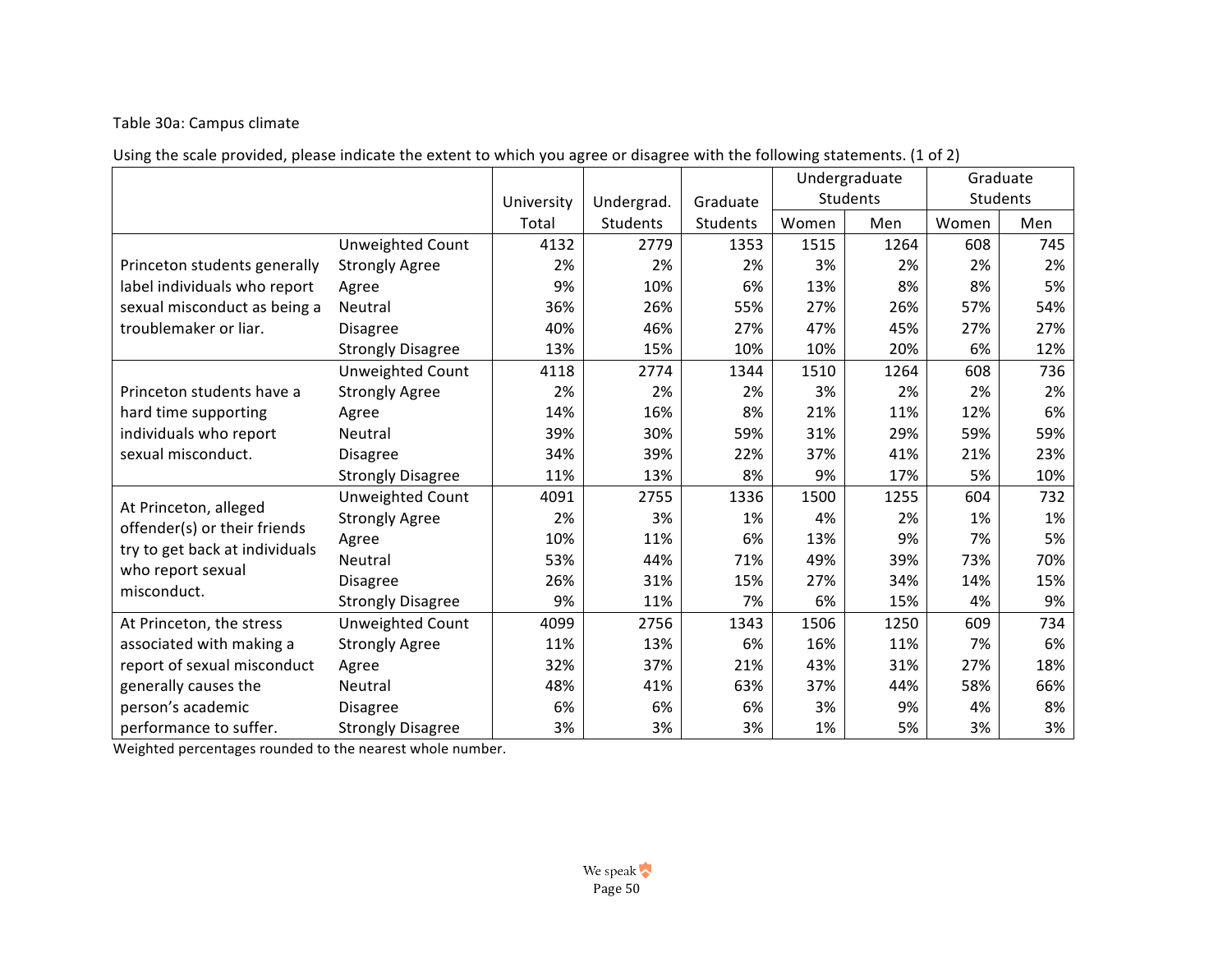## Table 30b: Campus climate

|                             |                          |            |            |          | Undergraduate |          |       | Graduate |  |
|-----------------------------|--------------------------|------------|------------|----------|---------------|----------|-------|----------|--|
|                             |                          | University | Undergrad. | Graduate |               | Students |       | Students |  |
|                             |                          | Total      | Students   | Students | Women         | Men      | Women | Men      |  |
| Princeton students          | Unweighted Count         | 4102       | 2754       | 1348     | 1508          | 1246     | 610   | 738      |  |
| understand that they should | <b>Strongly Agree</b>    | 5%         | 5%         | 3%       | 5%            | 6%       | 2%    | 4%       |  |
| be cautious when            | Agree                    | 36%        | 42%        | 24%      | 44%           | 41%      | 24%   | 23%      |  |
| interacting with alleged    | Neutral                  | 48%        | 40%        | 65%      | 38%           | 42%      | 65%   | 65%      |  |
| perpetrators of sexual      | <b>Disagree</b>          | 9%         | 10%        | 6%       | 11%           | 9%       | 6%    | 6%       |  |
| misconduct.                 | <b>Strongly Disagree</b> | 2%         | 2%         | 2%       | 2%            | 2%       | 2%    | 2%       |  |

# Using the scale provided, please indicate the extent to which you agree or disagree with the following statements. (2 of 2)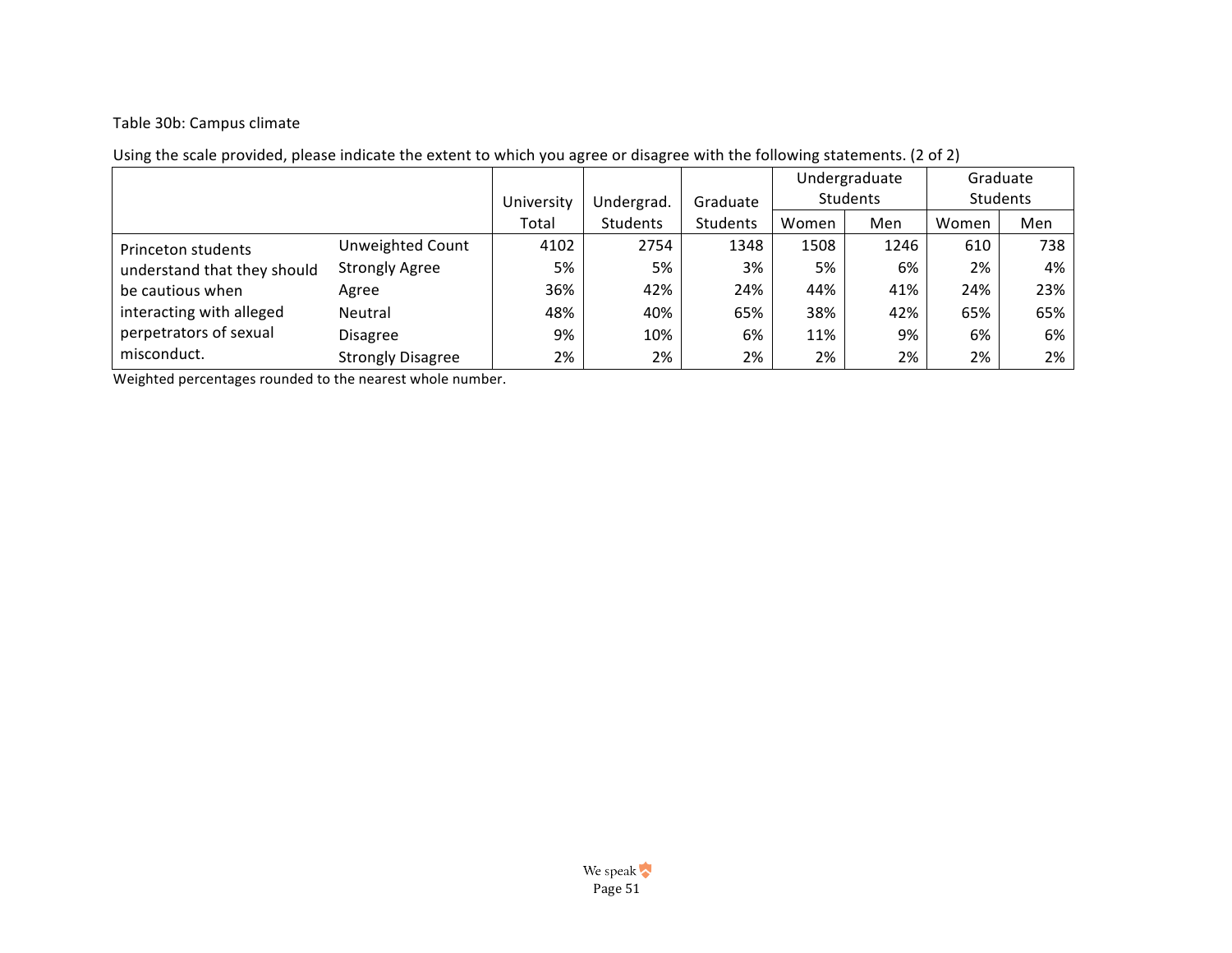## Table 31a: Campus Climate

Please indicate if you've had any of the following experiences during the CURRENT school year at Princeton, and where they took place, if applicable. Has anyone ever done the following while you've been at Princeton? (Please check all that apply) (1 of 3)

|                                                   |                                      |            |            |          | Undergraduate |      |       | Graduate |
|---------------------------------------------------|--------------------------------------|------------|------------|----------|---------------|------|-------|----------|
|                                                   |                                      | University | Undergrad. | Graduate | Students      |      |       | Students |
|                                                   |                                      | Total      | Students   | Students | Women         | Men  | Women | Men      |
|                                                   | Unweighted Count                     | 3990       | 2666       | 1324     | 1469          | 1197 | 606   | 718      |
| Made sexist remarks or                            | Yes, in class or lab or work setting | 22%        | 22%        | 22%      | 28%           | 16%  | 31%   | 17%      |
| jokes about women in                              | Yes, in a social setting             | 71%        | 81%        | 51%      | 84%           | 79%  | 55%   | 48%      |
| your presence                                     | Yes, in another setting at Princeton | 24%        | 27%        | 17%      | 28%           | 27%  | 20%   | 14%      |
|                                                   | Never experienced at Princeton       | 23%        | 15%        | 39%      | 12%           | 17%  | 31%   | 44%      |
|                                                   | Unweighted Count                     | 3918       | 2626       | 1292     | 1443          | 1183 | 585   | 707      |
| Made sexist remarks or                            | Yes, in class or lab or work setting | 12%        | 13%        | 10%      | 11%           | 16%  | 10%   | 10%      |
| jokes about men in your                           | Yes, in a social setting             | 57%        | 66%        | 37%      | 63%           | 69%  | 34%   | 39%      |
| presence                                          | Yes, in another setting at Princeton | 17%        | 20%        | 10%      | 16%           | 24%  | 8%    | 11%      |
|                                                   | Never experienced at Princeton       | 39%        | 30%        | 58%      | 33%           | 27%  | 61%   | 55%      |
| Made inappropriate                                | Unweighted Count                     | 3937       | 2634       | 1303     | 1454          | 1180 | 595   | 708      |
| comments about your or                            | Yes, in class or lab or work setting | 12%        | 13%        | 11%      | 14%           | 12%  | 17%   | 8%       |
| someone else's body,                              | Yes, in a social setting             | 59%        | 69%        | 39%      | 73%           | 64%  | 45%   | 36%      |
| appearance or<br>attractiveness in your           | Yes, in another setting at Princeton | 20%        | 24%        | 13%      | 26%           | 22%  | 17%   | 10%      |
| presence-                                         | Never experienced at Princeton       | 35%        | 26%        | 53%      | 22%           | 31%  | 44%   | 59%      |
| Suggested or implied in                           | Unweighted Count                     | 3910       | 2610       | 1300     | 1442          | 1168 | 591   | 709      |
| your presence that                                | Yes, in class or lab or work setting | 7%         | 6%         | 8%       | 9%            | 4%   | 12%   | 5%       |
| women don't have to                               |                                      |            |            |          |               |      |       |          |
| meet the same                                     | Yes, in a social setting             | 19%        | 20%        | 17%      | 24%           | 17%  | 23%   | 12%      |
| intellectual standards<br>that men do in order to | Yes, in another setting at Princeton | 9%         | 9%         | 8%       | 11%           | 7%   | 11%   | 6%       |
| get into Princeton-                               | Never experienced at Princeton       | 76%        | 75%        | 78%      | 71%           | 80%  | 69%   | 84%      |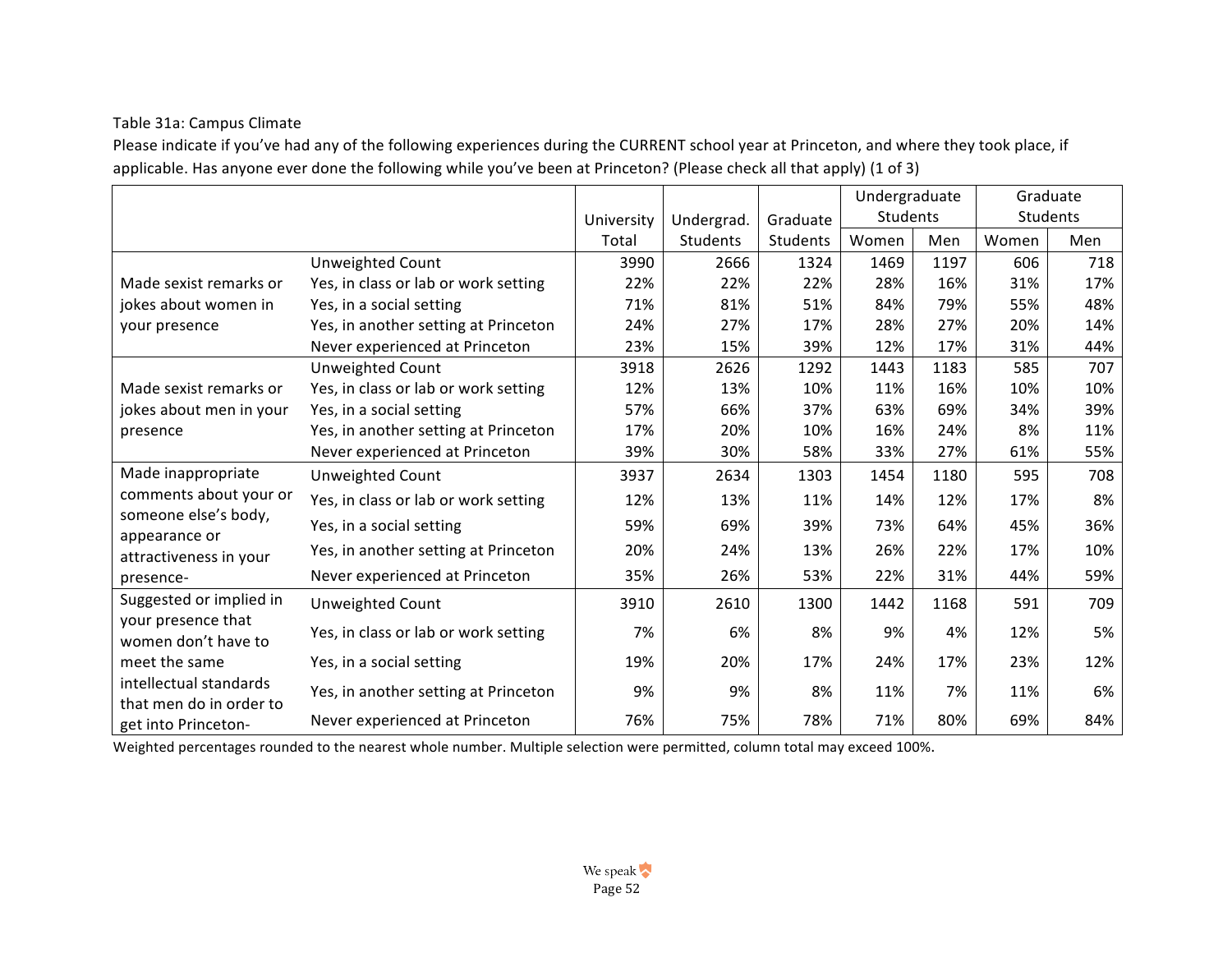## Table 31b: Campus Climate

Please indicate if you've had any of the following experiences during the CURRENT school year at Princeton, and where they took place, if applicable. Has anyone ever done the following while you've been at Princeton? (Please check all that apply) (2 of 3)

|                                                                                      |                                      |            |            |          | Undergraduate |      |       | Graduate |
|--------------------------------------------------------------------------------------|--------------------------------------|------------|------------|----------|---------------|------|-------|----------|
|                                                                                      |                                      | University | Undergrad. | Graduate | Students      |      |       | Students |
|                                                                                      |                                      | Total      | Students   | Students | Women         | Men  | Women | Men      |
| Said crude or gross                                                                  | Unweighted Count                     | 3906       | 2613       | 1293     | 1445          | 1168 | 590   | 703      |
| sexual things to you, or                                                             | Yes, in class or lab or work setting | 3%         | 3%         | 4%       | 4%            | 2%   | 4%    | 3%       |
| tried to get you to talk                                                             | Yes, in a social setting             | 26%        | 31%        | 15%      | 37%           | 26%  | 17%   | 13%      |
| about sexual matter                                                                  | Yes, in another setting at Princeton | 9%         | 11%        | 6%       | 12%           | 9%   | 6%    | 5%       |
| when you didn't want to                                                              | Never experienced at Princeton       | 71%        | 66%        | 82%      | 59%           | 72%  | 79%   | 84%      |
| Emailed, texted, or                                                                  | Unweighted Count                     | 3876       | 2589       | 1287     | 1424          | 1165 | 582   | 705      |
| instant messaged                                                                     | Yes, in class or lab or work setting | 1%         | 1%         | 1%       | 1%            | 2%   | 1%    | 1%       |
| offensive sexual jokes,                                                              | Yes, in a social setting             | 13%        | 17%        | 5%       | 14%           | 20%  | 4%    | 5%       |
| stories, or pictures to                                                              | Yes, in another setting at Princeton | 6%         | 7%         | 3%       | 5%            | 8%   | 3%    | 3%       |
| you                                                                                  | Never experienced at Princeton       | 84%        | 80%        | 93%      | 84%           | 76%  | 93%   | 93%      |
| Posted offensive sexual                                                              | Unweighted Count                     | 3878       | 2598       | 1280     | 1436          | 1162 | 581   | 699      |
| jokes, stories or pictures                                                           | Yes, in class or lab or work setting | 3%         | 3%         | 1%       | 4%            | 3%   | 0%    | 1%       |
| on social media                                                                      | Yes, in a social setting             | 27%        | 36%        | 8%       | 41%           | 31%  | 8%    | 8%       |
| (Facebook, Twitter, Yik                                                              | Yes, in another setting at Princeton | 13%        | 18%        | 5%       | 18%           | 17%  | 5%    | 4%       |
| Yak, etc.)                                                                           | Never experienced at Princeton       | 67%        | 56%        | 89%      | 51%           | 61%  | 88%   | 90%      |
|                                                                                      | Unweighted Count                     | 3882       | 2595       | 1287     | 1428          | 1167 | 588   | 699      |
| Told you about their<br>sexual experiences<br>when you did not want<br>to hear them- | Yes, in class or lab or work setting | 2%         | 2%         | 2%       | 2%            | 2%   | 2%    | 2%       |
|                                                                                      | Yes, in a social setting             | 22%        | 26%        | 12%      | 27%           | 26%  | 14%   | 10%      |
|                                                                                      | Yes, in another setting at Princeton | 7%         | 9%         | 4%       | 8%            | 9%   | 4%    | 5%       |
|                                                                                      | Never experienced at Princeton       | 75%        | 70%        | 85%      | 70%           | 71%  | 83%   | 86%      |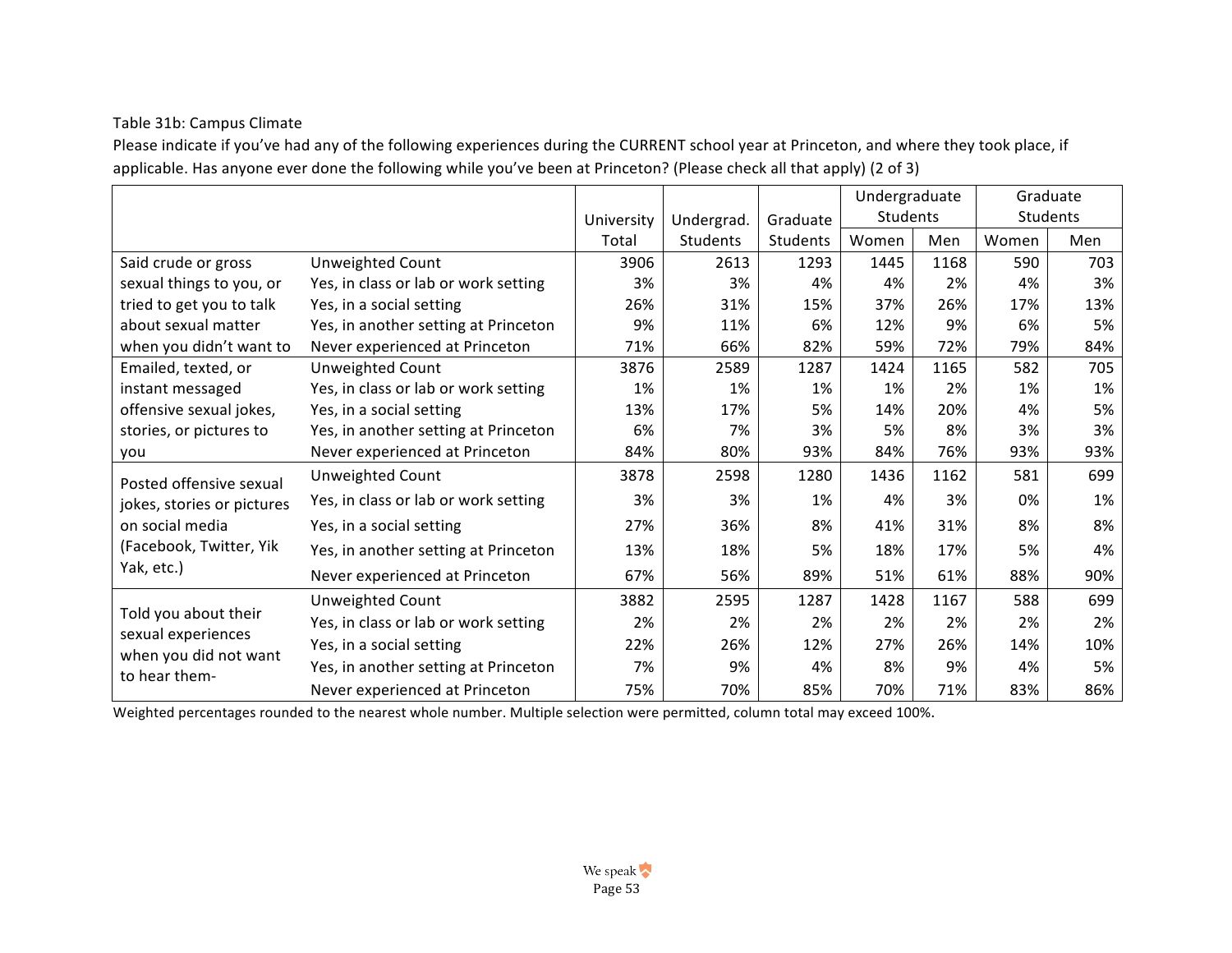## Table 31c: Campus Climate

Please indicate if you've had any of the following experiences during the CURRENT school year at Princeton, and where they took place, if applicable. Has anyone ever done the following while you've been at Princeton? (Please check all that apply) (3 of 3)

|                                                                             |                                      |            |            |          | Undergraduate |      |       | Graduate |
|-----------------------------------------------------------------------------|--------------------------------------|------------|------------|----------|---------------|------|-------|----------|
|                                                                             |                                      | University | Undergrad. | Graduate | Students      |      |       | Students |
|                                                                             |                                      | Total      | Students   | Students | Women         | Men  | Women | Men      |
| Repeatedly asked you                                                        | Unweighted Count                     | 3870       | 2585       | 1285     | 1432          | 1153 | 584   | 701      |
| on dates, to go to                                                          | Yes, in class or lab or work setting | 1%         | 1%         | 2%       | 1%            | 0%   | 3%    | 1%       |
| dinner, or get a drink                                                      | Yes, in a social setting             | 8%         | 10%        | 6%       | 16%           | 4%   | 11%   | 3%       |
| even after you've said                                                      | Yes, in another setting at Princeton | 4%         | 4%         | 3%       | 6%            | 2%   | 5%    | 1%       |
| no                                                                          | Never experienced at Princeton       | 89%        | 88%        | 92%      | 81%           | 95%  | 85%   | 96%      |
| Seemed to be bribing                                                        | Unweighted Count                     | 3859       | 2575       | 1284     | 1420          | 1155 | 583   | 701      |
| you with some sort of                                                       | Yes, in class or lab or work setting | 1%         | 0%         | 1%       | 1%            | 0%   | 1%    | 1%       |
| reward if you agreed to                                                     | Yes, in a social setting             | 4%         | 6%         | 2%       | 8%            | 4%   | 3%    | 1%       |
| engage in a romantic or                                                     | Yes, in another setting at Princeton | 2%         | 2%         | 1%       | 3%            | 2%   | 2%    | 1%       |
| sexual relationship with<br>that person                                     | Never experienced at Princeton       | 94%        | 93%        | 97%      | 91%           | 96%  | 95%   | 97%      |
|                                                                             | Unweighted Count                     | 3952       | 2655       | 1297     | 1463          | 1192 | 590   | 707      |
| Overheard someone say                                                       | Yes, in class or lab or work setting | 37%        | 48%        | 14%      | 48%           | 48%  | 15%   | 14%      |
| that a test or<br>assignment "raped                                         | Yes, in a social setting             | 50%        | 64%        | 22%      | 61%           | 66%  | 19%   | 24%      |
| them"                                                                       | Yes, in another setting at Princeton | 23%        | 30%        | 11%      | 27%           | 32%  | 9%    | 12%      |
|                                                                             | Never experienced at Princeton       | 39%        | 25%        | 70%      | 27%           | 22%  | 73%   | 69%      |
|                                                                             | Unweighted Count                     | 3921       | 2631       | 1290     | 1452          | 1179 | 585   | 705      |
| <b>Observed Princeton</b><br>students make jokes<br>about sexual assault or | Yes, in class or lab or work setting | 13%        | 16%        | 7%       | 18%           | 13%  | 8%    | 6%       |
|                                                                             | Yes, in a social setting             | 44%        | 56%        | 19%      | 59%           | 52%  | 21%   | 18%      |
|                                                                             | Yes, in another setting at Princeton | 19%        | 23%        | 10%      | 25%           | 22%  | 12%   | 9%       |
| rape                                                                        | Never experienced at Princeton       | 50%        | 38%        | 75%      | 34%           | 42%  | 72%   | 78%      |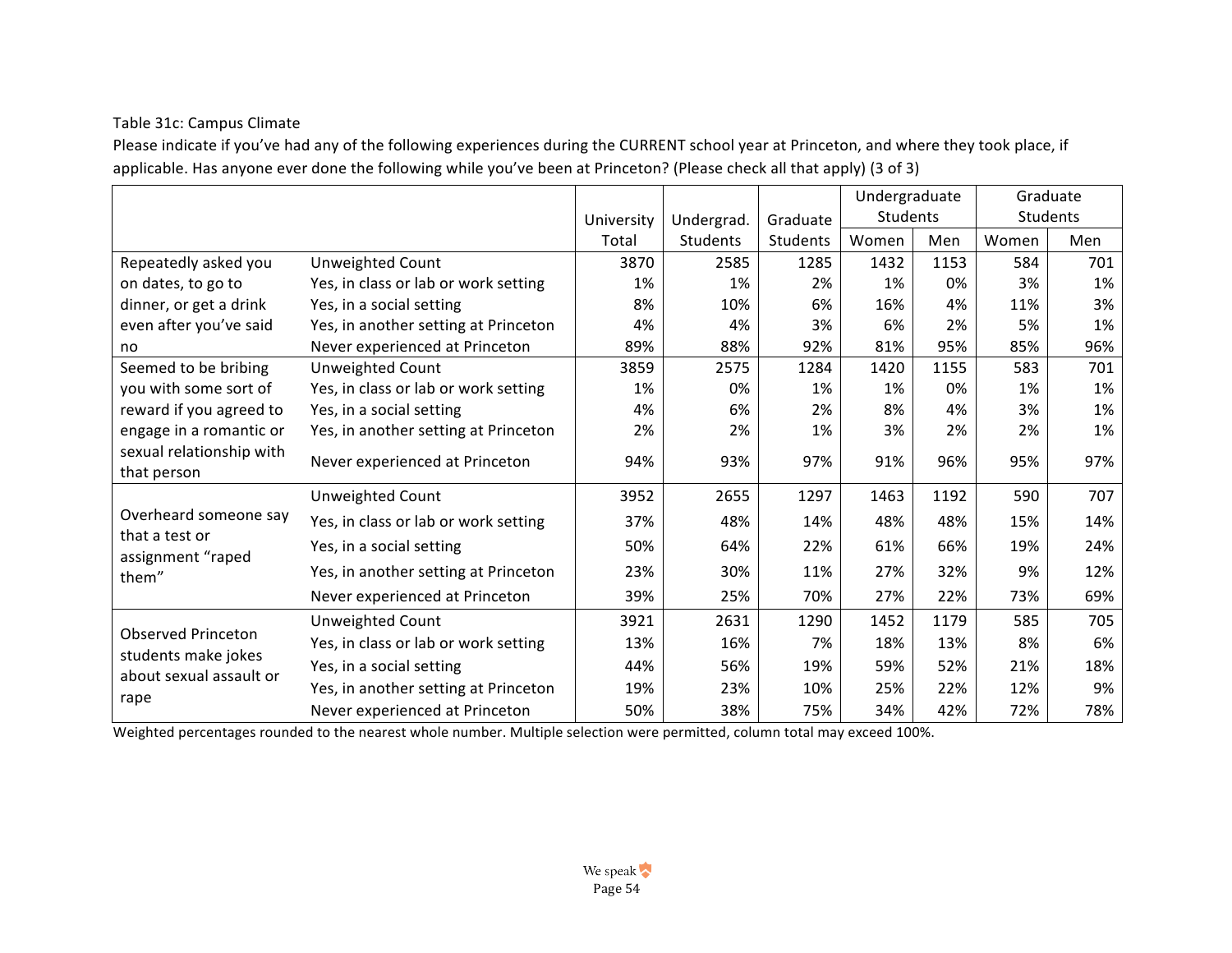#### **Exposure to and Knowledge of Information about Campus Sexual Assault**

Most students indicated that they had received information or education about sexual assault before arriving at Princeton that did not come from Princeton (Table 32). Since arriving on campus last fall slightly less than one-half of undergraduate students (48%) and one-quarter of graduate students (27%) said they received written or verbal material about the definition of sexual assault (Table 34).

Slightly more than a third (39%) of undergraduate women and 42% of undergraduate men indicated that they had received written or verbal information about how to prevent sexual assault, how to intervene as a bystander, and how to get help for someone who has been sexually assaulted. Graduate students were somewhat likely to indicate that they had received this information with slightly less than half of graduate women indicating that they had received information about how to prevent sexual assault (47%) and how to intervene as a bystander (45%). In contrast, less than one-quarter of of graduate students (women and men) indicated that they had received information about where to get help for someone who had been sexually assaulted.

Overall, undergraduates were more likely to have seen or heard information about sexual assault than were graduate students (Table 33), with the exception of crime alerts about sexual violence, which had been seen by 23% of undergraduates and 21% of graduate students. Undergraduates were also more likely than graduate students to report that they had discussed sexual assault with family and friends.

Approximately 30% of undergraduate students and 5% of graduate students indicated that they had attended an event or program about what students can do as bystanders to stop sexual assault.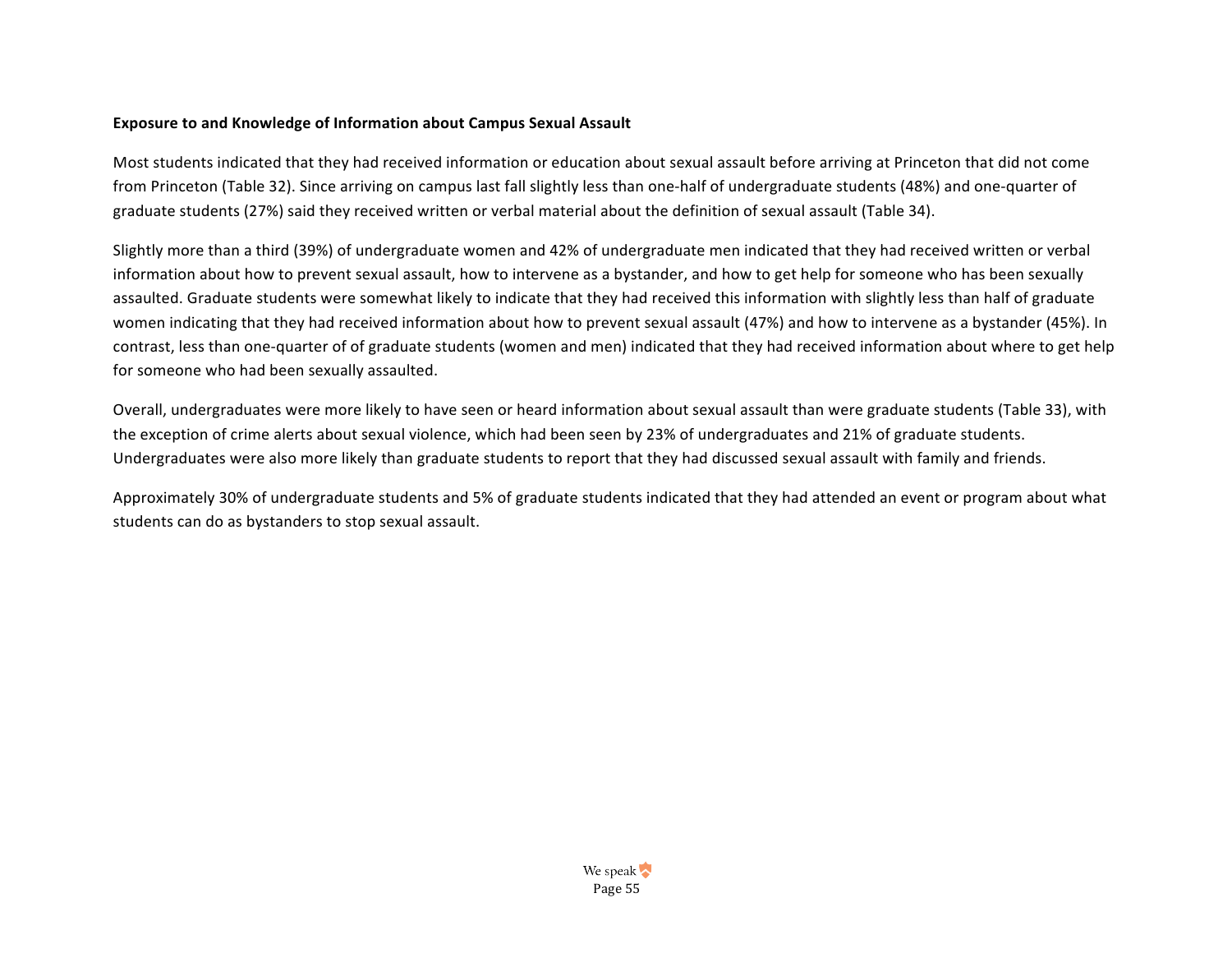## Table 32: Information about Campus Sexual Assault

|                         |            |            |                 |       | Undergraduate | Graduate |          |  |
|-------------------------|------------|------------|-----------------|-------|---------------|----------|----------|--|
|                         | University | Undergrad. | Graduate        |       | Students      |          | Students |  |
|                         | Total      | Students   | <b>Students</b> | Women | Men           | Women    | Men      |  |
| <b>Unweighted Count</b> | 4092       | 2721       | 1371            | 1485  | 1236          | 617      | 754      |  |
| Yes                     | 66%        | 66%        | 67%             | 69%   | 63%           | 71%      | 65%      |  |
| No                      | 34%        | 34%        | 33%             | 31%   | 37%           | 29%      | 35%      |  |

## Before coming to Princeton, had you received any information or education (that did not come from Princeton University) about sexual assault?

Weighted percentages.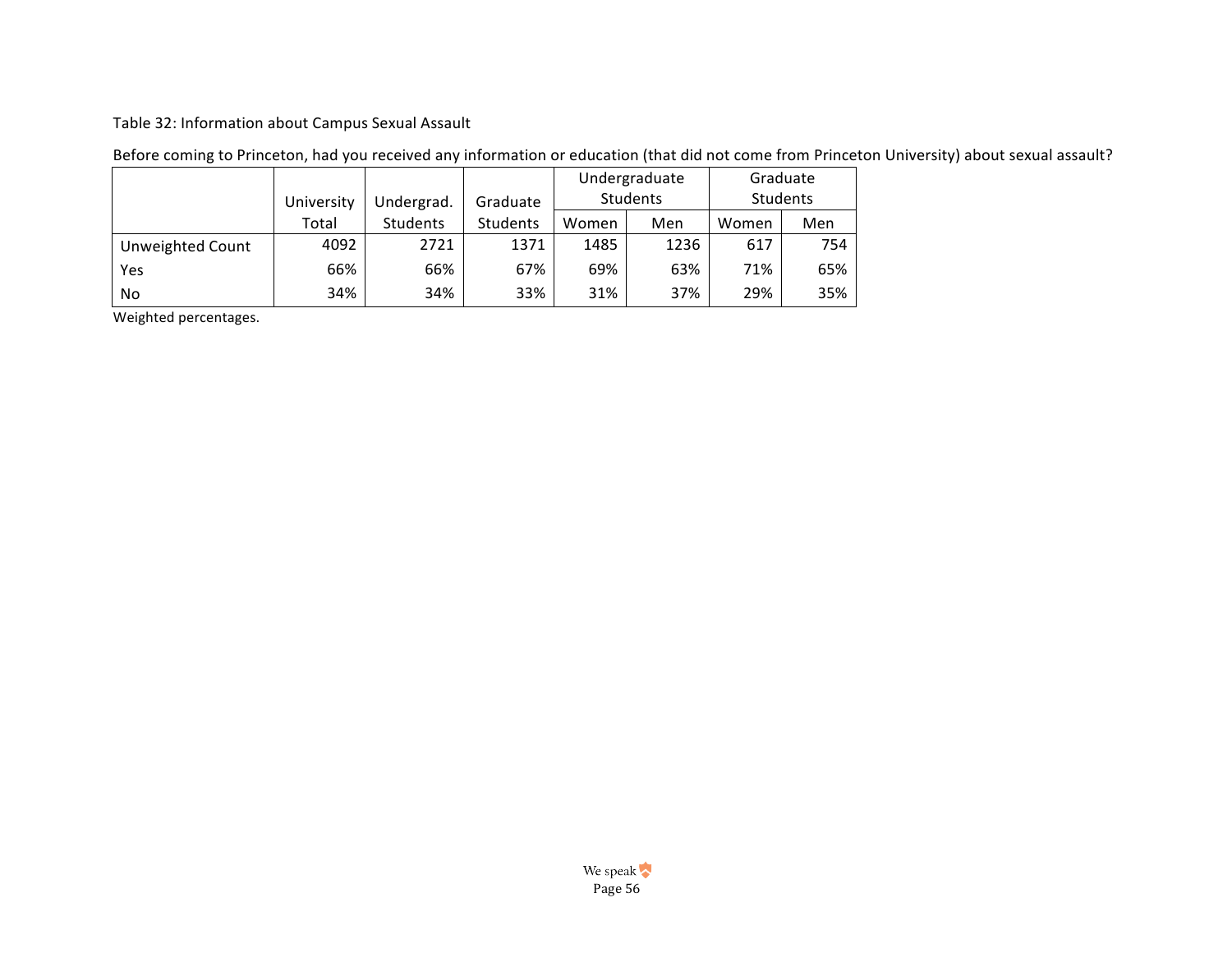## Table 33: Information about Campus Sexual Assault

During the CURRENT school year, which of the following have you done? Please check all that apply.

|                                                                                                                      |            |                 |          | Undergraduate |      | Graduate |     |
|----------------------------------------------------------------------------------------------------------------------|------------|-----------------|----------|---------------|------|----------|-----|
|                                                                                                                      | University | Undergrad.      | Graduate | Students      |      | Students |     |
|                                                                                                                      | Total      | <b>Students</b> | Students | Women         | Men  | Women    | Men |
| Saw the question (unweighted count)                                                                                  | 4091       | 2737            | 1354     | 1334          | 1404 | 520      | 834 |
| Did not answer                                                                                                       | 8%         | 4%              | 16%      | 2%            | 5%   | 11%      | 20% |
| Discussed sexual assault/rape in class                                                                               | 17%        | 21%             | 9%       | 24%           | 19%  | 11%      | 7%  |
| Discussed the topic of sexual assault with friends                                                                   | 71%        | 79%             | 56%      | 81%           | 76%  | 66%      | 49% |
| Discussed topic of sexual assault with a family member                                                               | 31%        | 36%             | 22%      | 40%           | 31%  | 27%      | 19% |
| Attended an event or program about what you can do as a<br>bystander to stop sexual assault                          | 21%        | 29%             | 5%       | 28%           | 30%  | 5%       | 5%  |
| Attended a rally or other campus event about sexual assault/rape<br>(e.g., Take Back the Night)                      | 6%         | 8%              | 2%       | 9%            | 7%   | 2%       | 1%  |
| Seen posters about sexual assault (raising awareness, preventing<br>rape, defining sexual assault, etc.)             | 72%        | 82%             | 54%      | 82%           | 81%  | 54%      | 54% |
| Seen or heard campus administrators or staff address sexual<br>assault                                               | 36%        | 43%             | 23%      | 39%           | 46%  | 21%      | 24% |
| Seen crime alerts about sexual violence                                                                              | 22%        | 23%             | 21%      | 22%           | 24%  | 23%      | 20% |
| Seen or heard a report about sexual violence rates at Princeton<br>University                                        | 32%        | 38%             | 20%      | 38%           | 39%  | 22%      | 18% |
| Visited a Princeton website with information on sexual assault                                                       | 18%        | 21%             | 13%      | 21%           | 20%  | 16%      | 12% |
| Volunteered or interned at an organization that addresses sexual<br>assault                                          | 2%         | 3%              | 1%       | 3%            | 2%   | 1%       | 1%  |
| Seen or heard about sexual assault in a student publication or<br>media outlet (for example, the Daily Princetonian) | 49%        | 61%             | 24%      | 64%           | 59%  | 26%      | 23% |
| Taken a class to learn more about sexual assault                                                                     | 2%         | 2%              | 1%       | 2%            | 2%   | 1%       | 1%  |
| Participated in a SHARE Peer workshop (e.g., Stand Up)                                                               | 6%         | 9%              | 1%       | 9%            | 9%   | 1%       | 1%  |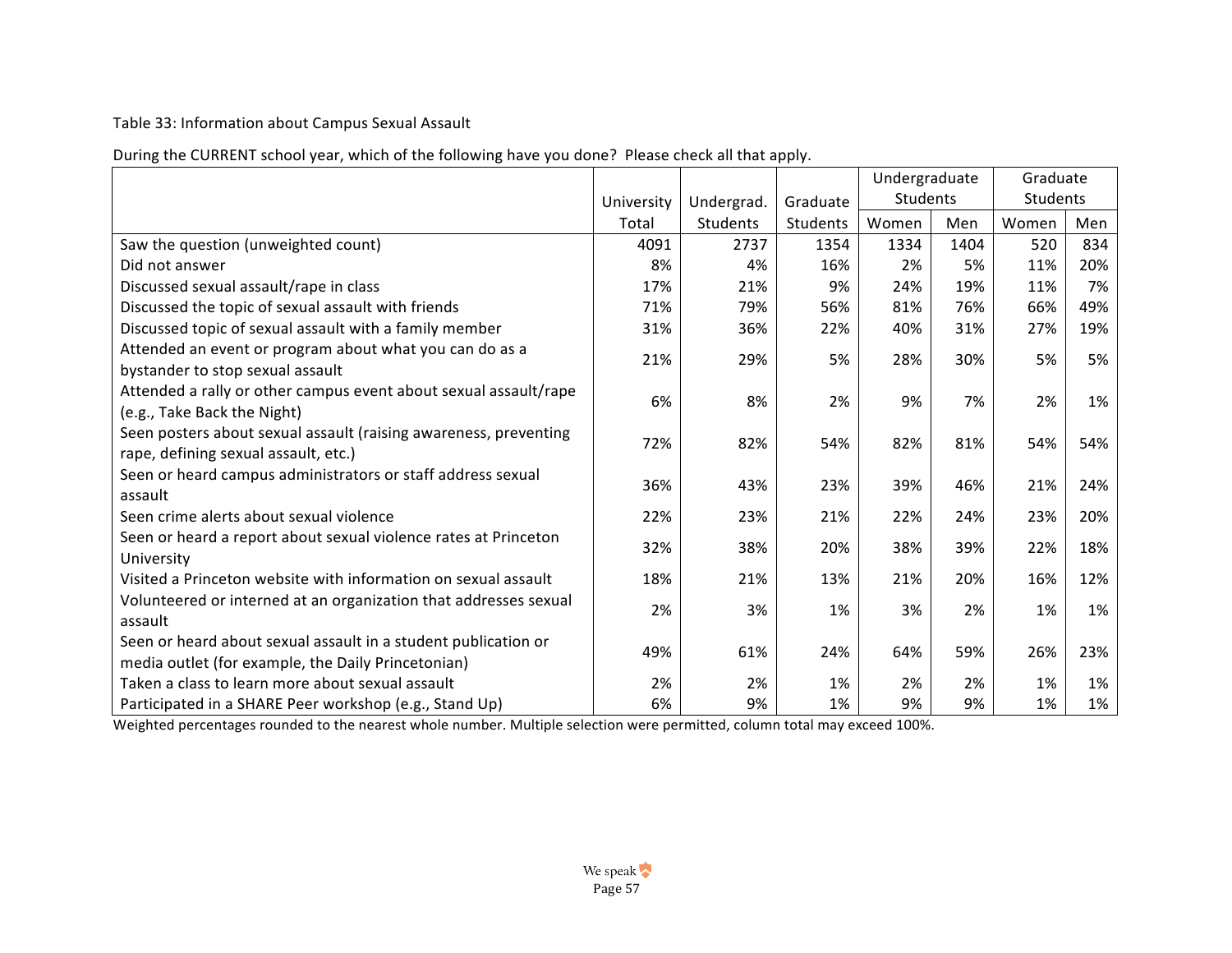Table 34 Information about Campus Sexual Assault

During the CURRENT school year, have you received written (i.e. brochures, emails) or verbal information (presentations, training) from anyone at Princeton about the following? Please check all that apply.

|                                                                      |            |                 |          | Undergraduate |      | Graduate |     |
|----------------------------------------------------------------------|------------|-----------------|----------|---------------|------|----------|-----|
|                                                                      | University | Undergrad.      | Graduate | Students      |      | Students |     |
|                                                                      | Total      | <b>Students</b> | Students | Women         | Men  | Women    | Men |
| Saw the question (unweighted count)                                  | 4092       | 2721            | 1371     | 1485          | 1236 | 617      | 754 |
| Did not answer                                                       | 44%        | 34%             | 64%      | 32%           | 35%  | 66%      | 62% |
| The definition of sexual assault                                     | 41%        | 48%             | 27%      | 47%           | 49%  | 25%      | 28% |
| How to report a sexual assault                                       | 27%        | 33%             | 15%      | 29%           | 37%  | 11%      | 17% |
| Where to go to get help if someone you know is sexually<br>assaulted | 31%        | 40%             | 13%      | 39%           | 41%  | 11%      | 15% |
| Title IX protections against sexual assault                          | 22%        | 27%             | 11%      | 25%           | 29%  | 10%      | 12% |
| How to help prevent sexual assault                                   | 33%        | 41%             | 19%      | 39%           | 42%  | 16%      | 21% |
| How to intervene as a bystander                                      | 33%        | 41%             | 16%      | 40%           | 42%  | 16%      | 16% |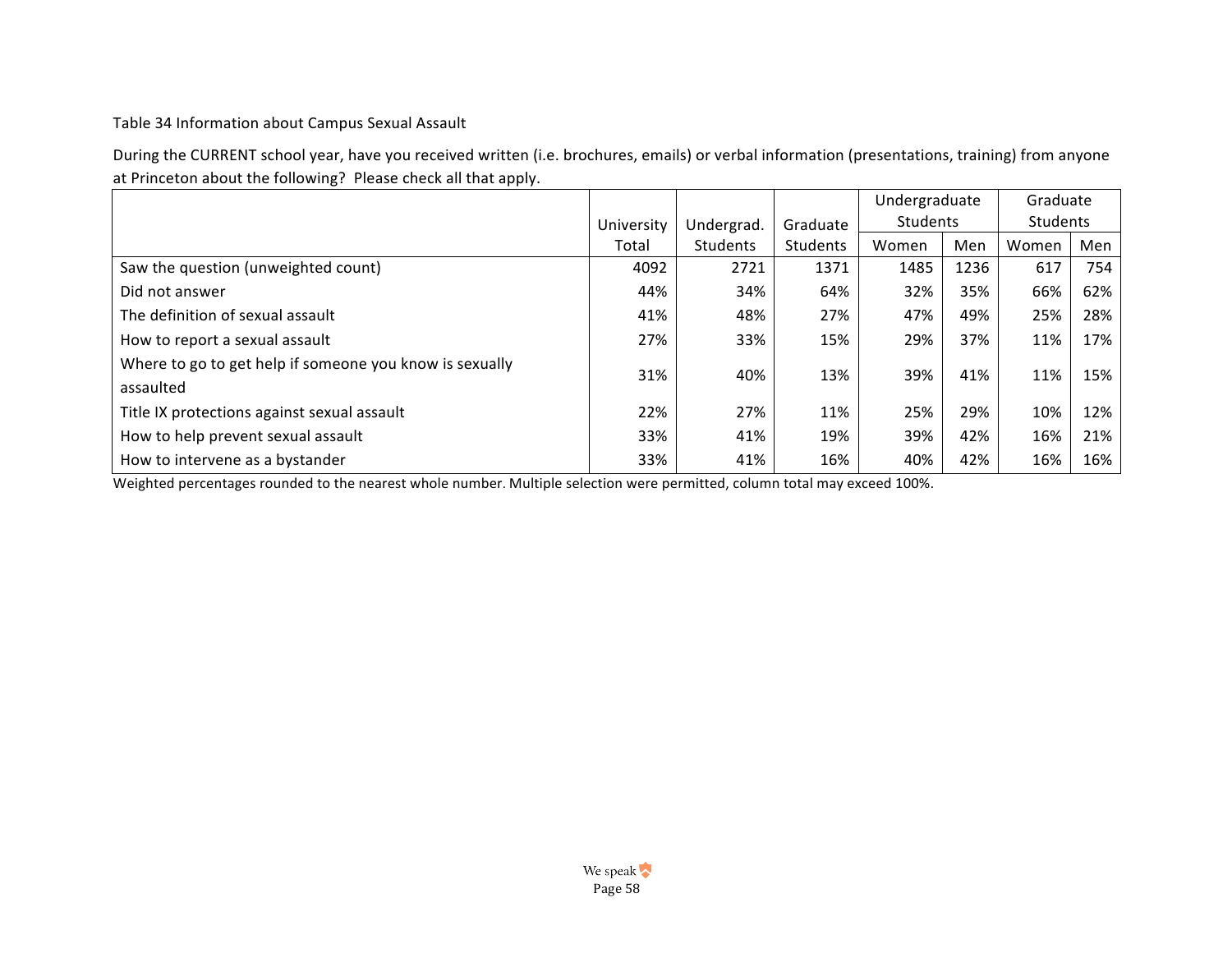#### Awareness of campus and community resources related to sexual assault response

A large majority, about 80% of undergraduate and graduate students, indicated that they were at least somewhat aware that University Health Services and Public Safety functioned as resources for sexual assault response at the Princeton University (Table 35). However, graduate students' awareness of the SHARE Office and SHARE Peers was markedly different. While 88% of undergraduates were at least somewhat aware of the SHARE office and the SHARE Peers as a University resource, 34% of graduate students indicated that they were at least somewhat aware of the SHARE resource. In fact, 40% of graduate women and 45% of graduate men indicated that they were not at all aware of the SHARE Office. Student awareness of Counseling and Psychological Services as a resource for sexual assault varied by student type and gender; with 88% of undergraduate women, 84% of undergraduate men, 71% of graduate women, and 65% of graduate men reporting that they were at least somewhat aware that Counseling and Psychological Services was a resource for sexual assault. Approximately one-half of undergraduate men and women indicated that they were at least somewhat aware that the Directors of Student Life were a resource for sexual assault response. Slightly more than a third (34%) of graduate women and 41% percent of graduate men were at least somewhat aware that the Office of Graduate Student Life was a resource for responding to sexual assault.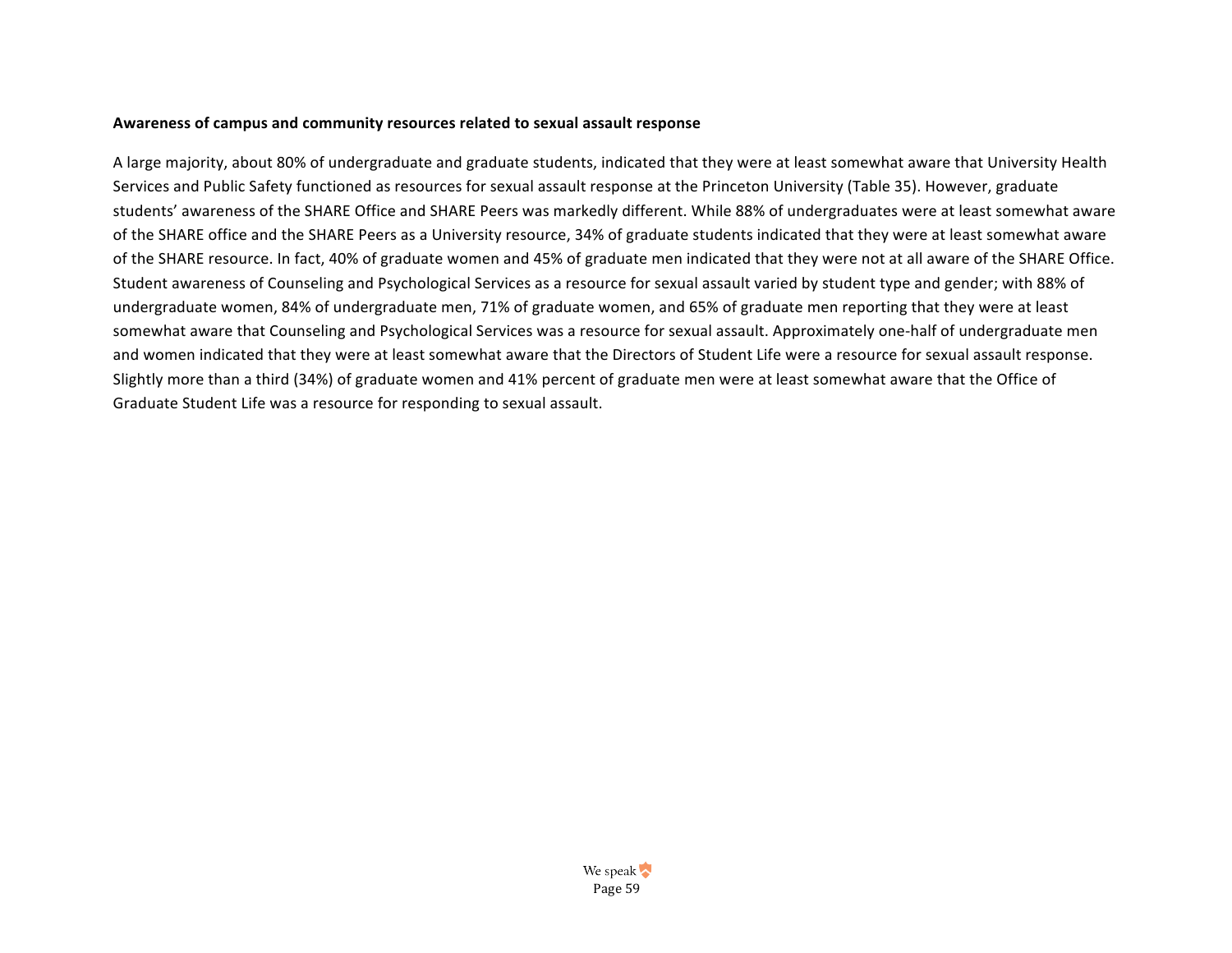Table 35a: Information about Campus Sexual Assault

|                                                      |                         |            |            |          |       | Undergraduate | Graduate |          |
|------------------------------------------------------|-------------------------|------------|------------|----------|-------|---------------|----------|----------|
|                                                      |                         | University | Undergrad. | Graduate |       | Students      |          | Students |
|                                                      |                         | Total      | Students   | Students | Women | Men           | Women    | Men      |
|                                                      | Unweighted Count        | 4016       | 2669       | 1347     | 1469  | 1200          | 613      | 734      |
|                                                      | <b>Extremely Aware</b>  | 13%        | 19%        | 3%       | 18%   | 19%           | 4%       | 2%       |
| Sexual Harassment/Assault<br>Advising, Resources and | Very Aware              | 25%        | 34%        | 7%       | 35%   | 34%           | 9%       | 6%       |
|                                                      | Somewhat Aware          | 31%        | 35%        | 24%      | 36%   | 33%           | 24%      | 24%      |
| <b>Education (SHARE) Office</b>                      | <b>Slightly Aware</b>   | 14%        | 9%         | 23%      | 9%    | 9%            | 23%      | 23%      |
|                                                      | Not at all Aware        | 16%        | 3%         | 43%      | 3%    | 4%            | 40%      | 45%      |
|                                                      | Unweighted Count        | 4000       | 2660       | 1340     | 1464  | 1196          | 608      | 732      |
|                                                      | <b>Extremely Aware</b>  | 3%         | 4%         | 1%       | 2%    | 5%            | 1%       | 2%       |
| <b>Title IX Compliance Office</b>                    | Very Aware              | 9%         | 10%        | 6%       | 8%    | 11%           | 5%       | 6%       |
|                                                      | Somewhat Aware          | 24%        | 26%        | 20%      | 25%   | 27%           | 19%      | 20%      |
|                                                      | <b>Slightly Aware</b>   | 25%        | 27%        | 21%      | 28%   | 27%           | 22%      | 20%      |
|                                                      | Not at all Aware        | 39%        | 33%        | 52%      | 36%   | 30%           | 52%      | 52%      |
|                                                      | <b>Unweighted Count</b> | 3989       | 2664       | 1325     | 1468  | 1196          | 603      | 722      |
|                                                      | <b>Extremely Aware</b>  | 12%        | 17%        | 1%       | 18%   | 15%           | 1%       | 1%       |
| <b>SHARE Peers</b>                                   | Very Aware              | 25%        | 36%        | 4%       | 36%   | 36%           | 4%       | 3%       |
|                                                      | Somewhat Aware          | 26%        | 32%        | 14%      | 33%   | 31%           | 13%      | 16%      |
|                                                      | <b>Slightly Aware</b>   | 13%        | 12%        | 17%      | 10%   | 13%           | 17%      | 16%      |
|                                                      | Not at all Aware        | 24%        | 4%         | 64%      | 3%    | 5%            | 65%      | 63%      |
|                                                      | Unweighted Count        | 4004       | 2664       | 1340     | 1468  | 1196          | 611      | 729      |
|                                                      | <b>Extremely Aware</b>  | 15%        | 17%        | 12%      | 17%   | 17%           | 16%      | 10%      |
| Counseling and                                       | Very Aware              | 33%        | 37%        | 25%      | 40%   | 35%           | 26%      | 24%      |
| Psychological Services (CPS)                         | Somewhat Aware          | 31%        | 31%        | 30%      | 31%   | 32%           | 29%      | 31%      |
|                                                      | <b>Slightly Aware</b>   | 12%        | 10%        | 17%      | 9%    | 11%           | 16%      | 17%      |
|                                                      | Not at all Aware        | 8%         | 4%         | 16%      | 3%    | 5%            | 12%      | 19%      |

Using the scale provided, please indicate the extent to which you agree or disagree with the following statements. (1 of 4)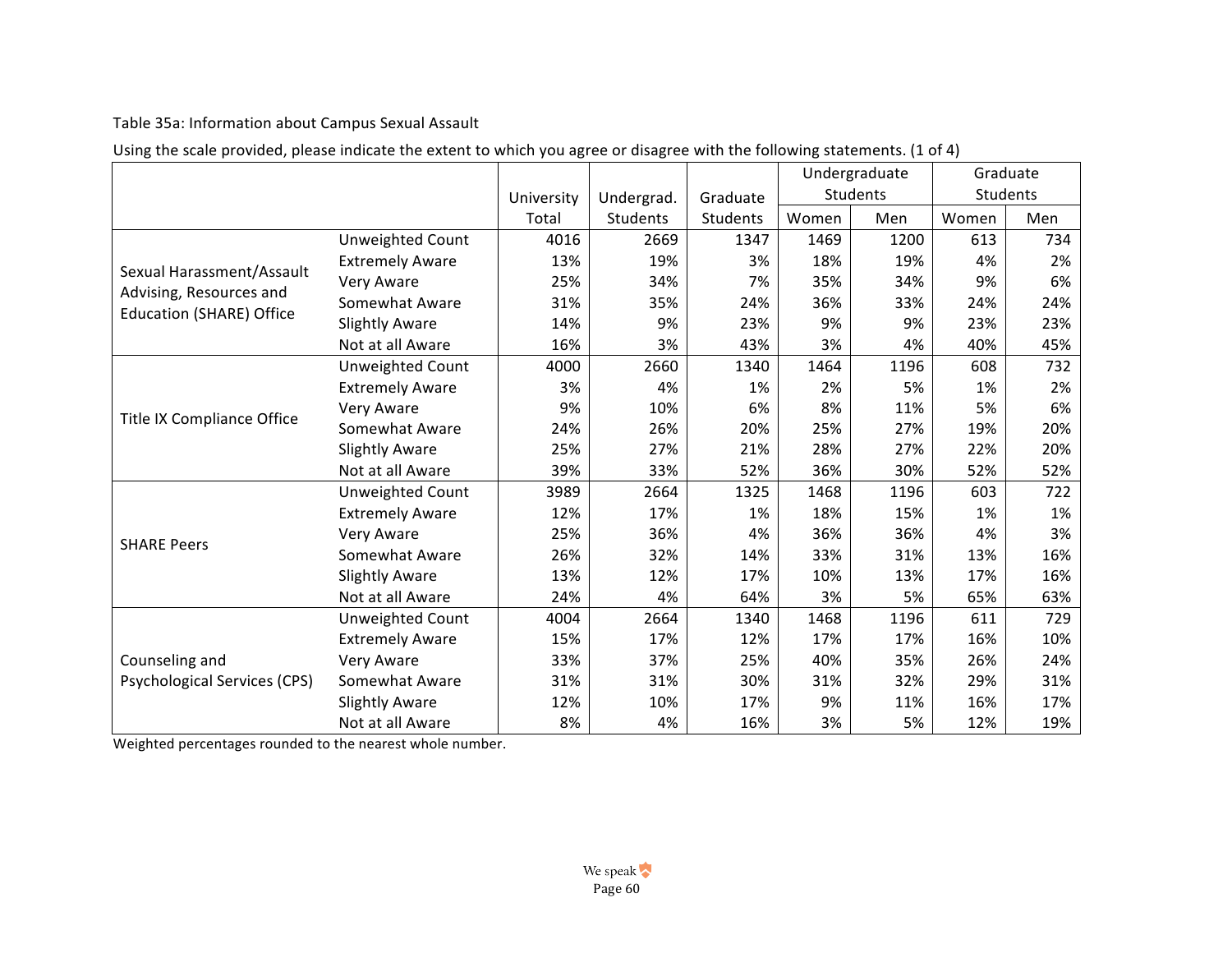Table 35b: Information about Campus Sexual Assault

|                                            |                        |            |            |          |       | Undergraduate |       | Graduate |
|--------------------------------------------|------------------------|------------|------------|----------|-------|---------------|-------|----------|
|                                            |                        | University | Undergrad. | Graduate |       | Students      |       | Students |
|                                            |                        | Total      | Students   | Students | Women | Men           | Women | Men      |
|                                            | Unweighted Count       | 4002       | 2659       | 1343     | 1462  | 1197          | 614   | 729      |
|                                            | <b>Extremely Aware</b> | 19%        | 19%        | 20%      | 18%   | 20%           | 23%   | 18%      |
| <b>University Health Services</b><br>(UHS) | Very Aware             | 37%        | 37%        | 38%      | 38%   | 36%           | 38%   | 38%      |
|                                            | Somewhat Aware         | 27%        | 29%        | 24%      | 29%   | 28%           | 23%   | 26%      |
|                                            | <b>Slightly Aware</b>  | 11%        | 11%        | 11%      | 10%   | 11%           | 10%   | 11%      |
|                                            | Not at all Aware       | 5%         | 4%         | 7%       | 5%    | 4%            | 7%    | 8%       |
|                                            | Unweighted Count       | 4003       | 2662       | 1341     | 1465  | 1197          | 612   | 729      |
|                                            | <b>Extremely Aware</b> | 18%        | 19%        | 18%      | 17%   | 20%           | 17%   | 18%      |
| Department of Public Safety                | Very Aware             | 33%        | 34%        | 32%      | 32%   | 35%           | 31%   | 33%      |
|                                            | Somewhat Aware         | 28%        | 29%        | 27%      | 30%   | 27%           | 26%   | 27%      |
|                                            | <b>Slightly Aware</b>  | 13%        | 13%        | 13%      | 13%   | 12%           | 14%   | 12%      |
|                                            | Not at all Aware       | 7%         | 6%         | 10%      | 7%    | 5%            | 12%   | 10%      |
|                                            | Unweighted Count       | 3991       | 2657       | 1334     | 1464  | 1193          | 610   | 724      |
|                                            | <b>Extremely Aware</b> | 6%         | 8%         | 2%       | 7%    | 9%            | 1%    | 2%       |
| Directors of Student Life                  | Very Aware             | 12%        | 16%        | 5%       | 15%   | 17%           | 2%    | 6%       |
| (DSL)                                      | Somewhat Aware         | 24%        | 28%        | 17%      | 28%   | 28%           | 15%   | 18%      |
|                                            | <b>Slightly Aware</b>  | 23%        | 25%        | 19%      | 26%   | 25%           | 18%   | 20%      |
|                                            | Not at all Aware       | 34%        | 23%        | 58%      | 24%   | 21%           | 64%   | 54%      |
|                                            | Unweighted Count       | 3989       | 2652       | 1337     | 1457  | 1195          | 609   | 728      |
|                                            | <b>Extremely Aware</b> | 2%         | 2%         | 2%       | 1%    | 3%            | 3%    | 2%       |
| Office of Graduate Student                 | Very Aware             | 6%         | 3%         | 13%      | 3%    | 4%            | 12%   | 13%      |
| Life                                       | Somewhat Aware         | 17%        | 14%        | 23%      | 12%   | 15%           | 19%   | 26%      |
|                                            | <b>Slightly Aware</b>  | 21%        | 20%        | 22%      | 20%   | 21%           | 23%   | 21%      |
|                                            | Not at all Aware       | 54%        | 61%        | 40%      | 64%   | 58%           | 44%   | 38%      |

Using the scale provided, please indicate the extent to which you agree or disagree with the following statements. (2 of 4)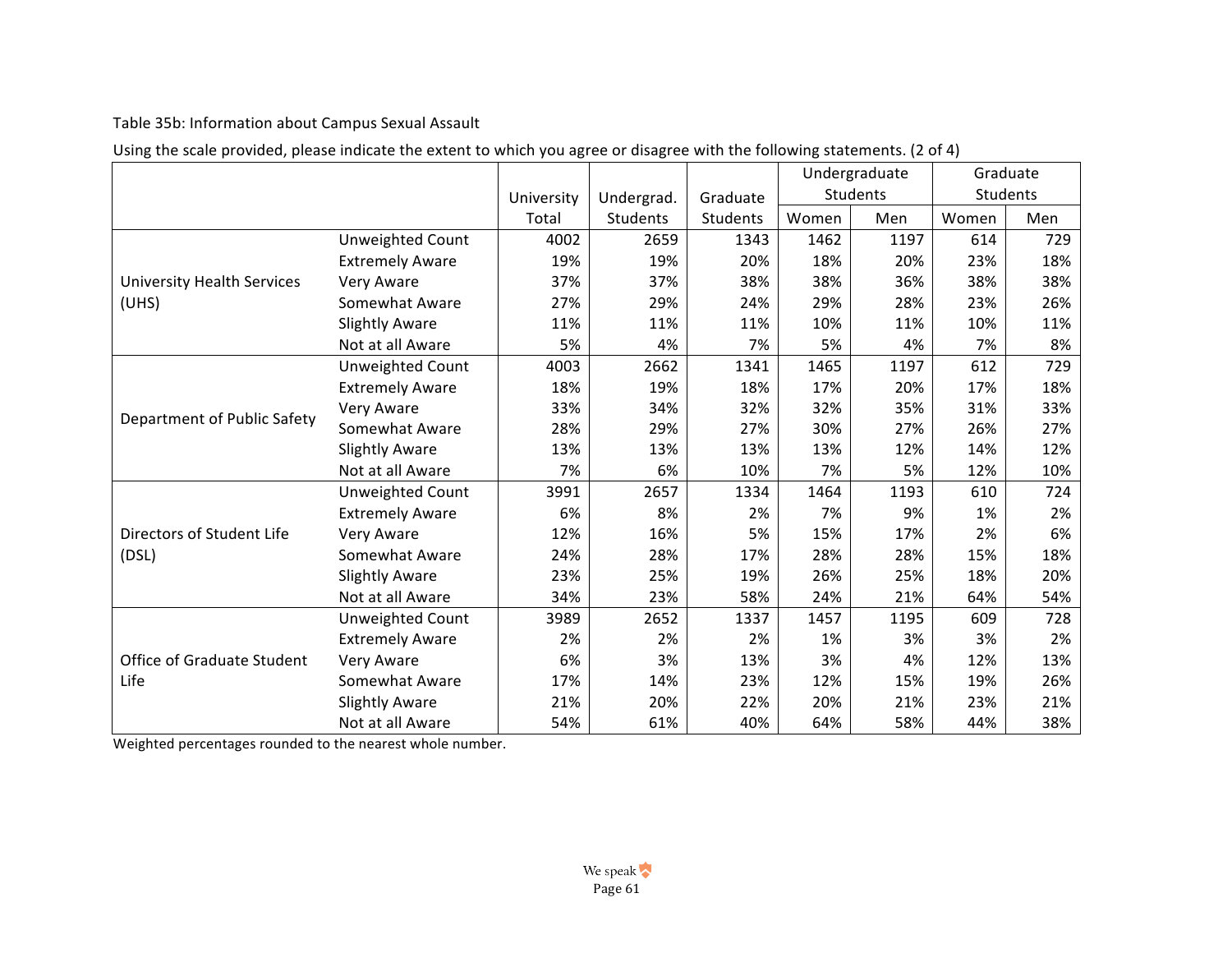Table 35c: Information about Campus Sexual Assault

|                                 |                         |            |            |          | Undergraduate<br>Graduate |          |       |          |
|---------------------------------|-------------------------|------------|------------|----------|---------------------------|----------|-------|----------|
|                                 |                         | University | Undergrad. | Graduate |                           | Students |       | Students |
|                                 |                         | Total      | Students   | Students | Women                     | Men      | Women | Men      |
|                                 | Unweighted Count        | 3987       | 2653       | 1334     | 1458                      | 1195     | 608   | 726      |
|                                 | <b>Extremely Aware</b>  | 3%         | 4%         | 2%       | 3%                        | 4%       | 1%    | 2%       |
| Office of Religious Life (ORL)  | Very Aware              | 6%         | 7%         | 5%       | 7%                        | 8%       | 3%    | 6%       |
|                                 | Somewhat Aware          | 15%        | 15%        | 14%      | 15%                       | 16%      | 12%   | 15%      |
|                                 | <b>Slightly Aware</b>   | 22%        | 24%        | 18%      | 24%                       | 25%      | 17%   | 20%      |
|                                 | Not at all Aware        | 53%        | 50%        | 61%      | 52%                       | 47%      | 67%   | 58%      |
|                                 | Unweighted Count        | 3991       | 2653       | 1338     | 1461                      | 1192     | 609   | 729      |
|                                 | <b>Extremely Aware</b>  | 1%         | 1%         | 1%       | 0%                        | 1%       | 1%    | 1%       |
|                                 | Very Aware              | 2%         | 1%         | 3%       | 1%                        | 2%       | 2%    | 3%       |
| <b>University Ombuds Office</b> | Somewhat Aware          | 7%         | 7%         | 9%       | 5%                        | 8%       | 6%    | 11%      |
|                                 | <b>Slightly Aware</b>   | 10%        | 8%         | 14%      | 7%                        | 10%      | 13%   | 15%      |
|                                 | Not at all Aware        | 80%        | 83%        | 74%      | 87%                       | 79%      | 78%   | 71%      |
|                                 | <b>Unweighted Count</b> | 3997       | 2661       | 1336     | 1464                      | 1197     | 609   | 727      |
| <b>Mercer County Sexual</b>     | <b>Extremely Aware</b>  | 1%         | 1%         | 1%       | 1%                        | 1%       | 1%    | 0%       |
|                                 | Very Aware              | 2%         | 2%         | 1%       | 1%                        | 2%       | 1%    | 2%       |
| Assault Response Team<br>(SART) | Somewhat Aware          | 6%         | 5%         | 7%       | 4%                        | 6%       | 4%    | 9%       |
|                                 | <b>Slightly Aware</b>   | 9%         | 9%         | 9%       | 7%                        | 10%      | 7%    | 10%      |
|                                 | Not at all Aware        | 83%        | 84%        | 82%      | 87%                       | 81%      | 88%   | 79%      |
|                                 | Unweighted Count        | 3998       | 2659       | 1339     | 1464                      | 1195     | 609   | 730      |
|                                 | <b>Extremely Aware</b>  | 1%         | 1%         | 1%       | 1%                        | 1%       | 2%    | 0%       |
| Womanspace Inc.                 | Very Aware              | 2%         | 2%         | 1%       | 2%                        | 2%       | 1%    | 1%       |
|                                 | Somewhat Aware          | 7%         | 6%         | 8%       | 6%                        | 7%       | 6%    | 10%      |
|                                 | <b>Slightly Aware</b>   | 10%        | 10%        | 10%      | 11%                       | 9%       | 10%   | 10%      |
|                                 | Not at all Aware        | 80%        | 81%        | 80%      | 80%                       | 81%      | 82%   | 79%      |

Using the scale provided, please indicate the extent to which you agree or disagree with the following statements. (3 of 4)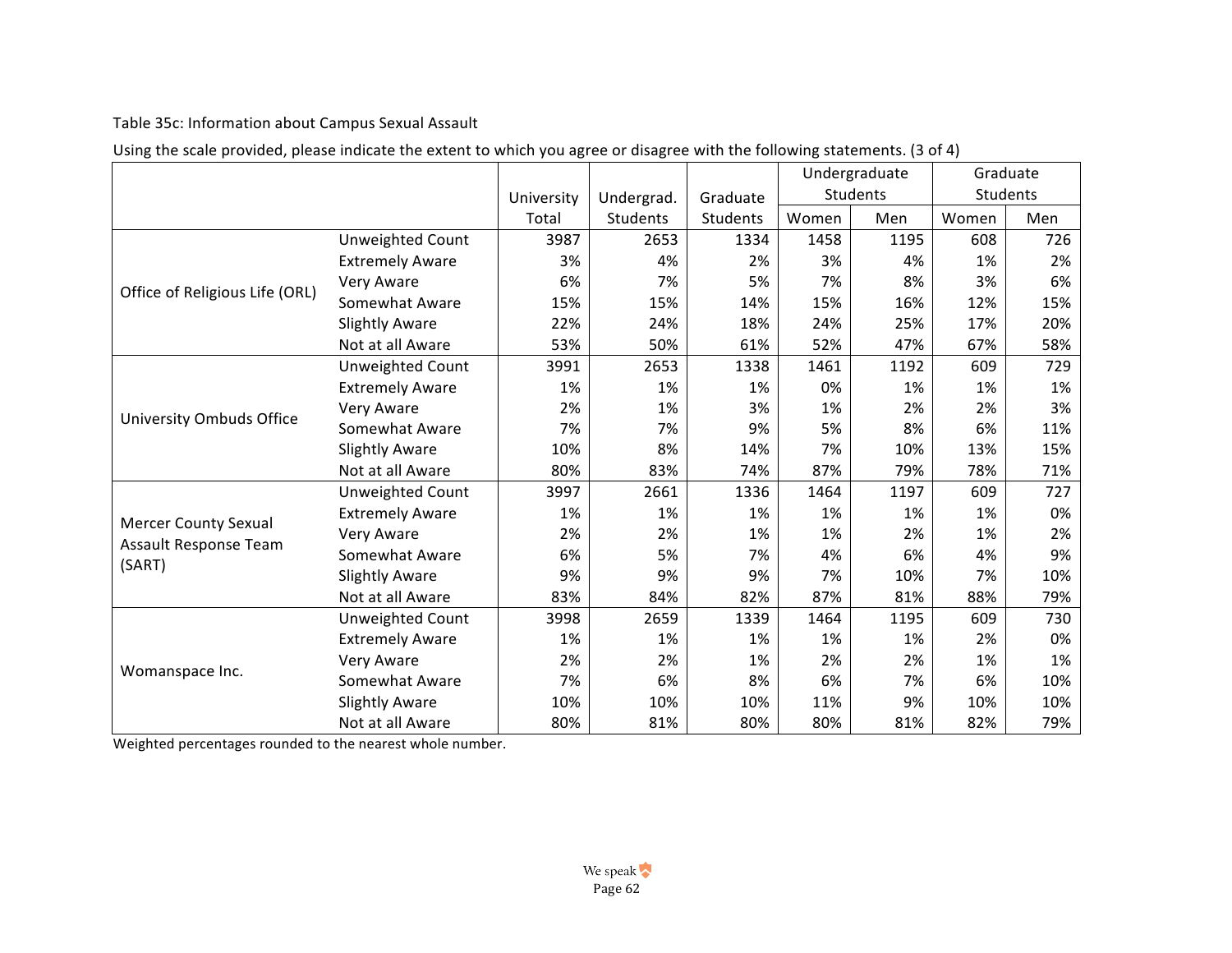## Table 35d: Information about Campus Sexual Assault

|                                   |                         |            |            |                 | Undergraduate |          | Graduate |     |
|-----------------------------------|-------------------------|------------|------------|-----------------|---------------|----------|----------|-----|
|                                   |                         | University | Undergrad. | Graduate        |               | Students | Students |     |
|                                   |                         | Total      | Students   | <b>Students</b> | Women         | Men      | Women    | Men |
|                                   | <b>Unweighted Count</b> | 3993       | 2655       | 1338            | 1460          | 1195     | 608      | 730 |
|                                   | <b>Extremely Aware</b>  | 5%         | 5%         | 7%              | 3%            | 6%       | 5%       | 8%  |
|                                   | Very Aware              | 12%        | 10%        | 16%             | 7%            | 13%      | 14%      | 17% |
| <b>Princeton Municipal Police</b> | Somewhat Aware          | 23%        | 23%        | 25%             | 20%           | 26%      | 22%      | 26% |
|                                   | <b>Slightly Aware</b>   | 25%        | 27%        | 20%             | 29%           | 26%      | 21%      | 20% |
|                                   | Not at all Aware        | 34%        | 35%        | 32%             | 41%           | 29%      | 38%      | 28% |

# Using the scale provided, please indicate the extent to which you agree or disagree with the following statements. (4 of 4)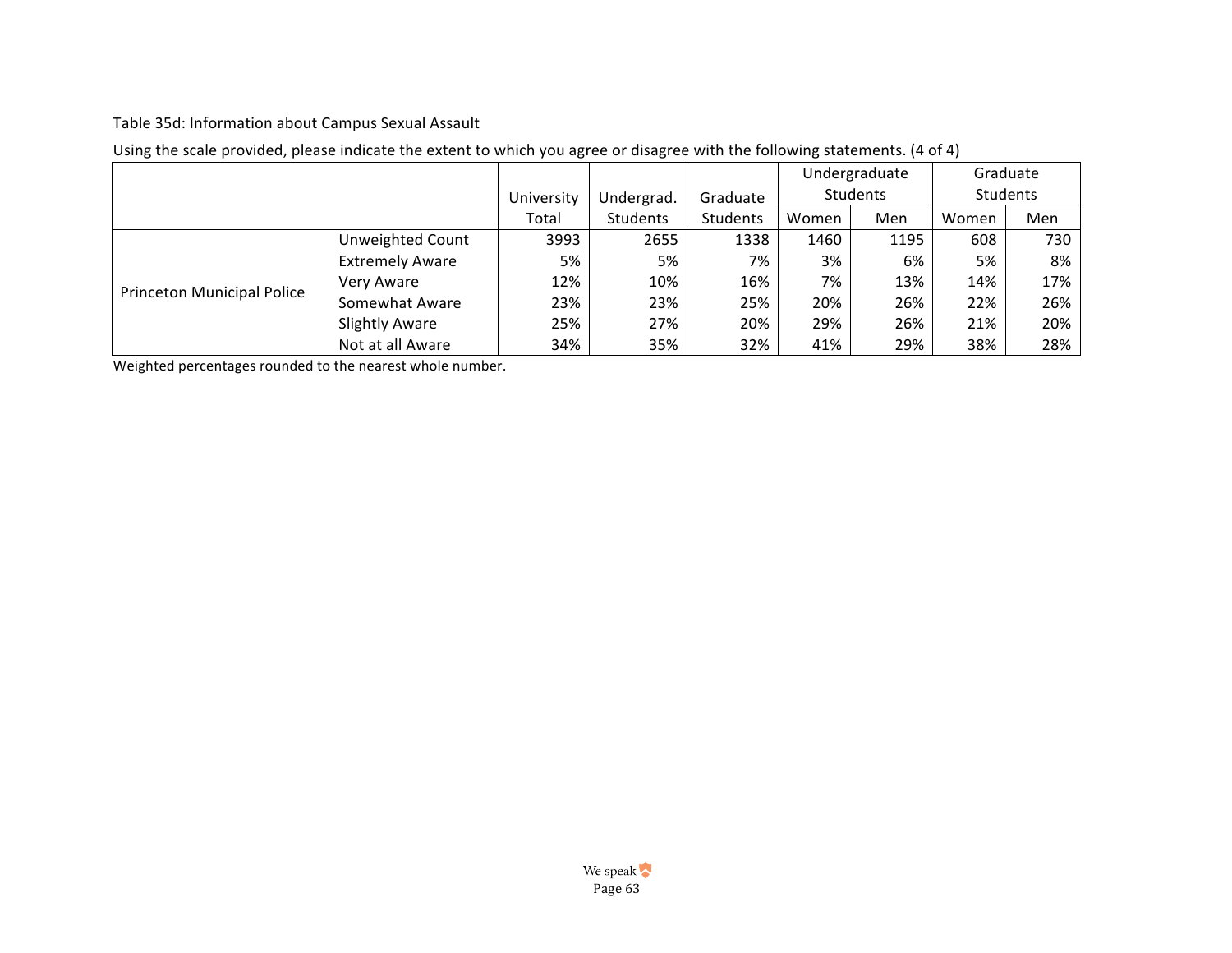#### **Readiness to Help**

Students were asked to consider 12 statements about personal views on sexual violence and personal involvement in activities to prevent sexual violence (Table 36). As seen elsewhere in the survey, responses varied by gender and type of student. For example, 25% of graduate men indicated that they did not think that sexual violence was a problem at Princeton, as compared to 12% of graduate women, 15% of undergraduate men, and 6% of undergraduate women. Likewise, 28% of graduate men indicated that there isn't much need for them to think about sexual violence compared to 12% of graduate women, 17% of undergraduate men, and 9% of undergraduate women. Taken together, this seems to suggest that students' views on sexual violence as a problem and as an issue of personal concern are variable. Nevertheless, a sizable fraction of students have some interest in learning more about the subject, with 38% of graduate men, 54% of graduate women, 46% of undergraduate men, and 69% of undergraduate women indicating that they sometimes think that they should learn more about sexual violence. In fact, 21% of graduate men, 32% of graduate women, 24% of undergraduate men, and 43% of undergraduate women indicated that they are planning to learn more about sexual violence.

Most students also report that they are likely or very likely to take steps to help prevent sexual assault or support someone who had been sexually assaulted should the need arise (Tables 37a and 37b). However, many students who had seen or been in the situations since coming to Princeton seemed unsure if they should intervene or how to intervene in the situation (Tables 38 to 44).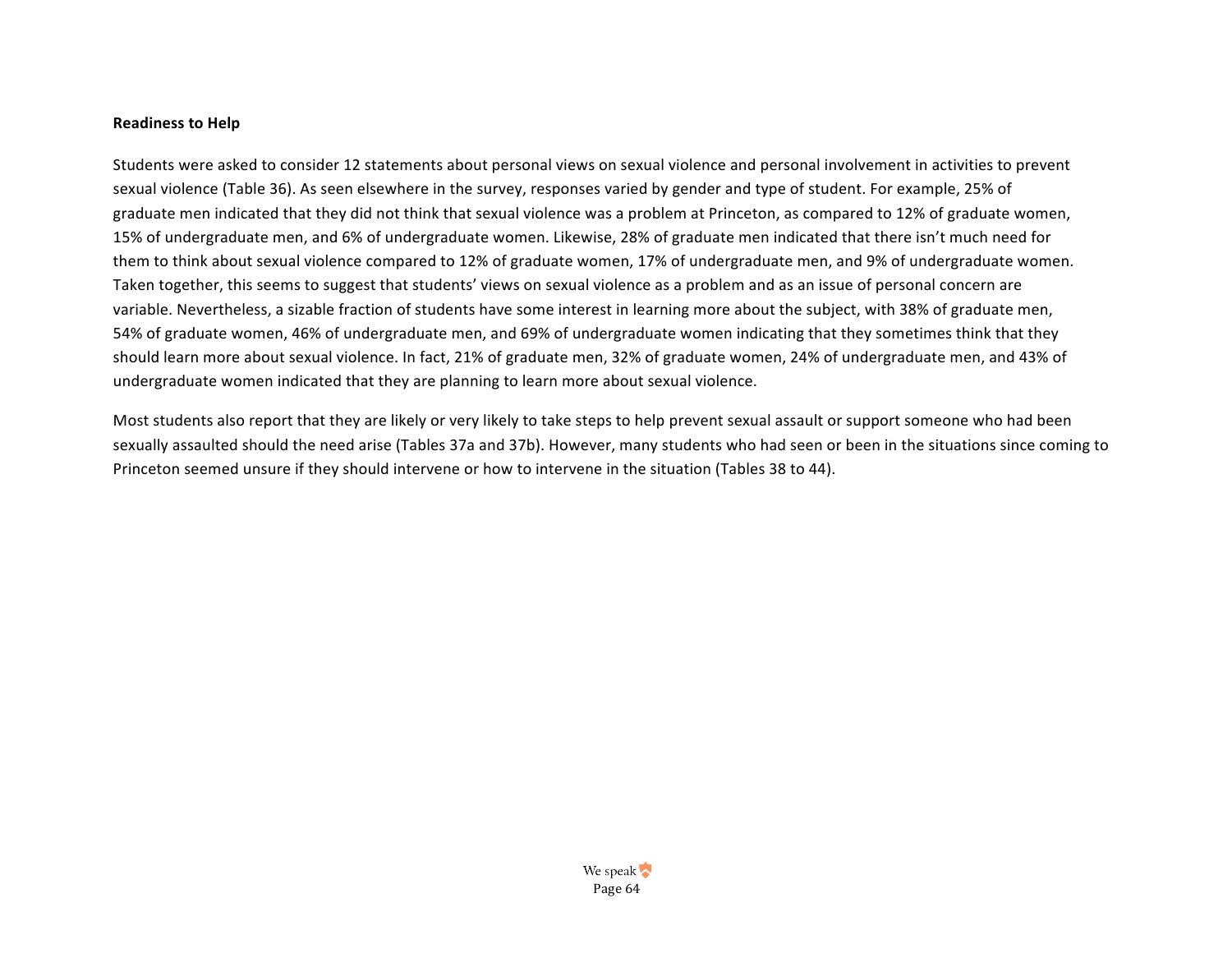# Table 36a: Readiness to Help

|  |  | Using the scale provided, please indicate how true each of the following statements is of you. (1 of 3) |  |
|--|--|---------------------------------------------------------------------------------------------------------|--|
|--|--|---------------------------------------------------------------------------------------------------------|--|

|                               |                         |            |                 |          |       | Undergraduate |       | Graduate |
|-------------------------------|-------------------------|------------|-----------------|----------|-------|---------------|-------|----------|
|                               |                         | University | Undergrad.      | Graduate |       | Students      |       | Students |
|                               |                         | Total      | <b>Students</b> | Students | Women | Men           | Women | Men      |
|                               | Unweighted Count        | 4000       | 2657            | 1343     | 1462  | 1195          | 611   | 732      |
|                               | Very Much True          | 3%         | 3%              | 5%       | 1%    | 4%            | 2%    | 7%       |
| don't think sexual violence   | True                    | 11%        | 8%              | 15%      | 5%    | 11%           | 10%   | 18%      |
| is a problem at Princeton.    | Neutral                 | 25%        | 21%             | 33%      | 16%   | 26%           | 30%   | 35%      |
|                               | Not True                | 39%        | 44%             | 30%      | 47%   | 40%           | 35%   | 27%      |
|                               | Not True at All         | 22%        | 24%             | 17%      | 30%   | 18%           | 23%   | 13%      |
|                               | Unweighted Count        | 3994       | 2657            | 1337     | 1462  | 1195          | 608   | 729      |
| don't think there is much I   | Very Much True          | 2%         | 2%              | 3%       | 1%    | 3%            | 2%    | 4%       |
| can do about sexual violence  | True                    | 20%        | 18%             | 24%      | 16%   | 20%           | 17%   | 28%      |
| at Princeton.                 | Neutral                 | 32%        | 31%             | 36%      | 30%   | 31%           | 36%   | 36%      |
|                               | Not True                | 37%        | 40%             | 31%      | 42%   | 38%           | 37%   | 27%      |
|                               | Not True at All         | 8%         | 10%             | 6%       | 11%   | 8%            | 8%    | 6%       |
|                               | <b>Unweighted Count</b> | 3983       | 2646            | 1337     | 1460  | 1186          | 607   | 730      |
| There isn't much need for     | Very Much True          | 3%         | 2%              | 4%       | 1%    | 3%            | 2%    | 4%       |
| me to think about sexual      | True                    | 13%        | 11%             | 18%      | 8%    | 14%           | 10%   | 24%      |
| violence at Princeton.        | Neutral                 | 22%        | 20%             | 26%      | 15%   | 25%           | 22%   | 28%      |
|                               | Not True                | 41%        | 44%             | 35%      | 46%   | 41%           | 42%   | 31%      |
|                               | Not True at All         | 21%        | 23%             | 17%      | 30%   | 16%           | 24%   | 13%      |
|                               | Unweighted Count        | 3990       | 2652            | 1338     | 1462  | 1190          | 610   | 728      |
| Doing something about         | Very Much True          | 0%         | 0%              | 0%       | 0%    | 0%            | 0%    | 1%       |
| sexual violence is solely the | True                    | 2%         | 2%              | 2%       | 1%    | 2%            | 1%    | 3%       |
| job of the SHARE Office.      | Neutral                 | 10%        | 7%              | 16%      | 5%    | 9%            | 11%   | 19%      |
|                               | Not True                | 43%        | 43%             | 44%      | 40%   | 47%           | 46%   | 43%      |
|                               | Not True at All         | 45%        | 48%             | 38%      | 54%   | 42%           | 42%   | 35%      |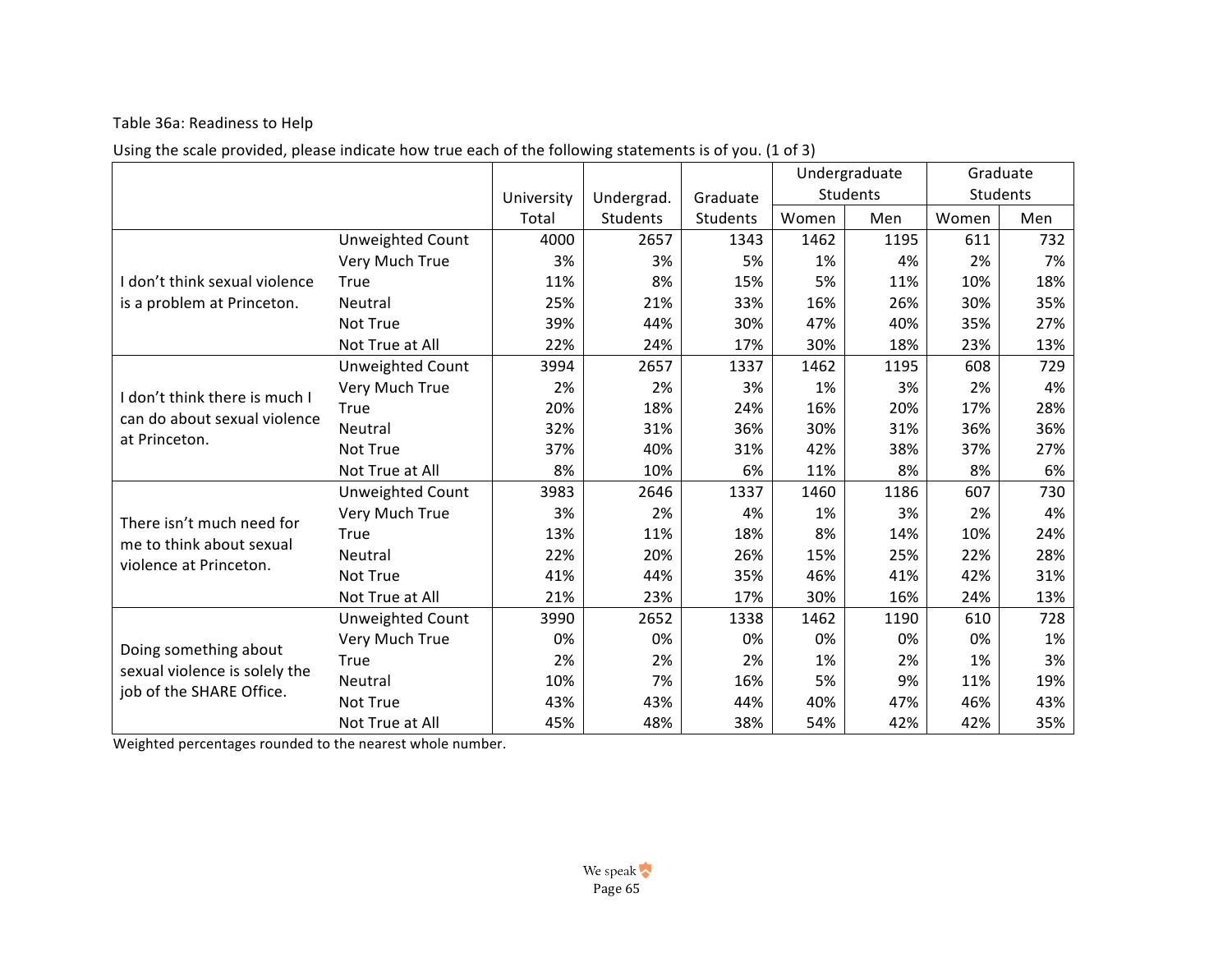# Table 36b: Readiness to Help

| Using the scale provided, please indicate how true each of the following statements is of you. (2 of 3) |  |
|---------------------------------------------------------------------------------------------------------|--|
|---------------------------------------------------------------------------------------------------------|--|

|                             |                         |            |            |                 | Undergraduate |          |       | Graduate |  |
|-----------------------------|-------------------------|------------|------------|-----------------|---------------|----------|-------|----------|--|
|                             |                         | University | Undergrad. | Graduate        |               | Students |       | Students |  |
|                             |                         | Total      | Students   | <b>Students</b> | Women         | Men      | Women | Men      |  |
|                             | Unweighted Count        | 3989       | 2652       | 1337            | 1459          | 1193     | 609   | 728      |  |
| Sometimes I think I should  | Very Much True          | 9%         | 9%         | 7%              | 14%           | 5%       | 10%   | 6%       |  |
| learn more about sexual     | <b>True</b>             | 44%        | 48%        | 37%             | 55%           | 41%      | 44%   | 32%      |  |
| violence.                   | Neutral                 | 30%        | 28%        | 35%             | 22%           | 33%      | 30%   | 39%      |  |
|                             | Not True                | 14%        | 12%        | 16%             | 8%            | 16%      | 14%   | 18%      |  |
|                             | Not True at All         | 3%         | 3%         | 4%              | 1%            | 5%       | 2%    | 5%       |  |
|                             | Unweighted Count        | 3984       | 2649       | 1335            | 1457          | 1192     | 608   | 727      |  |
|                             | Very Much True          | 7%         | 8%         | 6%              | 9%            | 7%       | 7%    | 5%       |  |
| I think I can do something  | True                    | 42%        | 44%        | 39%             | 46%           | 42%      | 42%   | 36%      |  |
| about sexual violence.      | Neutral                 | 38%        | 36%        | 42%             | 34%           | 38%      | 40%   | 43%      |  |
|                             | Not True                | 11%        | 10%        | 12%             | 10%           | 11%      | 9%    | 14%      |  |
|                             | Not True at All         | 1%         | 1%         | 1%              | 1%            | 2%       | 1%    | 1%       |  |
|                             | <b>Unweighted Count</b> | 3978       | 2643       | 1335            | 1455          | 1188     | 607   | 728      |  |
| I am planning to learn more | Very Much True          | 4%         | 5%         | 3%              | 7%            | 3%       | 5%    | 2%       |  |
| about the problem of sexual | True                    | 26%        | 28%        | 22%             | 36%           | 21%      | 27%   | 19%      |  |
| violence on campus.         | Neutral                 | 42%        | 42%        | 41%             | 39%           | 44%      | 44%   | 40%      |  |
|                             | Not True                | 22%        | 20%        | 26%             | 16%           | 25%      | 19%   | 30%      |  |
|                             | Not True at All         | 6%         | 5%         | 7%              | 2%            | 7%       | 5%    | 9%       |  |
|                             | Unweighted Count        | 3979       | 2644       | 1335            | 1457          | 1187     | 608   | 727      |  |
| I have recently attended a  | Very Much True          | 4%         | 5%         | 2%              | 5%            | 5%       | 2%    | 2%       |  |
| program about sexual        | <b>True</b>             | 11%        | 13%        | 7%              | 13%           | 13%      | 7%    | 7%       |  |
| violence.                   | Neutral                 | 13%        | 13%        | 13%             | 12%           | 14%      | 12%   | 14%      |  |
|                             | Not True                | 39%        | 39%        | 39%             | 43%           | 36%      | 43%   | 37%      |  |
|                             | Not True at All         | 33%        | 30%        | 38%             | 28%           | 33%      | 36%   | 40%      |  |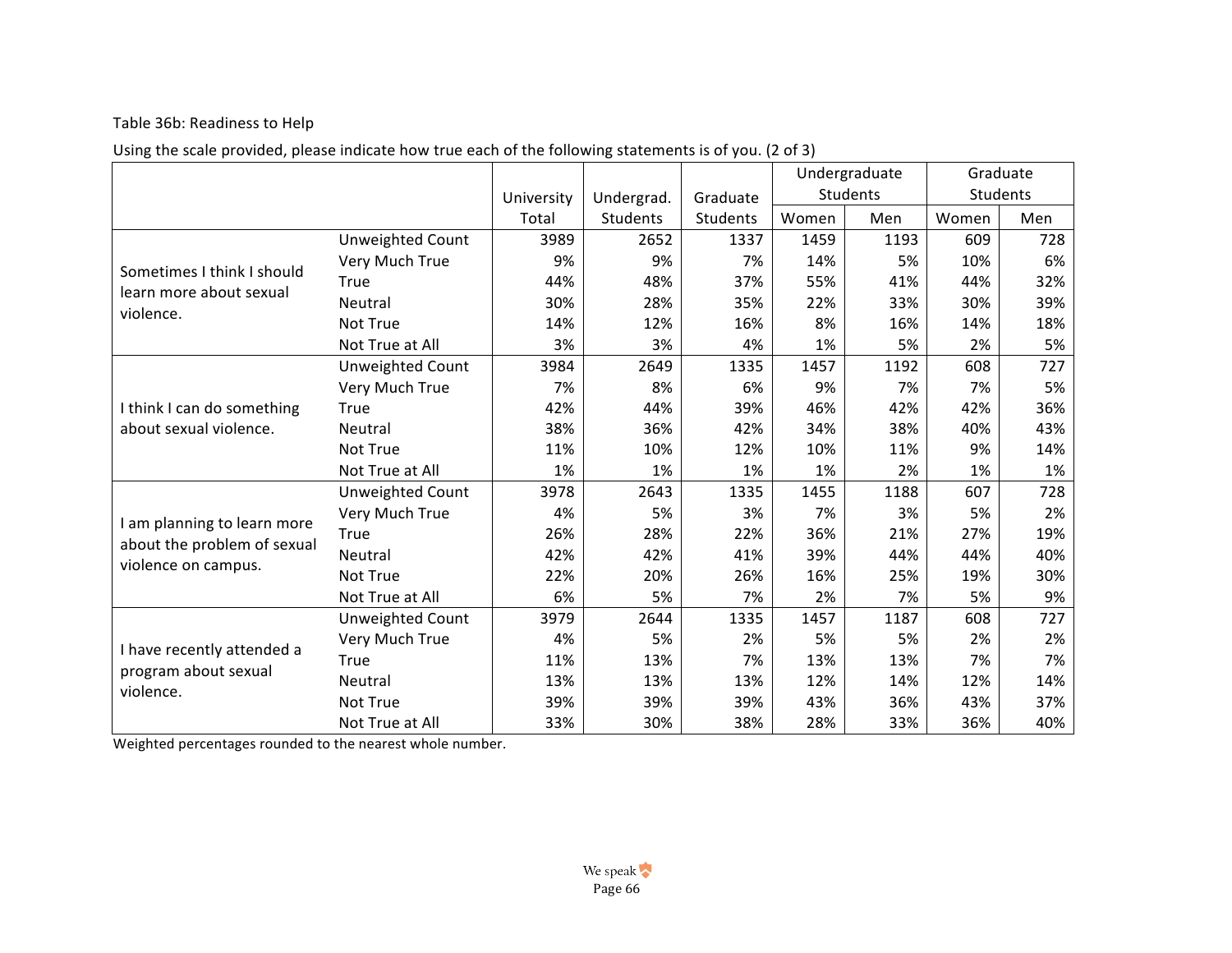## Table 36c: Readiness to Help

# Using the scale provided, please indicate how true each of the following statements is of you. (3 of 3)

|                                                          |                         |            |            |          |       | Undergraduate |       | Graduate |
|----------------------------------------------------------|-------------------------|------------|------------|----------|-------|---------------|-------|----------|
|                                                          |                         | University | Undergrad. | Graduate |       | Students      |       | Students |
|                                                          |                         | Total      | Students   | Students | Women | Men           | Women | Men      |
|                                                          | Unweighted Count        | 3972       | 2639       | 1333     | 1456  | 1183          | 607   | 726      |
|                                                          | Very Much True          | 2%         | 2%         | 1%       | 2%    | 3%            | 1%    | 1%       |
| I am actively involved in                                | True                    | 5%         | 5%         | 3%       | 5%    | 5%            | 4%    | 2%       |
| projects to deal with sexual                             | Neutral                 | 12%        | 12%        | 13%      | 11%   | 12%           | 13%   | 13%      |
| violence at Princeton.                                   | Not True                | 41%        | 42%        | 39%      | 45%   | 39%           | 42%   | 37%      |
|                                                          | Not True at All         | 40%        | 39%        | 44%      | 36%   | 41%           | 41%   | 46%      |
|                                                          | Unweighted Count        | 3994       | 2653       | 1341     | 1460  | 1193          | 609   | 732      |
| If you are still reading this                            | Very Much True          | 97%        | 97%        | 95%      | 98%   | 96%           | 97%   | 94%      |
| survey, please mark"Very                                 | True                    | 0%         | 0%         | 0%       | 0%    | 1%            | 0%    | 0%       |
| Much True" for this                                      | <b>Neutral</b>          | 2%         | 2%         | 3%       | 1%    | 2%            | 2%    | 4%       |
| question.                                                | Not True                | 0%         | 0%         | 0%       | 0%    | 0%            | 0%    | 1%       |
|                                                          | Not True at All         | 0%         | 0%         | 1%       | 0%    | 0%            | 1%    | 1%       |
| I have recently taken part in                            | <b>Unweighted Count</b> | 3970       | 2638       | 1332     | 1455  | 1183          | 607   | 725      |
| activities or volunteered my                             | Very Much True          | 2%         | 3%         | 1%       | 3%    | 2%            | 1%    | 1%       |
|                                                          | True                    | 6%         | 8%         | 3%       | 8%    | 7%            | 4%    | 3%       |
| time on projects focused on<br>ending sexual violence on | Neutral                 | 10%        | 10%        | 11%      | 9%    | 10%           | 10%   | 12%      |
|                                                          | Not True                | 42%        | 43%        | 39%      | 45%   | 41%           | 44%   | 37%      |
| campus.                                                  | Not True at All         | 39%        | 37%        | 45%      | 34%   | 39%           | 42%   | 47%      |
|                                                          | Unweighted Count        | 3970       | 2638       | 1332     | 1457  | 1181          | 607   | 725      |
| I have been or am currently                              | Very Much True          | 2%         | 3%         | 1%       | 3%    | 2%            | 1%    | 1%       |
| involved in ongoing efforts                              | True                    | 8%         | 9%         | 4%       | 7%    | 11%           | 4%    | 4%       |
| to end sexual violence on                                | Neutral                 | 15%        | 16%        | 14%      | 15%   | 17%           | 13%   | 14%      |
| campus.                                                  | Not True                | 39%        | 40%        | 38%      | 44%   | 36%           | 41%   | 36%      |
|                                                          | Not True at All         | 36%        | 33%        | 43%      | 31%   | 34%           | 40%   | 45%      |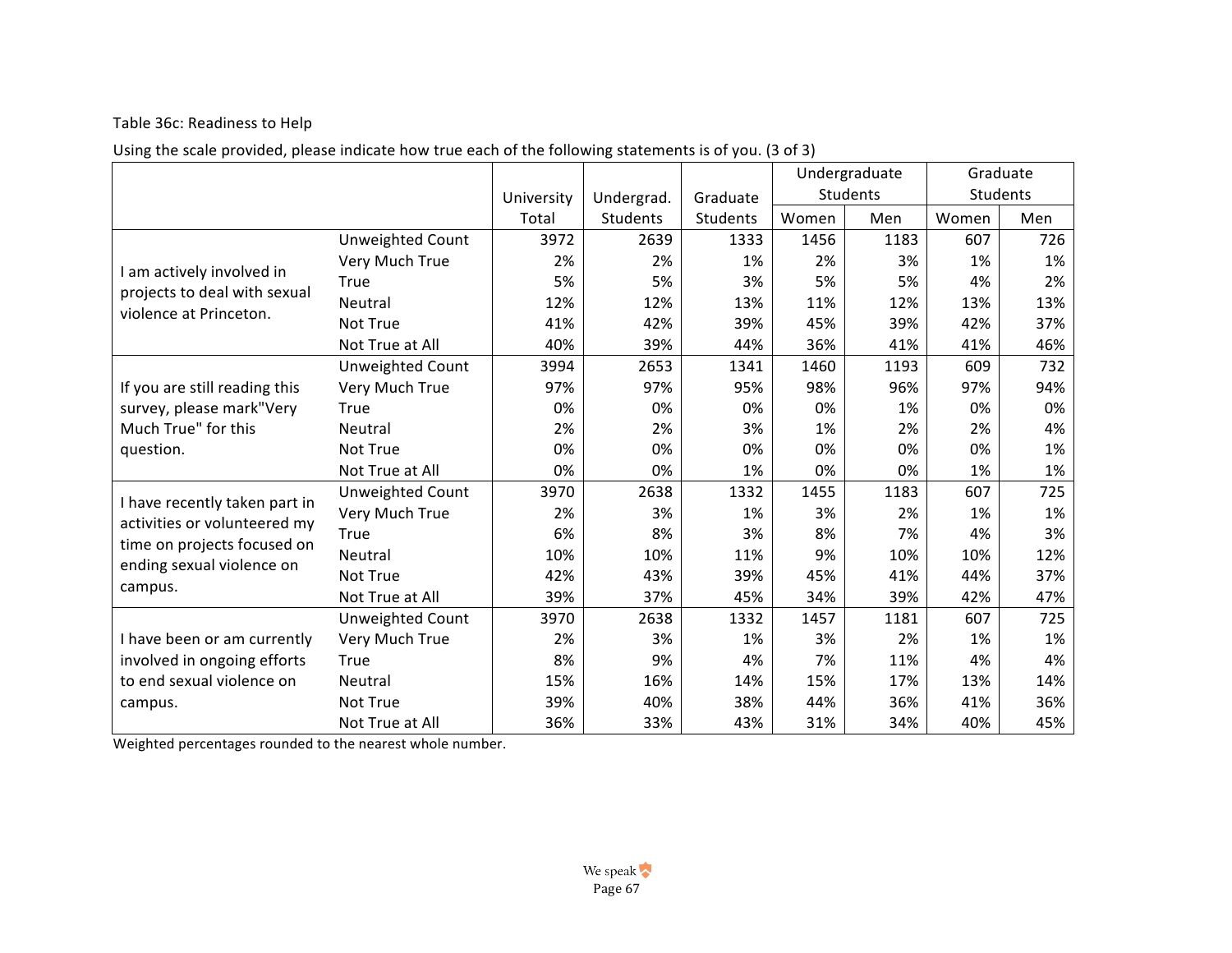## Table 37a: Readiness to Help

Using the scale provided, please indicate how likely you would be to do the following things in the future, if you had the opportunity. (1 of 2)

|                                |                         |            |            |          |       | Undergraduate |       | Graduate |  |
|--------------------------------|-------------------------|------------|------------|----------|-------|---------------|-------|----------|--|
|                                |                         | University | Undergrad. | Graduate |       | Students      |       | Students |  |
|                                |                         | Total      | Students   | Students | Women | Men           | Women | Men      |  |
|                                | Unweighted Count        | 3984       | 2646       | 1338     | 1459  | 1187          | 610   | 728      |  |
| Call the police or authorities | Very Much True          | 22%        | 17%        | 31%      | 19%   | 16%           | 33%   | 30%      |  |
| if you saw a group of males    | True                    | 40%        | 39%        | 44%      | 40%   | 37%           | 43%   | 45%      |  |
| bothering a female in a        | Neutral                 | 19%        | 20%        | 16%      | 19%   | 22%           | 16%   | 16%      |  |
| public space on campus         | Not True                | 16%        | 20%        | 8%       | 19%   | 21%           | 8%    | 8%       |  |
|                                | Not True at All         | 3%         | 4%         | 1%       | 3%    | 4%            | 0%    | 2%       |  |
|                                | Unweighted Count        | 3984       | 2649       | 1335     | 1461  | 1188          | 607   | 728      |  |
| Confront a male friend who     | Very Much True          | 60%        | 60%        | 59%      | 57%   | 62%           | 60%   | 59%      |  |
| was hooking up with            | True                    | 33%        | 34%        | 31%      | 36%   | 32%           | 31%   | 32%      |  |
| someone who was passed         | Neutral                 | 5%         | 4%         | 7%       | 5%    | 3%            | 7%    | 7%       |  |
| out                            | Not True                | 2%         | 2%         | 2%       | 2%    | 1%            | 2%    | 2%       |  |
|                                | Not True at All         | 0%         | 0%         | 1%       | 0%    | 0%            | 1%    | 1%       |  |
|                                | <b>Unweighted Count</b> | 3980       | 2646       | 1334     | 1459  | 1187          | 608   | 726      |  |
| Confront a female friend       | Very Much True          | 49%        | 50%        | 49%      | 53%   | 47%           | 57%   | 43%      |  |
| who was hooking up with        | True                    | 35%        | 37%        | 33%      | 39%   | 34%           | 32%   | 34%      |  |
| someone who was passed         | Neutral                 | 9%         | 7%         | 11%      | 5%    | 10%           | 7%    | 14%      |  |
| out                            | Not True                | 5%         | 5%         | 5%       | 3%    | 8%            | 3%    | 7%       |  |
|                                | Not True at All         | 1%         | 1%         | 1%       | 0%    | 2%            | 1%    | 2%       |  |
|                                | Unweighted Count        | 3977       | 2645       | 1332     | 1459  | 1186          | 607   | 725      |  |
| Confront a friend if you       | Very Much True          | 31%        | 31%        | 31%      | 29%   | 33%           | 31%   | 31%      |  |
| heard rumors that they         | True                    | 40%        | 42%        | 38%      | 40%   | 43%           | 36%   | 39%      |  |
| forced someone to have sex     | Neutral                 | 18%        | 17%        | 20%      | 20%   | 14%           | 20%   | 21%      |  |
|                                | Not True                | 9%         | 8%         | 9%       | 9%    | 8%            | 11%   | 8%       |  |
|                                | Not True at All         | 2%         | 2%         | 2%       | 2%    | 2%            | 1%    | 2%       |  |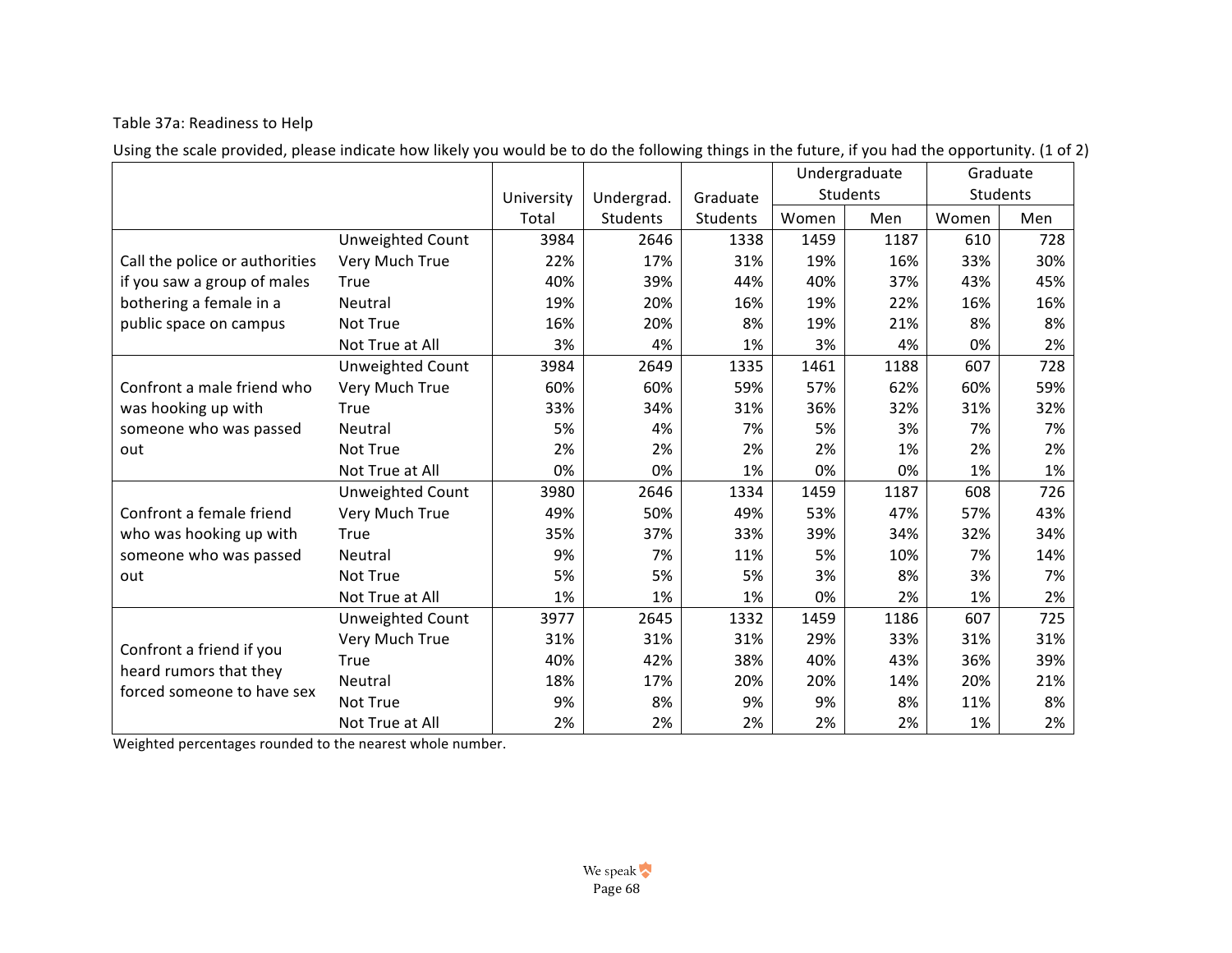## Table 37b: Readiness to Help

Using the scale provided, please indicate how likely you would be to do the following things in the future, if you had the opportunity. (2 of 2)

|                                                                                                                                                 |                         |            |            |          |       | Undergraduate |       | Graduate |
|-------------------------------------------------------------------------------------------------------------------------------------------------|-------------------------|------------|------------|----------|-------|---------------|-------|----------|
|                                                                                                                                                 |                         | University | Undergrad. | Graduate |       | Students      |       | Students |
|                                                                                                                                                 |                         | Total      | Students   | Students | Women | Men           | Women | Men      |
|                                                                                                                                                 | Unweighted Count        | 3971       | 2641       | 1330     | 1459  | 1182          | 604   | 726      |
| Tell an RCA or other campus<br>authority about information<br>you might have about a rape<br>case even if pressured by<br>others to stay silent | Very Much True          | 34%        | 31%        | 40%      | 30%   | 32%           | 42%   | 39%      |
|                                                                                                                                                 | True                    | 41%        | 42%        | 39%      | 42%   | 43%           | 37%   | 41%      |
|                                                                                                                                                 | Neutral                 | 17%        | 18%        | 16%      | 18%   | 17%           | 16%   | 15%      |
|                                                                                                                                                 | Not True                | 6%         | 7%         | 4%       | 8%    | 7%            | 5%    | 3%       |
|                                                                                                                                                 | Not True at All         | 2%         | 2%         | 1%       | 2%    | 2%            | 1%    | 2%       |
|                                                                                                                                                 | <b>Unweighted Count</b> | 3979       | 2643       | 1336     | 1459  | 1184          | 609   | 727      |
| Go with a female friend to                                                                                                                      | Very Much True          | 74%        | 74%        | 73%      | 79%   | 69%           | 82%   | 67%      |
|                                                                                                                                                 | True                    | 22%        | 22%        | 23%      | 18%   | 25%           | 16%   | 27%      |
| the police department if she<br>said she was raped                                                                                              | Neutral                 | 3%         | 3%         | 4%       | 2%    | 5%            | 1%    | 5%       |
|                                                                                                                                                 | Not True                | 1%         | 1%         | 1%       | 1%    | 1%            | 0%    | 1%       |
|                                                                                                                                                 | Not True at All         | 0%         | 0%         | 0%       | 0%    | 0%            | 0%    | 0%       |
|                                                                                                                                                 | Unweighted Count        | 3977       | 2642       | 1335     | 1459  | 1183          | 609   | 726      |
| Go with a male friend to the                                                                                                                    | Very Much True          | 69%        | 69%        | 70%      | 75%   | 63%           | 78%   | 65%      |
| police department if he said                                                                                                                    | True                    | 24%        | 24%        | 24%      | 21%   | 28%           | 17%   | 28%      |
| he was raped                                                                                                                                    | Neutral                 | 5%         | 5%         | 4%       | 3%    | 6%            | 3%    | 6%       |
|                                                                                                                                                 | Not True                | 1%         | 2%         | 1%       | 1%    | 2%            | 1%    | 1%       |
|                                                                                                                                                 | Not True at All         | 1%         | 1%         | 1%       | 0%    | 1%            | 1%    | 1%       |
| Consult a confidential                                                                                                                          | Unweighted Count        | 3971       | 2640       | 1331     | 1459  | 1181          | 608   | 723      |
| resource about options                                                                                                                          | Very Much True          | 15%        | 16%        | 14%      | 20%   | 12%           | 20%   | 9%       |
|                                                                                                                                                 | True                    | 31%        | 33%        | 28%      | 38%   | 28%           | 35%   | 24%      |
| (SHARE, Counseling &                                                                                                                            | Neutral                 | 33%        | 31%        | 36%      | 28%   | 34%           | 31%   | 39%      |
| Psychological Services,<br>Office of Religious Life)                                                                                            | Not True                | 14%        | 14%        | 16%      | 11%   | 17%           | 9%    | 20%      |
|                                                                                                                                                 | Not True at All         | 6%         | 6%         | 6%       | 4%    | 9%            | 4%    | 8%       |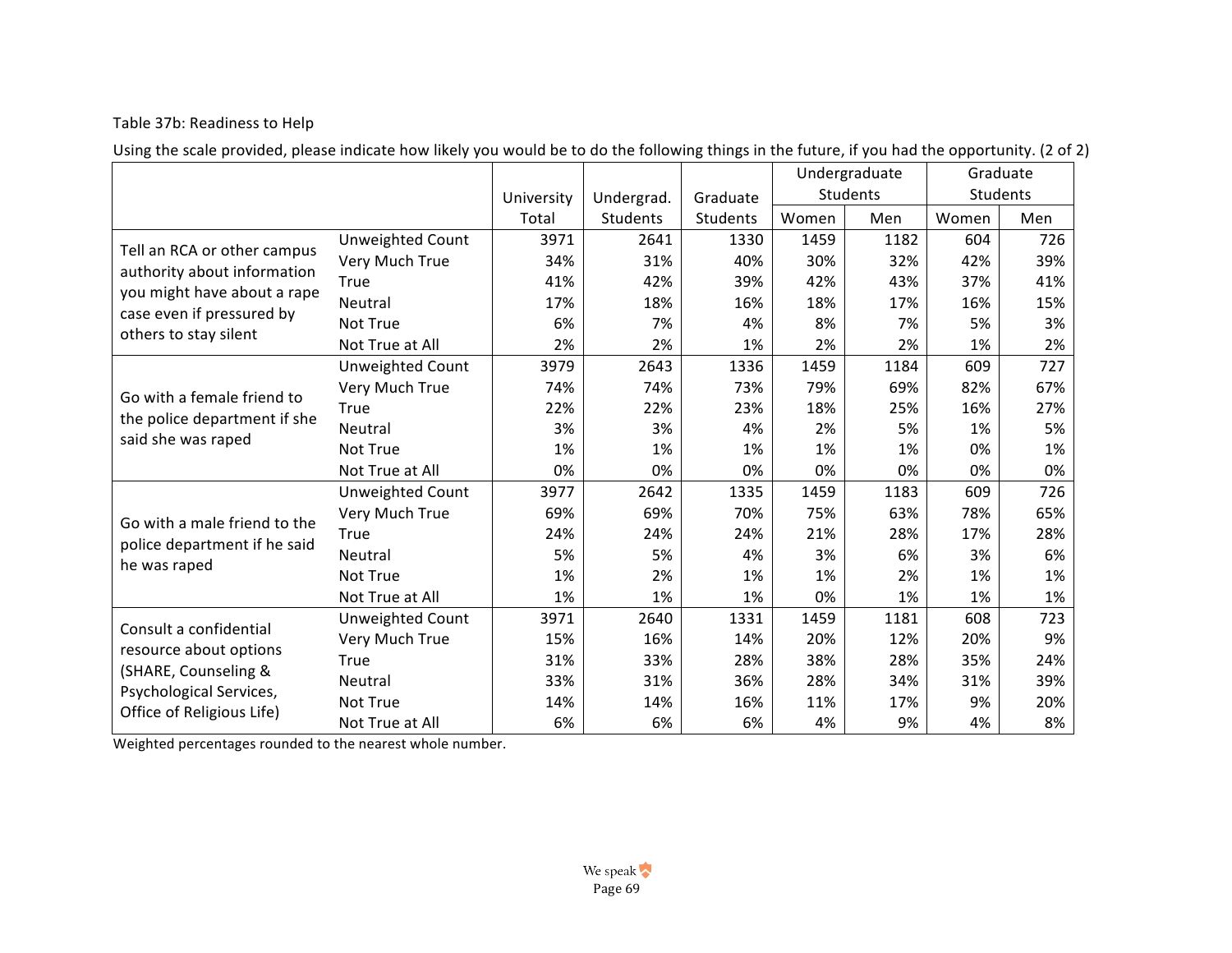## Table 38: Readiness to Help

In this section, you will be asked a series of questions about situations you have seen or been in since coming to Princeton. (1 of 7) Have you seen a group of students sexually intimidating/bothering someone in a public space on campus?

|          |                                                |            |            |          |       | Undergraduate |       | Graduate |
|----------|------------------------------------------------|------------|------------|----------|-------|---------------|-------|----------|
|          |                                                | University | Undergrad. | Graduate |       | Students      |       | Students |
|          |                                                | Total      | Students   | Students | Women | Men           | Women | Men      |
|          | Unweighted Count                               | 4011       | 2662       | 1349     | 1465  | 1197          | 613   | 736      |
| Have you | Yes                                            | 8%         | 10%        | 3%       | 12%   | 7%            | 3%    | 3%       |
| seen     | No.                                            | 92%        | 90%        | 97%      | 88%   | 93%           | 97%   | 97%      |
| f        | Unweighted Count                               | 302        | 265        | 37       | 179   | 86            | 19    | 18       |
| "Yes",   | Did nothing, it wasn't my business             | 6%         | 6%         | 2%       | 5%    | 8%            | 6%    | 0%       |
| what     | Did nothing because I wasn't sure what to do   | 35%        | 35%        | 40%      | 35%   | 34%           | 33%   | 44%      |
| did      | Created a distraction to disrupt the situation | 21%        | 20%        | 29%      | 20%   | 20%           | 39%   | 22%      |
| you      | Confronted the situation directly              | 19%        | 20%        | 16%      | 20%   | 19%           | 8%    | 22%      |
| do?      | Got assistance from someone else               | 12%        | 12%        | 9%       | 12%   | 12%           | 6%    | 11%      |
|          | Other                                          | 7%         | 7%         | 4%       | 7%    | 7%            | 9%    | 0%       |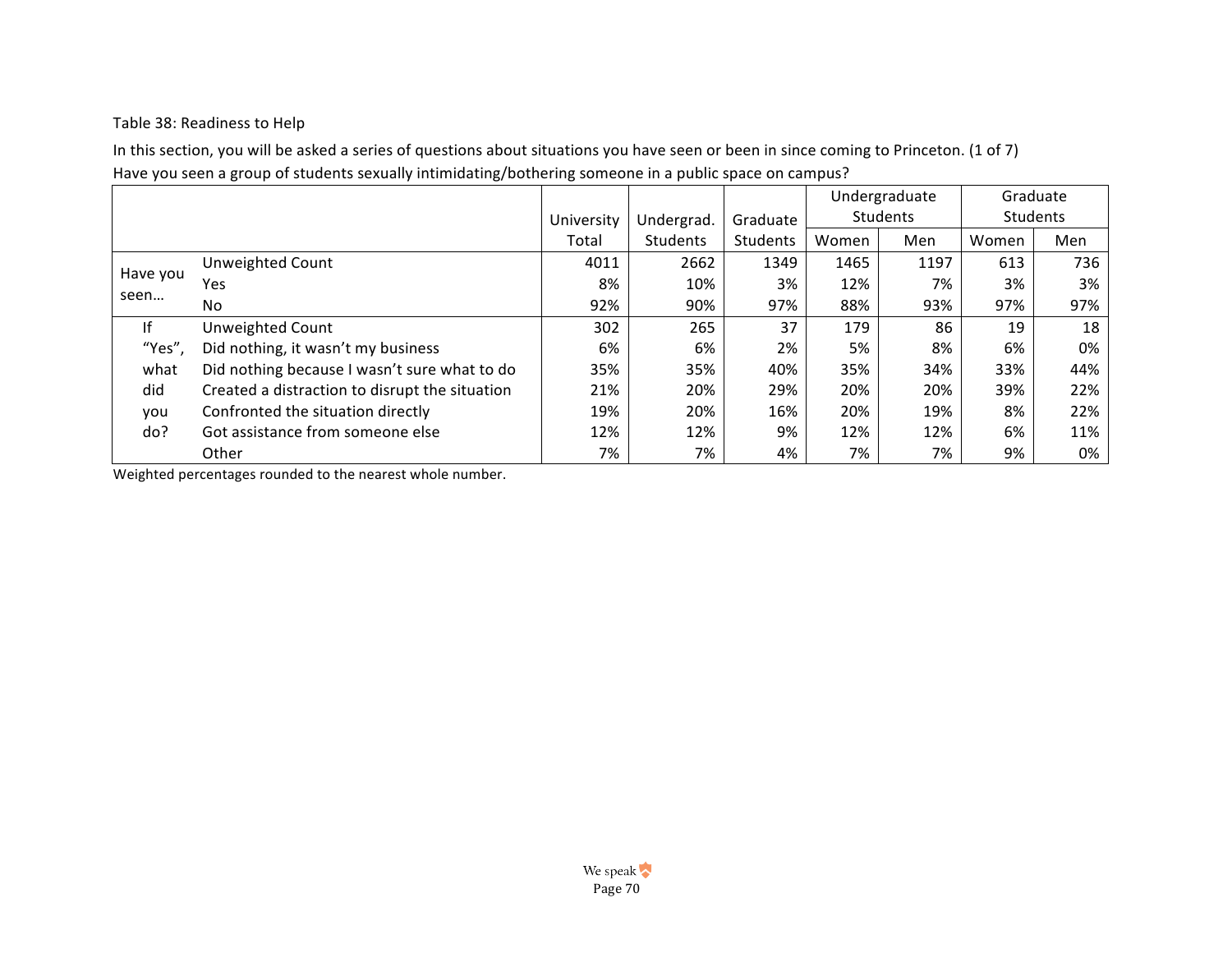## Table 39: Readiness to Help

In this section, you will be asked a series of questions about situations you have seen or been in since coming to Princeton. (2 of 7) Have you seen a girl taking a drunk individual back to her room planning to engage in sexual activity?

|                                           |                                                |            |            |          | Undergraduate |      | Graduate        |     |
|-------------------------------------------|------------------------------------------------|------------|------------|----------|---------------|------|-----------------|-----|
|                                           |                                                | University | Undergrad. | Graduate | Students      |      | <b>Students</b> |     |
|                                           |                                                | Total      | Students   | Students | Women         | Men  | Women           | Men |
| Have you<br>seen                          | Unweighted Count                               | 4010       | 2665       | 1345     | 1468          | 1197 | 611             | 734 |
|                                           | Yes                                            | 22%        | 29%        | 8%       | 26%           | 32%  | 7%              | 9%  |
|                                           | No.                                            | 78%        | 71%        | 92%      | 74%           | 68%  | 93%             | 91% |
| lf<br>"Yes",<br>what<br>did<br>you<br>do? | <b>Unweighted Count</b>                        | 848        | 746        | 102      | 378           | 368  | 39              | 63  |
|                                           | Did nothing, it wasn't my business             | 51%        | 51%        | 55%      | 46%           | 55%  | 40%             | 63% |
|                                           | Did nothing because I wasn't sure what to do   | 19%        | 21%        | 7%       | 26%           | 17%  | 15%             | 3%  |
|                                           | Created a distraction to disrupt the situation | 2%         | 2%         | 0%       | 2%            | 2%   | 0%              | 0%  |
|                                           | Confronted the situation directly              | 4%         | 4%         | 4%       | 6%            | 3%   | 5%              | 3%  |
|                                           | Got assistance from someone else               | 2%         | 2%         | 3%       | 3%            | 2%   | 3%              | 3%  |
|                                           | Other                                          | 21%        | 19%        | 31%      | 17%           | 21%  | 37%             | 28% |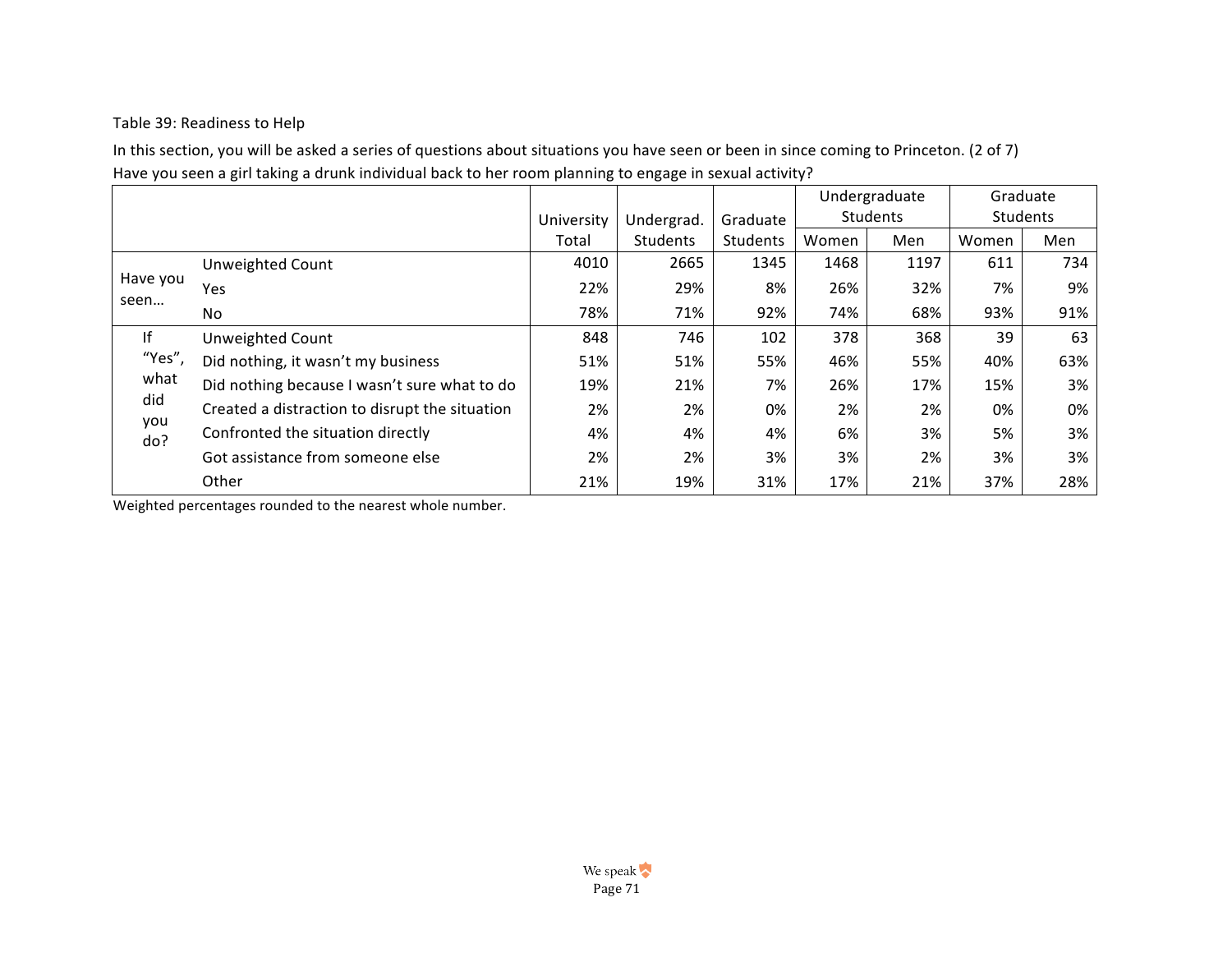# Table 40: Readiness to Help

In this section, you will be asked a series of questions about situations you have seen or been in since coming to Princeton. (3 of 7) Have you seen a guy taking a drunk individual back to her room planning to engage in sexual activity?

|          |                                                |            |            |          | Undergraduate |          | Graduate |     |
|----------|------------------------------------------------|------------|------------|----------|---------------|----------|----------|-----|
|          |                                                | University | Undergrad. | Graduate |               | Students | Students |     |
|          |                                                | Total      | Students   | Students | Women         | Men      | Women    | Men |
|          | <b>Unweighted Count</b>                        | 4000       | 2655       | 1345     | 1460          | 1195     | 611      | 734 |
| Have you | Yes                                            | 30%        | 41%        | 9%       | 45%           | 37%      | 9%       | 8%  |
| seen     | No.                                            | 70%        | 59%        | 91%      | 55%           | 63%      | 91%      | 92% |
| lf       | Unweighted Count                               | 1204       | 1092       | 112      | 655           | 437      | 52       | 60  |
| "Yes",   | Did nothing, it wasn't my business             | 37%        | 36%        | 43%      | 33%           | 40%      | 28%      | 53% |
| what     | Did nothing because I wasn't sure what to do   | 25%        | 26%        | 17%      | 32%           | 20%      | 23%      | 13% |
| did      | Created a distraction to disrupt the situation | 7%         | 7%         | 2%       | 7%            | 7%       | 3%       | 2%  |
| you      | Confronted the situation directly              | 9%         | 10%        | 6%       | 9%            | 10%      | 12%      | 2%  |
| do?      | Got assistance from someone else               | 5%         | 6%         | 3%       | 7%            | 4%       | 7%       | 0%  |
|          | Other                                          | 16%        | 15%        | 28%      | 13%           | 18%      | 26%      | 30% |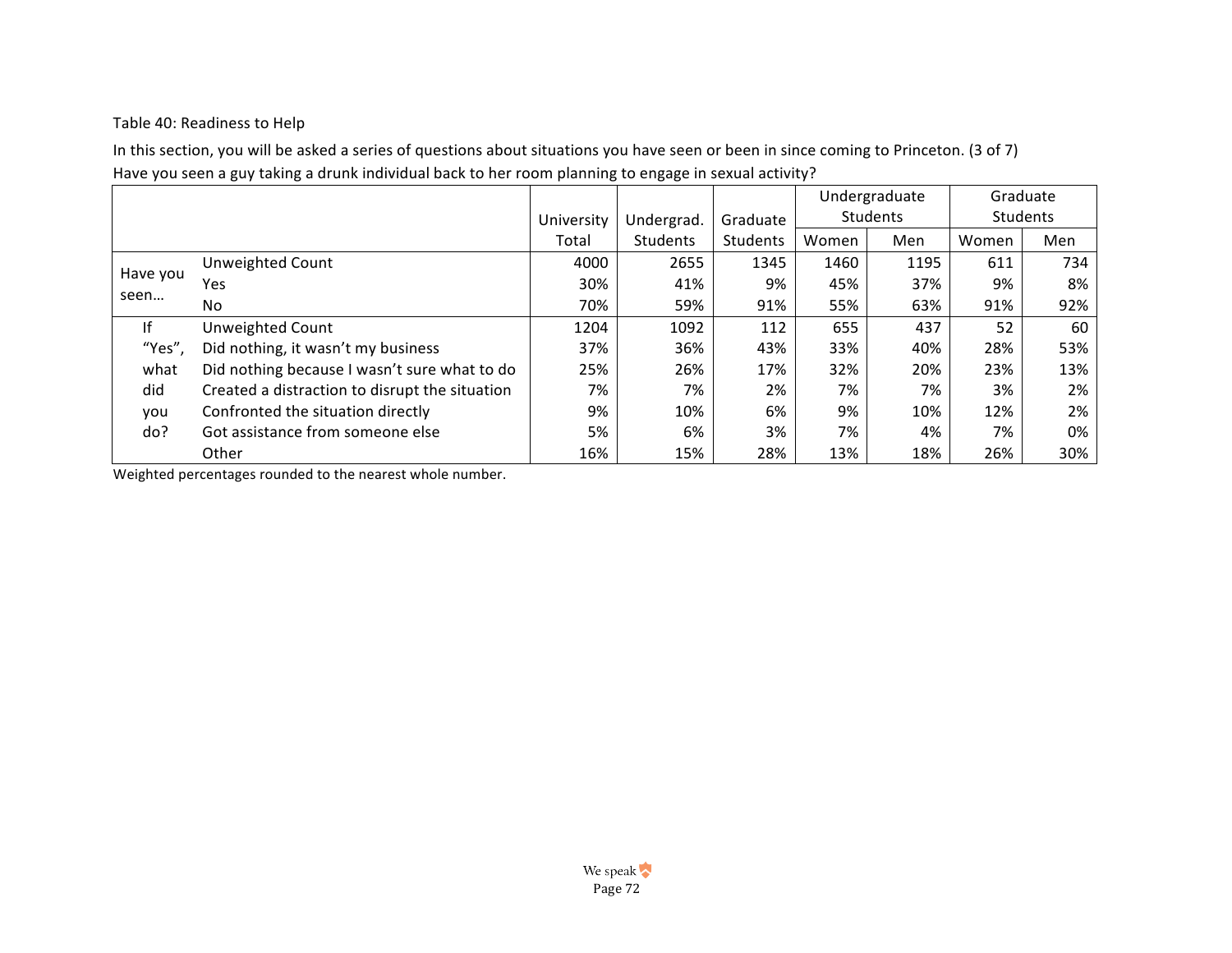# Table 41: Readiness to Help

In this section, you will be asked a series of questions about situations you have seen or been in since coming to Princeton. (4 of 7) Have you heard rumors that a friend had sexual contact with someone who couldn't consent?

|                   |                                                |            |            |          | Undergraduate |          | Graduate |     |
|-------------------|------------------------------------------------|------------|------------|----------|---------------|----------|----------|-----|
|                   |                                                | University | Undergrad. | Graduate |               | Students | Students |     |
|                   |                                                | Total      | Students   | Students | Women         | Men      | Women    | Men |
|                   | Unweighted Count                               | 3991       | 2652       | 1339     | 1462          | 1190     | 607      | 732 |
| Have you<br>heard | Yes                                            | 11%        | 14%        | 3%       | 16%           | 13%      | 4%       | 3%  |
|                   | No                                             | 89%        | 86%        | 97%      | 84%           | 87%      | 96%      | 97% |
| lf                | <b>Unweighted Count</b>                        | 420        | 375        | 45       | 227           | 148      | 25       | 20  |
| "Yes",            | Did nothing, it wasn't my business             | 19%        | 20%        | 13%      | 20%           | 20%      | 4%       | 21% |
| what              | Did nothing because I wasn't sure what to do   | 29%        | 28%        | 39%      | 30%           | 25%      | 25%      | 52% |
| did               | Created a distraction to disrupt the situation | 1%         | 1%         | 0%       | 0%            | 1%       | 0%       | 0%  |
| you<br>do?        | Confronted the situation directly              | 19%        | 20%        | 8%       | 22%           | 19%      | 0%       | 16% |
|                   | Got assistance from someone else               | 8%         | 8%         | 10%      | 8%            | 9%       | 16%      | 5%  |
|                   | Other                                          | 24%        | 24%        | 29%      | 21%           | 27%      | 55%      | 6%  |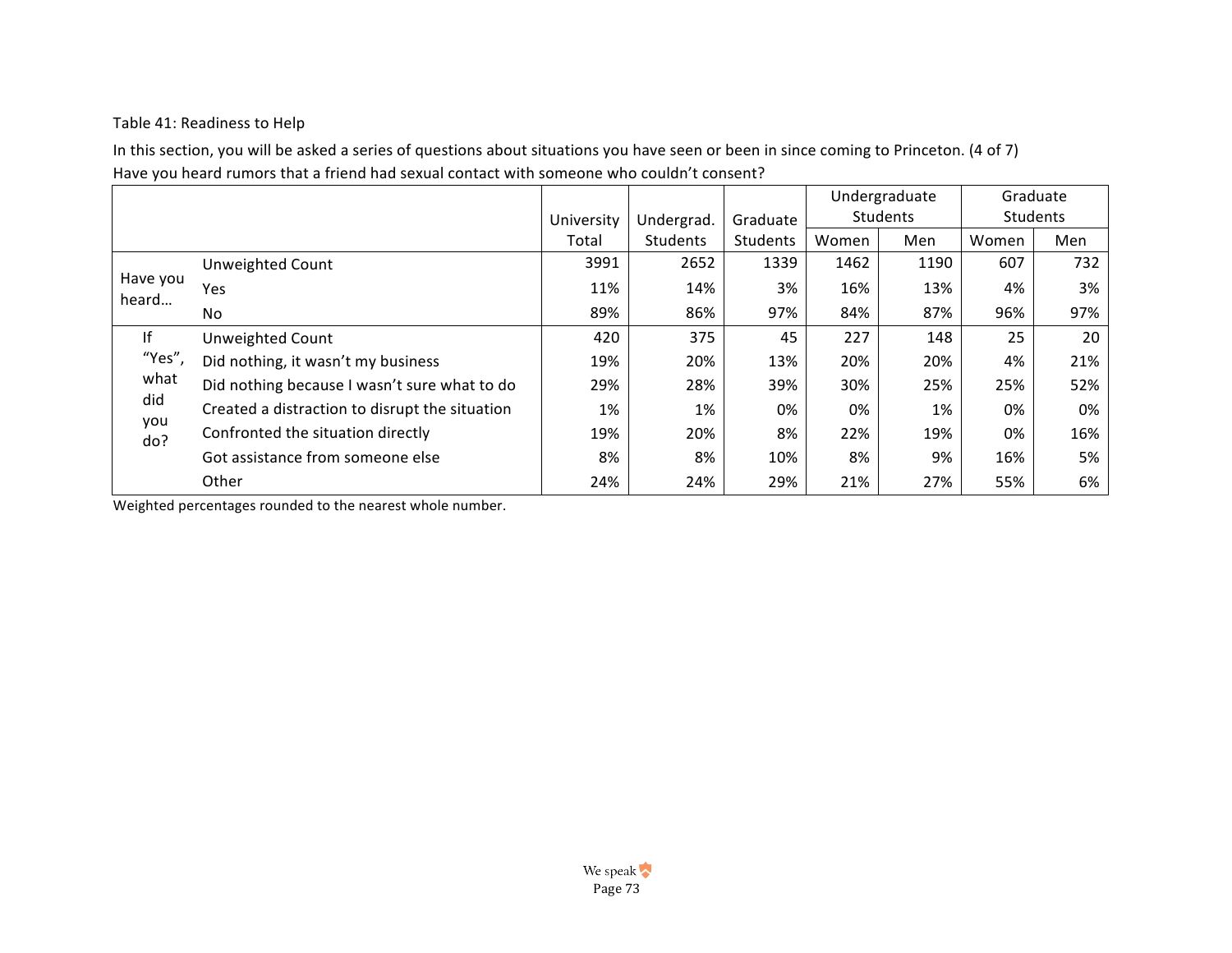# Table 42: Readiness to Help

In this section, you will be asked a series of questions about situations you have seen or been in since coming to Princeton. (5 of 7) Have you seen a girl go to her room with a group of guys when she seemed to be in danger?

|            |                                                |            |            |          | Undergraduate |          | Graduate |       |
|------------|------------------------------------------------|------------|------------|----------|---------------|----------|----------|-------|
|            |                                                | University | Undergrad. | Graduate |               | Students | Students |       |
|            |                                                | Total      | Students   | Students | Women         | Men      | Women    | Men   |
|            | Unweighted Count                               | 3997       | 2649       | 1348     | 1462          | 1187     | 613      | 735   |
| Have you   | Yes                                            | 1%         | 1%         | 0%       | 1%            | 1%       | 0%       | 0%    |
| seen       | No                                             | 99%        | 99%        | 100%     | 99%           | 99%      | 100%     | 100%  |
| lf         | Unweighted Count                               | 32         | 29         | $\leq$   | 18            | 11       | $<$ 5    | $<$ 5 |
| "Yes",     | Did nothing, it wasn't my business             | 14%        | 4%         | 100%     | 0%            | 9%       | 100%     | 100%  |
| what       | Did nothing because I wasn't sure what to do   | 11%        | 12%        | 0%       | 10%           | 15%      | 0%       | 0%    |
| did        | Created a distraction to disrupt the situation | 24%        | 26%        | 0%       | 32%           | 19%      | 0%       | 0%    |
| you<br>do? | Confronted the situation directly              | 39%        | 43%        | 0%       | 40%           | 47%      | 0%       | 0%    |
|            | Got assistance from someone else               | 9%         | 10%        | 0%       | 17%           | 0%       | 0%       | 0%    |
|            | Other                                          | 4%         | 4%         | 0%       | 0%            | 9%       | 0%       | 0%    |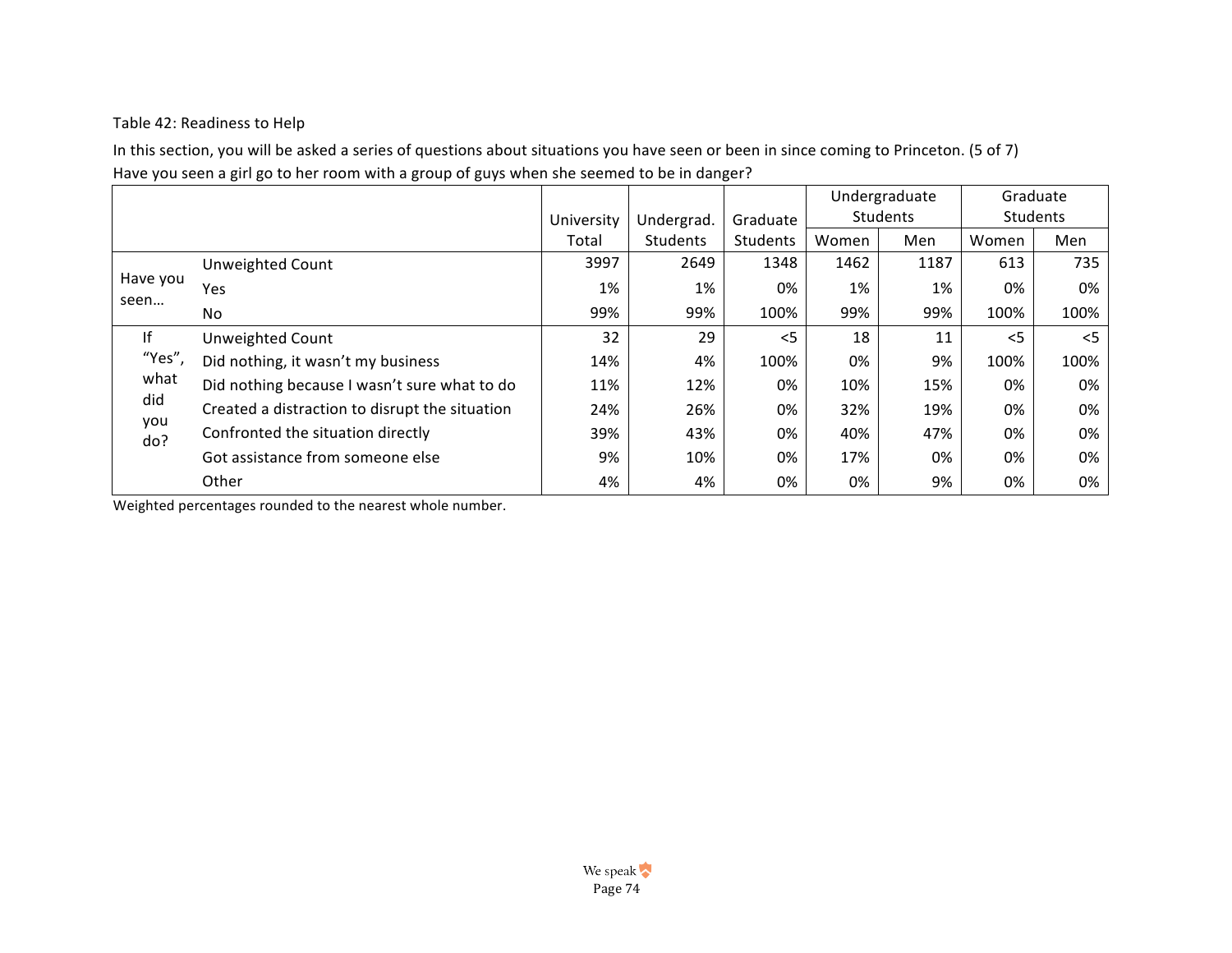# Table 43: Readiness to Help

In this section, you will be asked a series of questions about situations you have seen or been in since coming to Princeton. (6 of 7) Have you heard a friend say they planned to give alcohol to someone to get sex?

|            |                                                |            |            |          | Undergraduate |          | Graduate |     |
|------------|------------------------------------------------|------------|------------|----------|---------------|----------|----------|-----|
|            |                                                | University | Undergrad. | Graduate |               | Students | Students |     |
|            |                                                | Total      | Students   | Students | Women         | Men      | Women    | Men |
|            | Unweighted Count                               | 4008       | 2661       | 1347     | 1465          | 1196     | 613      | 734 |
| Have you   | Yes                                            | 4%         | 5%         | 1%       | 4%            | 6%       | 1%       | 1%  |
| heard      | No                                             | 96%        | 95%        | 99%      | 96%           | 94%      | 99%      | 99% |
| lf         | <b>Unweighted Count</b>                        | 138        | 124        | 14       | 62            | 62       | $<$ 5    | 11  |
| "Yes",     | Did nothing, it wasn't my business             | 20%        | 19%        | 32%      | 11%           | 25%      | 37%      | 31% |
| what       | Did nothing because I wasn't sure what to do   | 14%        | 14%        | 11%      | 18%           | 11%      | 37%      | 6%  |
| did        | Created a distraction to disrupt the situation | 2%         | 3%         | 0%       | 2%            | 3%       | 0%       | 0%  |
| you<br>do? | Confronted the situation directly              | 45%        | 46%        | 35%      | 53%           | 41%      | 26%      | 37% |
|            | Got assistance from someone else               | 0%         | 0%         | 0%       | 0%            | 0%       | 0%       | 0%  |
|            | Other                                          | 18%        | 18%        | 22%      | 16%           | 19%      | 0%       | 27% |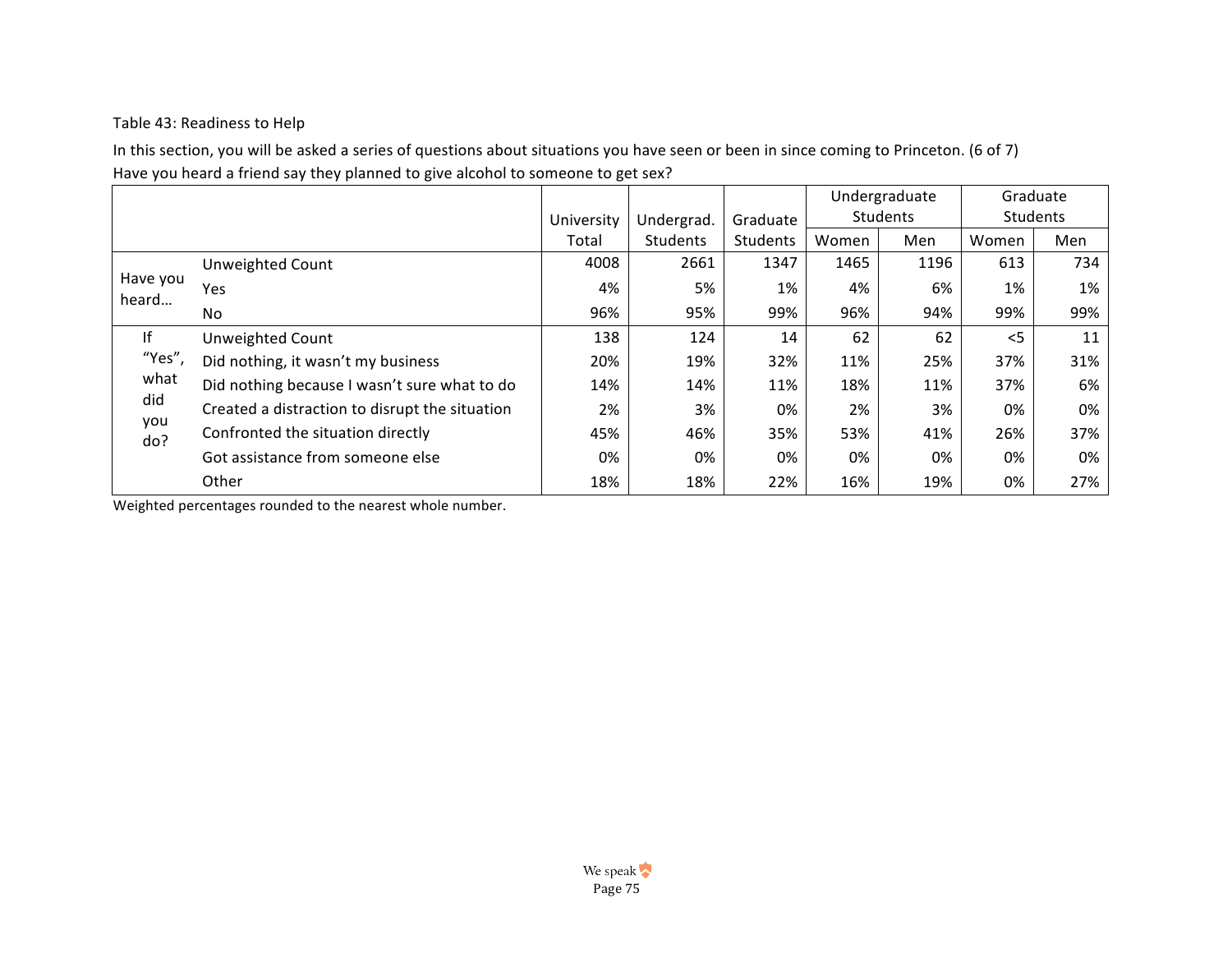# Table 44: Readiness to Help

In this section, you will be asked a series of questions about situations you have seen or been in since coming to Princeton. (7 of 7) Have you heard rumors that a friend forced someone to have sex?

|                   |                                                |            |            |          | Undergraduate |          | Graduate |     |
|-------------------|------------------------------------------------|------------|------------|----------|---------------|----------|----------|-----|
|                   |                                                | University | Undergrad. | Graduate |               | Students | Students |     |
|                   |                                                | Total      | Students   | Students | Women         | Men      | Women    | Men |
|                   | Unweighted Count                               | 4013       | 2663       | 1350     | 1467          | 1196     | 613      | 737 |
| Have you<br>heard | Yes                                            | 4%         | 5%         | 1%       | 5%            | 5%       | 2%       | 1%  |
|                   | No                                             | 96%        | 95%        | 99%      | 95%           | 95%      | 98%      | 99% |
| lf                | <b>Unweighted Count</b>                        | 154        | 134        | 20       | 79            | 55       | 13       |     |
| "Yes",            | Did nothing, it wasn't my business             | 15%        | 15%        | 11%      | 14%           | 16%      | 8%       | 16% |
| what              | Did nothing because I wasn't sure what to do   | 25%        | 26%        | 21%      | 21%           | 32%      | 36%      | 0%  |
| did               | Created a distraction to disrupt the situation | 1%         | 1%         | 0%       | 0%            | 2%       | 0%       | 0%  |
| you<br>do?        | Confronted the situation directly              | 22%        | 24%        | 11%      | 27%           | 20%      | 8%       | 16% |
|                   | Got assistance from someone else               | 9%         | 8%         | 19%      | 9%            | 7%       | 14%      | 26% |
|                   | Other                                          | 28%        | 27%        | 37%      | 30%           | 23%      | 33%      | 42% |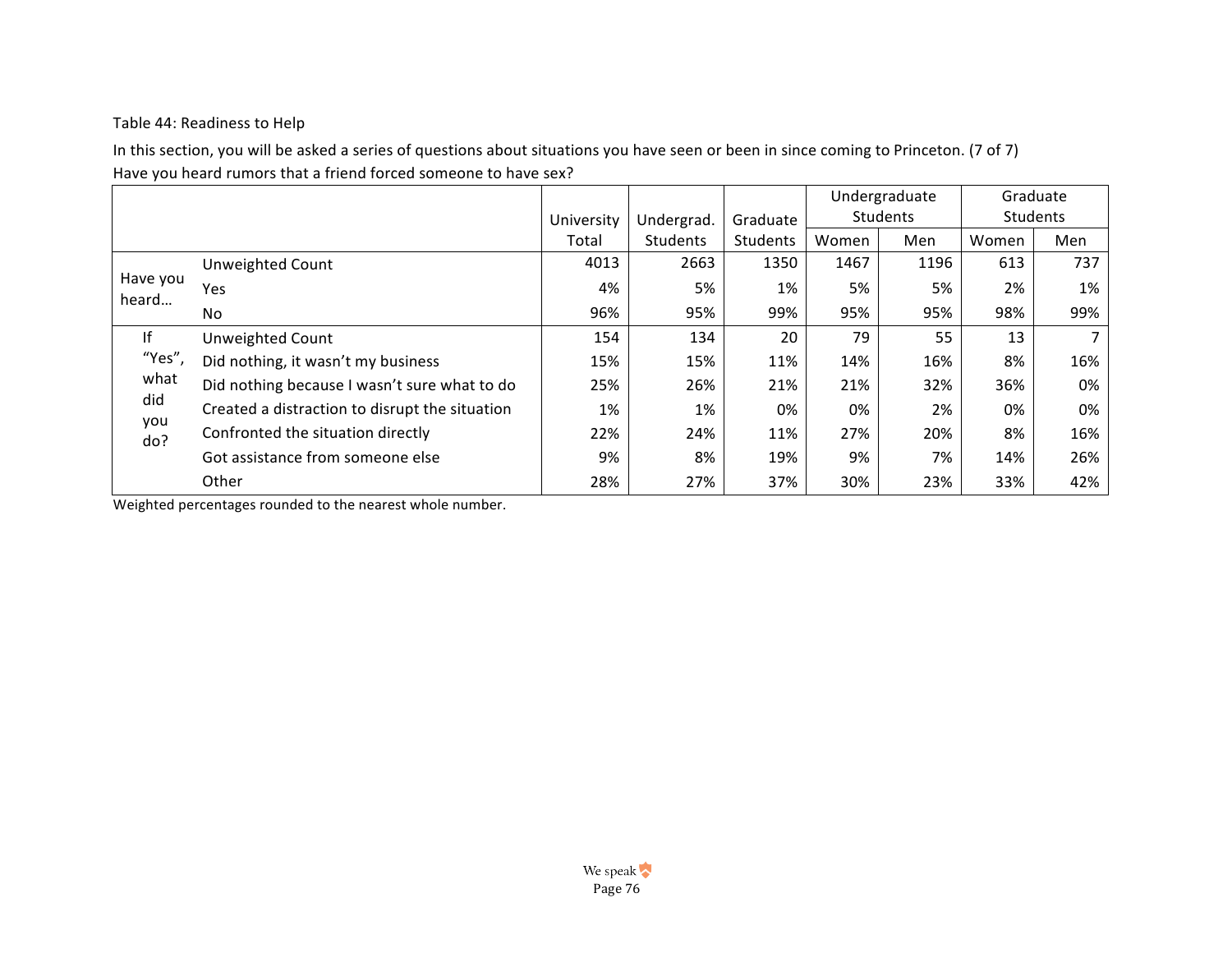#### **METHODOLOGY**

#### **Questionnaire development**

The We Speak: Attitudes on Sexual Misconduct at Princeton (We Speak Survey) questionnaire was largely based upon the #iSPEAK survey instrument developed by the Center on Violence Against Women and Children (VAWC) in the School of Social Work at Rutgers University (http://socialwork.rutgers.edu/CentersandPrograms/VAWC/researchevaluation/CampusClimateProject.aspx) and the survey instrument recommended by the White House Task Force to Protect Students from Sexual Assault (https://www.notalone.gov/assets/ovw-climatesurvey.pdf). The questionnaire also included items from the Massachusetts Institute of Technology Community Attitudes on Sexual Assault (CASA) Survey (http://web.mit.edu/surveys/casatips/sources.html) and the American College Health Association-National College Health Assessment II (ACHA-NCHA II). These items were used with permission. The survey questionnaire was further customized to meet the specific needs of the Princeton community. An annotated version of the We Speak survey instrument is provided in appendix 2 of this report: http://www.princeton.edu/provost/institutional-research/survey-information/survey-questionaires/

#### **Demographic information**

The survey questionnaire included questions about gender identity, sexual orientation and current place of residence. These self-reported data were used in conjunction with other data maintained by the University in our analysis.

#### **Survey administration and completion rates**

Administrative records maintained by the University were used to create a census sample of 5,248 undergraduate students and 2,614 graduate students who were in active enrollment status and who were at least 18 years old at the start of data collection.

The We Speak Survey was conducted as a confidential web survey that was available to enrolled undergraduate and graduate students. Data collection occurred over 28 days beginning on March 24, 2015. The survey took most students about 18 minutes to complete.

At the conclusion of the data collection, 4,115 (52%) of the 7,862 enrolled undergraduate and graduate students had completed the survey. For undergraduates, 2,730 (52%) of the 5,248 undergraduates submitted survey questionnaires. Graduate students participated at the same rate with 1,385 (53%) of the 2,614 graduate students submitting answers. An additional 406 undergraduate students and 179 graduate students logged onto, but did not complete, the survey.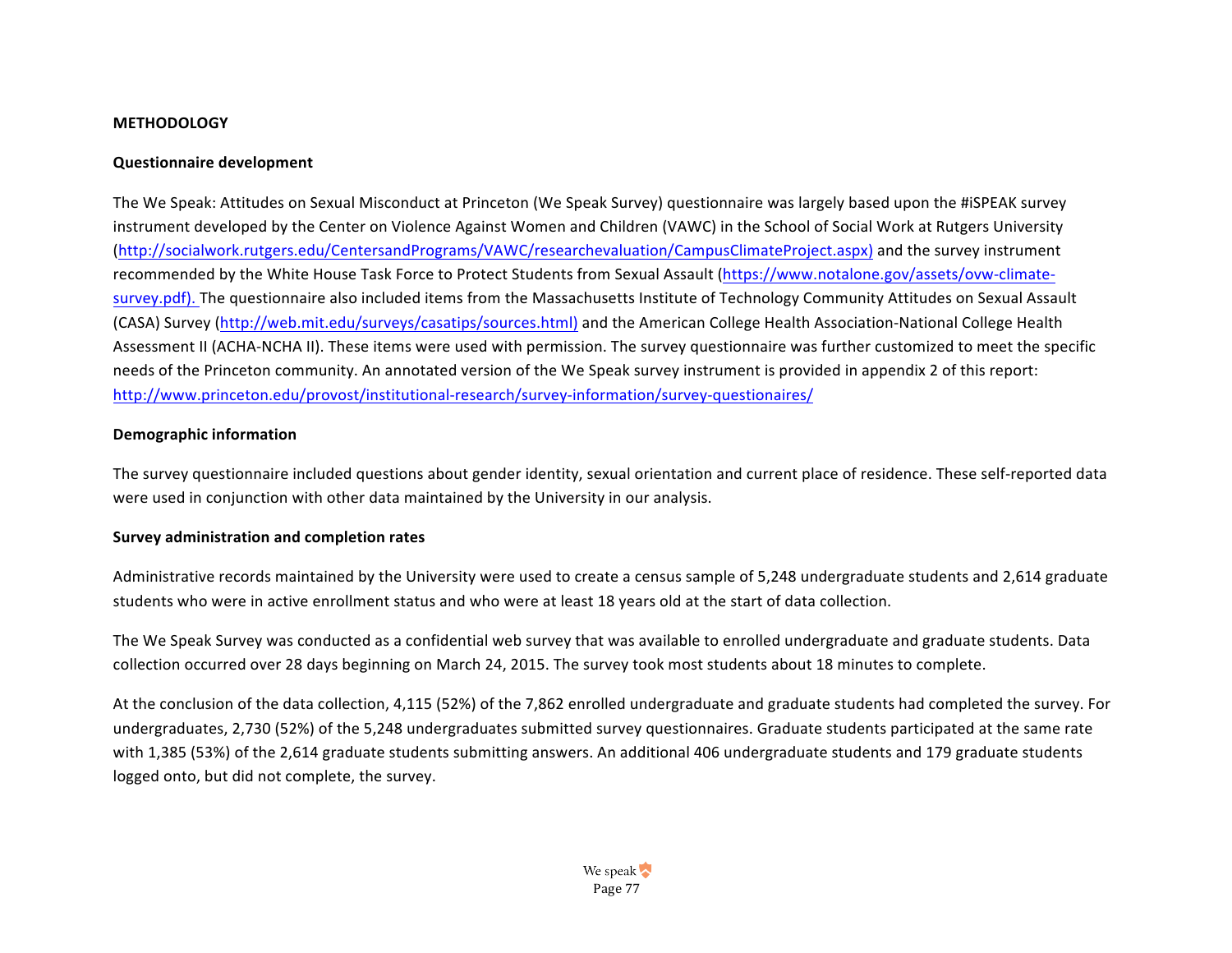Among undergraduates, 58% women completed the survey as compared to 47% of men. Similarly, 62% of graduate women completed the survey compared to 47% of graduate men. The response rate by undergraduate class ranged between 50% of freshmen to 54% of seniors. Firstyear graduate students (58%) responded at a slightly higher rate than students in the second through seventh year of study (49% to 54%). As noted in individual data tables and charts, we have applied post-stratification weights that approximate the composition of the 7,862 students who were invited to complete the survey with respect to student type and gender.

#### **Survey promotion and incentives for completion**

Given that the response rates on a number of recent sexual assault climate surveys and other health behavior surveys have been fairly low, the University was concerned it might also experience a less than optimal response on this survey, which might have severely limited the ability to interpret the survey findings.

To encourage full student participation a variety steps were undertaken including the implementation of a robust communication plan involving print, web, and social media, as well as the active participation of faculty, staff, and student leaders. On March 23, 2015, approximately 24 hours before data collection began, President Eisgruber sent a letter to students alerting them to the importance of the survey and encouraging their participation. This communication was followed by a personalized email message sent on behalf of the Faculty-Student Committee on Sexual Misconduct that contained a unique survey link. Students who had not submitted the survey received reminder messages on various days throughout the survey administration.

A two-tiered incentive structure was also employed, where an embedded sample of students received a \$20 Amazon.com gift code, while others were entered into a raffle for 40 Amazon.com \$50 gift codes. The incentive was structure-modified during the course of data collection.

Since the University believed that it was important that all students have the opportunity to participate in the survey a census sample comprised of 7,862 students was drawn from administrative records. Hoping to mitigate the risk of low response among the census sample, two embedded sub-samples were randomly drawn from the census sample. The sub-samples were sized such that they were representative of the undergraduate student and graduate student population at the 95% confidence interval with a 5% margin of error. Members of the undergraduate (359 students) and the graduate (336 students) sub-sample were offered structured incentives to complete the survey. In part, the reasoning for selecting the sub-sample to receive an enhanced incentive was to increase the likelihood that we would at least obtain a high response from a statistically representative sample of students should the overall response rate be very low. This approach also afforded us the opportunity to determine if there were fundamental differences between the responses of the census sample (lower response) and the subsample (high response), which might indicate non-response bias concerns. Our comparisons of the sub-sample with census sample showed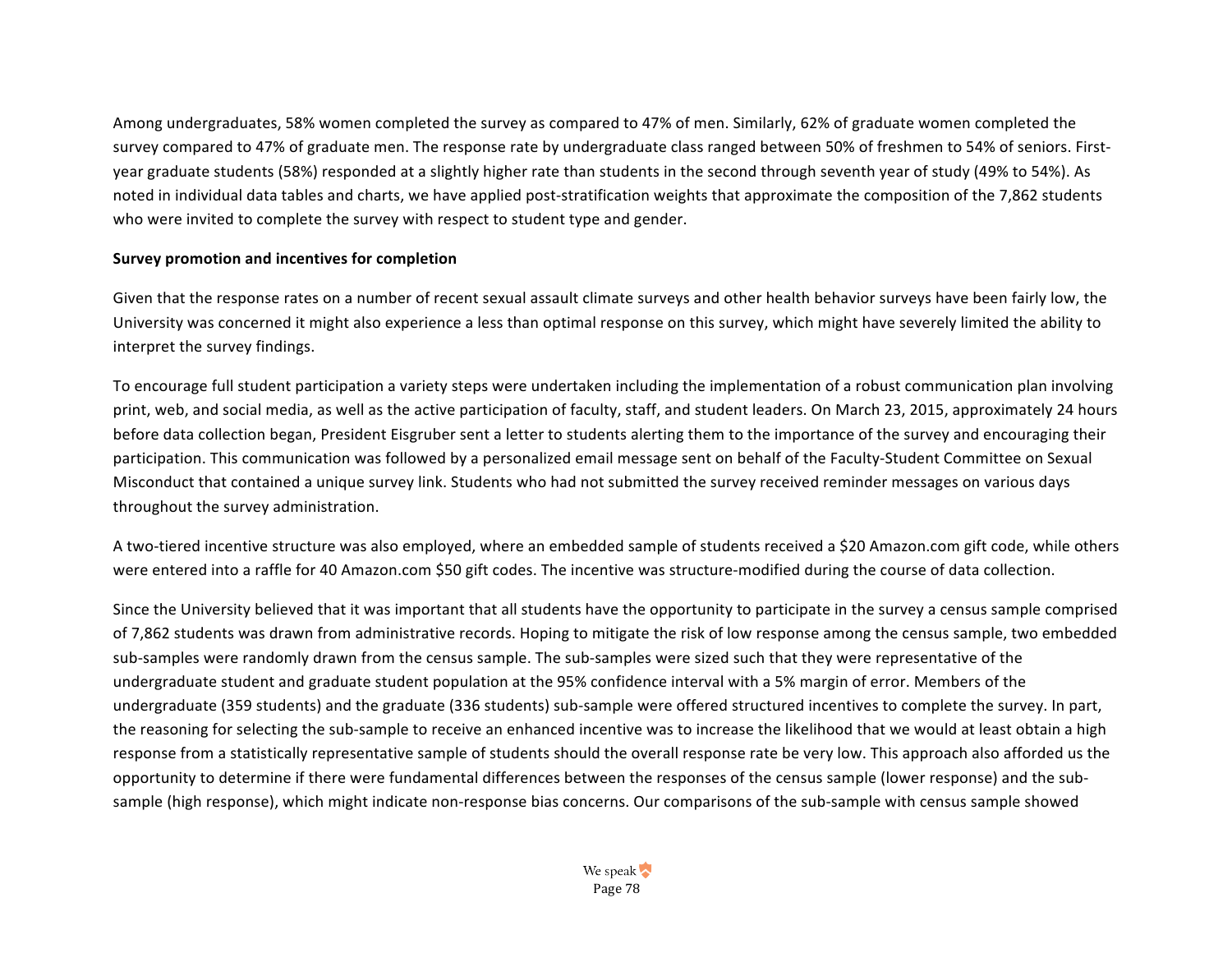general agreement across the two samples. The results reported in this report are based upon the census sample, which considers all survey responses and had much smaller sampling errors.

#### **Estimating the Prevalence of Sexual Assault and Sexual Misconduct during the 2014-15 School Year**

In planning for this survey we were interested in estimating not only the prevalence of sexual assault but also a broader spectrum of behavior that may have been experienced by the survey respondent that are defined in University policy as sexual misconduct. For the purposes of this survey, we chose to estimate the prevalence of sexual assault, as defined by the University, during the 2014-15 school year, by adapting a previously tested model developed by Krebs et al.<sup>3</sup> that has been recently employed at Rutgers University<sup>11</sup>. The prevalence of inappropriate sexual behavior (commonly referred to as sexual misconduct) was then estimated by extending Kreb's model with an additional 10 questions dealing with sexual contact without consent, stalking, and abusive intimate relationships taken from the National Collegiate Health Assessment (ACHA-NCHA II)<sup>12</sup>, as well as questions on sexual harassment designed by University Health Services. The measures derived directly from the survey data were then used to calculate 11 additional variables including "experienced inappropriate sexual behavior" (calculated 10 commonly referred to as sexual misconduct); "experienced, suspected, attempted nonconsensual sexual contact" (calculated 7 commonly referred to as sexual assault) and "experienced sexual penetration" (calculated 11 commonly referred to as rape). The detailed mapping of these variables is shown in Appendix 1. In all the cases, the calculated variable represents the number of students who answer yes to at least one of the component items—students are counted once even if they made s (Appendix 1). As mentioned above students were instructed to consider experiences that had occurred during the 2014-15 school year or since the beginning of fall term 2014-15.

For the purpose of estimating prevalence, we chose as our base population (denominator) the total number of students who answered either "yes" or "no" to at least of one the 15 items<sup>13</sup> that were displayed to all students in our model. Of the 4,115 students who submitted a completed questionnaire, 4,078 students answered at least one of the 15 source survey questions in our model.

 $11$  See: McMahon (2014) #iSPEAK survey instrument, Rutgers University

http://socialwork.rutgers.edu/CentersandPrograms/VAWC/researchevaluation/CampusClimateProject.aspx

 $12$  Used with permission see: http://www.acha-ncha.org/sample\_survey.html

 $^{13}$  15 items that were displayed to all students in our model (Q15,or Q16, or Q17,or Q18, or Q19, or Q28\_1, or Q28\_2, or Q28\_3, or Q28\_4, or Q29\_1, or Q29 2, or Q29 3, or Q30 1, or Q30 2, or Q30 3)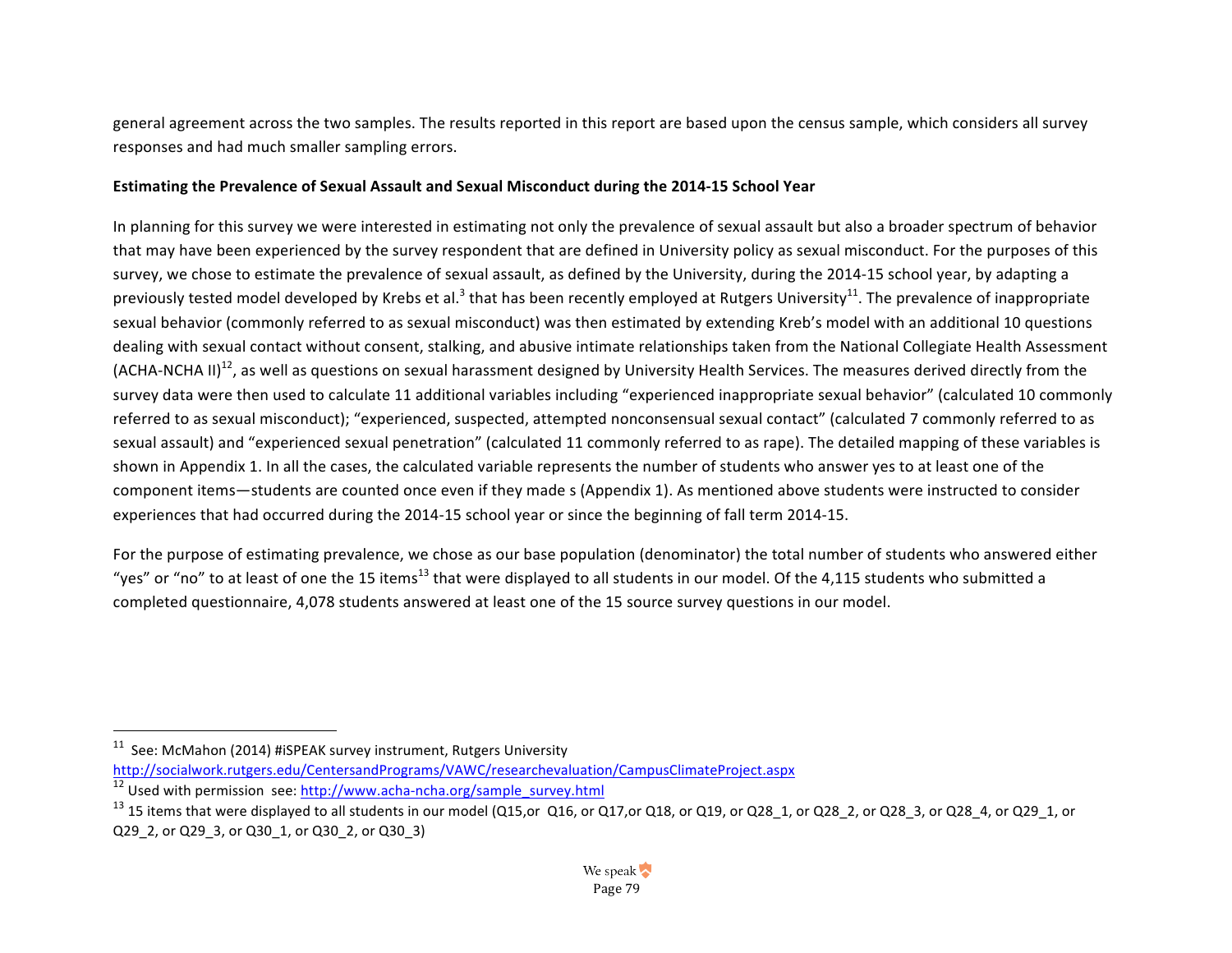#### **Estimating Risk Factors**

Multivariate logistic regression was used to estimate the independent effects of specific demographics factors upon the odds of having experienced inappropriate sexual behavior (sexual misconduct), nonconsensual sexual contact (sexual assault), and nonconsensual sexual penetration (rape), while hold constant the other demographics factors considered in the model constant. The models presented in this report consider the gender, sexual orientation, race/ethnicity, year of study and type of housing. To protect the confidentially of individual graduate students, models that estimate risk factors among graduate students are not included. We have presented the odds ratios which may be interpreted in the following manner. An odds ratio of 1.0 indicates that relative odds of the two groups being compared are the same. If the odds ratio is greater than one, the odds that the experimental group will have a nonconsensual experience are increased in comparison to the reference group — or more likely to occur. If the odds ratio is less than one, the odds that the experimental group will have a nonconsensual experienced are decreased in comparison to the the reference group — or less likely to occur. The statistical significance of each odds ratio has been estimated with a Wald chi-square statistic. Differences that are statistically meaningful at the 0.05 level are displayed in bold.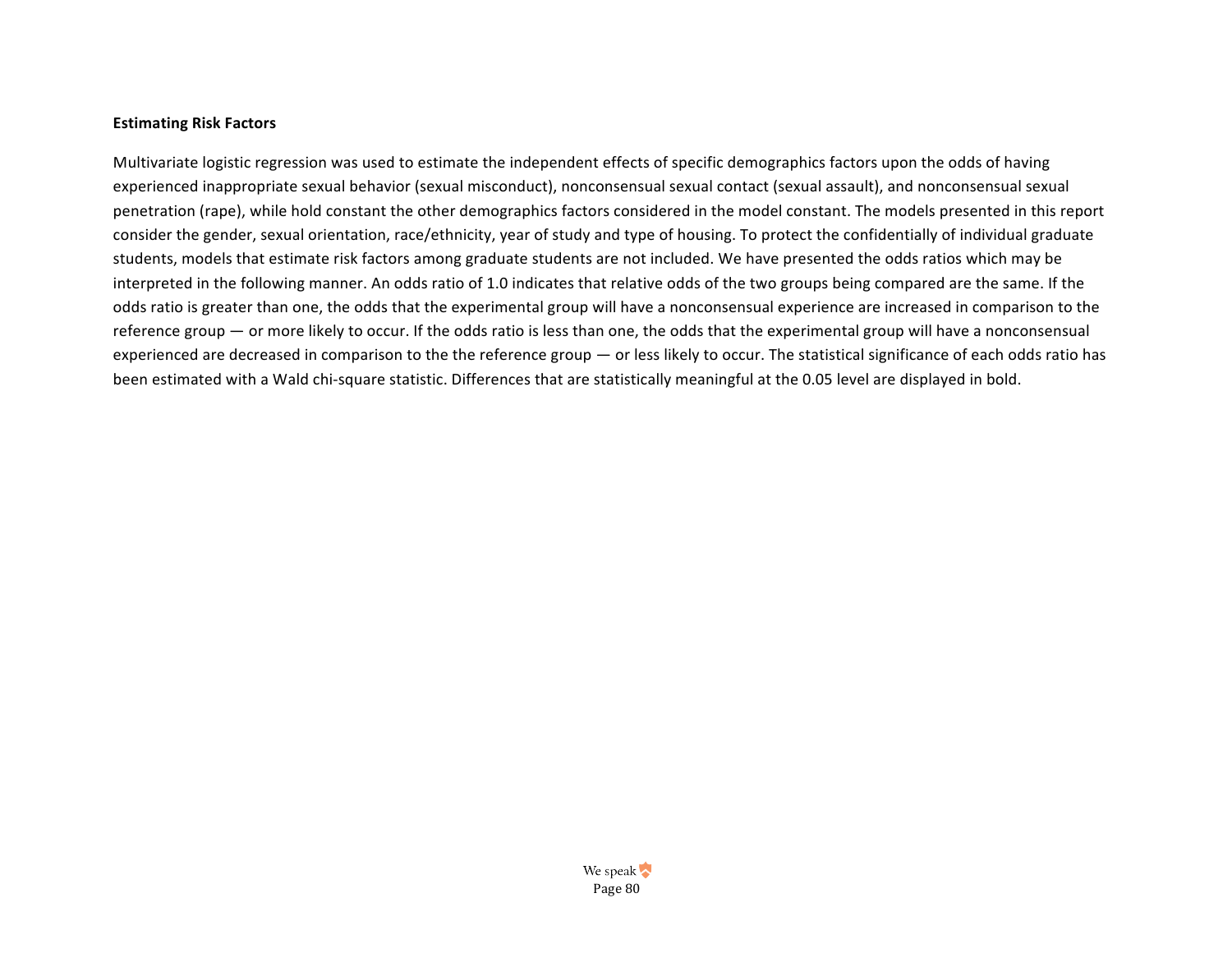# **Key Terms**

Students were classified as having experienced inappropriate sexual behavior (commonly called sexual misconduct) if they reported one or more of the following experiences:

- 1. Experienced nonconsensual sexual contact (commonly called sexual assault) including nonconsensual sexual contact that may had occurred when the student was unable to provide consent or stop what was happening because they were asleep, passed out, or incapacitated by drugs or alcohol; attempted nonconsensual sexual contact against the student, forced kissing, touching of private parts, grabbing, fondling, or rubbing up against in a sexual way. Nonconsensual sexual contact also includes nonconsensual anal sex, oral sex, sexual penetration with a finger or object, and sexual penetration, which is commonly referred to as rape.
- 2. Stalking, for example, someone waiting for the student outside their classroom, residence, or office; or someone trying to contact the student through repeated emails/phone calls.
- 3. An abusive intimate (coupled/partnered) relationship that was emotionally abusive, physically abusive, or sexually abusive.
- 4. Sexual harassment that created intimidating, offensive, or hostile conditions in the student's living, working, or academic environment(s) as a result of unwelcome sexual advances; unwelcome requests for sexual favors or any other verbal, electronic, or physical conduct of an unwanted sexual nature.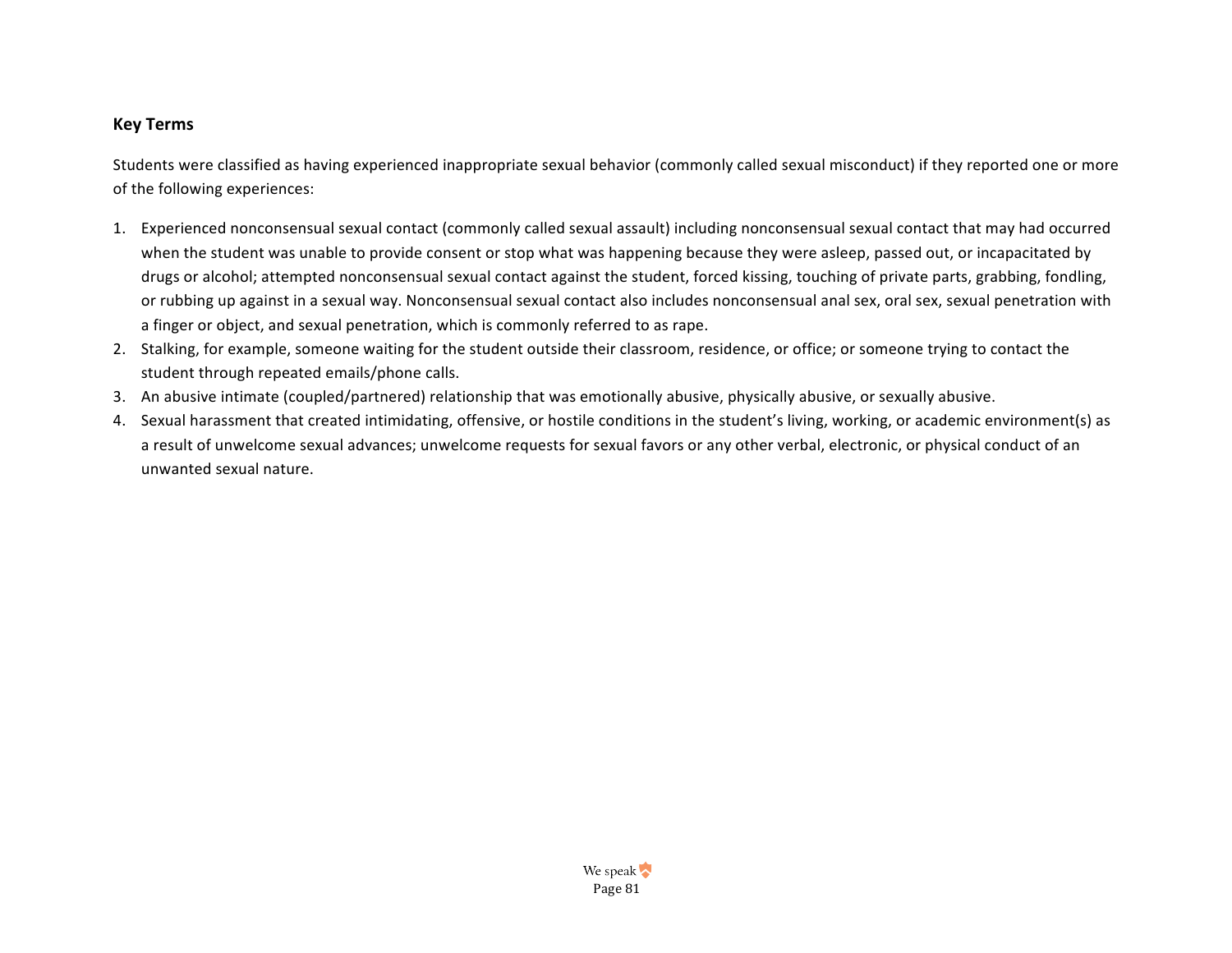

Appendix 1: Detailed variable mapping used to estimate the prevalence of inappropriate sexual behavior among Princeton students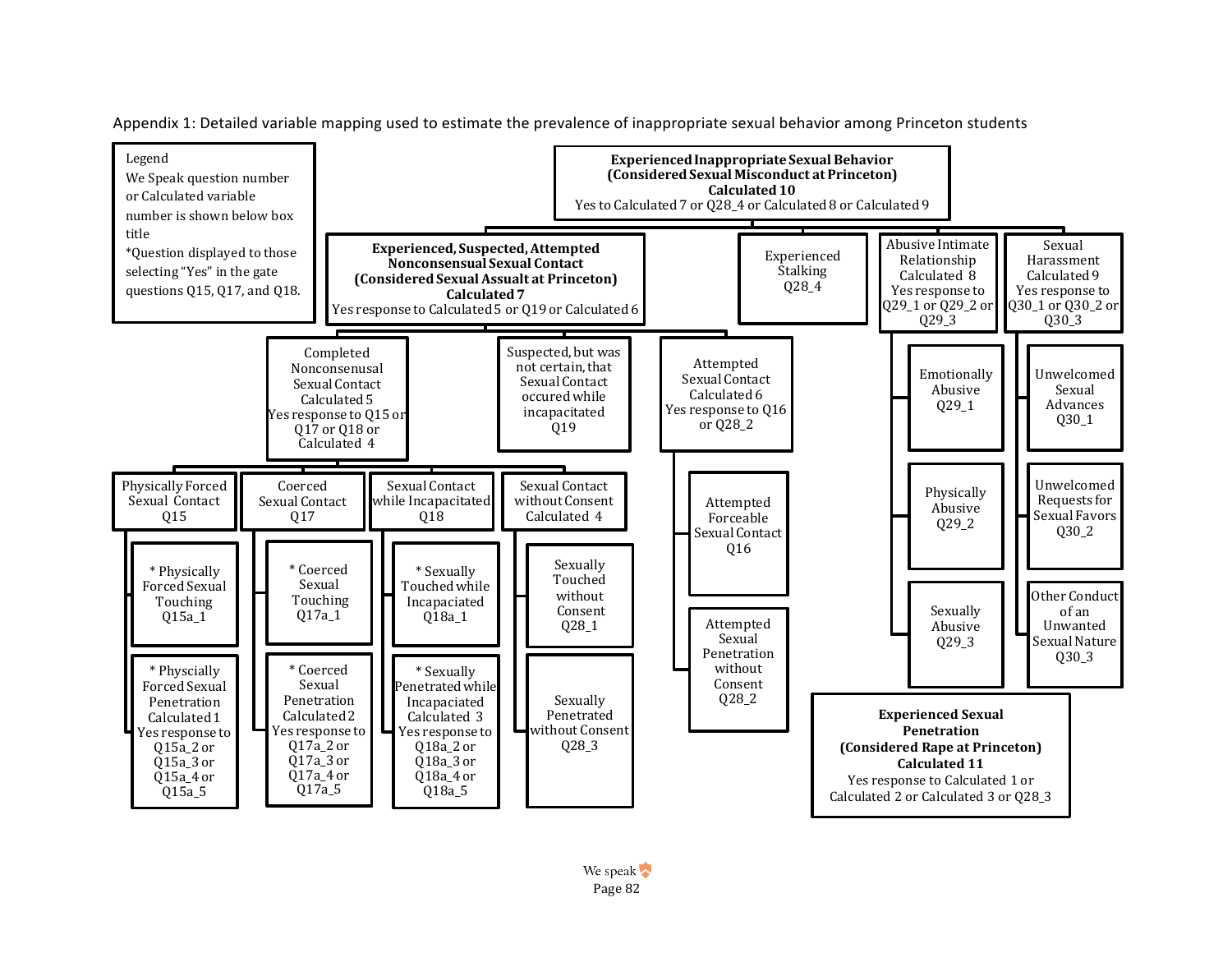Appendix 2: Questionnaire

# We Speak: Attitudes on Sexual Misconduct at Princeton 2015

Question numbers shown in this document are intended as navigational guides for the reader and were not displayed in the web version of the questionnaire

The web version of the survey questionnaire contained the following footer information on each page

The questions in the survey can be hard to think about. They may remind you of experiences that you, a friend, or family member have gone through. If you would like to talk to someone about questions or concerns relating to sexual assault or intimate partner violence, please see our list of resources or contact: Sexual Harassment/Assault, Resources & Education (SHARE): 609-258-3110 Counseling and Psychological Service (CPS): 609-258-3285

> We speak Page 83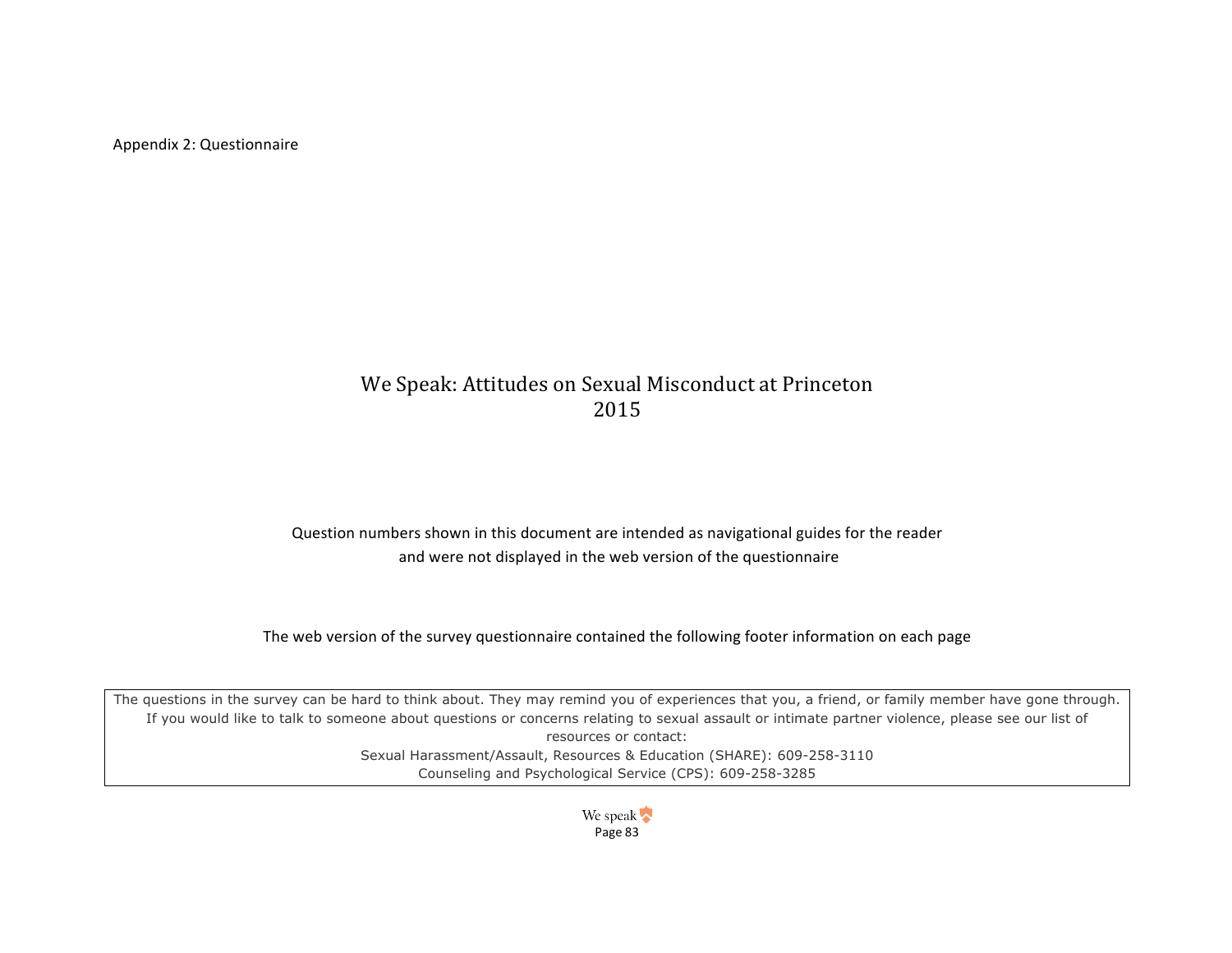This survey instrument was customized to meet the specific needs of the Princeton community, and was largely based upon:

The #iSPEAK survey instrument developed by the Center on Violence Against Women and Children (VAWC) in School of Social Work at **Rutgers University** 

http://socialwork.rutgers.edu/CentersandPrograms/VAWC/researchevaluation/CampusClimateProject.aspx

and the survey instrument recommended by the White House Task Force to Protect Students from Sexual Assault

https://www.notalone.gov/assets/ovw-climate-survey.pdf

Additional sources are identified in the notes.

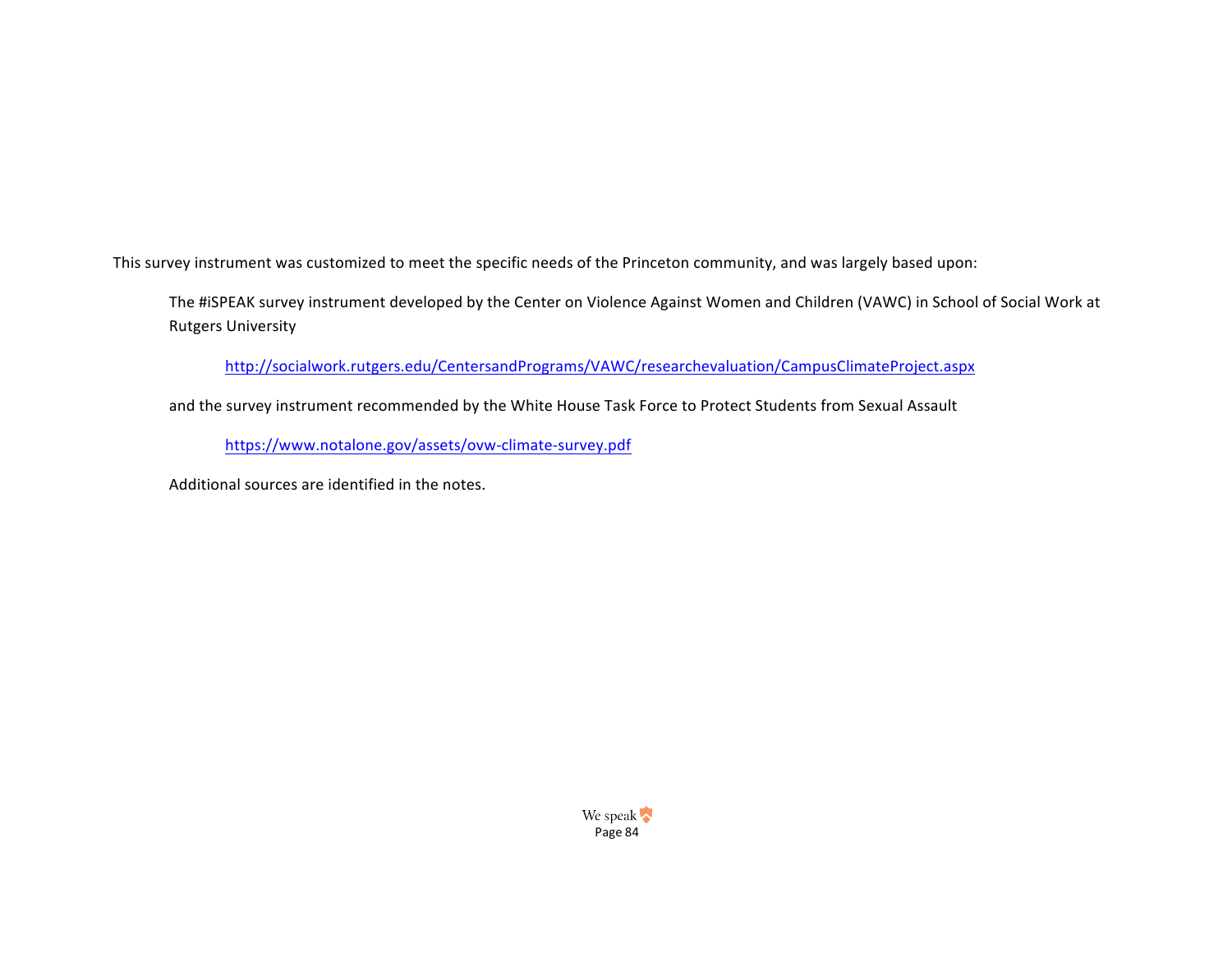### CONSENT SCREEN Displayed to students who are not in the sub-sample

Princeton University is conducting this survey to gather information about: student knowledge of sexual misconduct; student experience with sexual misconduct while attending Princeton University; and student awareness of Princeton University's sexual misconduct/Title IX policies and procedures.

By participating in this survey you will make an extremely valuable contribution to our understanding of issues related to sexual misconduct on campus. Even if you feel that you have no direct knowledge of sexual misconduct at Princeton, your participation is critical to the success of the survey and the accuracy of the data we collect.

It is important to note that some of the questions in this survey use explicit language, including anatomical names of body parts and specific behavior to ask about sexual situations. This survey also asks about sexual assault and other forms of sexual violence which may be upsetting. Resources for support are available on every page of the survey, should you need them.

Please be assured that your responses will be treated in a strictly confidential manner within the legal limits of the law. Information that you provide in this survey is for administrative uses and does not constitute a report to Princeton University; as such, the University will not be in a position to take any action **on an individual case** with respect to information you provide in this survey. Should you have issues, concerns, or complaints that you would like to report to the University (and for which you would like to University to take action), please contact the University Title IX Administrator, Regan Crotty, at 609-258-7411 or rehunt@princeton.edu.

Should you decide to participate in this survey you will be entered in raffle for one of forty (40) \$50 Amazon Gift Cards.

You may skip questions that you are not inclined to answer. The information collected during this voluntary survey will be linked to your Princeton ID number and combined with other University data to reduce the time required to complete the survey to approximately 15 to 20 minutes. Your Princeton ID number will be removed from the data file and stored in separate archival file before any analyses are conducted. All survey materials will be stored on a secure password protected computer maintained by the Office of Institutional Research.

Any findings based upon this survey will be reported in the aggregate and in a manner that does not identify individual students. Aggregate data from this survey will be shared with the campus community and the U.S. Department of Education's Office for Civil Rights.

If you have questions or concerns about the survey, please contact: Jed Marsh Vice Provost for Institutional Research322 Nassau Hall Princeton, NJ 08544 provres@princeton.edu.

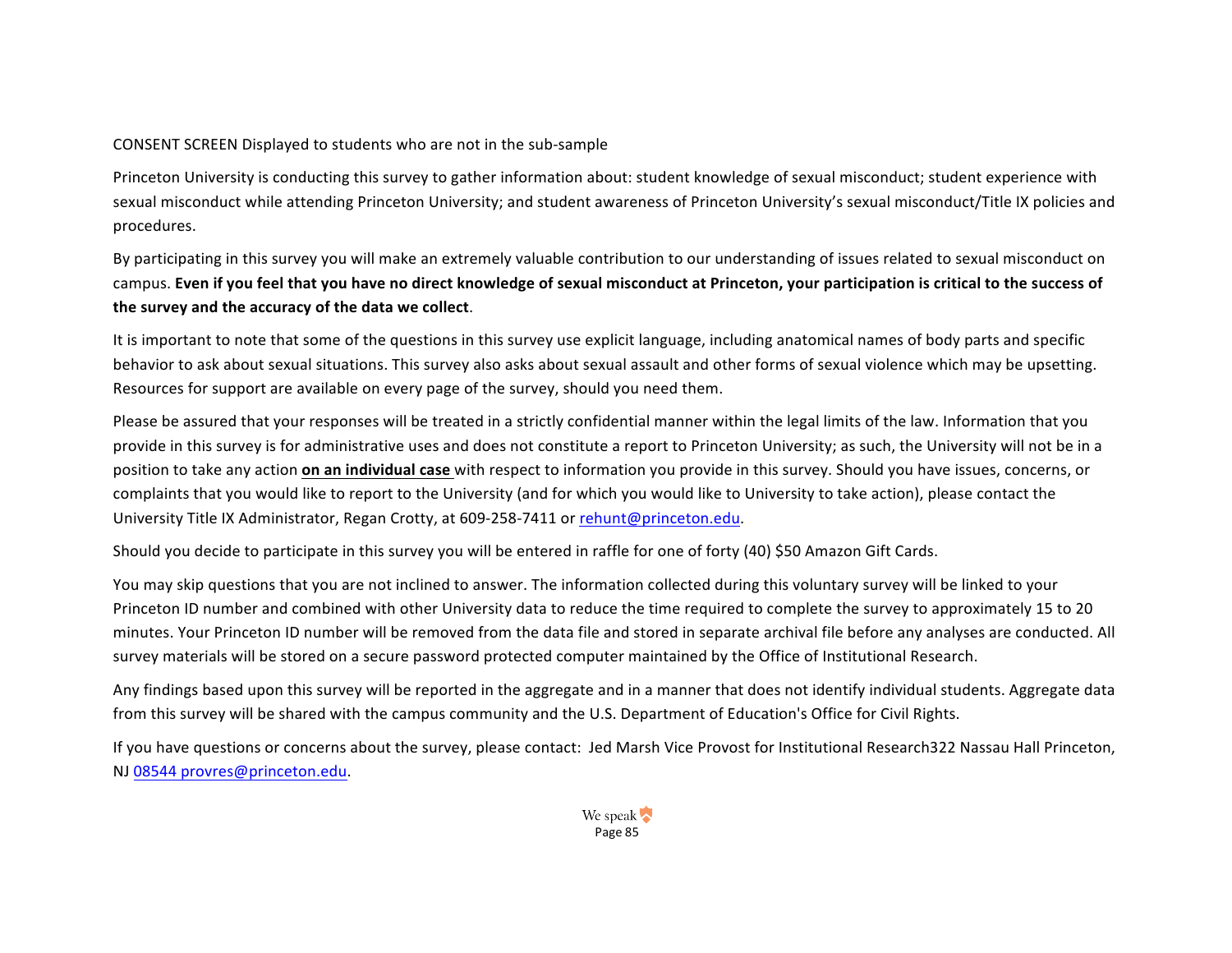CONSENT SCREEN Displayed to students who are not in the sub-sample

Princeton University is conducting this survey to gather information about: student knowledge of sexual misconduct; student experience with sexual misconduct while attending Princeton University; and student awareness of Princeton University's sexual misconduct/Title IX policies and procedures.

By participating in this survey you will make an extremely valuable contribution to our understanding of issues related to sexual misconduct on campus. Even if you feel that you have no direct knowledge of sexual misconduct at Princeton, your participation is critical to the success of the survey and the accuracy of the data we collect.

To help ensure that the data collected represents the views and experiences of the entire campus community we have randomly selected a statistically representative sample of students. If most of the students in our statistical sample complete the survey, we can be confident that our data represent the experiences of the campus community.

Your name was randomly selected to participate in the statistical sample. Once you submit your survey form, you will receive a \$20 Amazon **Gift code via email within one week**. Your participation is critical and will help ensure that the views and experiences of the entire campus community are represented.

It is important to note that some of the questions in this survey use explicit language, including anatomical names of body parts and specific behaviors to ask about sexual situations. This survey also asks about sexual assault and other forms of sexual violence which may be upsetting. Resources for support will be available on every page of the survey, should you need them.

Please be assured that your responses will be treated in a strictly confidential manner within the legal limits of the law. Information that you provide in this survey is for administrative uses and does not constitute a report to Princeton University; as such, the University will not be in a position to take any action **on an individual case** with respect to information you provide in this survey. Should you have issues, concerns, or complaints that you would like to report to the University (and for which you would like to University to take action), please contact the University Title IX Administrator, Regan Crotty, at 609-258-7411 or rehunt@princeton.edu.

You may skip questions that you are not inclined to answer. The information collected during this voluntary survey will be linked to your Princeton ID number and combined with other University data to reduce the time required to complete to survey to approximately 15 to 20 minutes. Your Princeton ID number will be removed from the data file and stored in separate archival file before any analyses are conducted. All survey materials will be stored on a secure password protected computer maintained by the Office of Institutional Research.

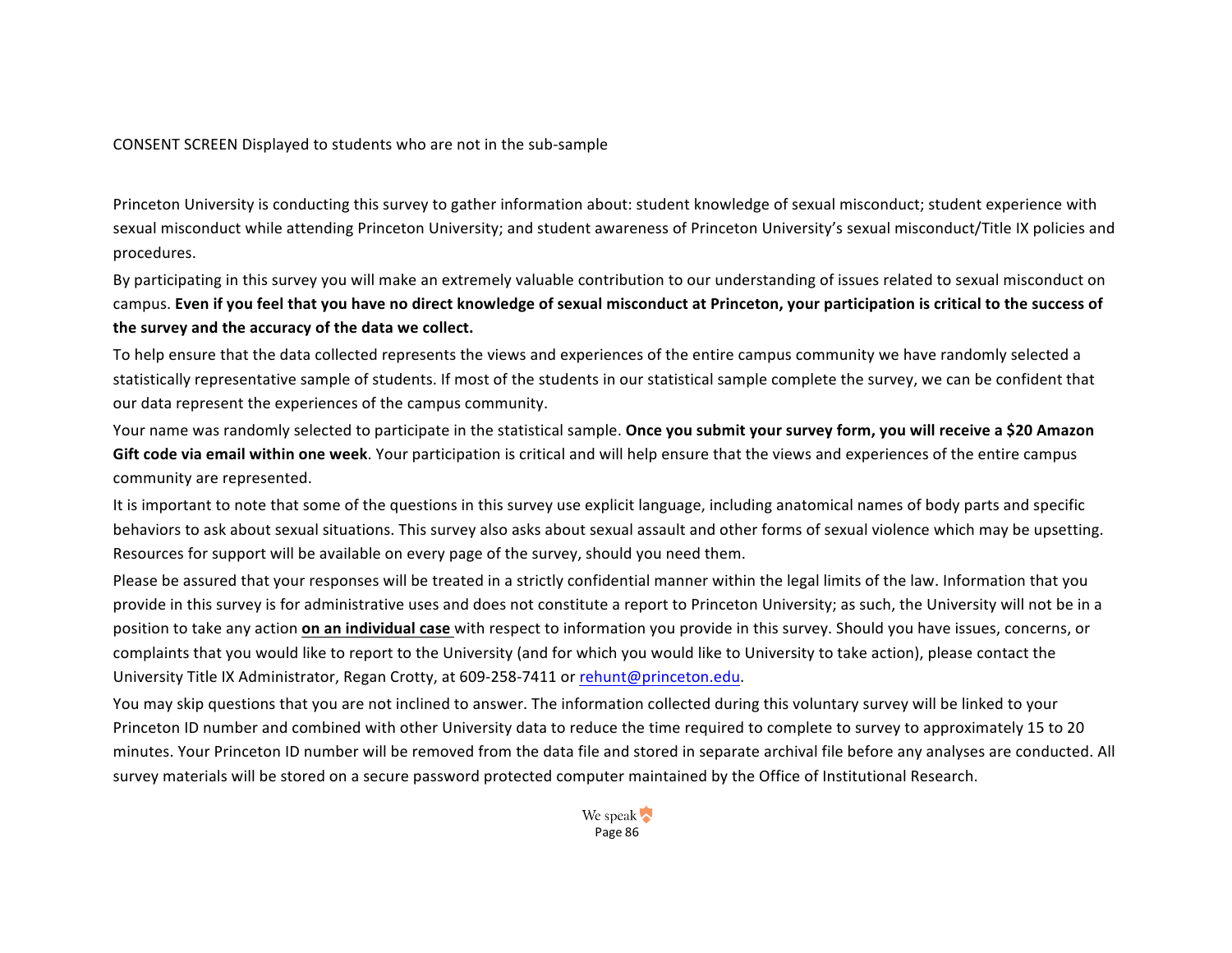Any findings based upon this survey will be reported in the aggregate and in a manner that does not identify individual students. Aggregate data from this survey will be shared with the campus community and the U.S. Department of Education's Office for Civil Rights.

If you have questions or concerns about the survey, please contact: Jed Marsh Vice Provost for Institutional Research 322 Nassau Hall Princeton, NJ 08544 provres@princeton.edu

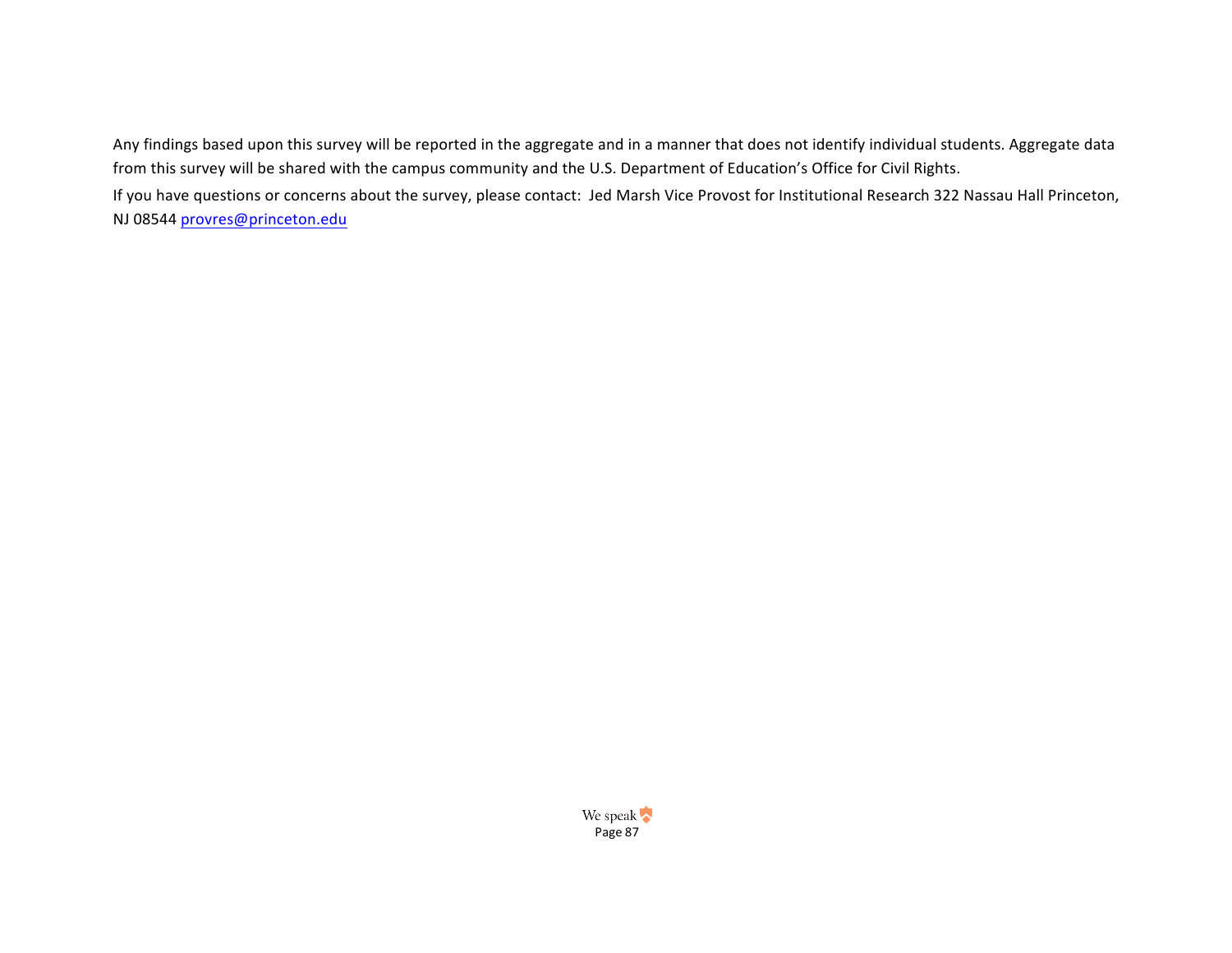Section Header Demographic Information

Q1 What is your gender? (check all that apply)

- $\Box$  Male (1)
- $\Box$  Female (2)
- $\Box$  Transgender (3)
- q Another Identity (4) \_\_\_\_\_\_\_\_\_\_\_\_\_\_\_\_\_\_\_\_

Q2 What is your sexual orientation?

- $\bigcirc$  Bisexual (1)
- $\overline{O}$  Gay / Lesbian (2)
- O Heterosexual / Straight (3)
- $\overline{Q}$  Questioning (4)
- m Other (5) \_\_\_\_\_\_\_\_\_\_\_\_\_\_\_\_\_\_\_\_

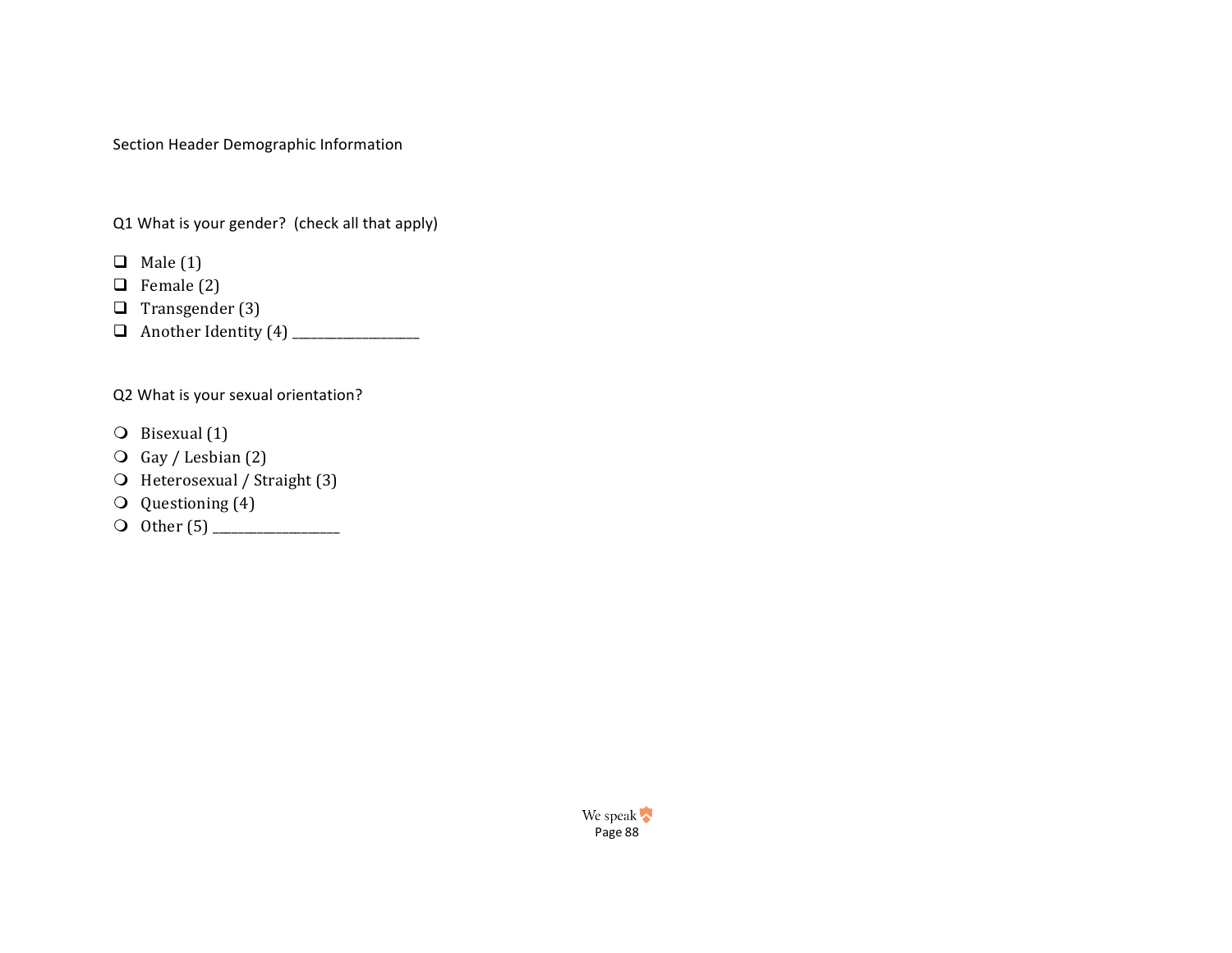Q3 During the current school year (2014-2015) have you actively participated in any of the following activities or been an active member of the any of the following groups or teams? (Mark all that apply)

# The order of presentation will be randomized

- $\Box$  Music / Theater / Dance Group (1)
- $\Box$  Student Government (2)
- Q Cultural / ethnic organization  $(3)$
- $\Box$  Volunteer service (4)
- $\Box$  Civic Engagement activities (5)
- $\Box$  Political action, activism or advocacy group (6)
- $\Box$  Religious group (7)
- $\Box$  Eating Club member (8)
- $\Box$  Member of fraternity or sorority (9)
- $\Box$  Varsity athletics (10)
- $\Box$  Club sports (11)
- $\Box$  Intramural athletics (12)
- **Q** SHARE Peer Program (13)
- $\Box$  Other peer advising group (14)
- $\Box$  Residential College Assistant (RCA) (15)
- $\Box$  Resident Graduate Assistant (RGS) (16)

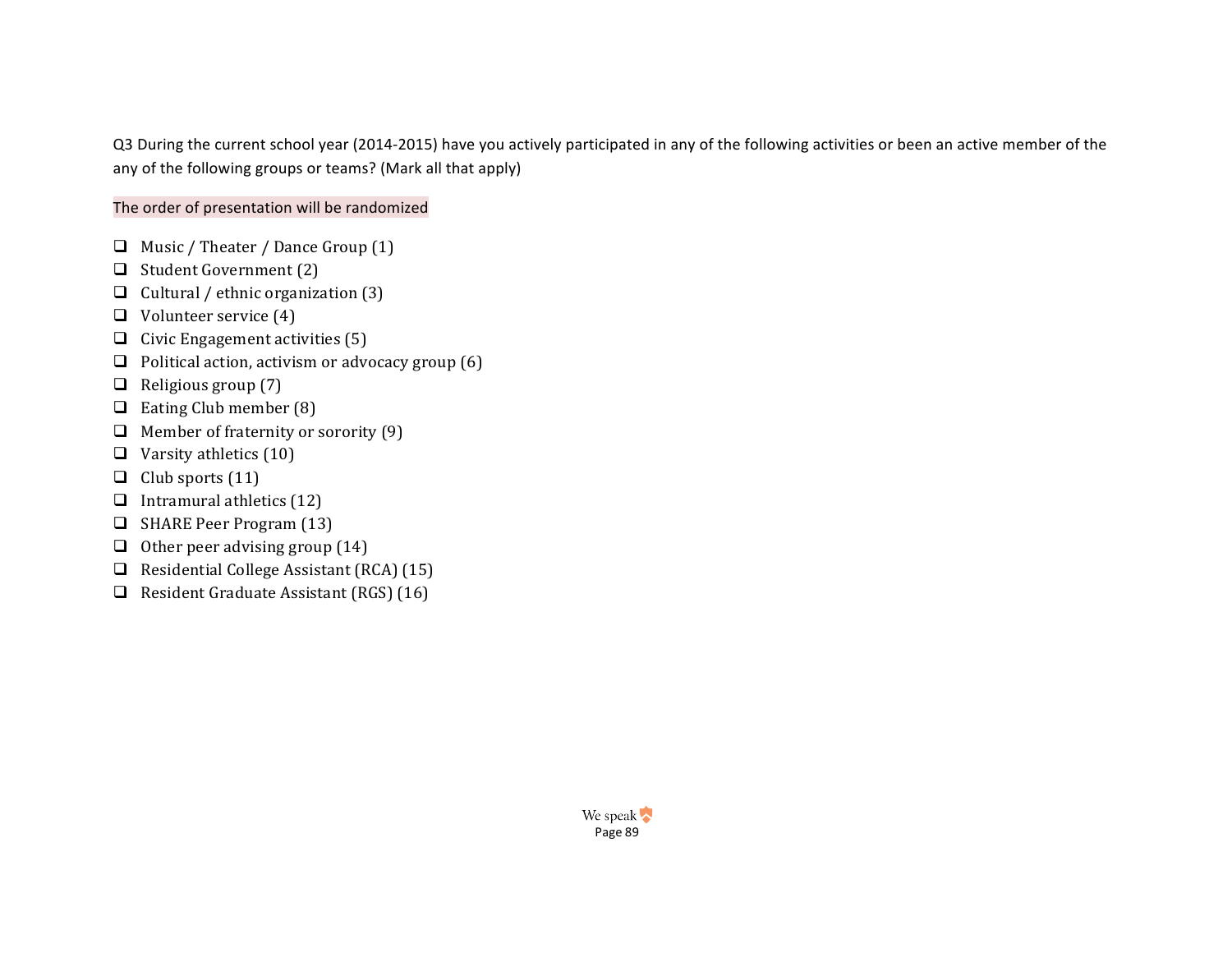Q4 Which of the following best describes your living situation, during the current school year?

- $\bigcirc$  Residential College (1)
- $\bigcirc$  Upperclass Dormitory (2)
- **O** Graduate College/Annex (3)
- $\bigcirc$  Butler Apartments (4)
- $\Omega$  Lawrence Apartments (5)
- $\overline{O}$  Stanworth Apartments (6)
- O Other University Housing (7)
- $\bigcirc$  Off campus in Princeton (8)
- $\bigcirc$  Off campus outside of Princeton  $(9)$
- m Other (please specify) (10) \_\_\_\_\_\_\_\_\_\_\_\_\_\_\_\_\_\_\_\_

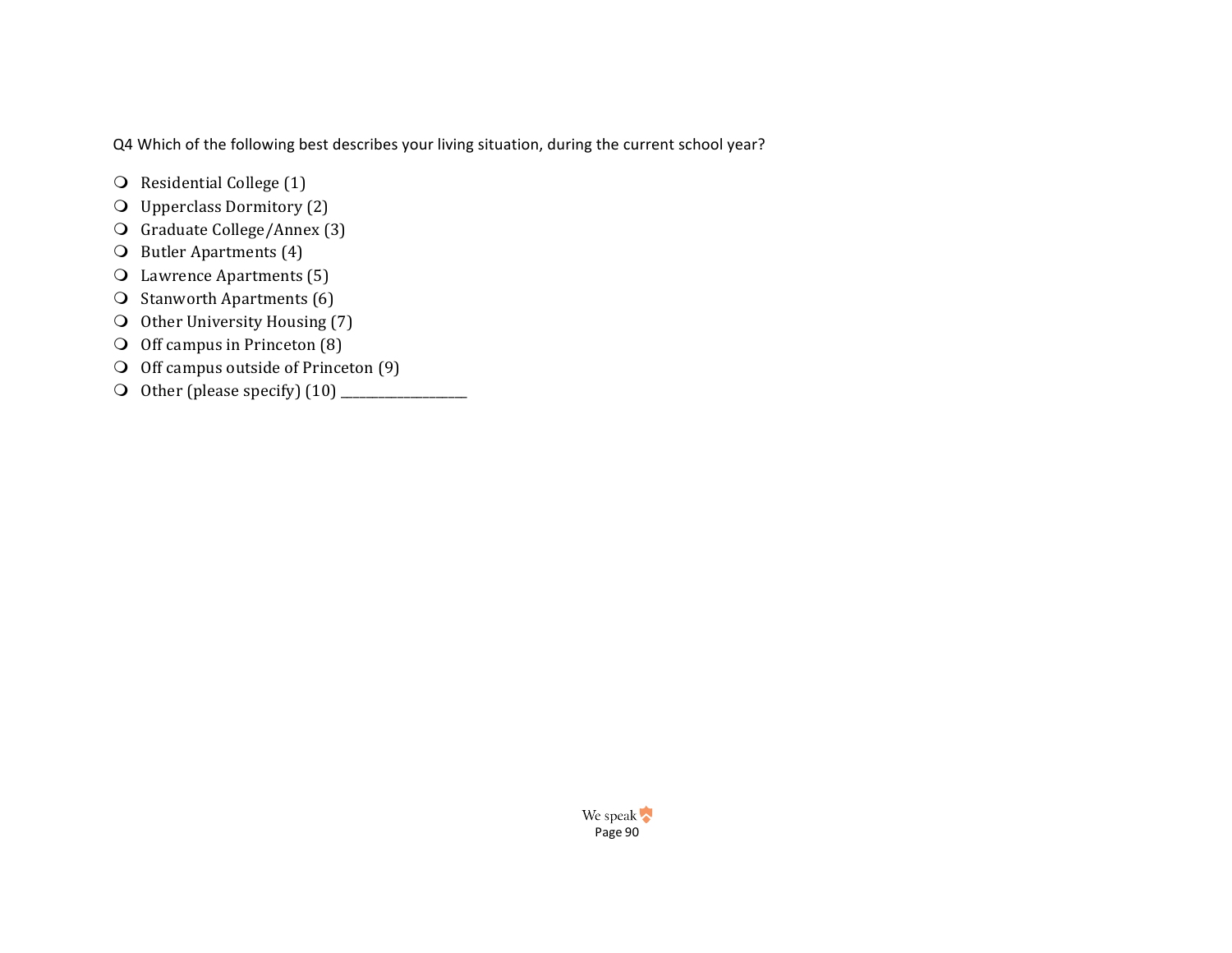### Section Header Campus Climate

 

Q5 Using the scale provided, please indicate the extent to which you agree or disagree with the following statements about your Princeton community.<sup>14</sup>

|                                                                            | Strongly<br>Disagree $(1)$ | <b>Disagree</b><br>(2) | Neutral<br>(3) | Agree (4) | <b>Strongly Agree</b><br>(5) |
|----------------------------------------------------------------------------|----------------------------|------------------------|----------------|-----------|------------------------------|
| I can get what I need in this campus community. (1)                        |                            | $\Omega$               | $\Omega$       | ∩         |                              |
| This campus community helps me fulfill my needs. (2)                       | Ő                          |                        | ∩              |           |                              |
| I feel like a member of this campus community. (3)                         | ( )                        |                        | ∩              |           |                              |
| I belong in this campus community. (4)                                     | 0                          |                        | ∩              |           |                              |
| I can have an influence on other people in my campus community. (5)        | $\Omega$                   |                        | O              |           |                              |
| People in this campus community are good at influencing each other.<br>(6) | $\circ$                    | ∩                      | $\Omega$       |           | Q                            |
| I feel connected to this campus community. (7)                             | O                          | Q                      | $\Omega$       |           |                              |
| I have a good bond with others in this campus community. (8)               |                            |                        | ∩              |           |                              |

 $14$  Adapted from McMahon (2014) #iSPEAK survey instrument, Rutgers University

http://socialwork.rutgers.edu/CentersandPrograms/VAWC/researchevaluation/CampusClimateProject.aspx. and Peterson, N.A., Speer, P.W., & McMillan, D.W. (2008). Validation of a brief sense of community scale: Confirmation of the principal theory of sense of community. Journal of Community Psychology, 36, 1, 61-73.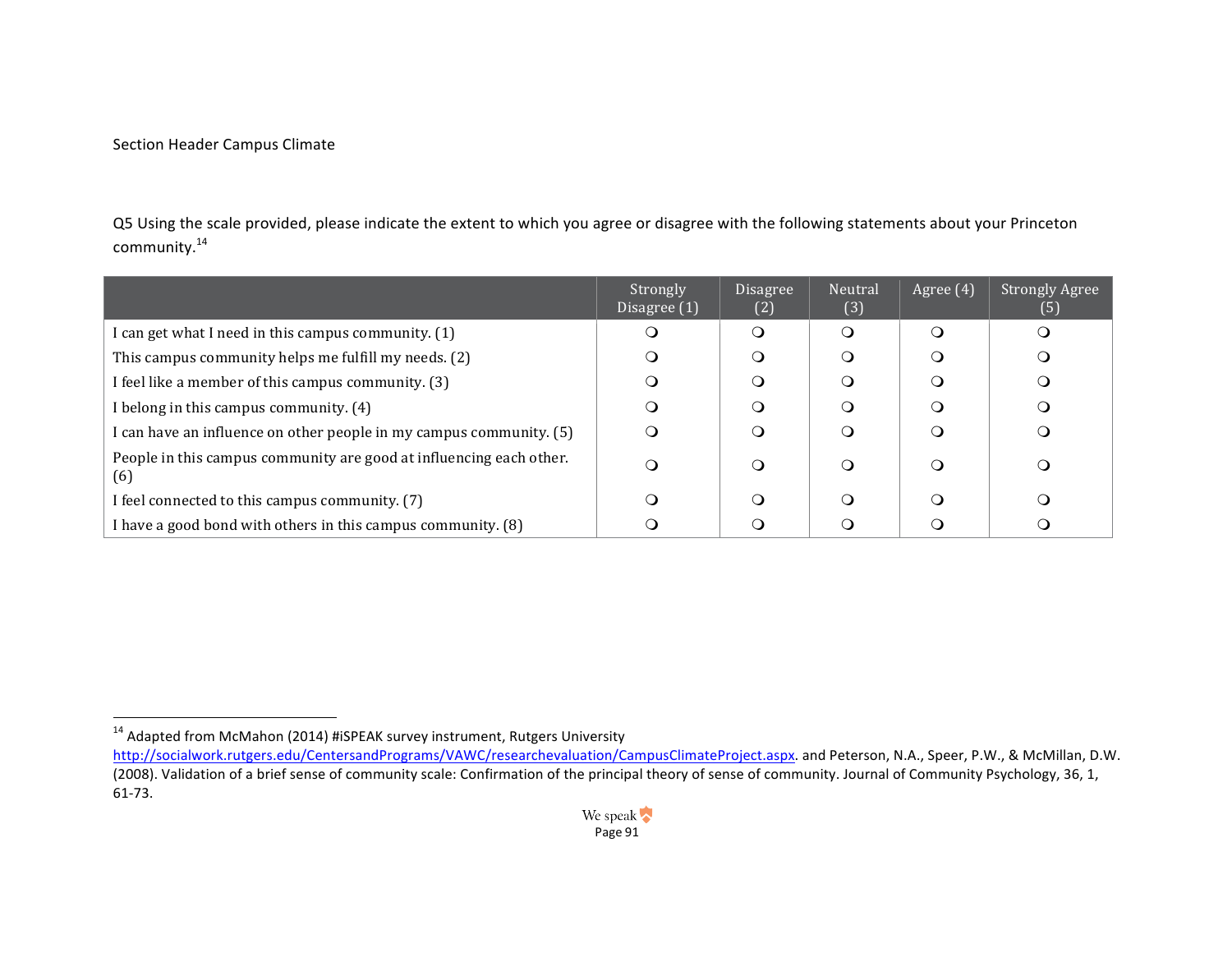|                                                                             | Strongly<br>Disagree (1) | <b>Disagree</b><br>(2) | Neutral<br>(3) | Agree<br>(4) | Strongly<br>Agree (5) |
|-----------------------------------------------------------------------------|--------------------------|------------------------|----------------|--------------|-----------------------|
| If a crisis happened at Princeton, the University would handle it well. (1) |                          |                        |                |              |                       |
| The University responds rapidly in difficult situations. (2)                |                          |                        |                |              |                       |
| University officials handle incidents in a fair and responsible manner. (3) |                          |                        |                |              |                       |
| Princeton University does enough to protect the safety of students. (4)     |                          |                        |                |              |                       |
| Princeton University shows care when handling crises (5)                    |                          |                        |                |              |                       |

Q6 Using the scale provided, please indicate the extent to which you agree or disagree with the following statements.<sup>15</sup>

 

 $^{15}$  Adapted from McMahon (2014) #iSPEAK survey instrument, Rutgers University

http://socialwork.rutgers.edu/CentersandPrograms/VAWC/researchevaluation/CampusClimateProject.aspx and Sulkowski, M. (2011). An investigation of students' willingness to report threats of violence in campus communities. Psychology of Violence, 1, 53-65.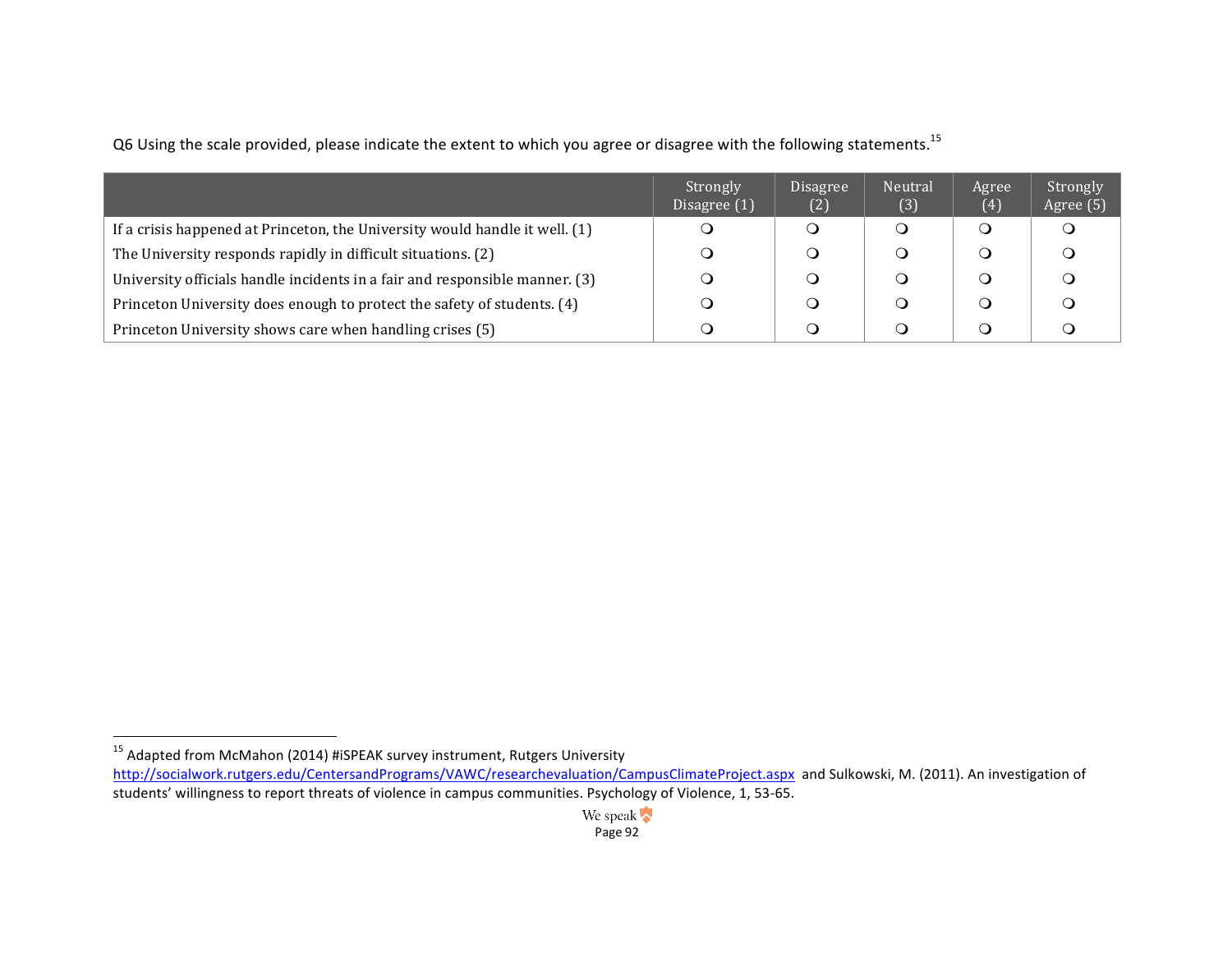Header At Princeton, "Sexual assault" and "sexual violence" refer to a range of behaviors that are unwanted by the recipient and include remarks about physical appearance, persistent sexual advances that are undesired by the recipient, threats of force to get someone to engage in sexual behavior, as well as unwanted touching and unwanted oral, anal or vaginal penetration or attempted penetration. These behaviors could be initiated by someone known or unknown to the recipient, including someone they are in a relationship with.

Q7 Using the scale provided, please indicate the extent to which you agree or disagree with the following statements.<sup>16</sup>

|                                                                                                                                                                                       | Strongly<br>Disagree (1) | Disagree<br>(2) | Neutral<br>(3) | Agree<br>(4) | Strongly<br>Agree (5) |
|---------------------------------------------------------------------------------------------------------------------------------------------------------------------------------------|--------------------------|-----------------|----------------|--------------|-----------------------|
| Princeton University takes reports of sexual misconduct seriously. (1)                                                                                                                | Ő                        | $\circ$         | $\circ$        | $\Omega$     |                       |
| Princeton University maintains the privacy of individuals who report sexual<br>misconduct. (2)                                                                                        | $\Omega$                 | $\circ$         | $\Omega$       | $\Omega$     |                       |
| When requested by a victim of sexual misconduct, Princeton University forwards<br>a report of sexual misconduct to criminal investigators (for example, the<br>Princeton police). (3) | $\Omega$                 | $\Omega$        | $\Omega$       | $\Omega$     |                       |
| Princeton University takes steps to protect the safety of individuals who report<br>sexual misconduct. (4)                                                                            | $\Omega$                 | $\Omega$        | $\Omega$       | $\Omega$     |                       |
| Princeton University supports individuals who report sexual misconduct. (5)                                                                                                           | $\Omega$                 | $\Omega$        | ∩              | $\Omega$     | ∩                     |
| Princeton University is taking steps to address factors that may contribute to<br>sexual misconduct. (6)                                                                              | Q                        | Q               | Q              | $\Omega$     |                       |
| Princeton University handles reports of sexual misconduct fairly. (7)                                                                                                                 | O                        | $\Omega$        | Q              | $\Omega$     |                       |
| Princeton University holds the perpetrators of sexual misconduct accountable for<br>their actions. $(8)$                                                                              | O                        | ∩               | Q              | ∩            |                       |

<sup>&</sup>lt;sup>16</sup> Adapted from McMahon (2014) #iSPEAK survey instrument, Rutgers University http://socialwork.rutgers.edu/CentersandPrograms/VAWC/researchevaluation/CampusClimateProject.aspx and Defense Equal Opportunity Management Institute. (2014). DEOMI Organizational Climate Survey. http://deocs.net/docdownloads/sampledeocs\_2014jan.pdf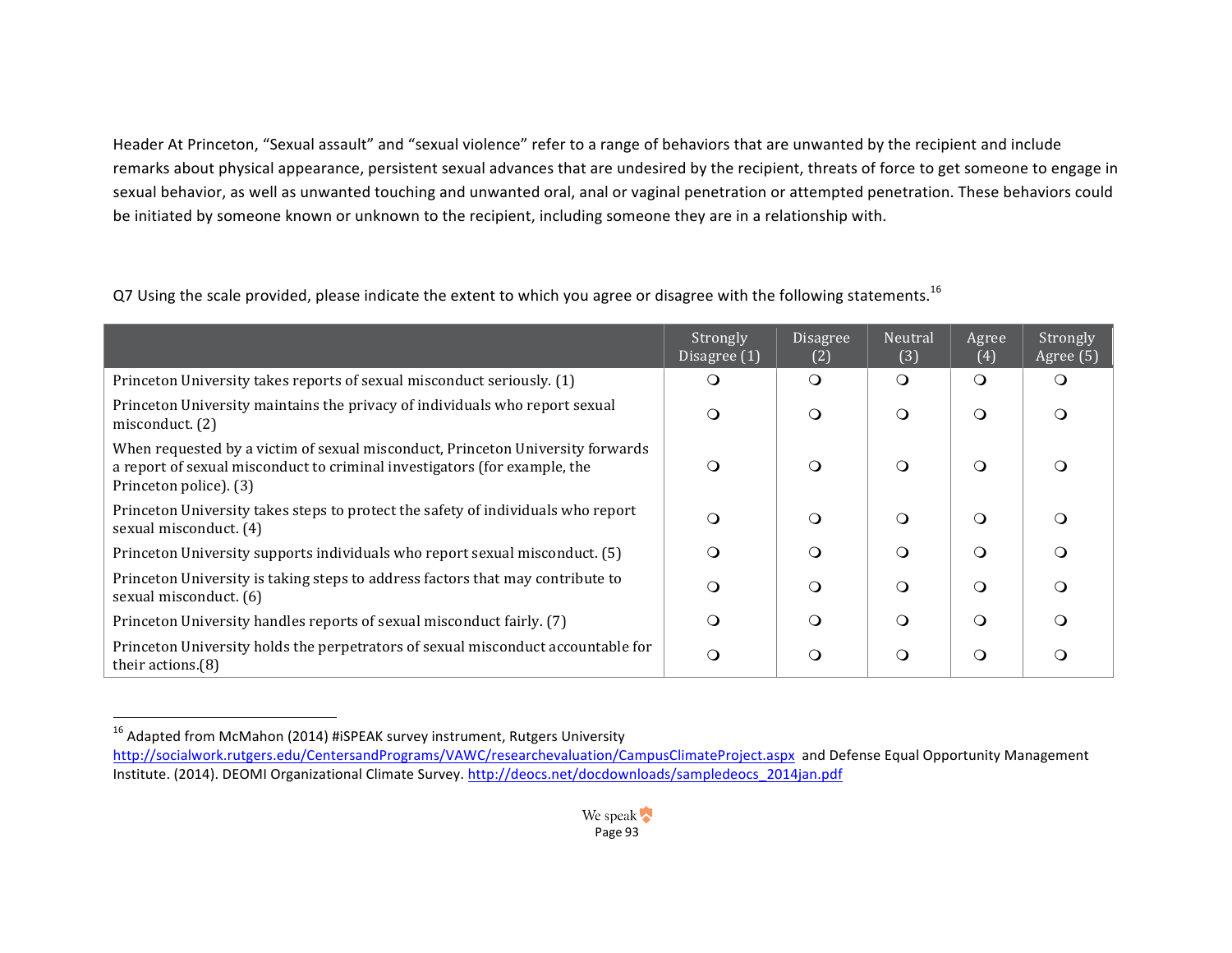Q8 Using the scale provided, please indicate the extent to which you agree or disagree with the following statements.<sup>17</sup>

|                                                                                                                                                    | Strongly<br>Disagree (1) | Disagree<br>(2) | Neutral<br>(3) | Agree<br>(4) | Strongly<br>Agree (5) |
|----------------------------------------------------------------------------------------------------------------------------------------------------|--------------------------|-----------------|----------------|--------------|-----------------------|
| Princeton students generally label individuals who report sexual misconduct as<br>being a troublemaker or liar. (1)                                | Q                        | 0               | ∩              | 0            |                       |
| Princeton students have a hard time supporting individuals who report sexual<br>misconduct. (2)                                                    |                          |                 | $\Omega$       | း )          |                       |
| At Princeton, alleged offender(s) or their friends try to get back at individuals who<br>report sexual misconduct. (3)                             | Q                        |                 | ∩)             | 0            |                       |
| At Princeton, the stress associated with making a report of sexual misconduct<br>generally causes the person's academic performance to suffer. (4) |                          | ( )             | Q              | Ő            |                       |
| Princeton students understand that they should be cautious when interacting with<br>alleged perpetrators of sexual misconduct (5)                  | a                        | Q               | $\Omega$       | ∩            |                       |

 $17$  Adapted from McMahon (2014) #iSPEAK survey instrument, Rutgers University http://socialwork.rutgers.edu/CentersandPrograms/VAWC/researchevaluation/CampusClimateProject.aspx and Defense Equal Opportunity Management Institute. (2014). DEOMI Organizational Climate Survey. http://deocs.net/docdownloads/sampledeocs\_2014jan.pdf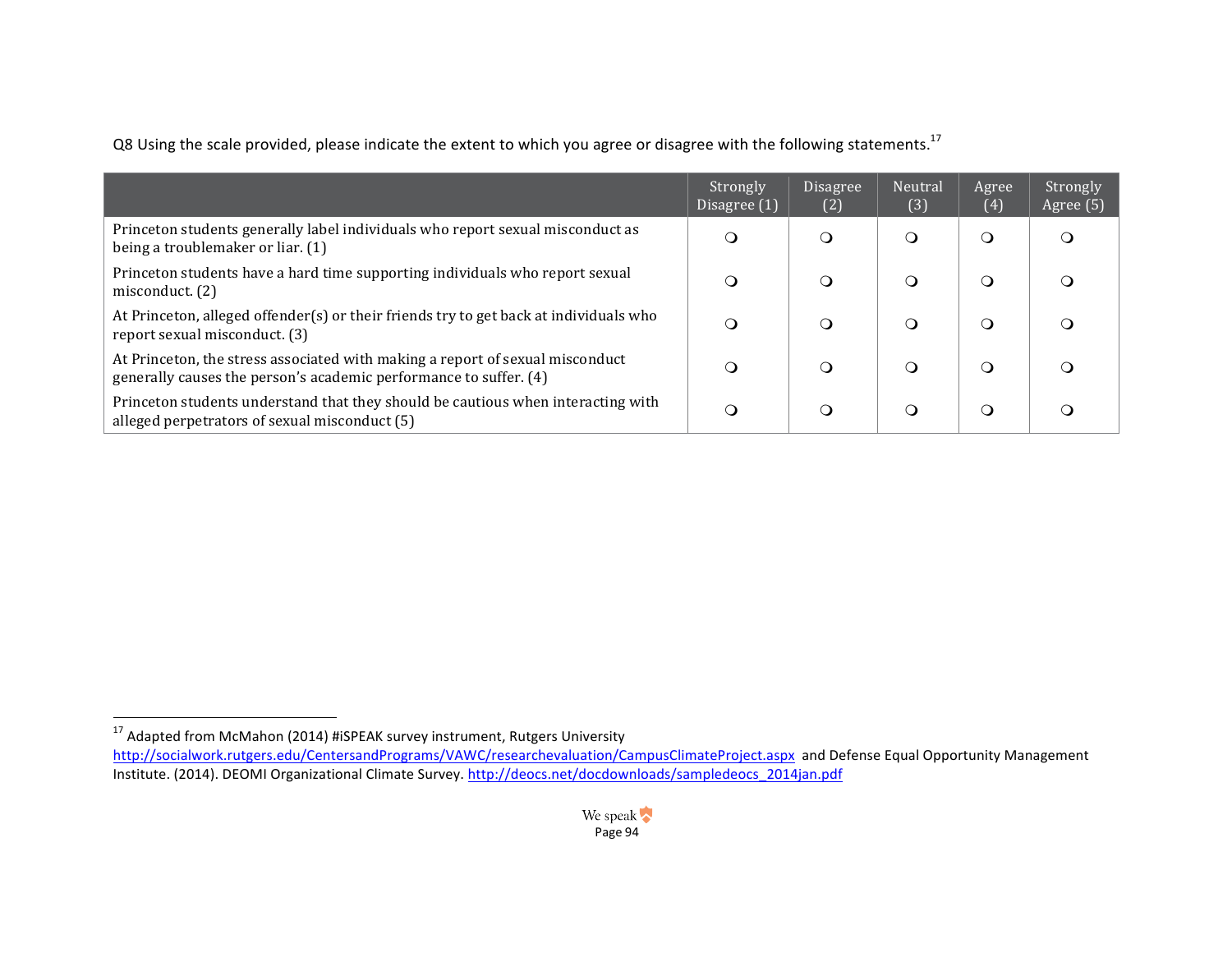Section Header Information about Campus Sexual Assault

Q9 Using the scale provided, please indicate your level of agreement with the following statements.<sup>18</sup>

|                                                                                                         | <b>Strongly Disagree</b><br>$\left( 1\right)$ | Disagree<br>(2) | Neutral<br>(3) | Agree<br>(4) | <b>Strongly Agree</b><br>(5) |
|---------------------------------------------------------------------------------------------------------|-----------------------------------------------|-----------------|----------------|--------------|------------------------------|
| If a friend or I were sexually assaulted, I know where to go to get help on<br>campus. $(1)$            |                                               |                 |                |              |                              |
| I understand what happens when a student reports a claim of sexual<br>assault at Princeton. (2)         |                                               |                 |                |              |                              |
| If a friend or I were sexually assaulted, I know where to go to make a<br>report of sexual assault. (3) |                                               |                 |                |              |                              |

Q10 Before coming to Princeton, had you received any information or education (that did not come from Princeton University) about sexual assault?.<sup>19</sup>

 $Q$  Yes  $(1)$ 

 $\overline{Q}$  No  $(2)$ 

 

Carleton College Climate Assessment Project: Carleton Final Report. https://apps.carleton.edu/governance/diversity/campus\_climate\_survey/results/f 19Adapted from McMahon (2014) #iSPEAK survey instrument, Rutgers University

 $18$  Adapted from McMahon (2014) #iSPEAK survey instrument, Rutgers University

http://socialwork.rutgers.edu/CentersandPrograms/VAWC/researchevaluation/CampusClimateProject.aspx and from Rankin & Associates Consulting. (2008).

http://socialwork.rutgers.edu/CentersandPrograms/VAWC/researchevaluation/CampusClimateProject.aspx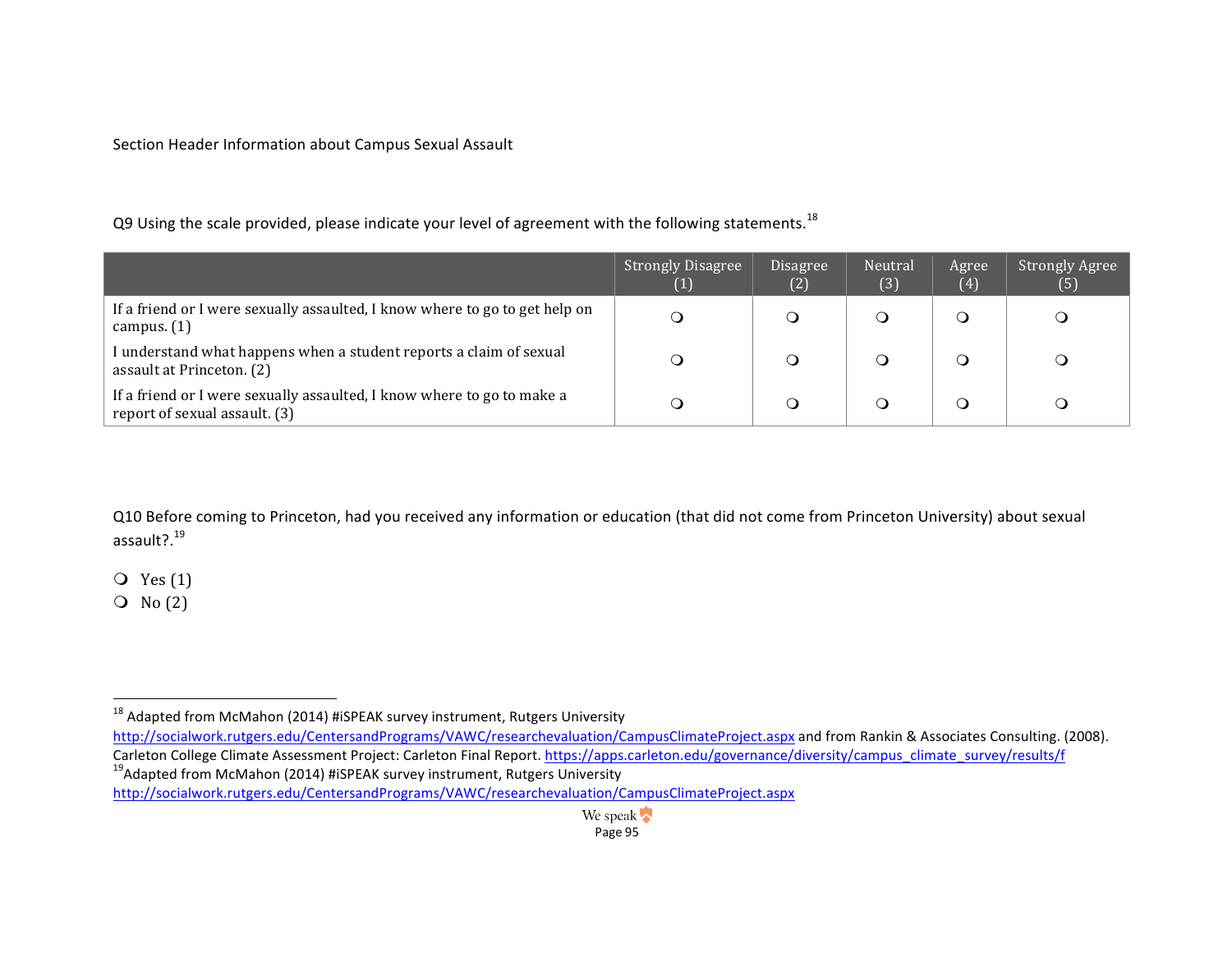Q11 During the CURRENT school year, which of the following have you done? Please check all that apply.<sup>6</sup>

- $\Box$  Discussed sexual assault/rape in class (1)
- $\Box$  Discussed the topic of sexual assault with friends (2)
- $\Box$  Discussed topic of sexual assault with a family member (3)
- $\Box$  Attended an event or program about what you can do as a bystander to stop sexual assault (4)
- $\Box$  Attended a rally or other campus event about sexual assault/rape (e.g., Take Back the Night) (5)
- $\Box$  Seen posters about sexual assault (raising awareness, preventing rape, defining sexual assault, etc.) (6)
- $\Box$  Seen or heard campus administrators or staff address sexual assault (7)
- $\Box$  Seen crime alerts about sexual violence (8)
- **Q** Seen or heard a report about sexual violence rates at Princeton University  $(9)$
- $\Box$  Visited a Princeton website with information on sexual assault (10)
- $\Box$  Volunteered or interned at an organization that addresses sexual assault (11)
- G Seen or heard about sexual assault in a student publication or media outlet (for example, the Daily Princetonian) (12)
- $\Box$  Taken a class to learn more about sexual assault (13)
- $\Box$  Participated in a SHARE Peer workshop (e.g., Stand Up) (14)

Q12 During the CURRENT school year, have you received written (i.e. brochures, emails) or verbal information (presentations, training) from anyone at Princeton about the following? Please check all that apply.<sup>6</sup>

- $\Box$  The definition of sexual assault (1)
- $\Box$  How to report a sexual assault (2)
- $\Box$  Where to go to get help if someone you know is sexually assaulted (3)
- $\Box$  Title IX protections against sexual assault (4)
- $\Box$  How to help prevent sexual assault (5)
- $\Box$  How to intervene as a bystander (6)

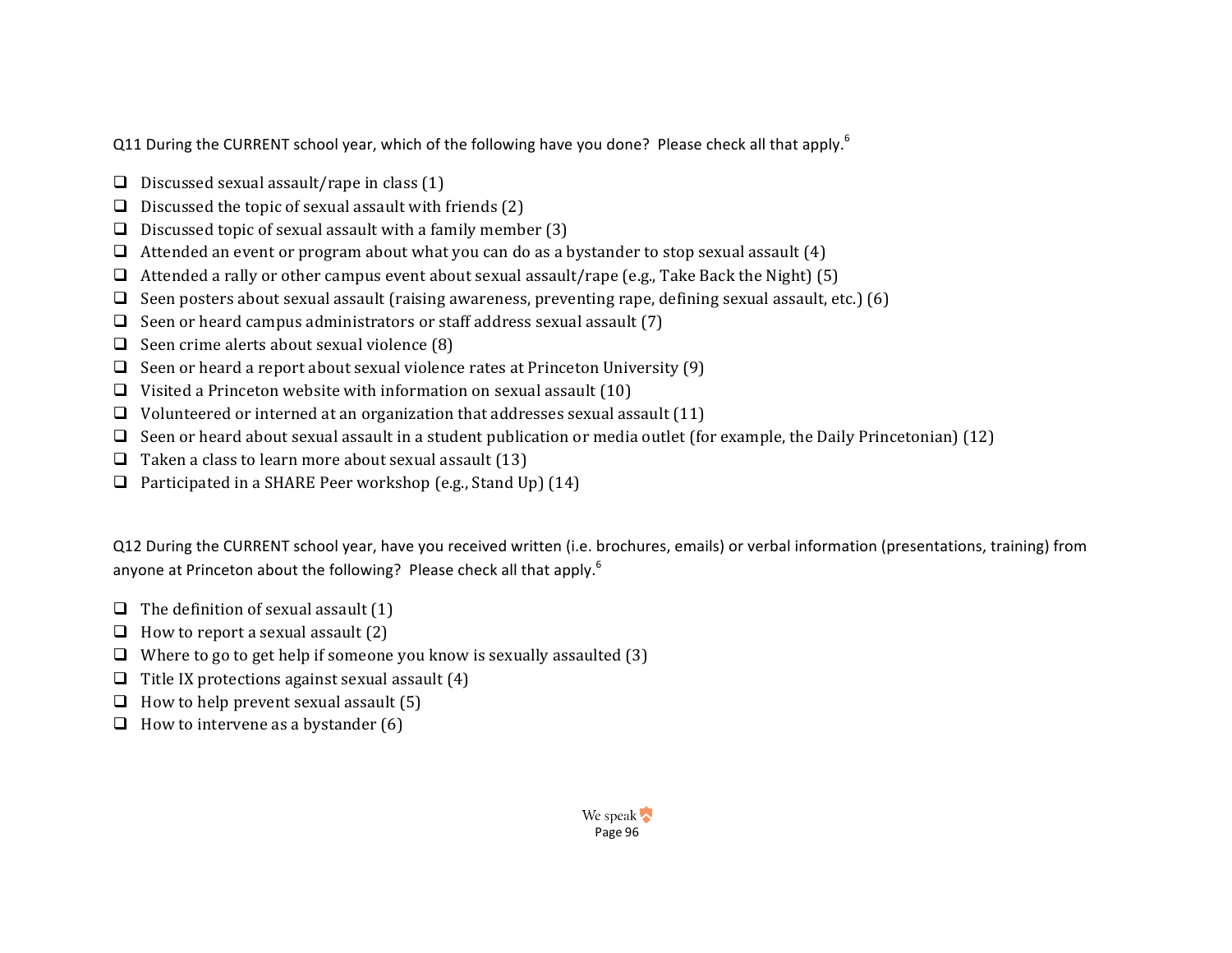Q13 Please use the following scale to indicate how aware you are of the function of the campus and community resources specifically related to sexual assault response at Princeton University listed below.<sup>6</sup>

|                                                                                   | Not at all<br>Aware $(1)$ | Slightly<br>Aware (2) | Somewhat<br>Aware (3) | Very Aware<br>(4) | Extremely<br>Aware (5) |
|-----------------------------------------------------------------------------------|---------------------------|-----------------------|-----------------------|-------------------|------------------------|
| Sexual Harassment/Assault Advising, Resources and<br>Education (SHARE) Office (1) | $\Omega$                  | ∩                     | $\Omega$              | $\Omega$          | ∩                      |
| Title IX Office (2)                                                               | ∩                         | Q                     | O                     | $\Omega$          | ∩                      |
| SHARE Peers (3)                                                                   | $\Omega$                  | ∩                     | O                     | $\Omega$          |                        |
| Counseling and Psychological Services (CPS) (4)                                   | Q                         | ∩                     | O                     | ∩                 |                        |
| University Health Services (UHS) (5)                                              | $\Omega$                  | O                     | O                     | $\Omega$          | ∩                      |
| Department of Public Safety (6)                                                   | ∩                         | ∩                     | O                     | ∩                 |                        |
| Directors of Student Life (DSL) (7)                                               | $\Omega$                  | ∩                     | O                     | ∩                 |                        |
| Office of Graduate Student Life (8)                                               | ∩                         | ∩                     | Q                     | ∩                 |                        |
| Office of Religious Life (ORL) (9)                                                | $\Omega$                  | ∩                     | O                     | ∩                 |                        |
| University Ombuds Office (10)                                                     | ∩                         | Q                     | O                     | Ω                 |                        |
| Mercer County Sexual Assault Response Team (SART) (11)                            | $\Omega$                  | ∩                     | O                     | ∩                 |                        |
| Womanspace Inc.(12)                                                               | $\Omega$                  | ∩                     | Q                     | ∩                 |                        |
| Princeton Municipal Police (13)                                                   |                           |                       |                       |                   |                        |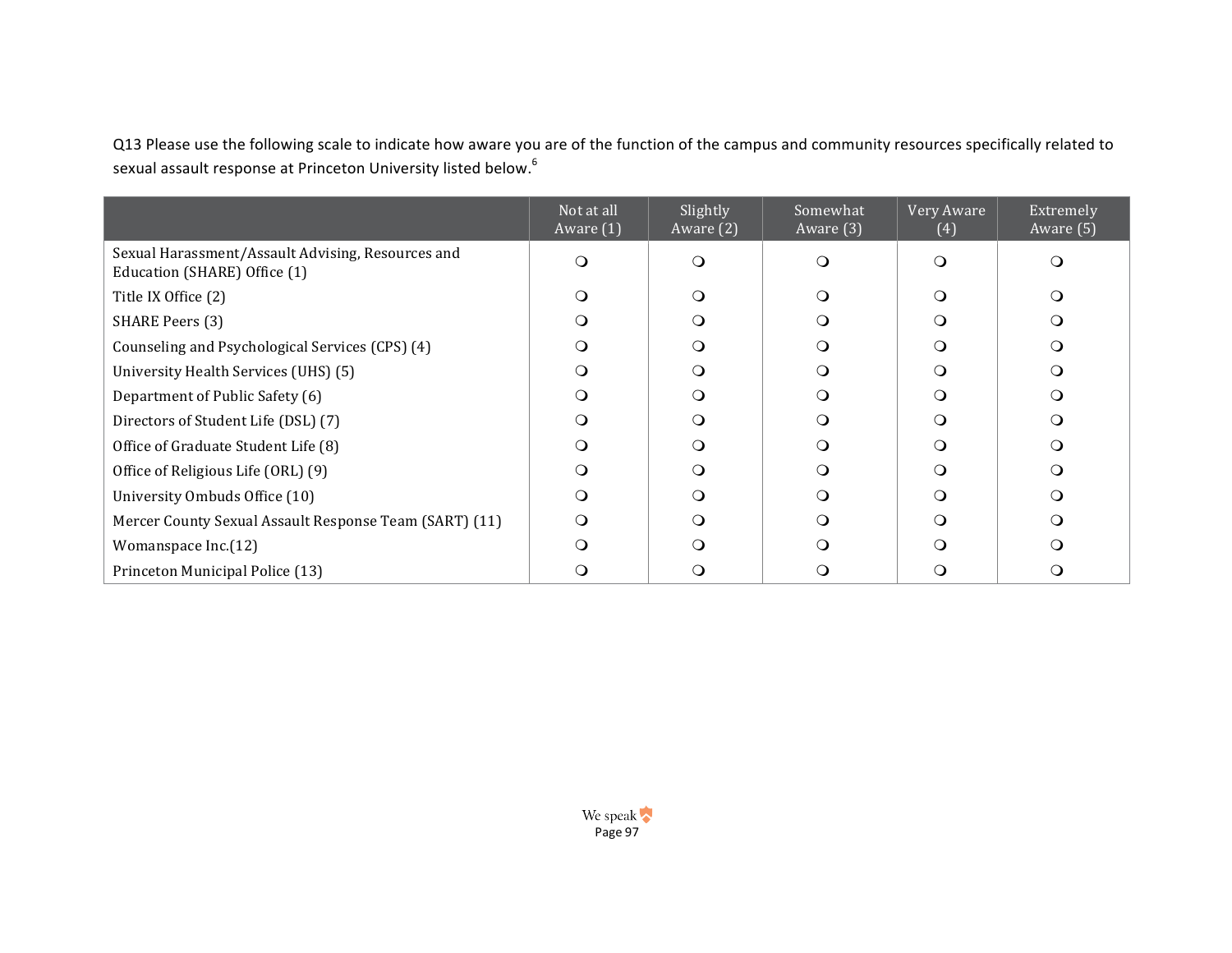Q14 Please indicate if you've had any of the following experiences during the CURRENT school year at Princeton, and where they took place, if applicable. Has anyone ever done the following while you've been at Princeton? Please check all that apply.<sup>20</sup>

|                                                                                                                                                       | Yes, in class or<br>lab or work<br>setting (1) | Yes, in a<br>social setting<br>(2) | Yes, in another<br>setting at<br>Princeton $\overline{(3)}$ | Never<br>experienced at<br>Princeton $\overline{(4)}$ |
|-------------------------------------------------------------------------------------------------------------------------------------------------------|------------------------------------------------|------------------------------------|-------------------------------------------------------------|-------------------------------------------------------|
| Made sexist remarks or jokes about women in your presence (1)                                                                                         | □                                              | $\Box$                             | □                                                           | ◻                                                     |
| Made sexist remarks or jokes about men in your presence (2)                                                                                           | ◻                                              | $\Box$                             | $\Box$                                                      | ◻                                                     |
| Made inappropriate comments about your or someone else's body,<br>appearance or attractiveness in your presence (3)                                   | □                                              | $\Box$                             | ◻                                                           | □                                                     |
| Suggested or implied in your presence that women don't have to meet the<br>same intellectual standards that men do in order to get into Princeton (4) | □                                              | $\Box$                             | □                                                           | □                                                     |
| Said crude or gross sexual things to you, or tried to get you to talk about<br>sexual matter when you didn't want to (5)                              | □                                              | $\Box$                             | $\Box$                                                      | □                                                     |
| Emailed, texted, or instant messaged offensive sexual jokes, stories, or<br>pictures to you (6)                                                       | <b>□</b>                                       | $\Box$                             | $\Box$                                                      | <b>□</b>                                              |
| Posted offensive sexual jokes, stories or pictures on social media<br>(Facebook, Twitter, Yik Yak, etc.) (12)                                         | ◻                                              | $\Box$                             | ◻                                                           | □                                                     |
| Told you about their sexual experiences when you did not want to hear<br>them $(7)$                                                                   | ∩                                              | $\Box$                             | ⊓                                                           | □                                                     |
| Repeatedly asked you on dates, to go to dinner, or get a drink even after<br>you've said no (8)                                                       | □                                              | □                                  | ⊓                                                           | □                                                     |
| Seemed to be bribing you with some sort of reward if you agreed to engage<br>in a romantic or sexual relationship with that person (9)                | <b>□</b>                                       | $\Box$                             | □                                                           | □                                                     |
| Overheard someone say that a test or assignment "raped them" (10)                                                                                     | □                                              | <b>□</b>                           | □                                                           | ◻                                                     |
| Observed Princeton students make jokes about sexual assault or rape (11)                                                                              | ◻                                              | □                                  | □                                                           | □                                                     |

 

<sup>&</sup>lt;sup>20</sup> Adapted from MIT Community Attitudes on Sexual Assault Survey Instrument (2014) <u>http://web.mit.edu/surveys/casatips/index.html</u>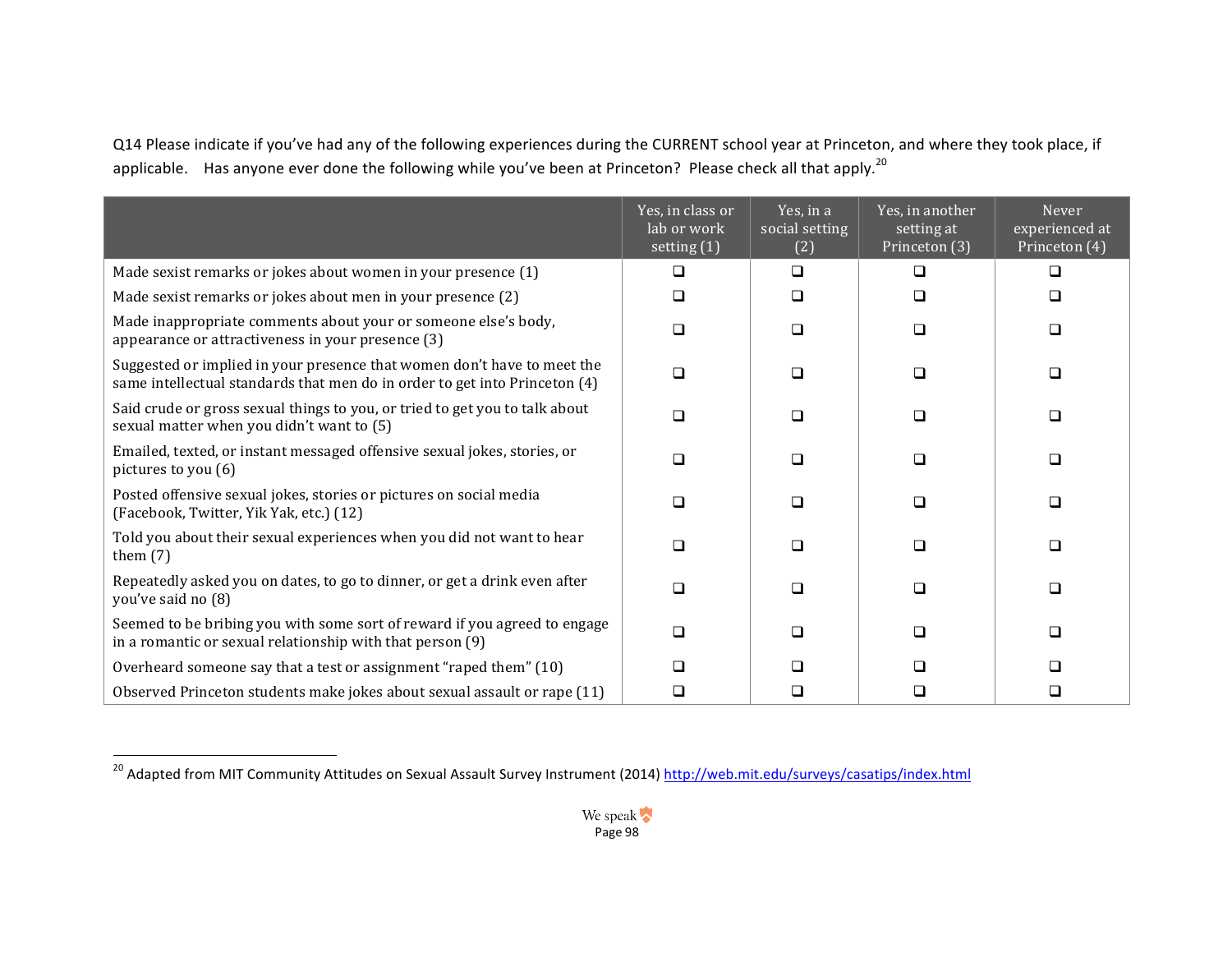# Section Header Experiences<sup>21</sup>

This section asks about nonconsensual or unwanted sexual contact you may have experienced. When you are asked about whether something happened during the **CURRENT** school year, please think about what has happened since the beginning of fall term 2014-2015. The person with whom you had the unwanted sexual contact could have been a stranger or someone you know, such as a family member or someone you were dating or going out with. These questions ask about five types of unwanted sexual contact:

- forced touching of a sexual nature (forced kissing, touching of private parts, grabbing, fondling, rubbing up against you in a sexual way, even if it is over your clothes)
- oral sex (someone's mouth or tongue making contact with your genitals or your mouth or tongue making contact with someone else's genitals)
- sexual intercourse (someone's penis being put in your vagina)
- anal sex (someone's penis being put in your anus)
- sexual penetration with a finger or object (someone putting their finger or an object like a bottle or a candle in your vagina or anus)

The questions below ask about unwanted sexual contact that involved force or threats of force against you. Force could include someone holding you down with his or her body weight, pinning your arms, hitting or kicking you, or using or threatening to use a weapon against you.

<sup>&</sup>lt;sup>21</sup> Questions in this section are adapted from the White House Task Force to Protect Students from Sexual Assault recommended survey instrument https://www.notalone.gov/assets/ovw-climate-survey.pdf and Krebs, C.P., Lindquist, C.H., Warner, T.D., Fisher, B.S., & Martin, S.L. (2007). The Campus Sexual Assault (CSA) Study: Final Report. Retrieved from: https://www.ncjrs.gov/pdffiles1/nij/grants/221153.pdf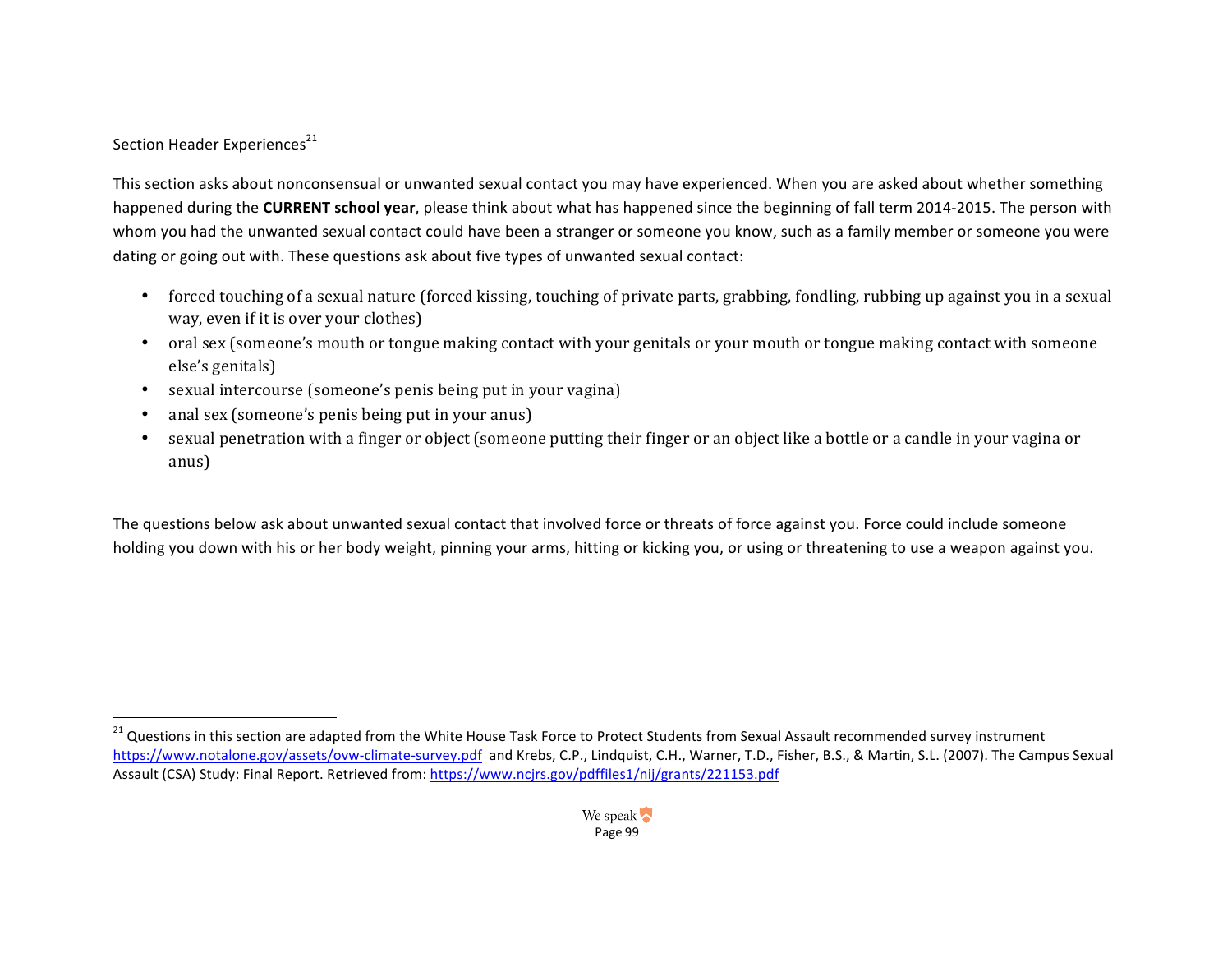Q15 Has anyone had sexual contact with you by using physical force against you?

- $Q$  Yes  $(1)$
- $\overline{O}$  No  $(2)$

Q16 Has anyone attempted but not succeeded in having sexual contact with you by using physical force against you?

- $Q$  Yes  $(1)$
- $\overline{O}$  No  $(2)$

Q17 Has anyone had unwanted sexual contact with you by coercing you or threatening to physically harm you?

- $Q$  Yes  $(1)$
- $\overline{O}$  No  $(2)$

# Answer If Q15... Yes Is Selected

Q15a When the person had sexual contact with you by using physical force, which of the following happened? Please check all that apply.

- $\Box$  Forced touching of a sexual nature (1)
- $\Box$  Anal sex (2)
- $\Box$  Oral sex (3)
- $\Box$  Sexual penetration with a finger or object (4)
- $\Box$  Sexual intercourse (5)

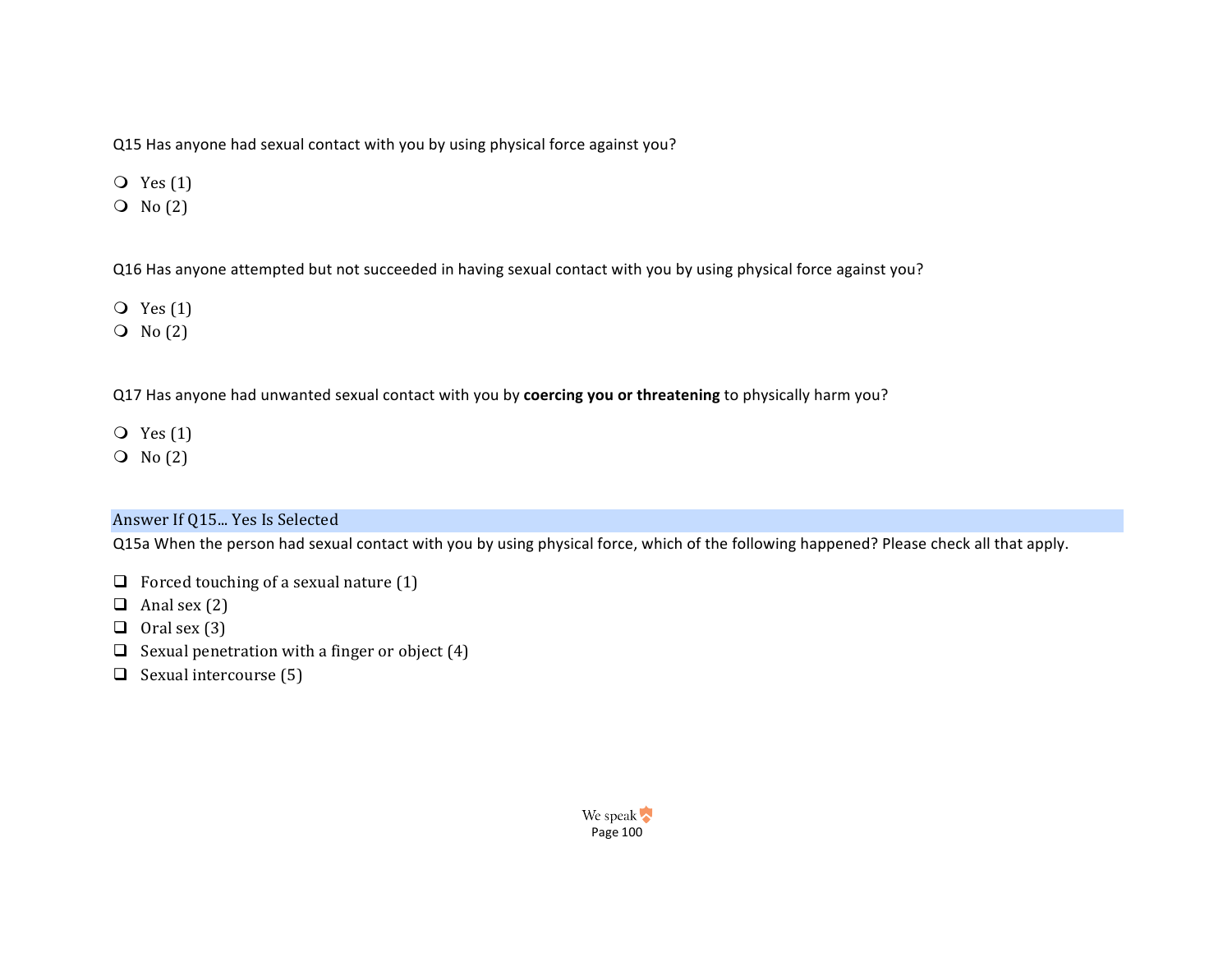Answer If Q17... Yes Is Selected

Q17a When the person had unwanted sexual contact with you by coercing or threatening to physically harm you, which of the following happened? Please check all that apply.

- $\Box$  Forced touching of a sexual nature (1)
- $\Box$  Anal sex (2)
- $\Box$  Oral sex (3)
- $\Box$  Sexual penetration with a finger or object (4)
- $\Box$  Sexual intercourse (5)

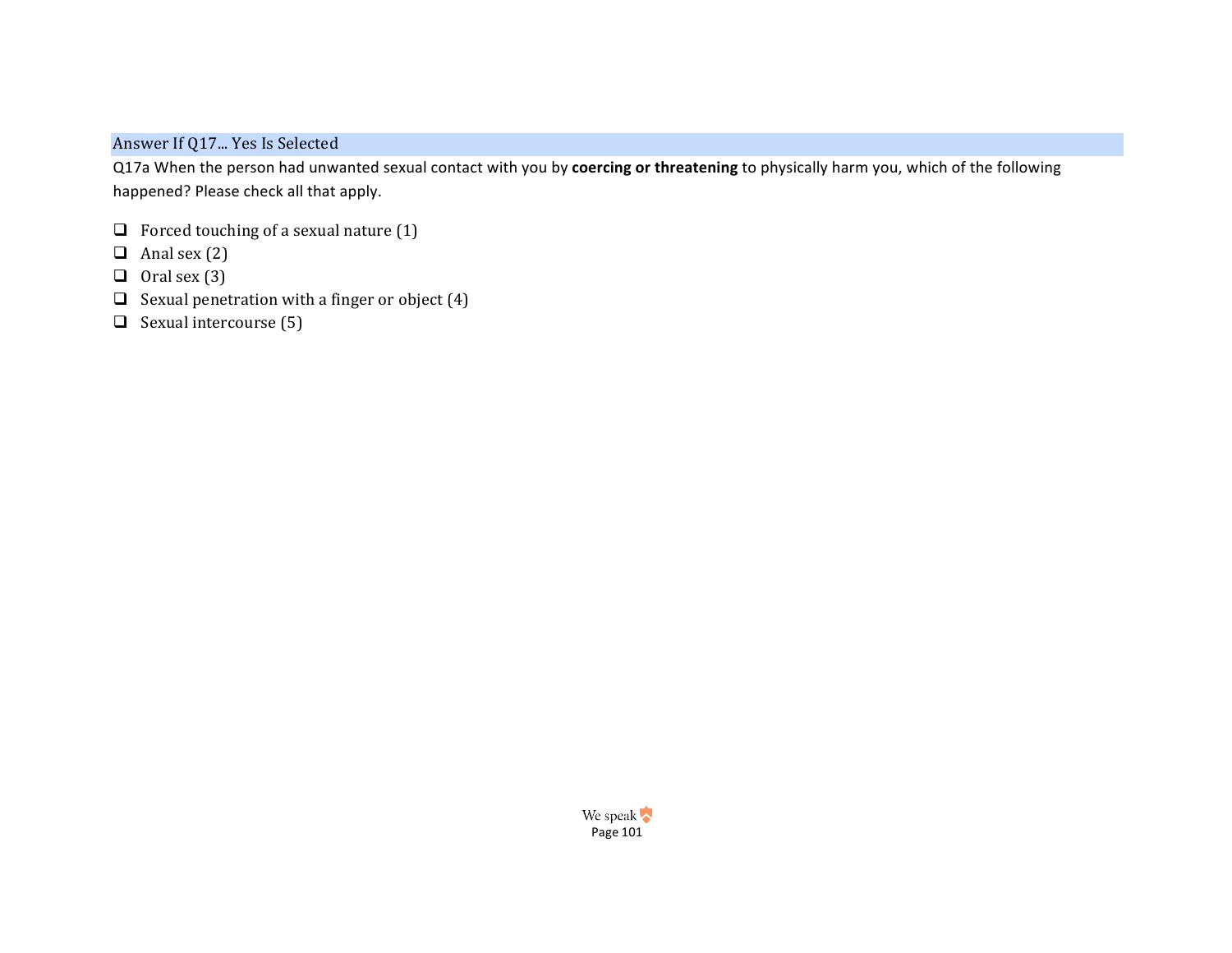Header The next set of questions ask about your experiences with unwanted sexual contact while you were unable to provide consent or stop what was happening because you were asleep, passed out, or incapacitated by drugs, or alcohol. These situations might include times that you voluntarily consumed alcohol or drugs and times that you were given drugs without your knowledge or consent.

Q18 During the current school year, has someone had sexual contact with you when you were unable to provide consent or stop what was happening because you were asleep, passed out, or incapacitated by drugs, or alcohol? This question asks about incidents that you are certain happened.

 $Q$  Yes  $(1)$ 

 $\overline{O}$  No  $(2)$ 

Q19 Have you suspected that someone has had sexual contact with you when you were unable to provide consent or stop what was happening because you were asleep, passed out, or incapacitated by drugs, or alcohol? This question asks about events that you think (but are not certain) happened.

 $Q$  Yes  $(1)$  $\overline{O}$  No  $(2)$ 

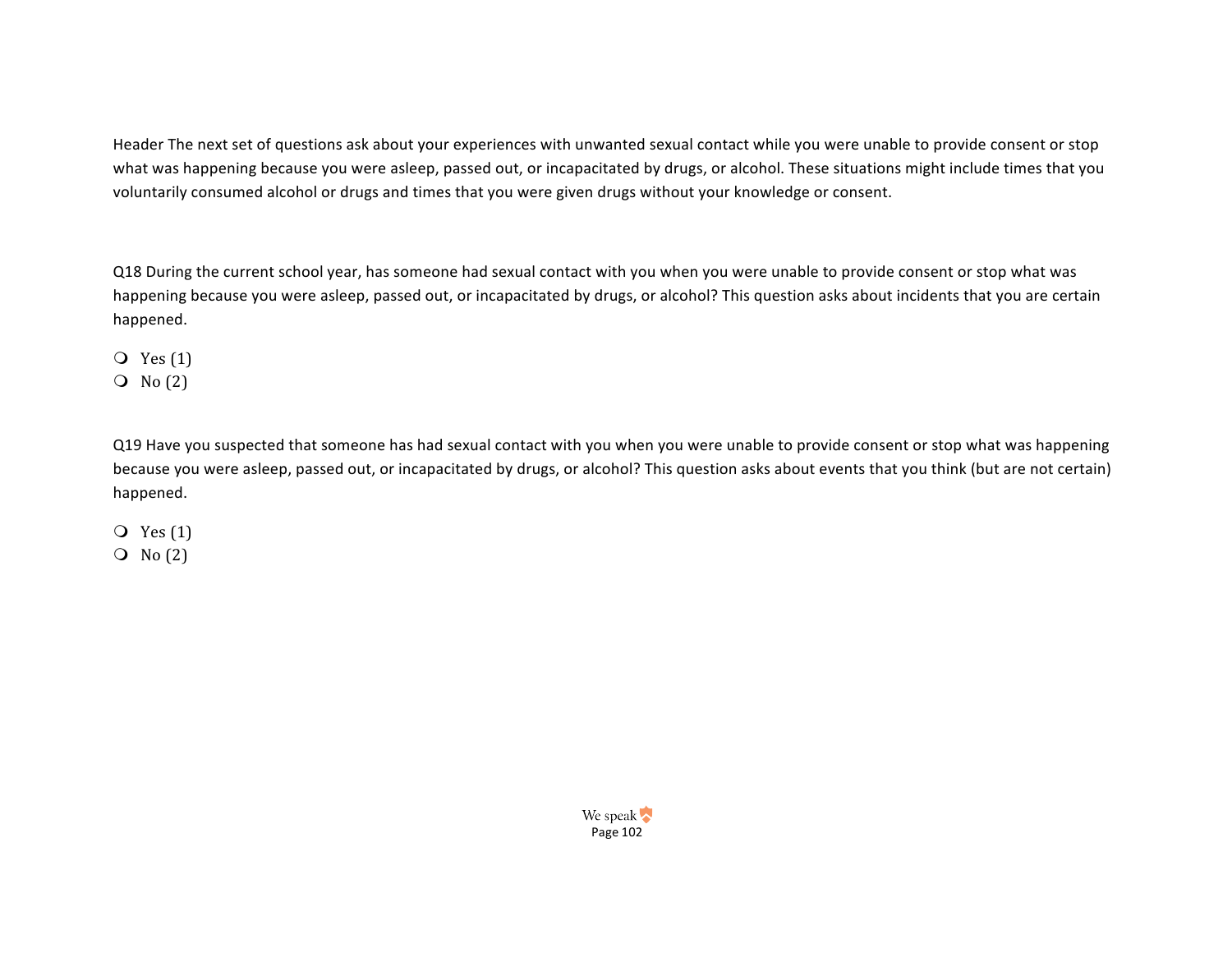# Answer If Q18... Yes Is Selected

Q18a When the person had sexual contact with you when you were unable to provide consent or stop what was happening because you were asleep, passed out, or incapacitated by drugs, or alcohol, which of the following happened? Please check all that apply.

- $\Box$  Forced touching of a sexual nature (1)
- $\Box$  Anal sex (2)
- $\Box$  Oral sex (3)
- $\Box$  Sexual penetration with a finger or object (4)
- $\Box$  Sexual intercourse (5)

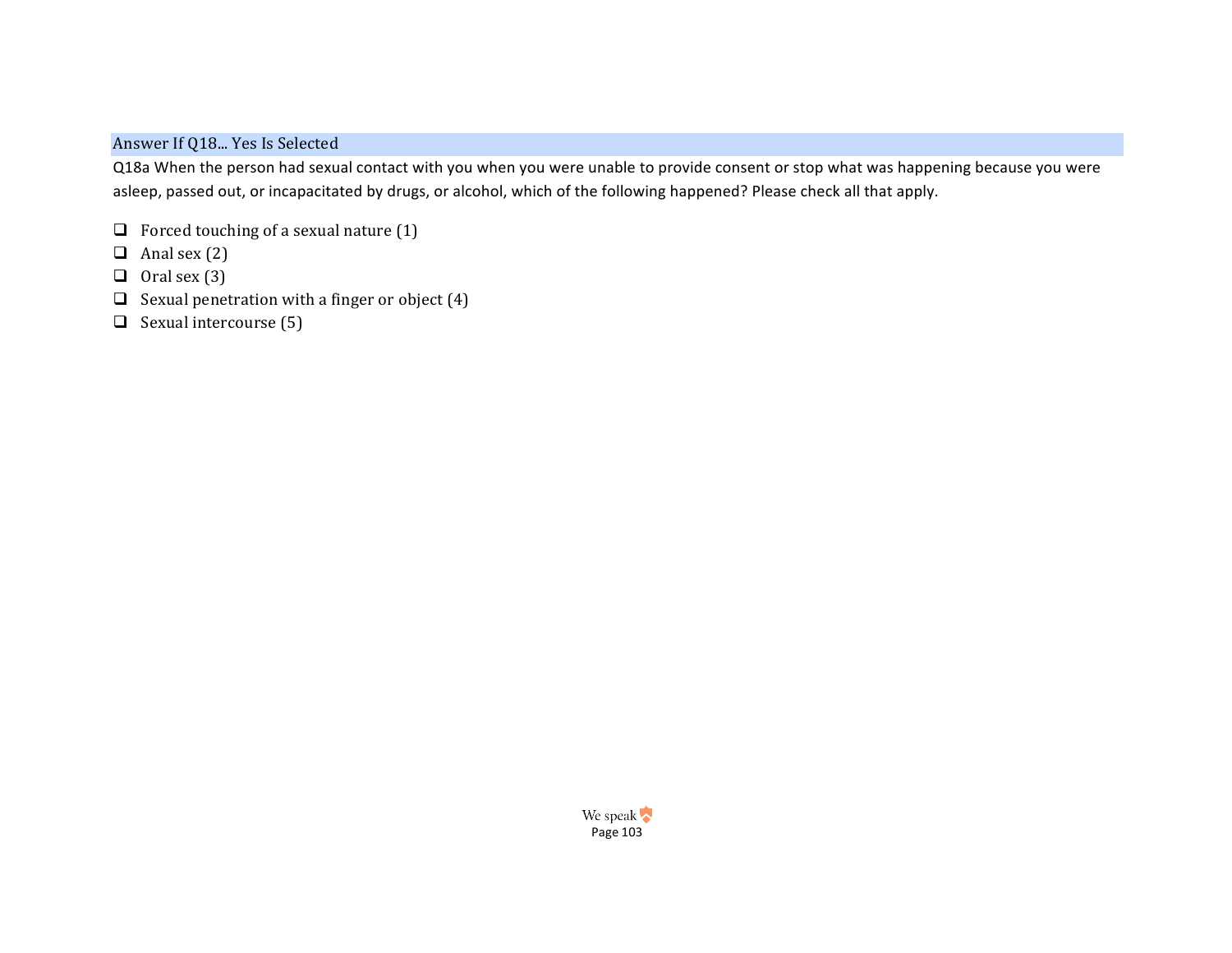### Answer If Q18... Yes Is Selected

Q18b The next questions ask more about the time this school year that someone had sexual contact with you when you were unable to provide consent or stop what was happening because you were asleep, passed out, or incapacitated by drugs, or alcohol.

### Answer If Q18... Yes Is Selected

Q18c Just prior to (the incident / any of the incidents), had you been drinking alcohol? Keep in mind that you are in no way responsible for the assault that occurred, even if you had been drinking.

 $Q$  Yes  $(1)$ 

 $\overline{O}$  No  $(2)$ 

# Answer If Q18c. Yes Is Selected Q18c1 Were you drunk?

 $Q$  Yes  $(1)$  $\overline{O}$  No  $(2)$ 

#### Answer If Q18 Yes Is Selected

Q18d Just prior to (the incident / any of the incidents), had you voluntarily been taking or using any drugs other than alcohol?

 $Q$  Yes  $(1)$ 

 $\overline{O}$  No  $(2)$ 

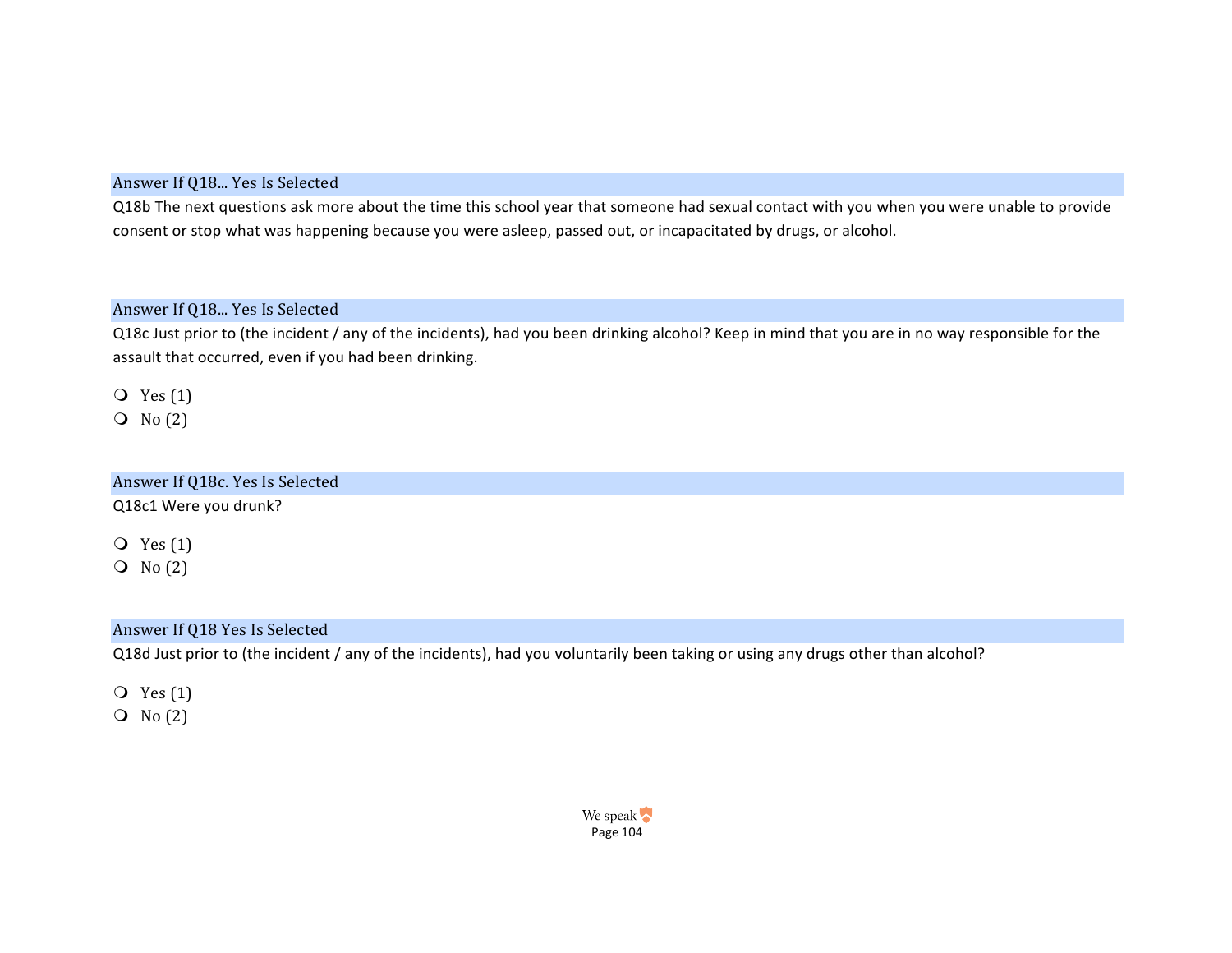Answer If Q18 Yes Is Selected

Q18e Just prior to (the incident / any of the incidents), had you been given a drug without your knowledge or consent?

 $\overline{Q}$  Yes (1)

- $\overline{O}$  No  $(2)$
- **O** Don't Know (3)

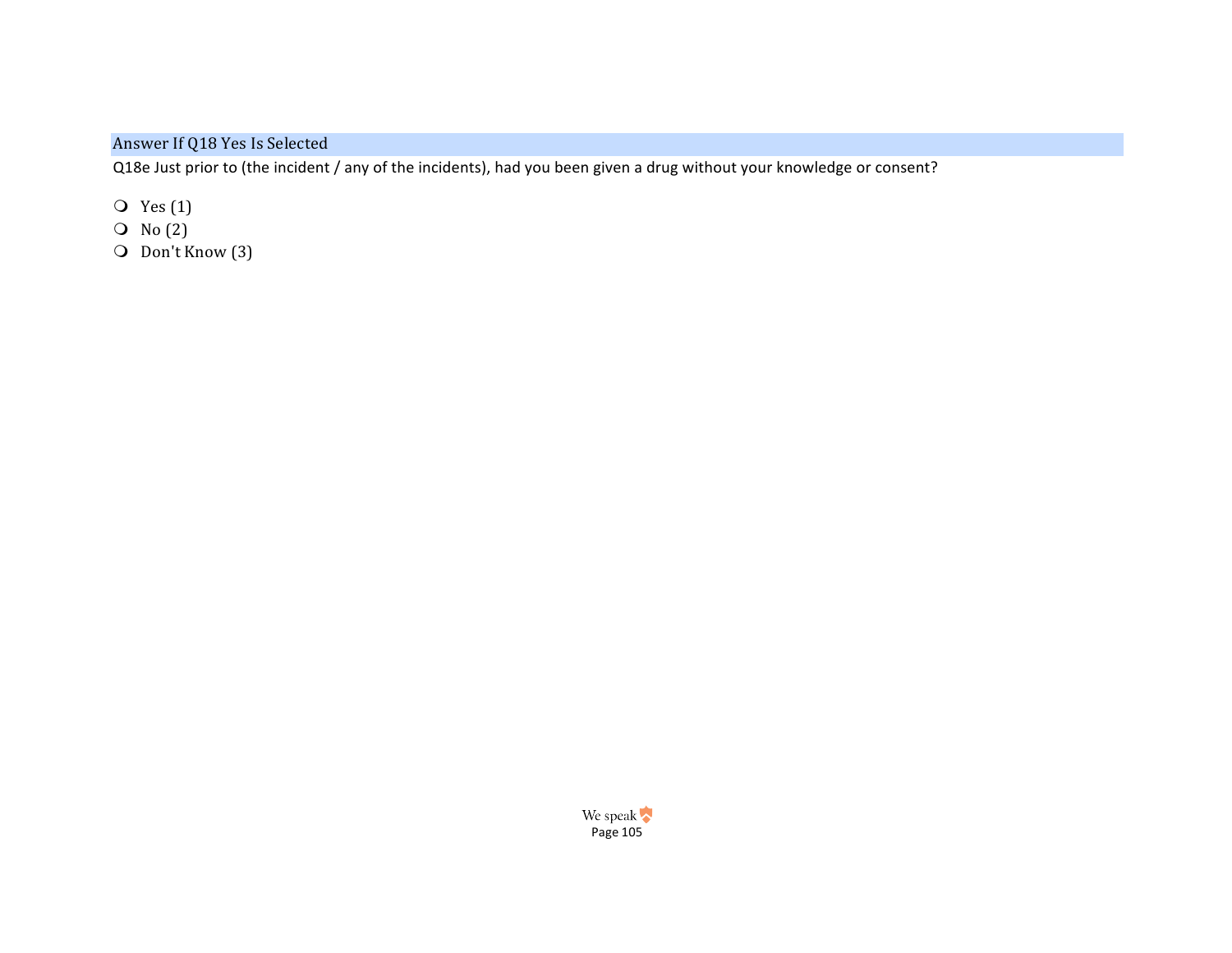### **BRANCH POINT**

Q20 to Q27will be displayed IF (Q15 Yes is selected OR Q17 Yes is selected OR if Q18 Yes is selected OR if Q19 YES is selected)

#### ELSE SKIP TO Q28

 

Section Header The next questions ask about the MOST SERIOUS INCIDENT of sexual assault you experienced during the CURRENT school year. If you had only one experience of unwanted sexual contact, please answer the questions about that experience. <sup>22</sup>

 $^{22}$  Questions in this section are adapted from McMahon (2014) #iSPEAK survey instrument, Rutgers University http://socialwork.rutgers.edu/CentersandPrograms/VAWC/researchevaluation/CampusClimateProject.aspx ; the White House Task Force to Protect Students from Sexual Assault recommended survey instrument https://www.notalone.gov/assets/ovw-climate-survey.pdf; and Banyard, V., Edwards, K., Moynihan, M.M., Walsh, W., & Ward, S. (2012). University of New Hampshire Unwanted Sexual Experience Survey 2012. Retrieved from: http://cola.unh.edu/sites/cola.unh.edu/files/departments/Justiceworks/use/UNHUSESsurvey2012.pdf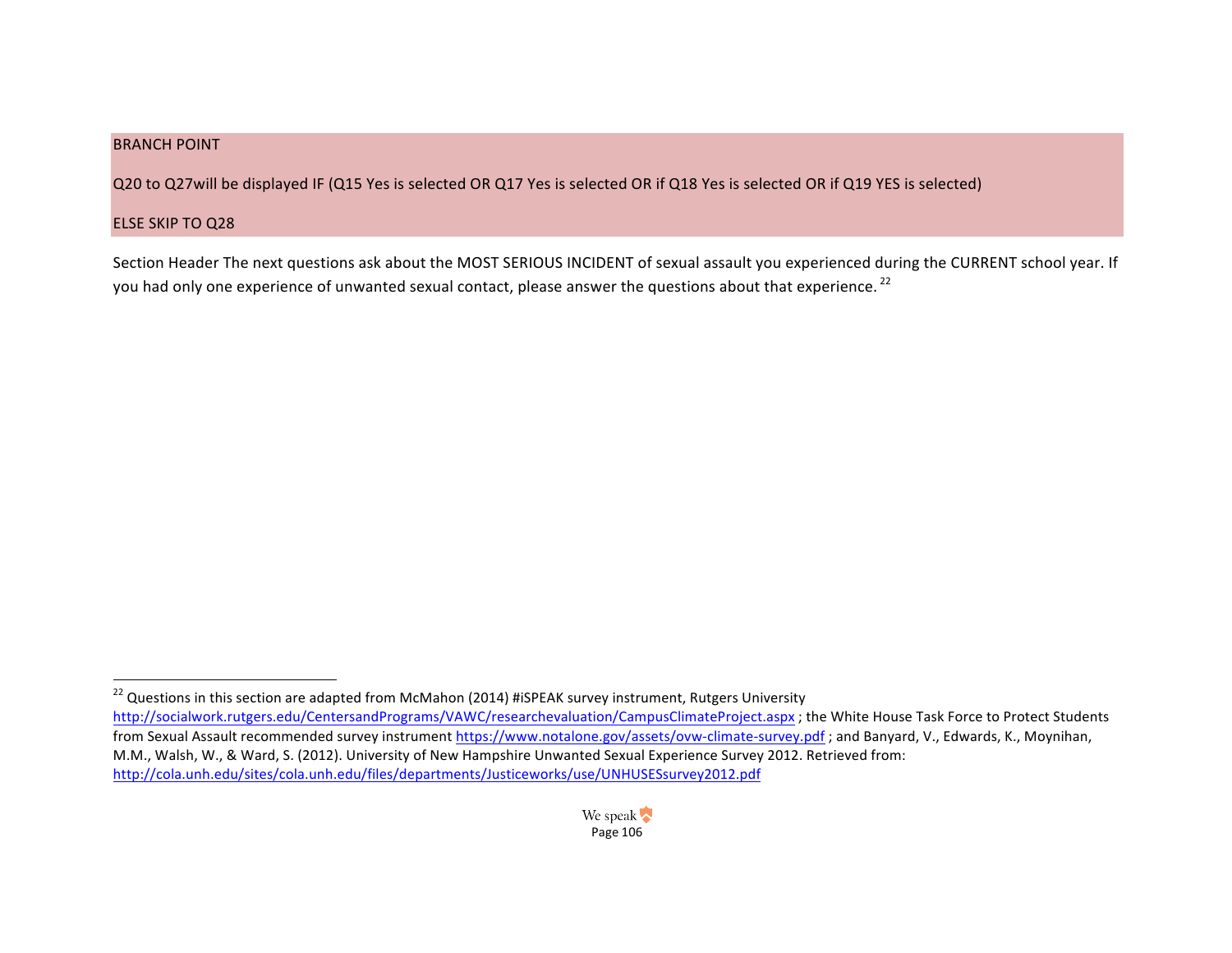Q20 Who did the unwanted sexual contact involve?

- $\overline{O}$  Stranger (1)
- $\overline{O}$  Friend (2)
- $\overline{O}$  Family member (3)
- $\overline{O}$  Coworker (4)
- $\overline{O}$  Employer/supervisor (5)
- $\bigcirc$  University professor/instructor (6)
- $\bigcirc$  University staff (7)
- $\overline{O}$  Current romantic partner (boyfriend or girlfriend) (8)
- $\Omega$  Casual acquaintance or hookup (9)
- $\Omega$  Ex-romantic partner (ex-boyfriend or ex-girlfriend) (10)
- O Other  $(11)$

Q21 Was the person a student at Princeton?

- $Q$  Yes  $(1)$
- $\overline{O}$  No  $(2)$
- **O** I don't know (3)

Q22 Was this person affiliated with Princeton University, as an employee, staff, or faculty member?

- $Q$  Yes  $(1)$
- $\overline{O}$  No  $(2)$
- $\bigcirc$  I don't know (3)

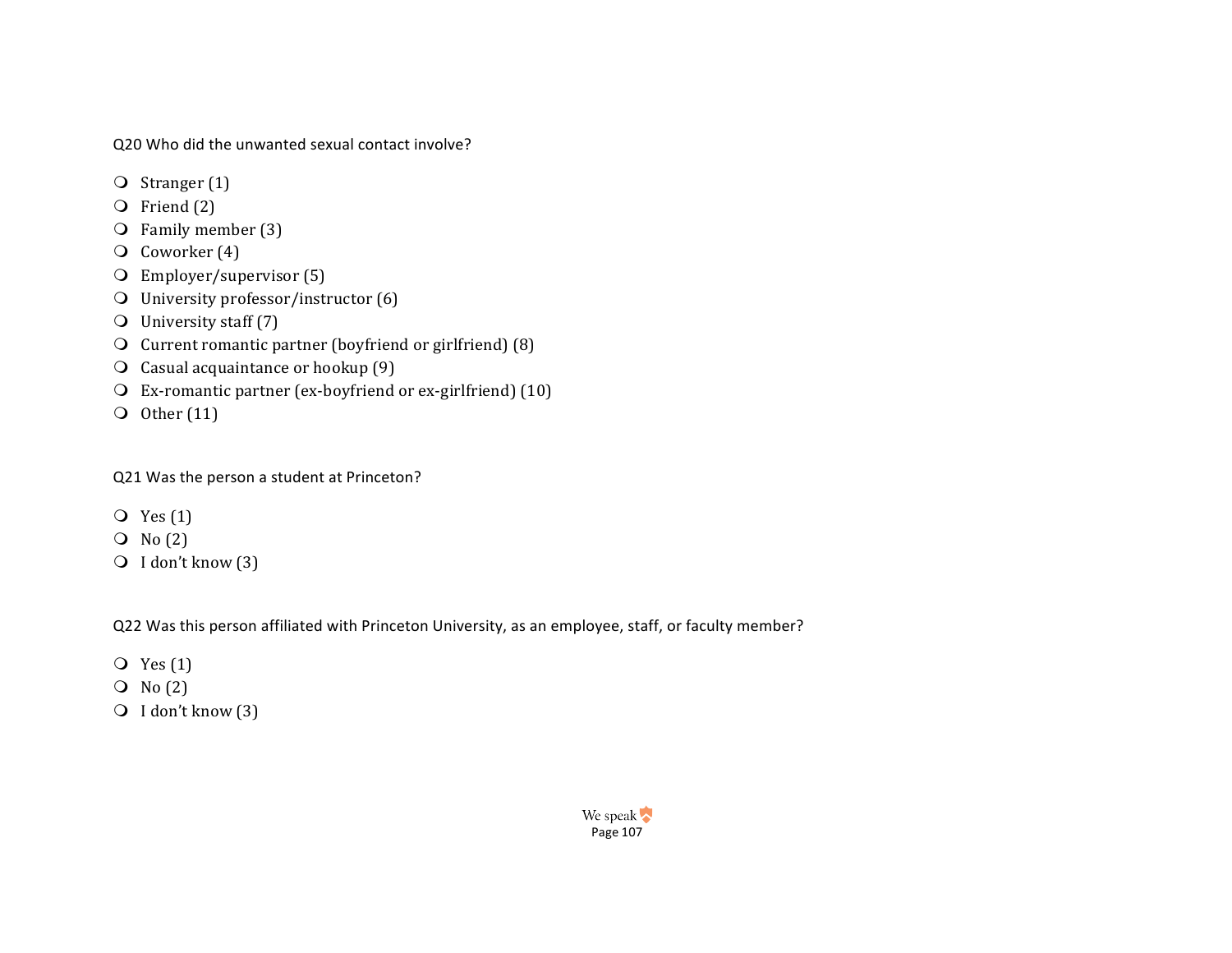Q23 What was the gender of the person who did this to you?

- $\Box$  Male (1)
- $\Box$  Female (2)
- $\Box$  Transgender (3)
- q Another Identity (4) \_\_\_\_\_\_\_\_\_\_\_\_\_\_\_\_\_\_\_\_
- $\Box$  I don't know (5)

Q24 Was the other person using (check all that apply):

- $\Box$  Drugs and alcohol (1)
- $\Box$  Drugs only (2)
- $\Box$  Alcohol only (3)
- $\Box$  Neither (4)
- $\Box$  I don't know (5)

Q25 Were you using (check all that apply):

- $\Box$  Drugs and alcohol (1)
- $\Box$  Drugs only (2)
- $\Box$  Alcohol only (3)
- $\Box$  Neither (4)

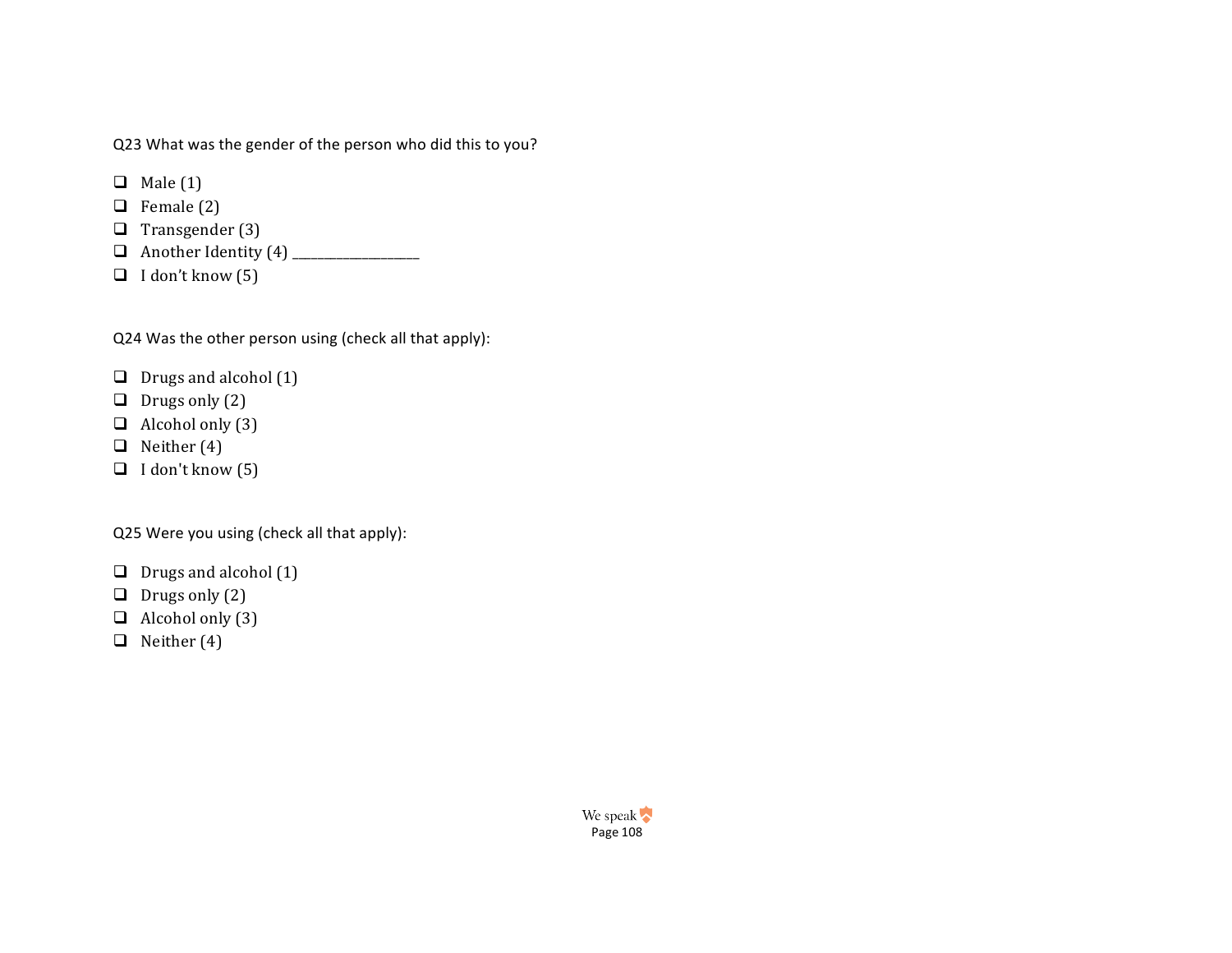#### Q26 Where did the incident occur?

- $\overline{Q}$  Your own home or room (1)
- $\Omega$  In the home or room of the person who assaulted you (3)
- $\bigcirc$  Somewhere else (2)

### Answer If Q26 Your own home or room Is Selected

Q26a You indicated that the incident happened in your own home or room. Do you live in? (check one):

- $\bigcirc$  A Residential College (1)
- $\bigcirc$  An Upperclass Dormitory (2)
- $\overline{O}$  The Graduate College/Annex (3)
- $\bigcirc$  A Butler Apartment (4)
- $\overline{O}$  A Lawrence Apartment (5)
- $\bigcirc$  A Stanworth Apartment (6)
- $\bigcirc$  Other University Housing (7)
- $\bigcirc$  Off Campus Home or Apartment in Princeton (8)
- $\bigcirc$  Off Campus Home or Apartment outside of Princeton (9)
- m Other (please specify) (10) \_\_\_\_\_\_\_\_\_\_\_\_\_\_\_\_\_\_\_\_

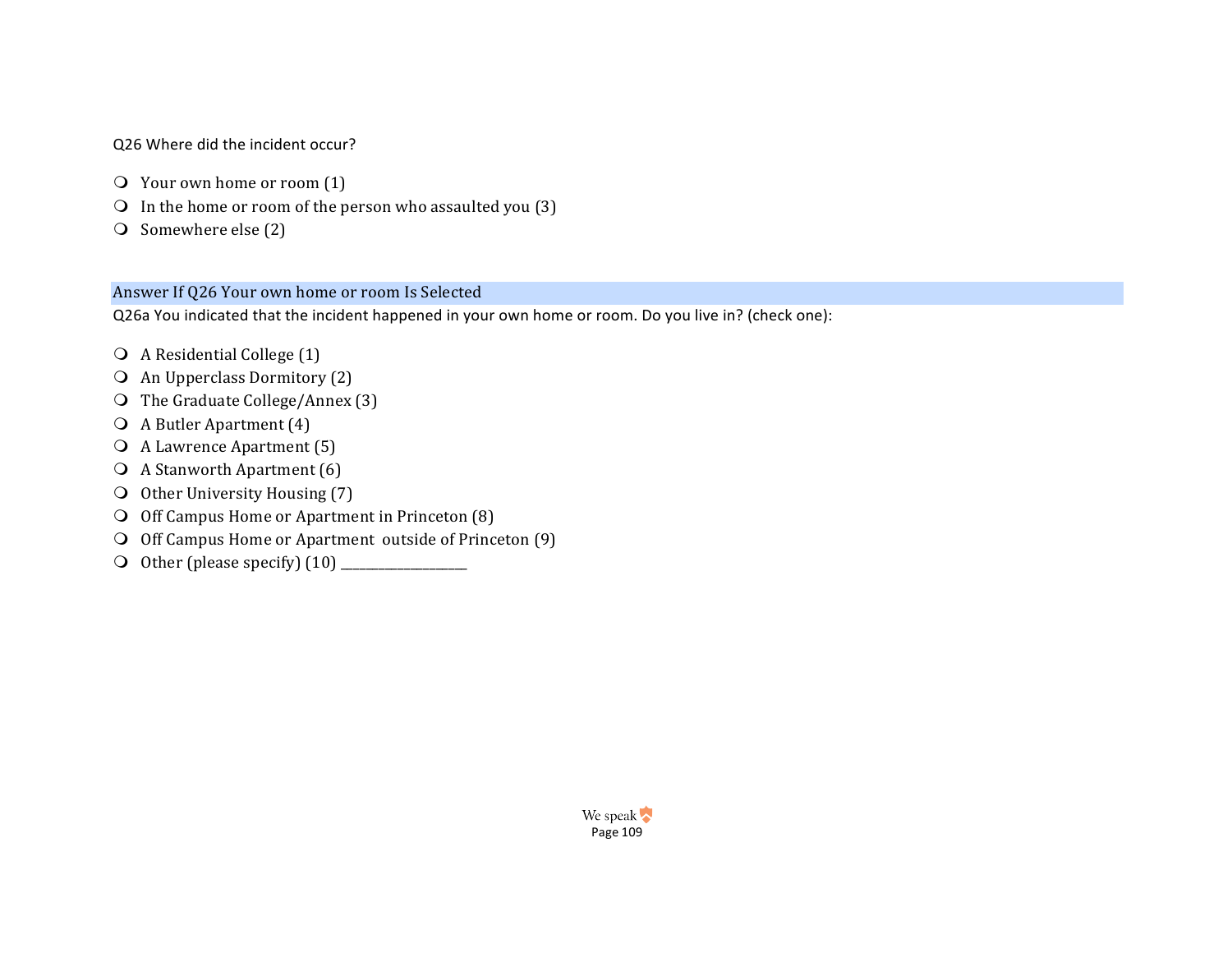### Answer If Q26 In the home or room of the person who assaulted you OR Somewhere else Is Selected

Q26b You indicated that the incident happened somewhere other than your own home or room. Did the incident occur in? (check one):

- $\bigcirc$  A Residential College (1)
- $\bigcirc$  An Upperclass Dormitory (2)
- $\bigcirc$  The Graduate College/Annex (3)
- $\bigcirc$  Butler Apartments (4)
- **O** Lawrence Apartments (5)
- $\overline{O}$  Stanworth Apartments (6)
- $\bigcirc$  Other University Housing (7)
- $\overline{O}$  An Eating Club (8)
- $\bigcirc$  Off Campus Home or Apartment in Princeton  $(9)$
- $\bigcirc$  Off Campus Home or Apartment outside of Princeton (10)
- m Other (please specify) (11) \_\_\_\_\_\_\_\_\_\_\_\_\_\_\_\_\_\_\_\_

Q27 Did you tell anyone about the incident?

- $Q$  Yes  $(1)$
- $\overline{O}$  No  $(2)$

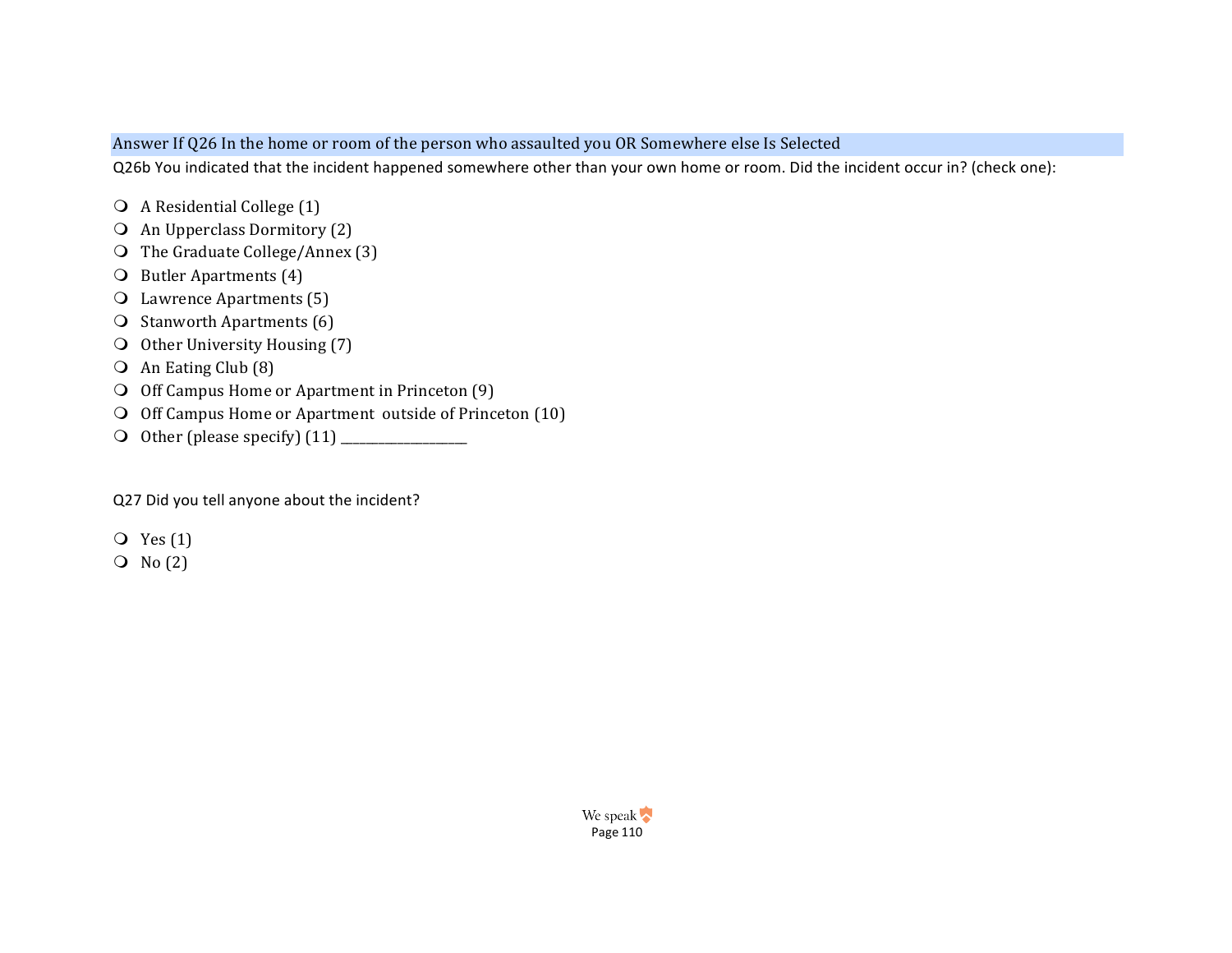## Answer If Q27 Yes Is Selected

Q27a Who did you tell? (check all that apply)

- $\Box$  Roommate or suitemate(130)
- $\Box$  Close friend other than roommate (131)
- **Q** Romantic partner (other than the person who did this to you) (129)
- G Sexual Harassment/Assault Advising, Resources and Education (SHARE) staff (132)
- $\Box$  Off-campus rape crisis center staff (118)
- Q Counselor at Counseling and Psychological Services  $(CPS)$  (120)
- $\Box$  Off-campus counselor/therapist (117)
- $\Box$  Doctor/nurse at University Health Services (UHS) (134)
- $\Box$  Off-campus doctor/nurse (116)
- $\Box$  Religious Staff at the Office of Religious Life (ORL) (137)
- $\Box$  Off-campus religious leader (126)
- $\Box$  Office of the Dean of Undergraduate Students (ODUS) (119)
- **Q** Residence college staff (Dean, Director of Studies, Director of Student Life) (127)
- $\Box$  Residential College Advisor (RCA) (128)
- $\Box$  Office of Graduate Student Life (136)
- $\Box$  Title IX Office (138)
- $\Box$  University Ombuds Office (139)
- $\Box$  University faculty or staff (133)
- $\Box$  Public Safety (123)
- $\Box$  Princeton Police (124)
- $\Box$  Local Police where incident occurred (125)
- $\Box$  Parent or guardian (122)
- $\Box$  Other family member (121)
- $\Box$  Other (please specify) : (135)  $\Box$

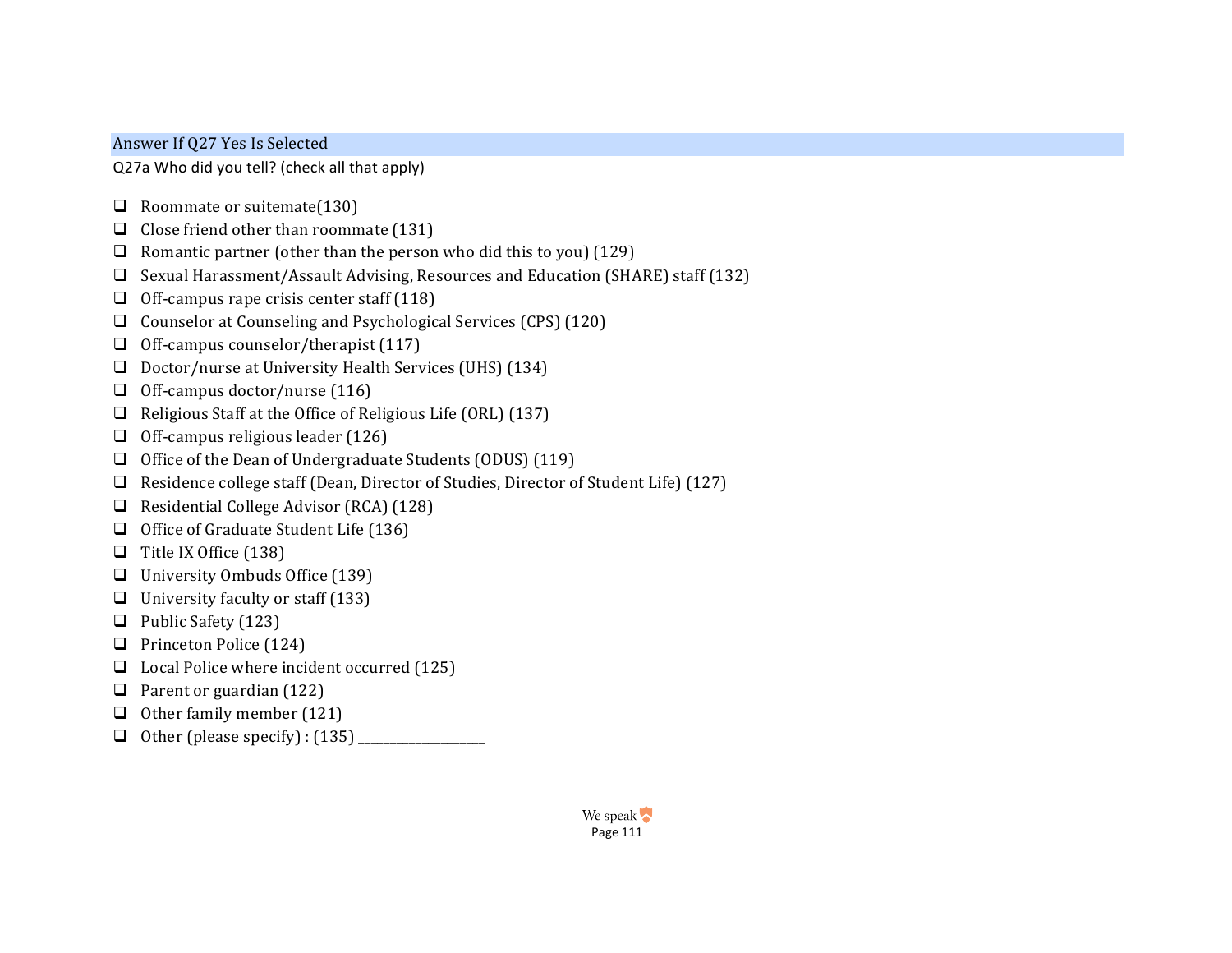### Answer If Q27a Counselor at Counseling and Psychological Services (CPS)Is Selected

Q27a1 How useful was the counselor at Counseling and Psychological Services (CPS) in helping you deal with the incident?

- $\bigcirc$  Very Useful (1)
- O Moderately Useful (2)
- $\bigcirc$  Somewhat Useful (3)
- $\bigcirc$  Slightly Useful (4)
- $\bigcirc$  Not at all Useful (5)

### Answer If Q27a Doctor / nurse at University Health Services Is Selected

Q27a2 How useful was the doctor / nurse at University Health Services (UHS) in helping you deal with the incident?

- $\overline{Q}$  Very Useful (1)
- $\bigcirc$  Moderately Useful (2)
- $\bigcirc$  Somewhat Useful (3)
- $\bigcirc$  Slightly Useful (4)
- $\bigcirc$  Not at all Useful (5)

## Answer If Q27a Public Safety Is Selected

Q27a3 How useful was Public Safety in helping you deal with the incident?

- $\overline{O}$  Very Useful (1)
- $\bigcirc$  Moderately Useful (2)
- $\bigcirc$  Somewhat Useful (3)
- $\bigcirc$  Slightly Useful (4)
- $\bigcirc$  Not at all Useful (5)

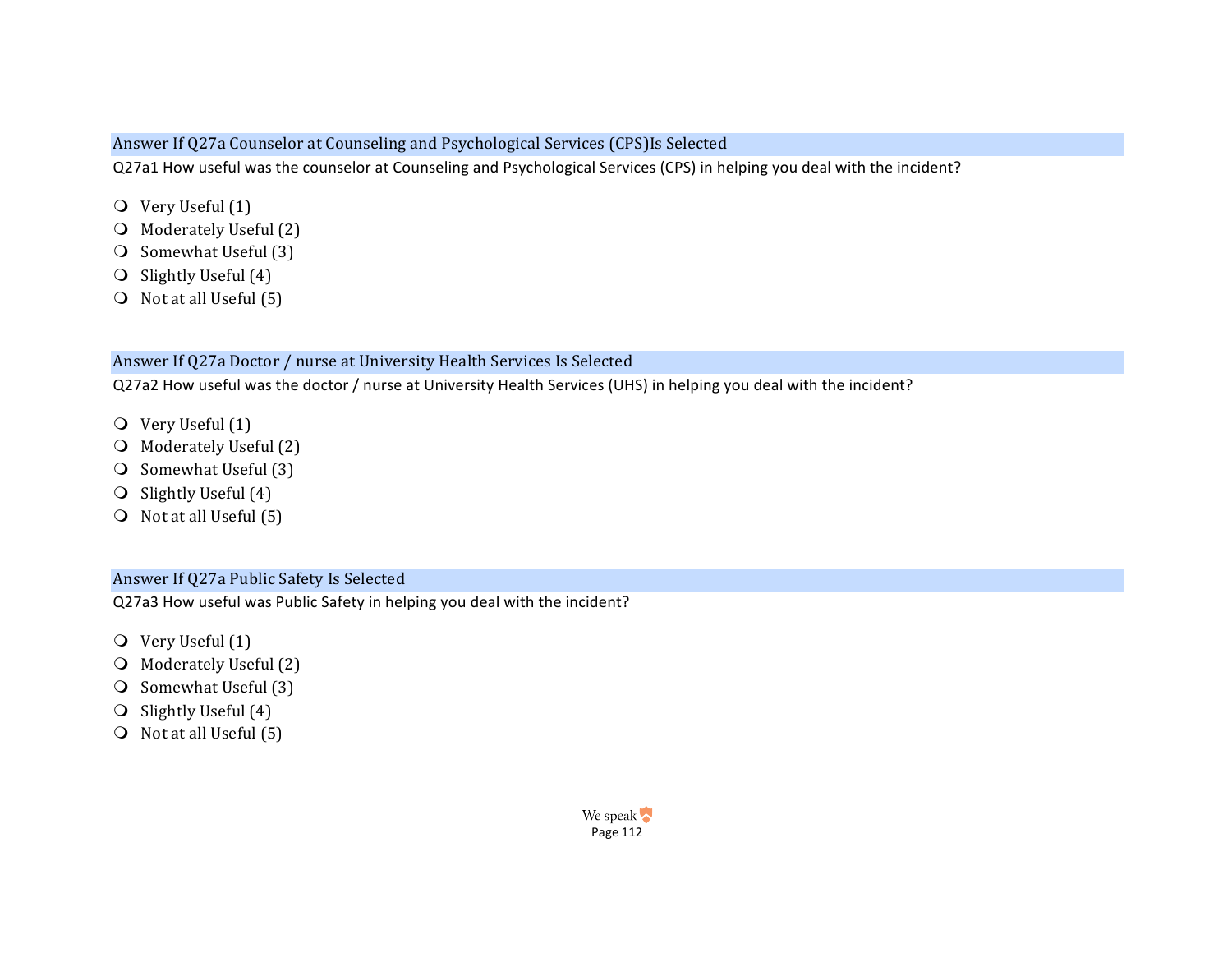### Answer If Q27a Residence College staff Is Selected

Q27a4 How useful was the Residence College staff in helping you deal with the incident?

- $\bigcirc$  Very Useful (1)
- O Moderately Useful (2)
- $\bigcirc$  Somewhat Useful (3)
- $\bigcirc$  Slightly Useful (4)
- $\bigcirc$  Not at all Useful (5)

### Answer If Q27a Residential College Adviser (RCA) Is Selected

Q27a5 How useful was the Residential College Adviser (RCA) in helping you deal with the incident?

- $\overline{Q}$  Very Useful (1)
- $\bigcirc$  Moderately Useful (2)
- $\bigcirc$  Somewhat Useful (3)
- $\bigcirc$  Slightly Useful (4)
- $\bigcirc$  Not at all Useful (5)

### Answer If Q27a University faculty or staff Is Selected

Q27a6 How useful was the University faculty or staff in helping you deal with the incident?

- $\overline{O}$  Very Useful (1)
- O Moderately Useful (2)
- $\bigcirc$  Somewhat Useful (3)
- $\bigcirc$  Slightly Useful (4)
- $\bigcirc$  Not at all Useful (5)

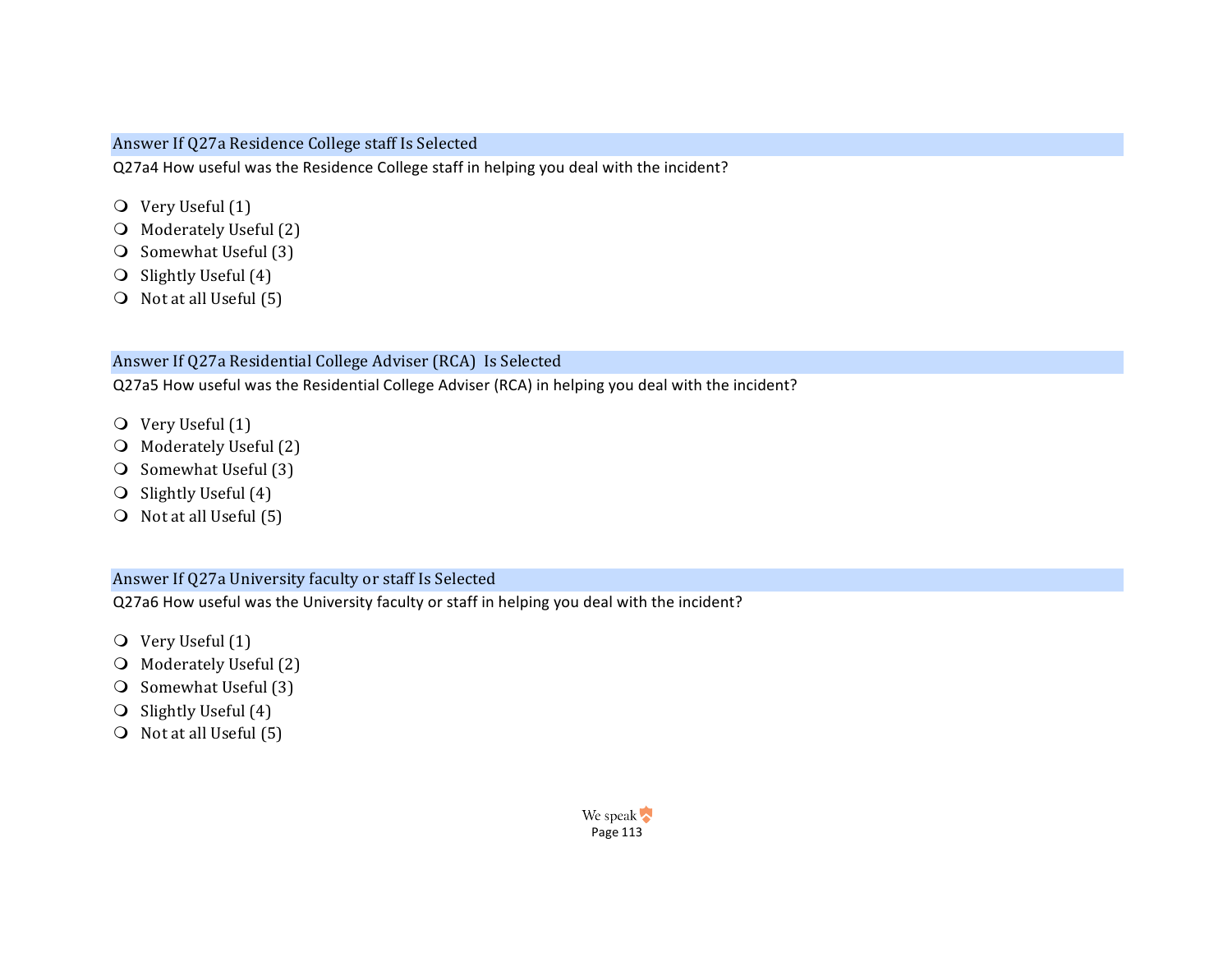# Answer If Q27a Sexual Harassment/Assault Advising, Resources and Education (SHARE) staff Is Selected

Q27a7 How useful was the Sexual Harassment/Assault Advising, Resources and Education (SHARE) staff in helping you deal with the incident?

- O Very Useful (1)
- O Moderately Useful (2)
- $\bigcirc$  Somewhat Useful (3)
- $\bigcirc$  Slightly Useful (4)
- $\bigcirc$  Not at all Useful (5)

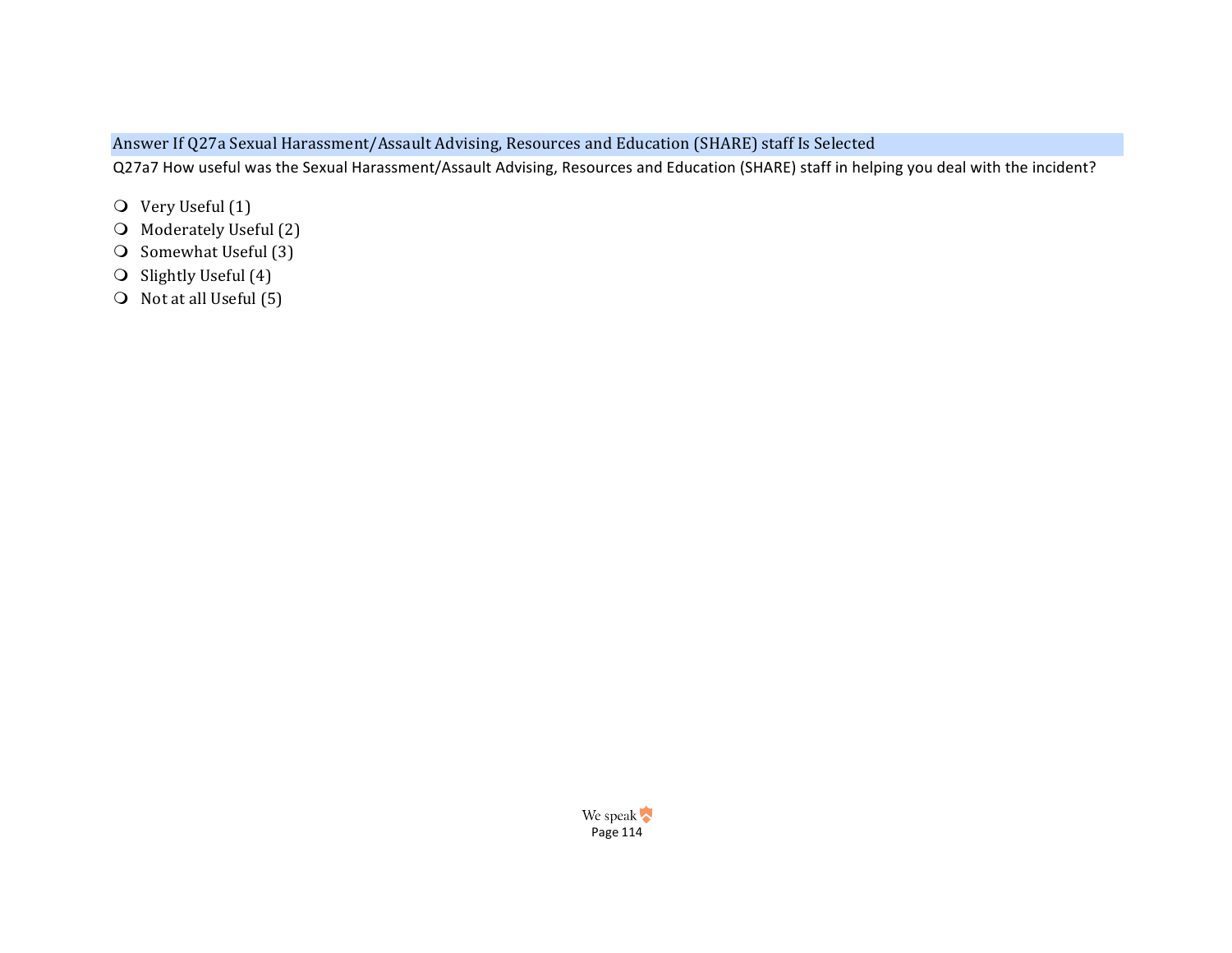## Answer If Q27 No Is Selected

Q27b Why didn't you tell anyone? (check all that apply)

- $\Box$  Ashamed/embarrassed (1)
- $\Box$  It is a private matter; I wanted to deal with it on my own (2)
- $\Box$  Concerned others would find out (3)
- $\Box$  Didn't want the person who did it to get in trouble (4)
- $\Box$  Fear the person who did it would try to get back at me (5)
- $\Box$  Fear of not being believed (6)
- $\Box$  I thought I would be blamed for what happened (7)
- $\Box$  Didn't think what happened was serious enough to talk about (8)
- $\Box$  Didn't think others would think it was serious (9)
- $\Box$  Thought people would try to tell me what to do (10)
- $\Box$  It would feel like an admission of failure (11)
- $\Box$  Didn't think others would think it was important (12)
- $\Box$  Didn't think others would understand (13)
- $\Box$  Didn't know reporting procedure on campus (14)
- $\Box$  Feared I or another would be punished for infractions or violations (such as underage drinking) (15)
- $\Box$  I didn't feel the campus leadership would help with my problems (16)
- $\Box$  I feared others would harass me or react negatively toward me (17)
- $\Box$  I thought nothing would be done (18)
- $\Box$  Didn't want others to worry about me (19)
- $\Box$  Wanted to forget it happened (20)
- $\Box$  Had other things I needed to focus on and was concerned about (classes, work) (21)
- $\Box$  Didn't think the school would do anything about my report (22)
- q Other (please specify): (23) \_\_\_\_\_\_\_\_\_\_\_\_\_\_\_\_\_\_\_\_

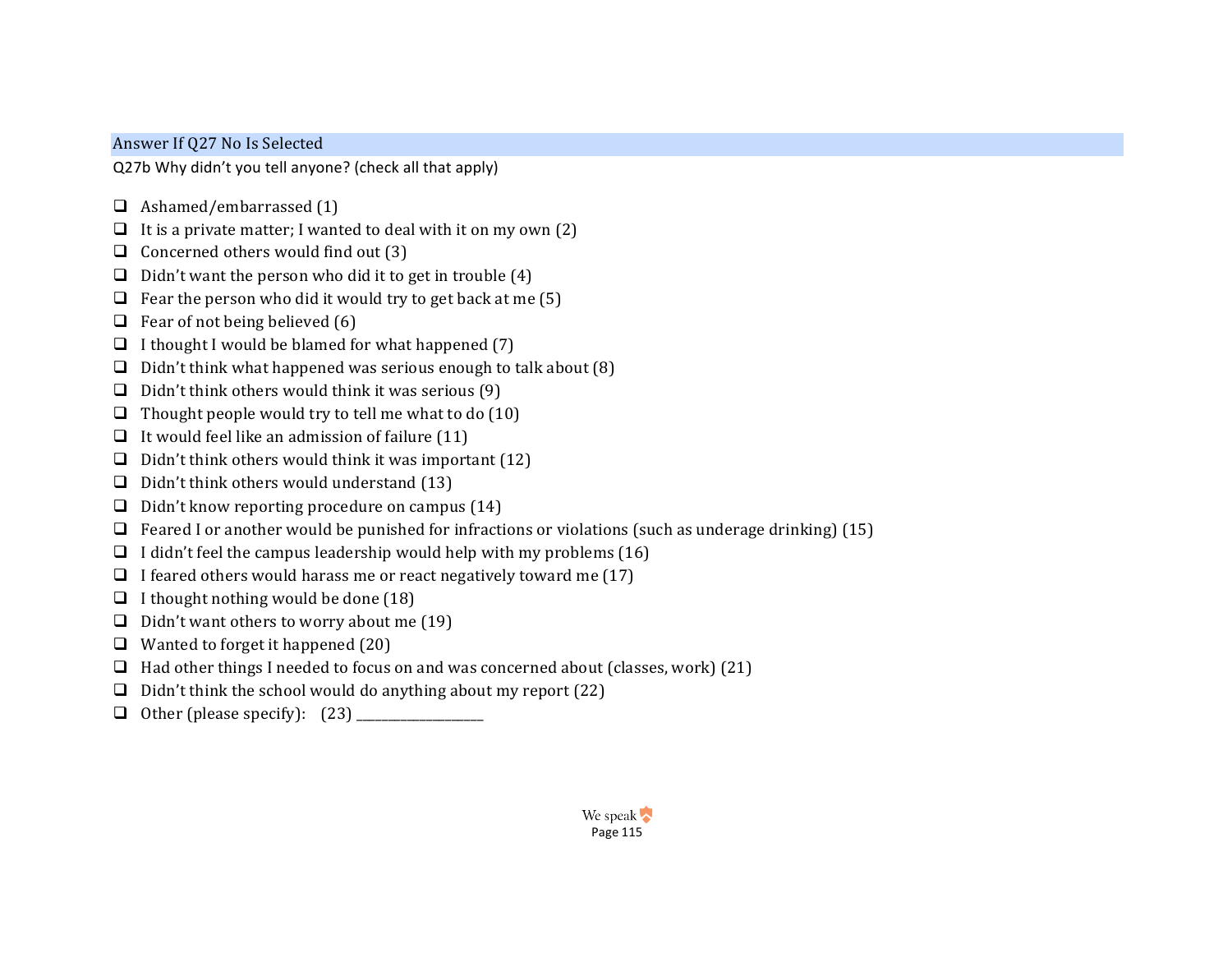## Answer If Q27 Yes Is Selected

Q27c How long after the incident did you first tell someone what happened?

- $\bigcirc$  Within the first 24 hours (1)
- $\bigcirc$  Within one week (2)
- $\bigcirc$  Within one month (3)
- $\overline{O}$  Within one year (4)
- $\overline{O}$  More than a year (5)

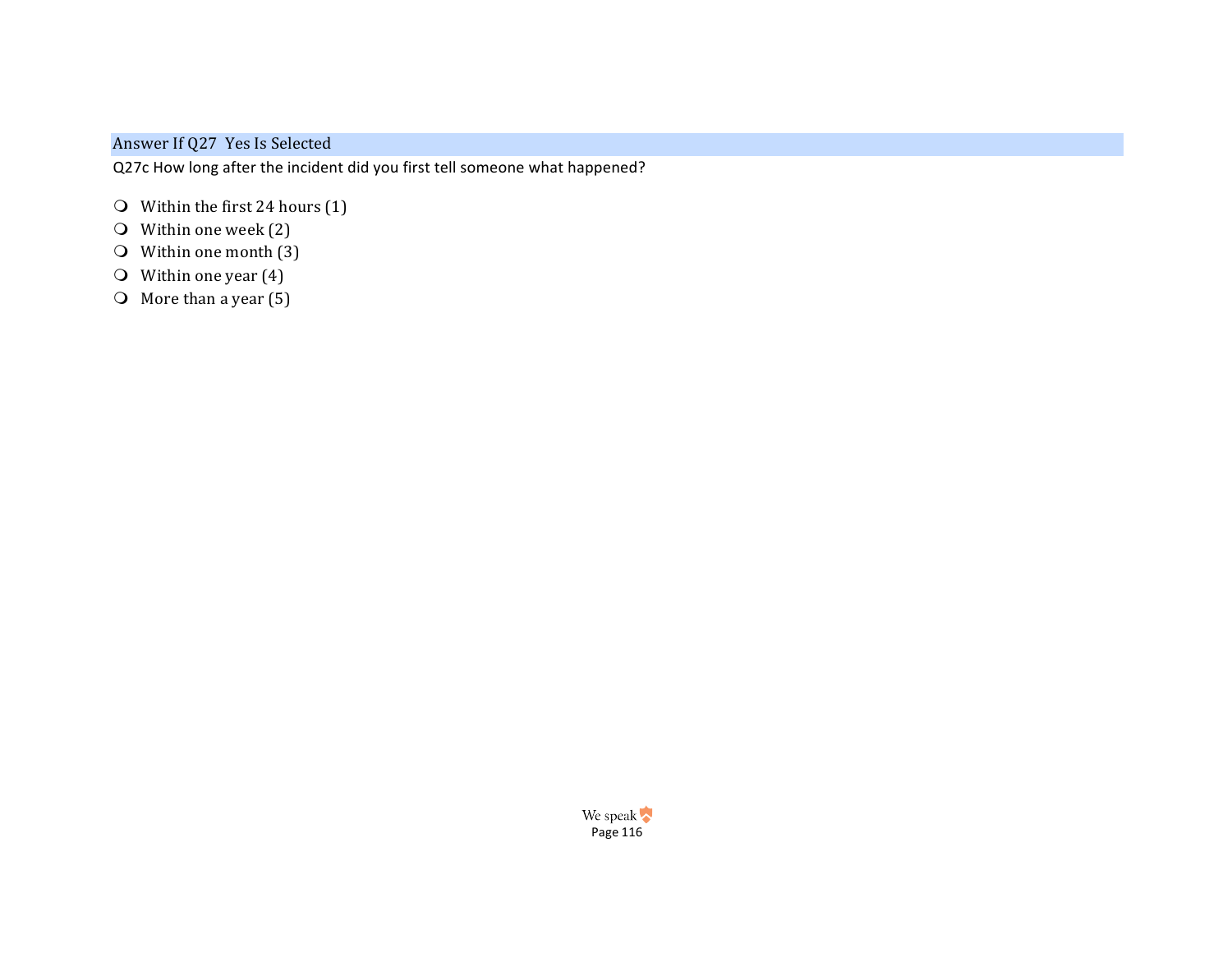Section Header Interpersonal Violence and Abuse<sup>23</sup>

## Q28 During the CURRENT school year,

 

|                                                                                                                                     | Yes $(1)$ | No(2) |
|-------------------------------------------------------------------------------------------------------------------------------------|-----------|-------|
| Were you sexually touched without your consent (1)                                                                                  |           |       |
| Was sexual penetration attempted (vaginal, anal, oral) without your consent? (2)                                                    |           |       |
| Were you sexually penetrated (vaginal, anal, oral) without your consent? (3)                                                        |           |       |
| Were you a victim of stalking (e.g. waiting for you outside your classroom, residence, or office; repeated emails/phone calls)? (4) |           |       |

Q29 During the CURRENT school year, have you been in an intimate (coupled/partnered) relationship that was:

|                                                                                                                                                | Yes | N <sub>0</sub><br>(3) |
|------------------------------------------------------------------------------------------------------------------------------------------------|-----|-----------------------|
| Emotionally abusive? (e.g., called derogatory names, yelled at, ridiculed) (1)                                                                 |     |                       |
| Physically abusive? (e.g., kicked, slapped, punched) (2)                                                                                       |     |                       |
| Sexually abusive? (e.g., forced to have sex when you didn't want it, forced to perform or have an unwanted sexual act performed on<br>you) (3) |     |                       |

 $^{23}$  Questions in the section are adapted from The American College Health Association-National College Health Assessment II and used with permission.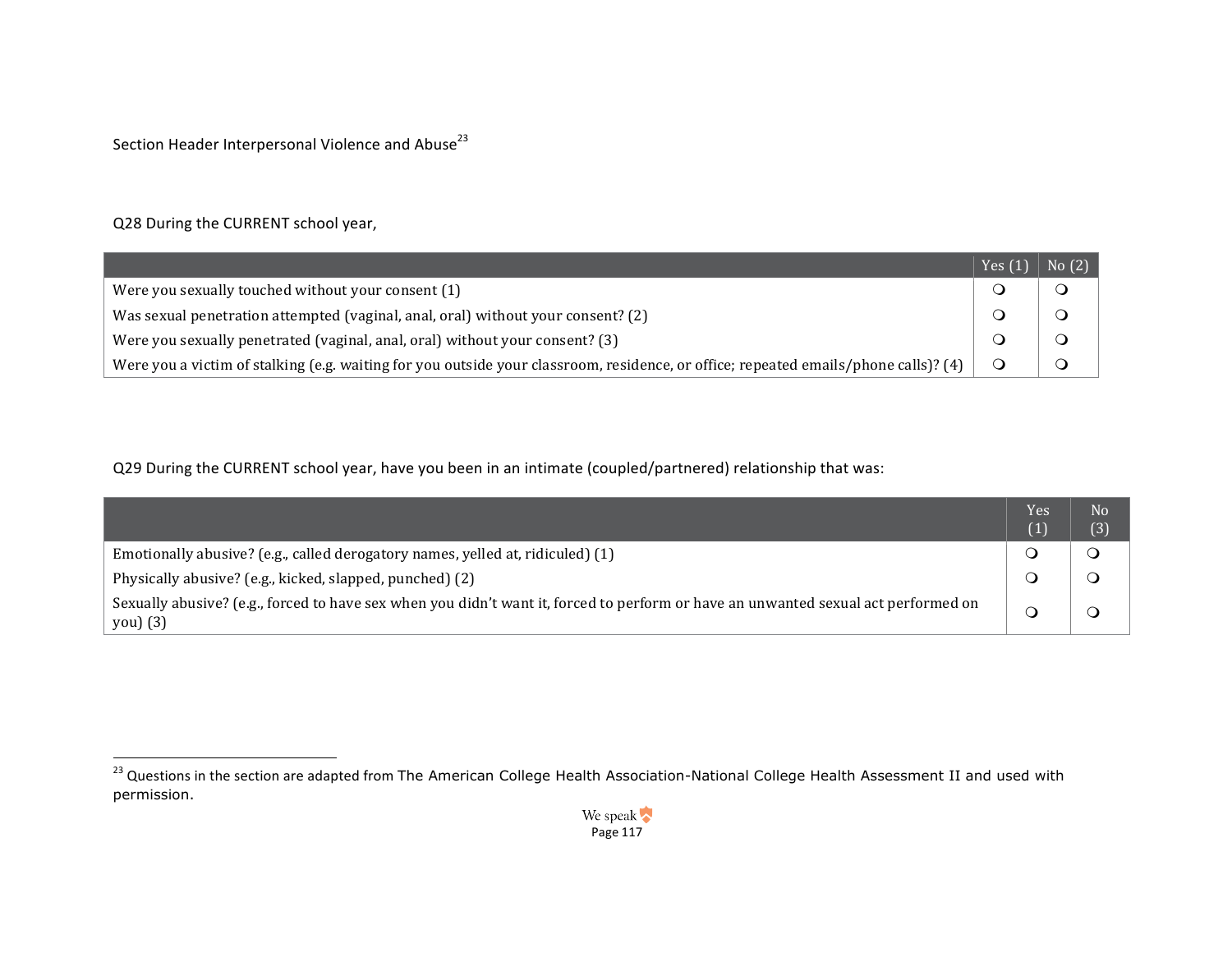Q30 During the CURRENT school year, have any of the following created intimidating, offensive or hostile conditions in your living, working or academic environment(s)?

|                                                                                   | Yes $(1)$ | No(2) |
|-----------------------------------------------------------------------------------|-----------|-------|
| Unwelcome sexual advances (verbal, written, electronic or physical) (1)           |           |       |
| Unwelcome requests for sexual favors (verbal, written or electronic) (2)          |           |       |
| Any other verbal, electronic or physical conduct of an unwanted sexual nature (3) |           |       |

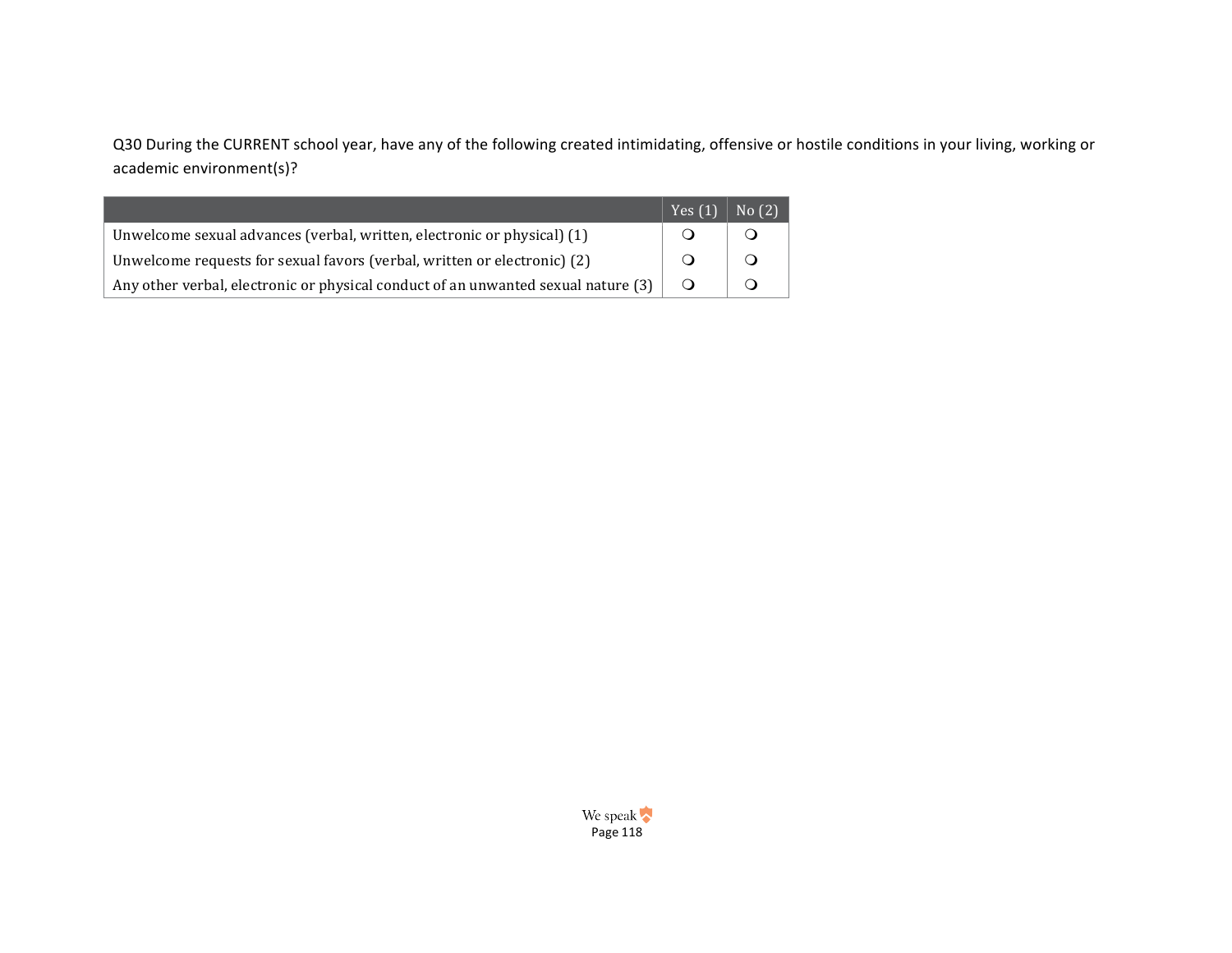## Section Header Readiness to Help<sup>24</sup>

 

|                                                                                                                                  | Not True at<br>All $(1)$ | Not True<br>(2) | Neutral<br>(3) | True<br>(4) | Very Much<br>True $(5)$ |
|----------------------------------------------------------------------------------------------------------------------------------|--------------------------|-----------------|----------------|-------------|-------------------------|
| I don't think sexual violence is a problem at Princeton. (1)                                                                     | $\Omega$                 | $\circ$         | $\Omega$       | $\circ$     | $\Omega$                |
| I don't think there is much I can do about sexual violence at Princeton. (2)                                                     | $\circ$                  | $\circ$         | $\Omega$       | $\Omega$    |                         |
| There isn't much need for me to think about sexual violence at Princeton. (3)                                                    | $\Omega$                 | $\circ$         | $\Omega$       | $\circ$     |                         |
| Doing something about sexual violence is solely the job of the SHARE Office. (4)                                                 | ∩                        | ∩               | ∩              | $\Omega$    |                         |
| Sometimes I think I should learn more about sexual violence. (5)                                                                 | O                        | $\Omega$        | $\Omega$       | $\Omega$    | $\Omega$                |
| I think I can do something about sexual violence. (6)                                                                            | $\circ$                  | Q               | ∩              | $\circ$     |                         |
| I am planning to learn more about the problem of sexual violence on campus. (7)                                                  | $\Omega$                 | $\Omega$        | $\Omega$       | $\circ$     |                         |
| I have recently attended a program about sexual violence. (8)                                                                    | ∩                        | $\Omega$        | $\Omega$       | $\Omega$    |                         |
| I am actively involved in projects to deal with sexual violence at Princeton. (9)                                                | $\circ$                  | $\Omega$        | ∩              | $\circ$     |                         |
| If you are still reading this survey, please mark "Very Much True" for this question.<br>(10)                                    | $\circ$                  | $\Omega$        | ∩              | $\circ$     |                         |
| I have recently taken part in activities or volunteered my time on projects focused<br>on ending sexual violence on campus. (11) | $\Omega$                 | $\Omega$        | $\Omega$       | $\circ$     |                         |
| I have been or am currently involved in ongoing efforts to end sexual violence on<br>campus. $(12)$                              | $\circ$                  | $\Omega$        | $\Omega$       | $\circ$     | $\left( \right)$        |

Q31 Using the scale provided, please indicate how true each of the following statements is of you.<sup>25</sup>

 $^{24}$  Questions in this section are adapted from McMahon (2014) #iSPEAK survey instrument, Rutgers University http://socialwork.rutgers.edu/CentersandPrograms/VAWC/researchevaluation/CampusClimateProject.aspx; the White House Task Force to Protect Students from Sexual Assault recommended survey instrument https://www.notalone.gov/

<sup>&</sup>lt;sup>25</sup>; Banyard, V.L., Moynihan, M.M., Cares, A.C., & Warner, R. (2014). How do we know it works? Measuring outcomes in bystander-focused abuse prevention on campus. Psychology of Violence, 4, 1, 101-115.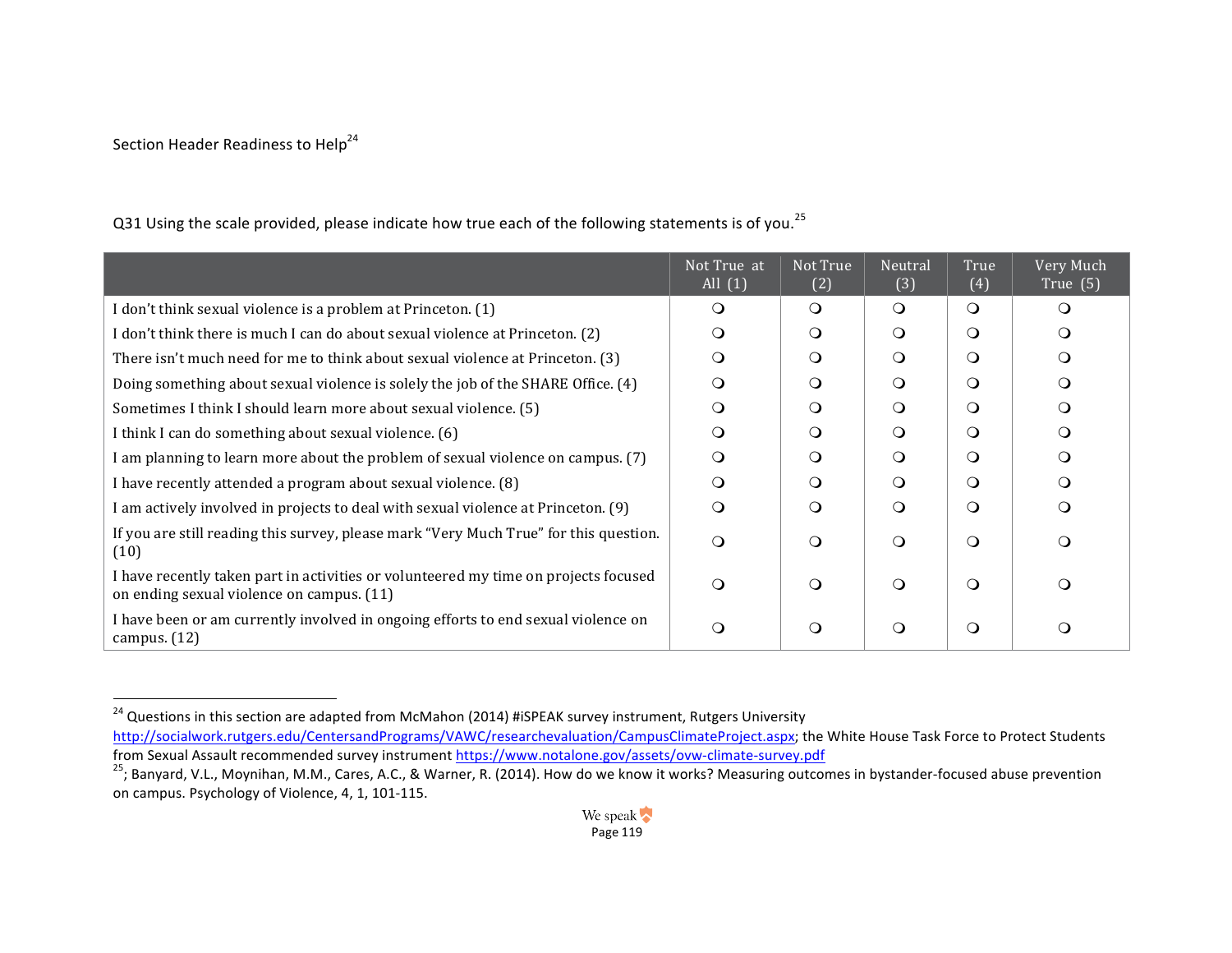|                                                                                                                                            | Very Unlikely<br>(1) | Unlikely<br>(2) | Neutral<br>(3) | Likely<br>(4) | Very Likely<br>(5) |
|--------------------------------------------------------------------------------------------------------------------------------------------|----------------------|-----------------|----------------|---------------|--------------------|
| Call the police or authorities if you saw a group of males bothering a female in a<br>public space on campus (1)                           | $\mathsf{O}$         | $\circ$         | $\circ$        | $\circ$       | $\circ$            |
| Confront a male friend who was hooking up with someone who was passed out (2)                                                              | $\circ$              | O               | $\circ$        | $\circ$       | $\circ$            |
| Confront a female friend who was hooking up with someone who was passed out (3)                                                            | $\Omega$             | O               | $\Omega$       | $\Omega$      | O                  |
| Confront a friend if you heard rumors that they forced someone to have sex (4)                                                             | O                    | $\Omega$        | $\cup$         | O             | $\circ$            |
| Tell an RCA or other campus authority about information you might have about a<br>rape case even if pressured by others to stay silent (5) | O                    | O               | $\circ$        | $\circ$       | $\circ$            |
| Go with a female friend to the police department if she said she was raped (6)                                                             | O                    | O               | $\circ$        | $\circ$       | $\circ$            |
| Go with a male friend to the police department if he said he was raped (7)                                                                 | $\mathsf{O}$         | $\circ$         | $\circ$        | $\Omega$      | $\circ$            |
| Hooking up with someone who is very drunk (9)                                                                                              | ∩                    | ∩               |                | $\Omega$      |                    |
| Consult a confidential resource about options (SHARE, Counseling & Psychological<br>Services, Office of Religious Life) (8)                | $\circ$              | $\circ$         | $\circ$        | $\circ$       | $\circ$            |

Q32 Using the scale provided, please indicate how likely you would be to do the following things in the future, if you had the opportunity.<sup>26</sup>

 <sup>26</sup> Adapted from Bystander Attitudes Scale-Revised (adapted from Bystander Scale (Banyard, et al., 2005)); Scale development information: McMahon, S., Postmus, J., & Koenick, R.A. (2011). Engaging Bystanders: A primary prevention approach to sexual violence on campus. Journal of College Student Development, 15 (1), 115 - 130 and McMahon, S., Allen, C. T., Postmus, J. L., McMahon, S. M., Peterson, N. A., & Lowe Hoffman, M. (2014). Measuring bystander attitudes and behavior to prevent sexual violence. Journal of American College Health, 62(1), 58-66.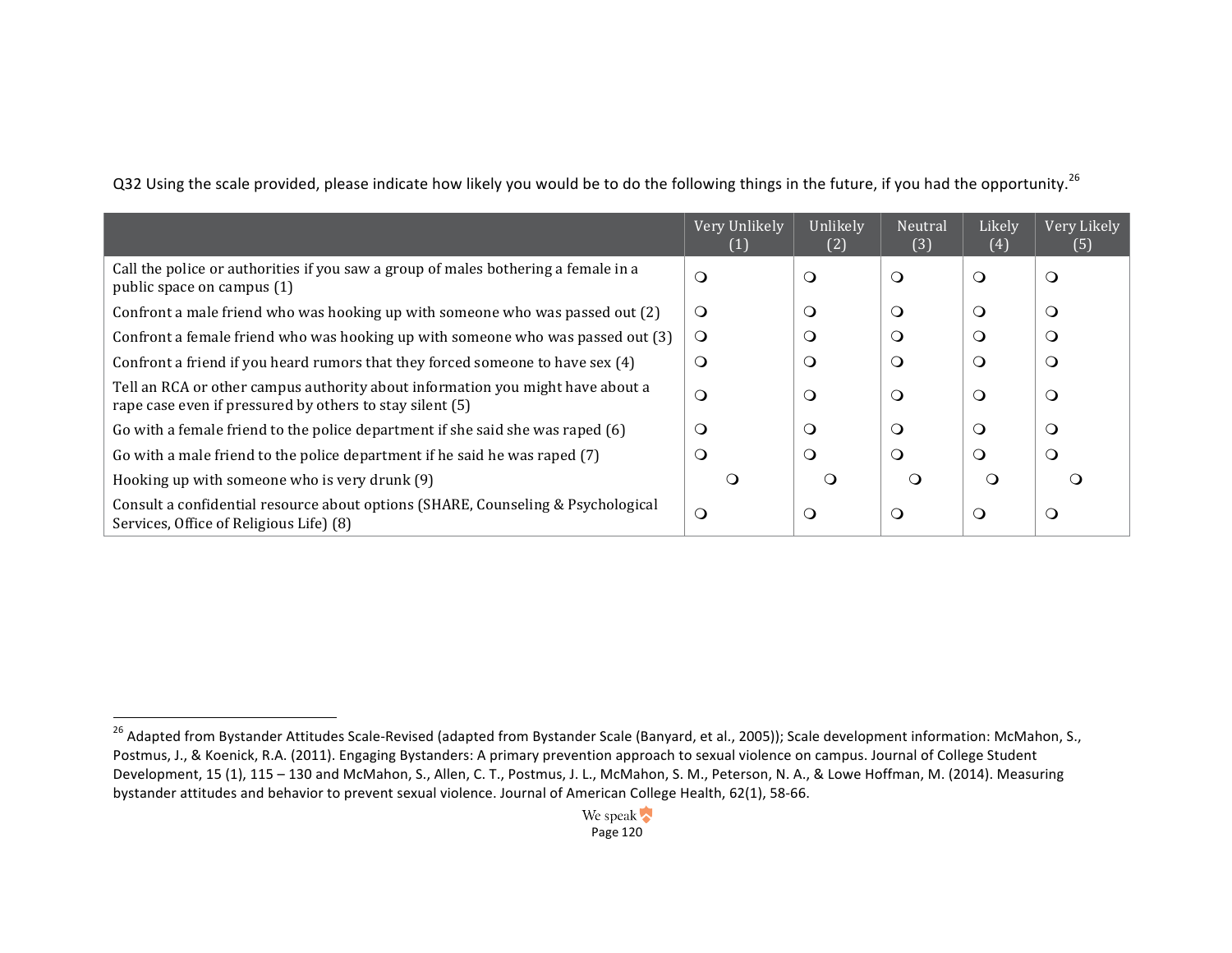Header In this section, you will be asked a series of questions about situations you have seen or been in since coming to Princeton.<sup>13</sup>

Q33 Have you seen a group of students sexually intimidating/bothering someone in a public space on campus?

 $Q$  Yes  $(1)$ 

 $\overline{O}$  No  $(2)$ 

## Answer If Q33 Yes Is Selected

Q33a What did you do?

- $\bigcirc$  Did nothing, it wasn't my business (1)
- $\bigcirc$  Did nothing because I wasn't sure what to do (2)
- $\overline{O}$  Created a distraction to disrupt the situation (3)
- $\bigcirc$  Confronted the situation directly (4)
- $\overline{Q}$  Got assistance from someone else (5)
- $\overline{O}$  Other (please specify): (6)

Q34 Have you seen a girl taking a drunk individual back to her room planning to engage in sexual activity?

- $Q$  Yes  $(1)$
- $\overline{O}$  No  $(2)$

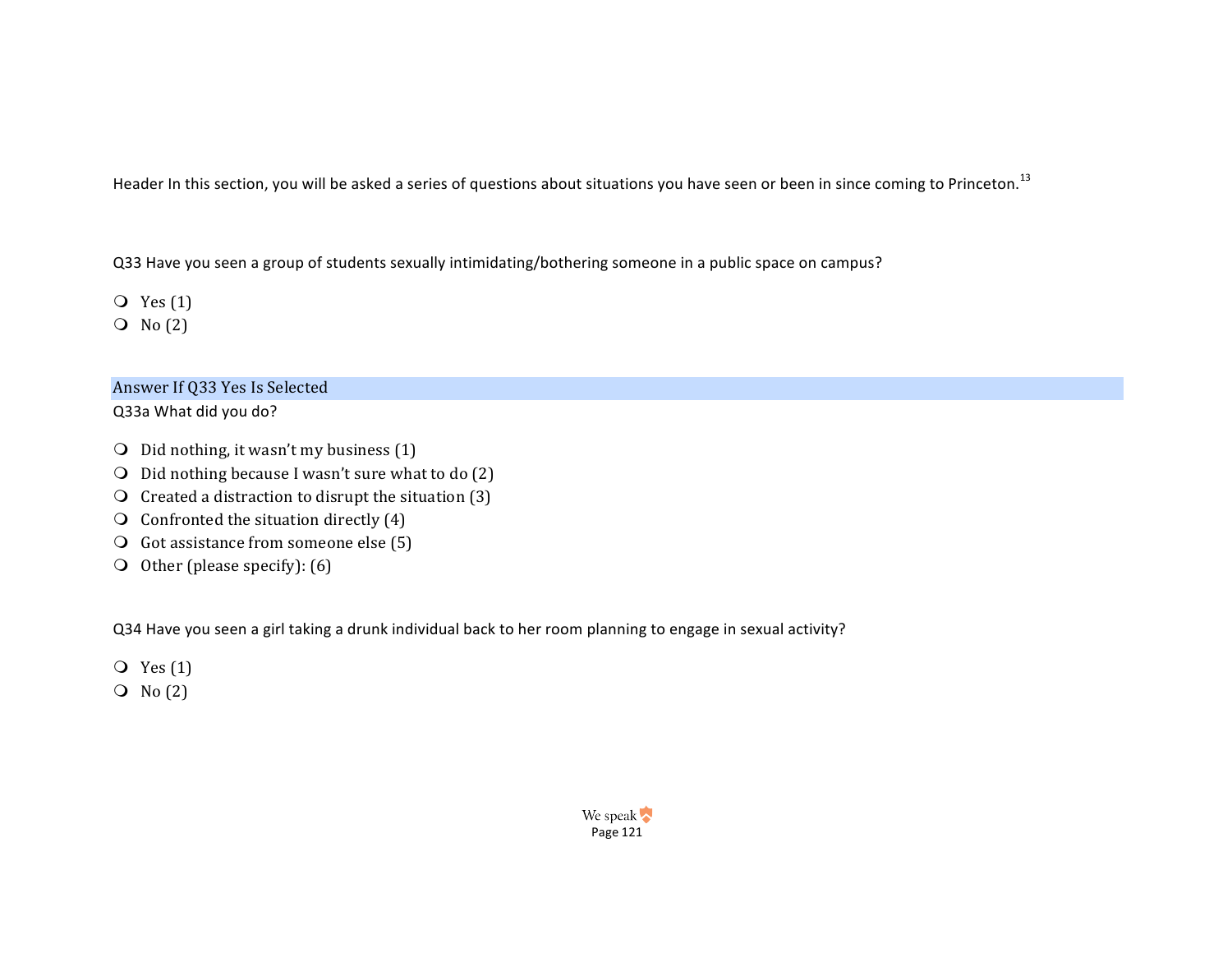### Answer If Q34 Yes Is Selected

Q34a What did you do?

- $\bigcirc$  Did nothing, it wasn't my business (1)
- $\bigcirc$  Did nothing because I wasn't sure what to do (2)
- $\Omega$  Created a distraction to disrupt the situation (3)
- $\bigcirc$  Confronted the situation directly (4)
- $\bigcirc$  Got assistance from someone else (5)
- m Other (please specify): (6) \_\_\_\_\_\_\_\_\_\_\_\_\_\_\_\_\_\_\_\_

Q35 Have you seen a guy taking a drunk individual back to his room planning to engage in sexual activity?

 $Q$  Yes  $(1)$ 

 $\overline{O}$  No  $(2)$ 

### Answer If Q35 Yes Is Selected

Q35a What did you do?

- $\bigcirc$  Did nothing, it wasn't my business (1)
- $\bigcirc$  Did nothing because I wasn't sure what to do (2)
- $\Omega$  Created a distraction to disrupt the situation (3)
- $\bigcirc$  Confronted the situation directly (4)
- $\overline{Q}$  Got assistance from someone else (5)
- m Other (please specify): (6) \_\_\_\_\_\_\_\_\_\_\_\_\_\_\_\_\_\_\_\_

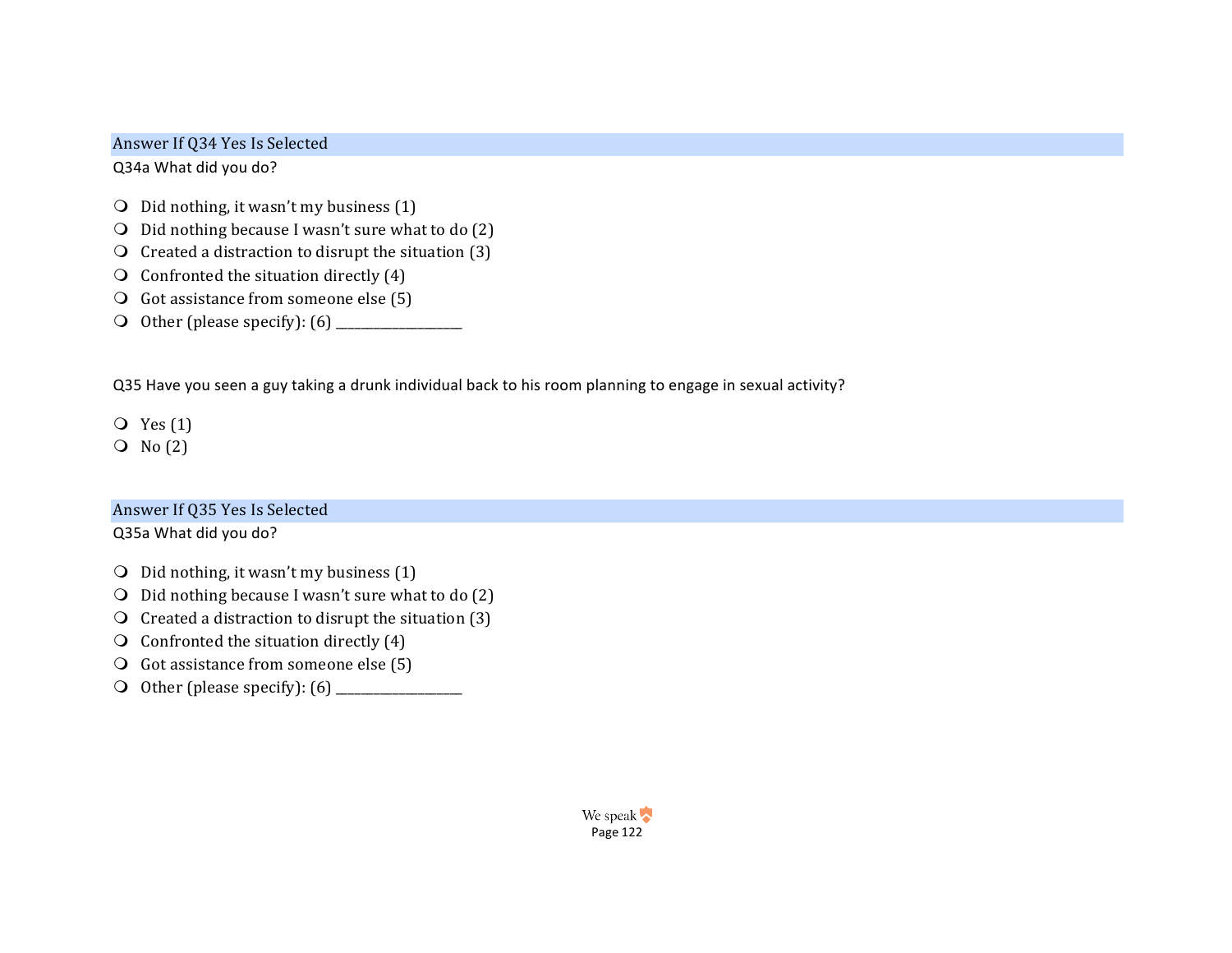Q36 Have you heard rumors that a friend had sexual contact with someone who couldn't consent?

 $Q$  Yes  $(1)$ 

 $\overline{O}$  No  $(2)$ 

#### Answer If Q36 Yes Is Selected

Q36a What did you do?

- $\bigcirc$  Did nothing, it wasn't my business (1)
- $\bigcirc$  Did nothing because I wasn't sure what to do (2)
- $\Omega$  Created a distraction to disrupt the situation (3)
- $\bigcirc$  Confronted the situation directly (4)
- $\overline{O}$  Got assistance from someone else (5)
- m Other (please specify): (6) \_\_\_\_\_\_\_\_\_\_\_\_\_\_\_\_\_\_\_\_

Q37 Have you seen a girl go to her room with a group of guys when she seemed to be in danger?

 $Q$  Yes  $(1)$ 

 $\overline{O}$  No  $(2)$ 

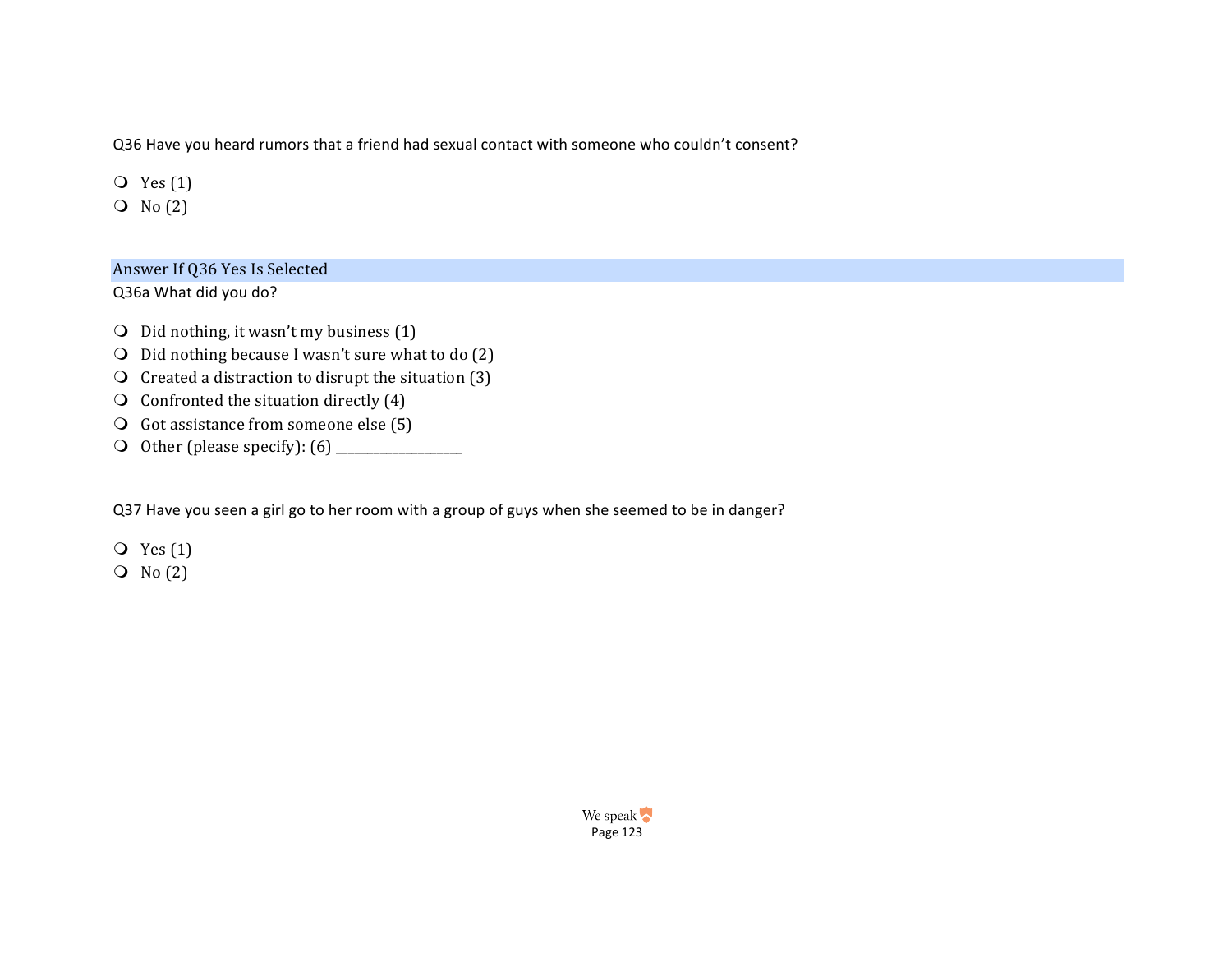### Answer If Q37 Yes Is Selected

Q37a What did you do?

- $\bigcirc$  Did nothing, it wasn't my business (1)
- $\bigcirc$  Did nothing because I wasn't sure what to do (2)
- $\Omega$  Created a distraction to disrupt the situation (3)
- $\bigcirc$  Confronted the situation directly (4)
- $\bigcirc$  Got assistance from someone else (5)
- m Other (please specify): (6) \_\_\_\_\_\_\_\_\_\_\_\_\_\_\_\_\_\_\_\_

Q38 Have you heard a friend say they planned to give alcohol to someone to get sex?

- $Q$  Yes  $(1)$
- $O$  No  $(2)$

### Answer If Q38 Yes Is Selected

Q38a What did you do?

- $\bigcirc$  Did nothing, it wasn't my business (1)
- $\bigcirc$  Did nothing because I wasn't sure what to do (2)
- $\Omega$  Created a distraction to disrupt the situation (3)
- $\bigcirc$  Confronted the situation directly (4)
- $\overline{Q}$  Got assistance from someone else (5)
- m Other (please specify): (6) \_\_\_\_\_\_\_\_\_\_\_\_\_\_\_\_\_\_\_\_

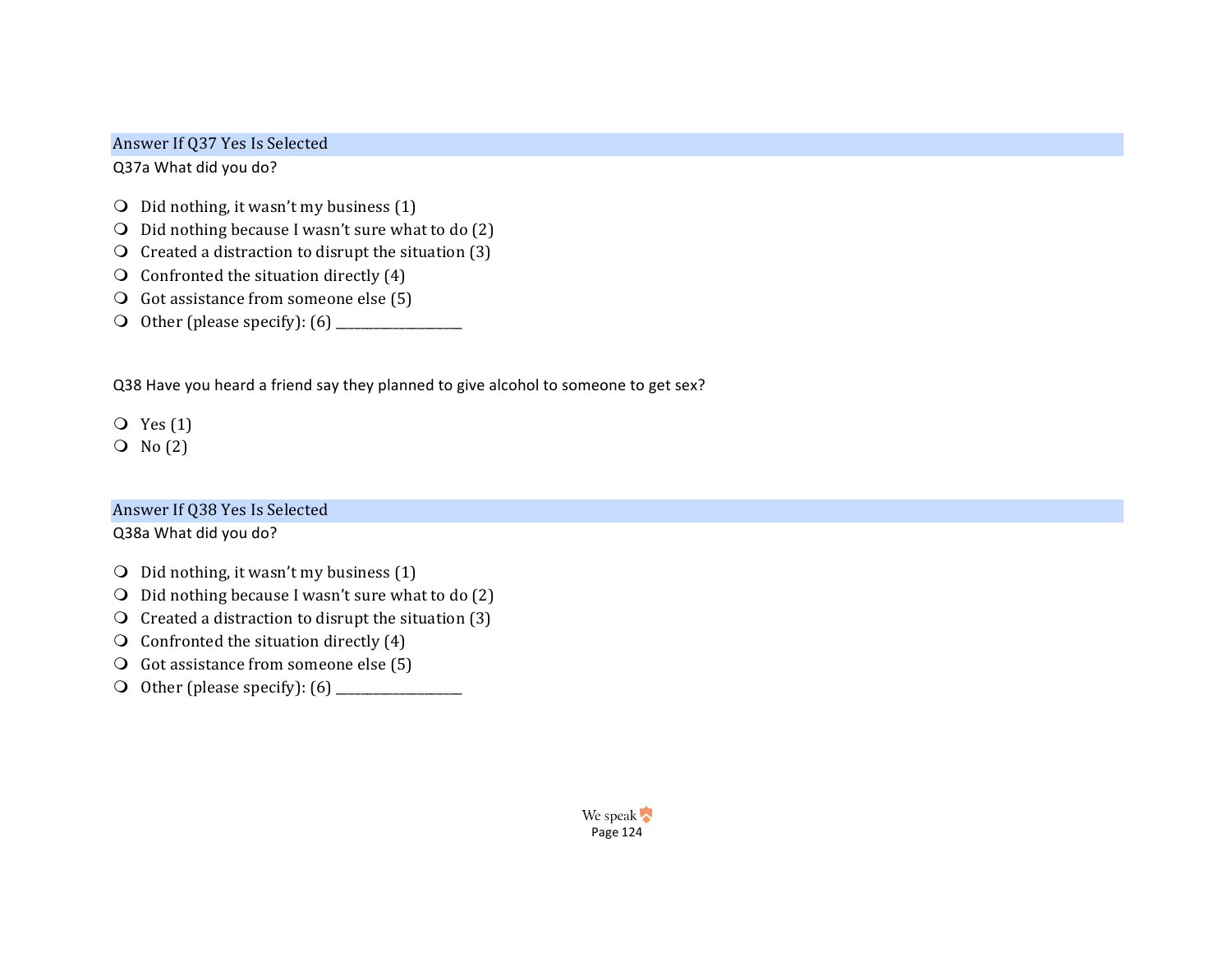Q39 Have you heard rumors that a friend forced someone to have sex?

 $Q$  Yes  $(1)$ 

 $\overline{O}$  No  $(2)$ 

### Answer If Q39 Yes Is Selected

Q39a What did you do?

- $\bigcirc$  Did nothing, it wasn't my business (1)
- $\bigcirc$  Did nothing because I wasn't sure what to do (2)
- $\bigcirc$  Created a distraction to disrupt the situation (3)
- $\bigcirc$  Confronted the situation directly (4)
- $\overline{O}$  Got assistance from someone else (5)
- m Other (please specify): (6) \_\_\_\_\_\_\_\_\_\_\_\_\_\_\_\_\_\_\_\_